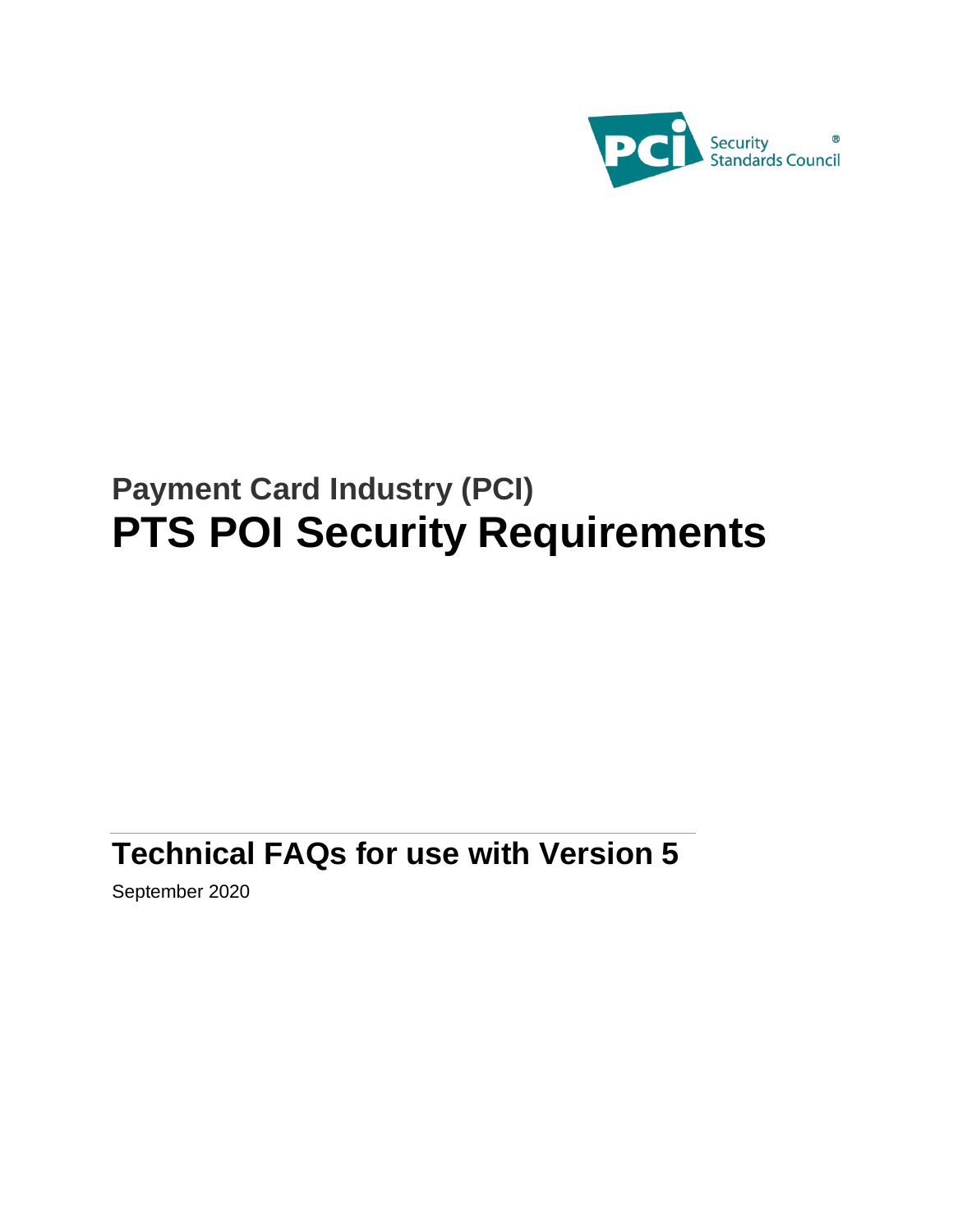

## **Table of Contents**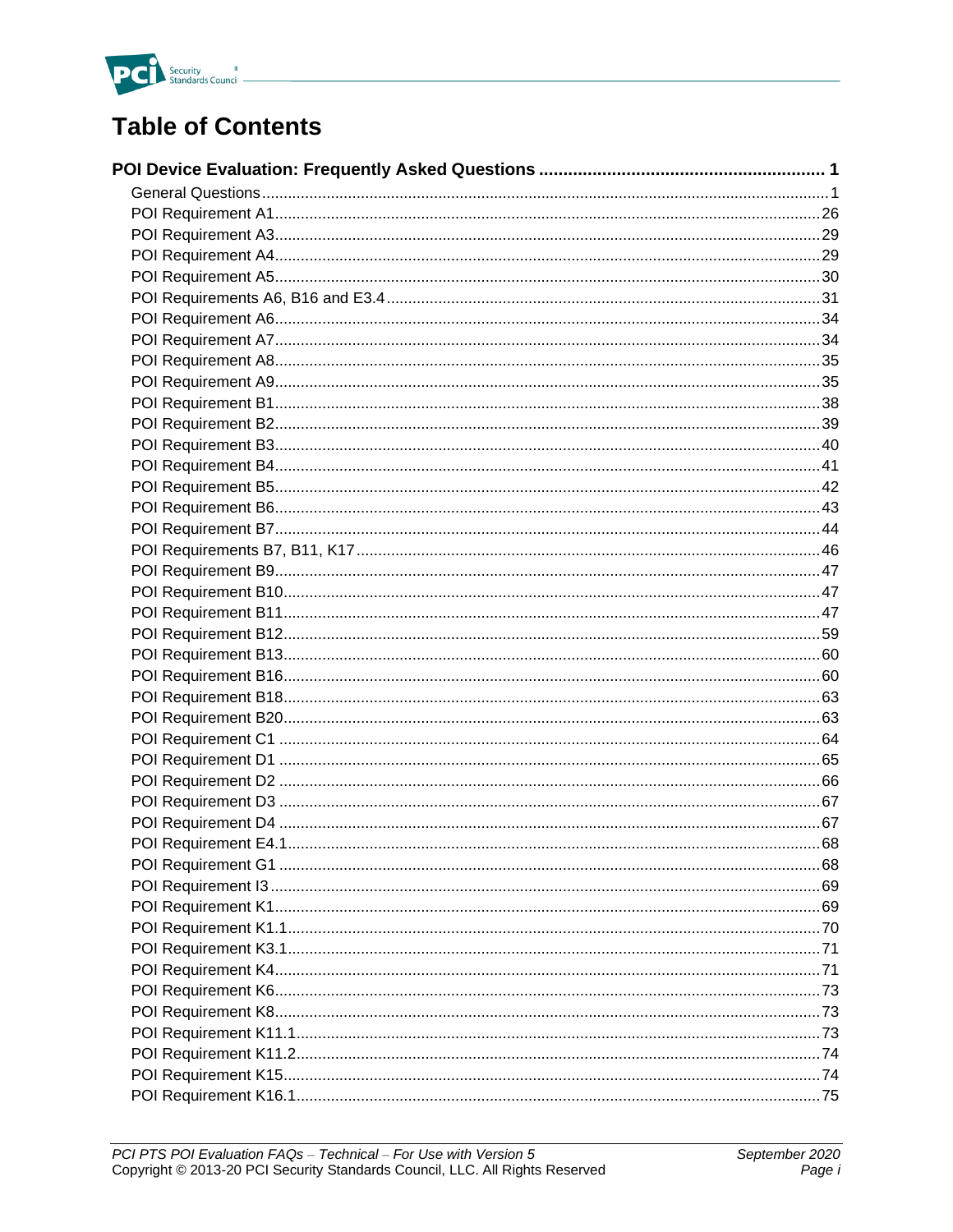

## <span id="page-2-0"></span>**POI Device Evaluation: Frequently Asked Questions**

These technical FAQs provide answers to questions regarding the application of PCI's (Payment Card Industry) physical and logical POI device security requirements as addressed in the *PCI PTS Point of Interaction Device Security Requirements* manual. These FAQs provide additional and timely clarifications to the application of the Security Requirements. The FAQs are an integral part of those requirements and shall be fully considered during the evaluation process.

**Updates:** New or questions modified for clarity are in **red.**

## <span id="page-2-1"></span>*General Questions*

- **Q 1 The security requirements now use a modular approach based on device functionality instead of specific form factors (e.g., EPPs, PEDs, etc.). How do I determine which requirements are applicable to my product?**
	- **A** *The PCI PTS modular approach supports the submission of devices in accordance with the product types and approval classes defined in Appendix A of the PTS Device Testing and Approval Guide. In order to determine the modules and requirements within those modules that are applicable to a specific product, the vendor should:*
		- *Review the "PTS Approval Modules Selection" diagram in the PTS POI Modular Security Requirements to determine which modules are applicable*
		- *Go to "Appendix B: Applicability of Requirements" of the PTS POI Modular Security Requirements. Based upon the functionalities provided by the target of evaluation, determine what requirements within each applicable module apply.*

#### **Q 2 If a device application includes prompts for non-PIN data and the device enforces PCI Requirement B16 compliant controls, can it be listed as an acquirer controlled prompts device with the application excluded from the device identifiers?**

- **A** *Yes, if an application cannot impact any of the functionality needed to comply with PCI*  requirements. Code within the device that does not provide and cannot impact security, need not *be represented by the identifiers of the approved device.*
- **Q 3 September (update) 2015: When is an "N/A" response to a requirement acceptable?**
	- **A** *An "N/A" response is acceptable in two cases: First, if compliance is achieved by meeting another requirement option, if one exists. Second, if the characteristics governed by the requirement are absent in the device. The evaluation laboratory will verify that all responses are appropriate.*
- **Q 4 May (update) 2018: What is the definition of "Secret Information?"**
	- **A** *"Secret information" is any cryptographic keys or passwords/authentication codes that the device relies on to maintain security characteristics governed by PCI requirements.*
- **Q 5 Some components of a device may include cryptographic keys that cannot be erased. Are there any instances when this would be acceptable? See Requirements A1 and A5.** 
	- **A** *Cryptographic keys that are never used to encrypt or decrypt data; or are not used for authentication, do not need to be considered secret data, and therefore do not need to be erased.*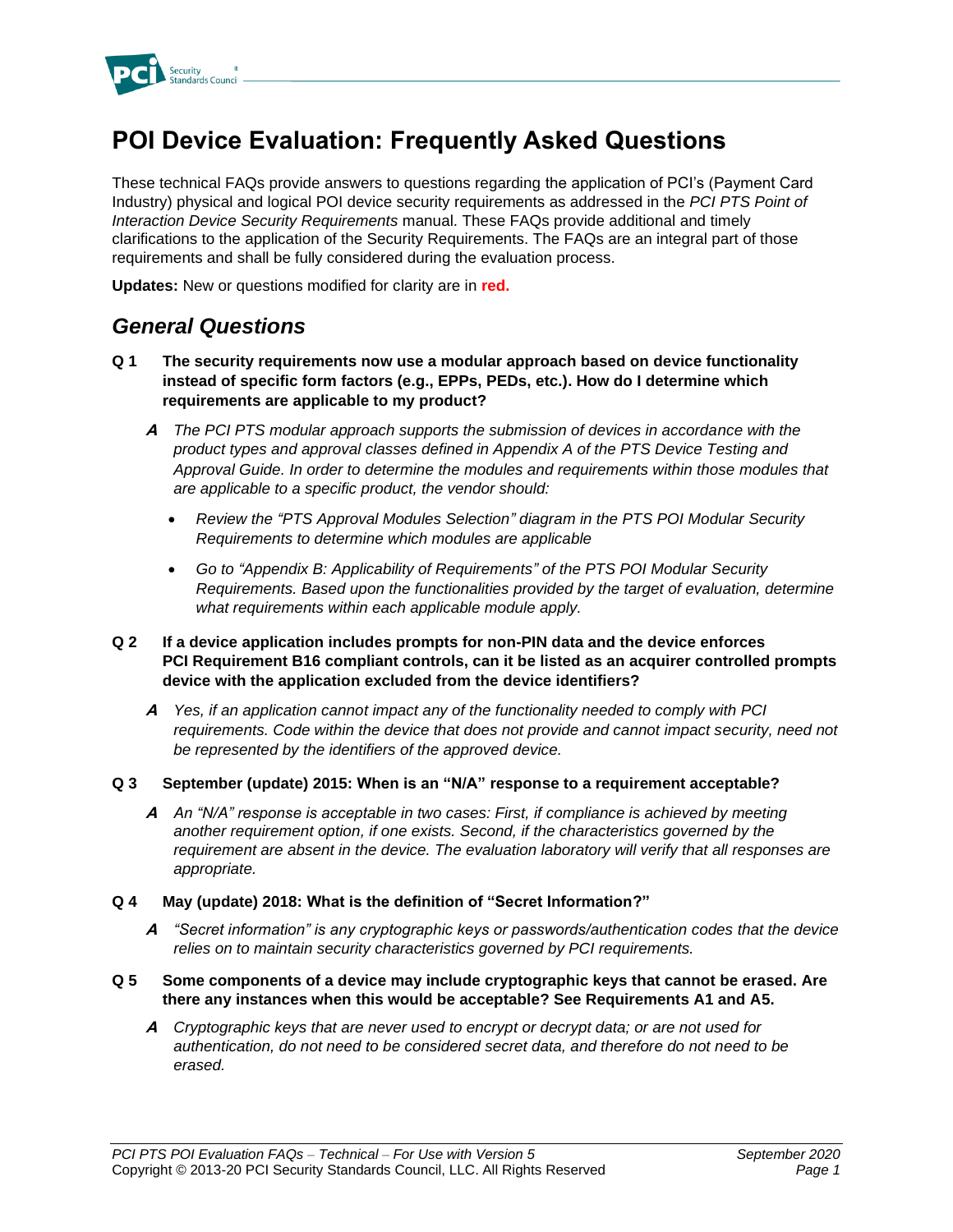

#### **Q 6 What type of epoxy is acceptable for encapsulation?**

- **A** *Acceptable epoxy will possess the following characteristics:*
	- *Opaqueness: Epoxy must be opaque in the visible spectrum.*
	- *Hardness: Epoxy must be hard enough so that a sharp object cannot be used to penetrate the epoxy to the depth of the underlying circuitry.*
	- *Tamper Evidence: The epoxy must show visible evidence of tamper when an attempt to penetrate the epoxy with a sharp object is made.*
	- *Adhesion: Epoxy must resist attempts to forcibly separate it from the circuit board. When enough force is applied to remove the epoxy, severe damage should result such that the device is non-functional.*
- **Q 7 Is it assumed that the surface of the potted area is visible without disassembly of the device?**
	- **A** *No. The potted, security sensitive components of the device are within the device enclosure and are therefore, unlikely to be visible without opening the enclosure.*

#### **Q 8 Is it acceptable for a device to include removable components and add-ons provided by the vendor?**

**A** *Any removable components (privacy shields, docking stations, interface modules, etc.) must be evaluated by an approved laboratory to determine that they do not present any additional security risk. However, individual components will not receive a separate approval.* 

#### **Q 9 What is a "Delta"**

*Revisions to approved devices are termed "deltas." Delta reviews involve the laboratory assessing the changes based on the current major version (e.g., 1.x, 2.x, 3.x etc.) of the requirements that were used for the approval of the device. Examples of deltas include:*

- Revisions to existing firmware or hardware on existing approved devices to add or modify *functionality*
- *Adding EMV level 1 to an existing approval*
- Maintenance fixes on devices that have expired and are no longer approved for new *deployments*
- *Assessment of a device for offline PIN entry where the existing approval is only for online PIN entry, or vice versa*
- The porting of a new set of firmware to an existing approved device.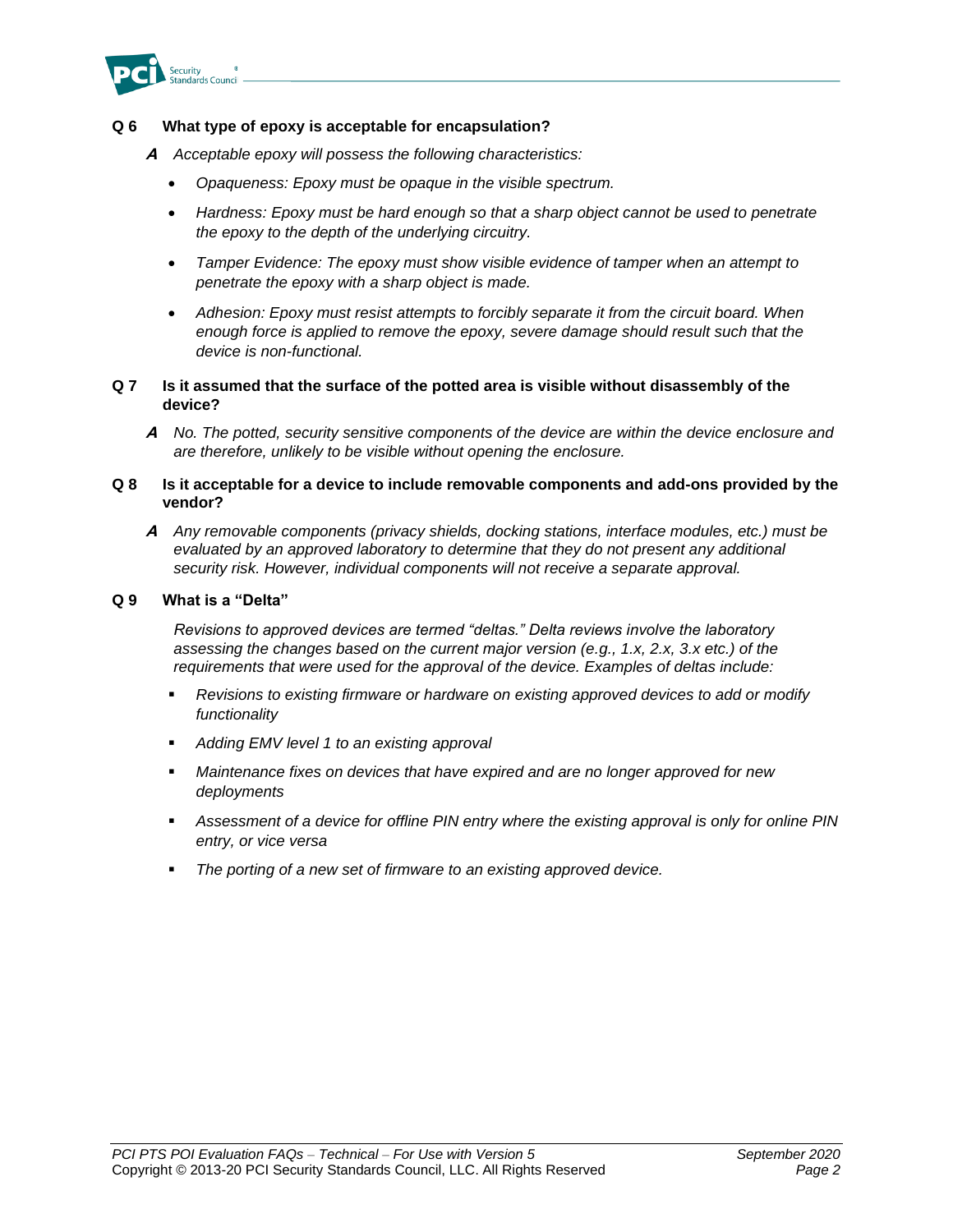

#### **Q 10 July (update) 2014: Does the device have to show the version numbers of the hardware, firmware and Application?**

**A** *The device must show the version numbers of hardware and firmware like they have been approved and they are shown in the list of approved devices. The hardware number must be shown on a label attached to the device. The firmware and application version numbers, and optionally the hardware version number, must be shown on the display or printed during startup or on request. This includes all modules addressed in testing, including SRED and Open Protocols. If the hardware version label is not visible when the device is installed, such as on an EPP in an ATM, then other means must exist to display the version number. This shall be illustrated by photographic evidence provided in the evaluation report.*

#### **Q 11 February (update) 2014: Does the use of protective keypad overlays impact the approval status of a device?**

**A** *Yes. In general, overlays are not supported by the device approval program due to the potential for keypad tapping or hiding tamper evidence. Overlays may be used where they do not cover any portion of the PIN entry area. For example, in a touchscreen device whereby the touchscreen is used for both signature capture and PIN entry, an overlay may be used to protect the signature area from excessive wear. In this example, only the area used for signature capture may be protected. The material used must be transparent, and not merely translucent, so as not to obstruct the key-entry area when viewed from any angle.*

#### **Q 12 Is it acceptable to make changes to an approved device's hardware or firmware and keep the existing version #s?**

**A** *No. Any hardware changes to an approved device that has been deployed must result in a new hardware version #. Any firmware changes to an approved device must result in a new firmware version. As described in the* PCI PTS Device Testing and Approval Program Guide*, vendors may use a combination of fixed and variable alphanumeric characters in the version numbers. However, variable characters are not permitted for any physical or logical device characteristics that impact security. Device characteristics that impact security must be denoted using fixed characters. The use of variable characters shall be validated by the test laboratory so as to not impact security. The use of variable characters is appropriate to delineate differences such as country usage code, customer code, communication interface, device color, etc.*

#### **Q 13 May (update) 2018: Does the entry of the authentication code (e.g., password) that is used for settlement/balancing at an ATM require the use of the secure EPP, or may it use an alternate mechanism such as the keyboard at the back of the ATM?**

**A** *The entry of the authentication code used for settlement/balancing at the ATM does not need to be entered through the EPP, but may use the keyboard installed in the rear of the ATM. However, in all cases it is not permitted to use the key(s) used for encryption of cardholder PINs in connection with a financial transaction to encrypt this authentication code. The PIN-encryption keys used for protection of cardholder PINs must not be used for protecting the settlement authentication code, whether that value is entered from the rear or through the EPP. A separate data key would have to be used for any protection of the settlement authentication code.*

*Note that authentication codes entered to put the EPP into a sensitive state, such as those used to enable manual key loading, must be entered via a secure interface, i.e., through the EPP.*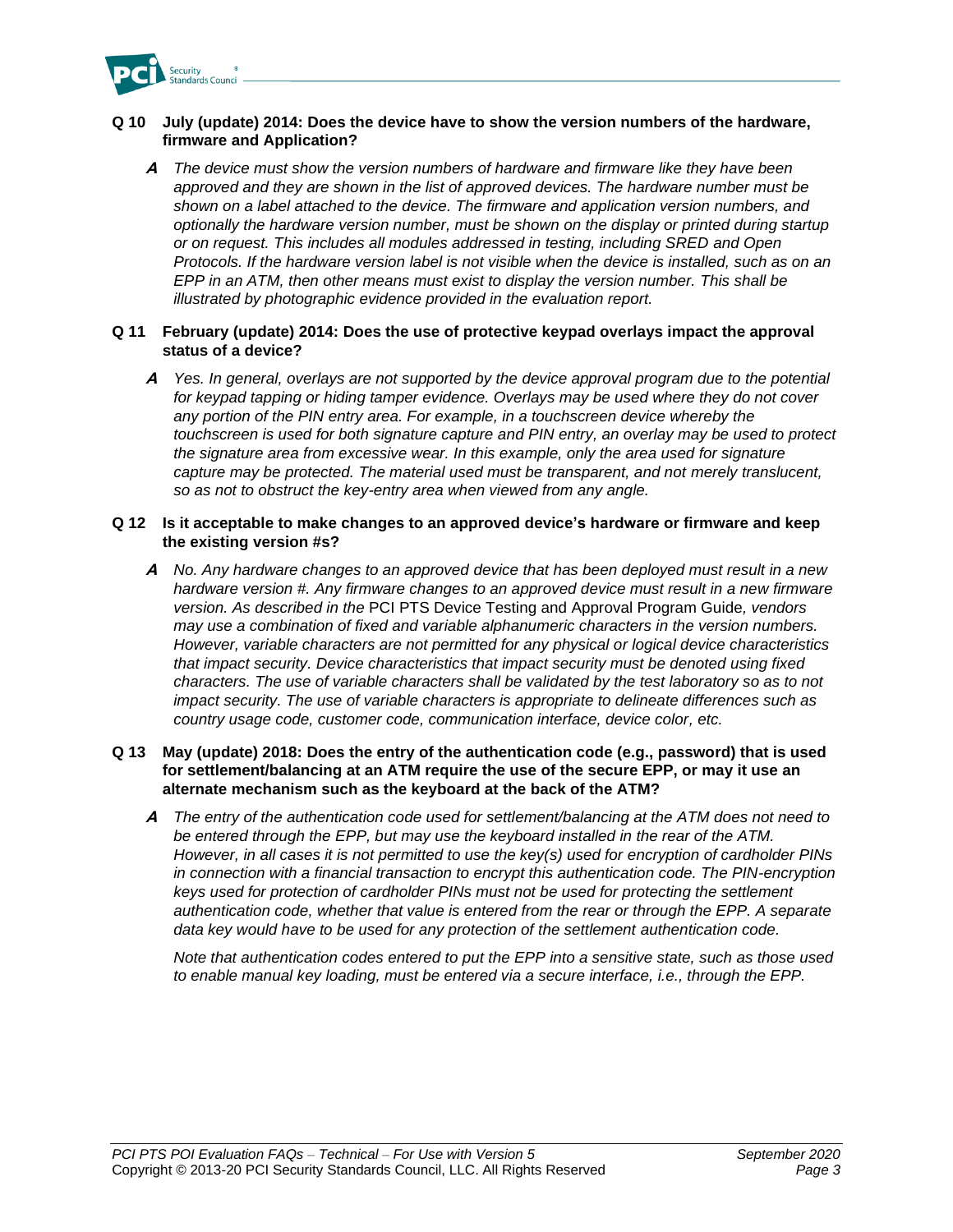

#### **Q 14 Some devices ship with firmware that may be convertible into a compliant version but is not compliant as shipped. When is this acceptable?**

**A** *This is only acceptable where the conversion is one way and cannot be reversed. A device can only be converted to a compliant version. It shall not be capable of converting a compliant version to a non-compliant version. The conversion must be performed at the initial key loading of the acquiring entity's secret keys. The transformation must result in the zeroization of any previously existing acquiring entity secret keys. The compliant version of firmware must be clearly distinguishable from the non-compliant version. Merely appending a suffix (one or more characters) to an existing firmware version is not acceptable. Rather the conversion must result in a high order version number that is clearly distinguishable to purchasers of such devices. Only the compliant version shall be approved and listed.*

#### **Q 15 February (update) 2014: When submitting hardware and/or firmware changes on existing approved devices, must a vendor submit the device to the same lab as the one that did the initial evaluation?**

**A** *Vendors may select a different lab then the lab that was used to perform the initial evaluation. However, the subsequent lab is free to determine the level of reliance they wish to place upon the prior lab's work, which may result in additional work than would otherwise be necessary. For Version 3 or higher reports, the delta lab or the final form factor lab shall have access to the prior lab's report(s), including any delta or OEM component reports subsequent to the original evaluation. If those reports are not available, the delta lab or final form factor lab shall decline the engagement or else must complete a full evaluation of the device.*

#### **Q 16 The DTRs indicate that software developed to enable an attack can be considered bespoke equipment (Appendix B, under "Equipment"). Does this mean that PIN-disclosing bug software should be considered bespoke equipment?**

**A** *Software required for a PIN-disclosing bug is typically straightforward to implement and would not be considered bespoke. Bespoke software would be software that requires significant time and expertise to develop such as is required for side channel attacks. PCI requires strong justification to be provided when bespoke equipment is indicated as necessary for an attack.* 

#### **Q 17 How do the point calculations take into account the development of a PIN-disclosing bug? Does PCI provide fixed values for use by the labs?**

**A** *PIN bugs must often be customized for a specific device. Due to numerous possible variations in bug form, function, and complexity, PCI does not provide standard point values for PIN bugs. The evaluation lab is responsible for addressing this as part of the device evaluation. The development of an appropriate PIN-disclosing bug is to be included in the Identification calculation, as are other aspects of attack development.* 

#### **Q 18 When can multiple devices be costed in the calculation to support the compliance of a device to those requirements that have a minimum attack potential?**

**A** *The requirement for multiple devices during either the identification or the exploitation phase of an attack value calculation depends upon the difficulty of attacking a device, and the risk that the device may be tampered during the attack. However, PCI expects that most attacks can be performed with only one or two samples in the identification phase, and a single sample in the exploitation phase. Strong justification explaining why multiple sample devices are necessary must be provided when such additional samples are necessary to meet the minimum attack potential.*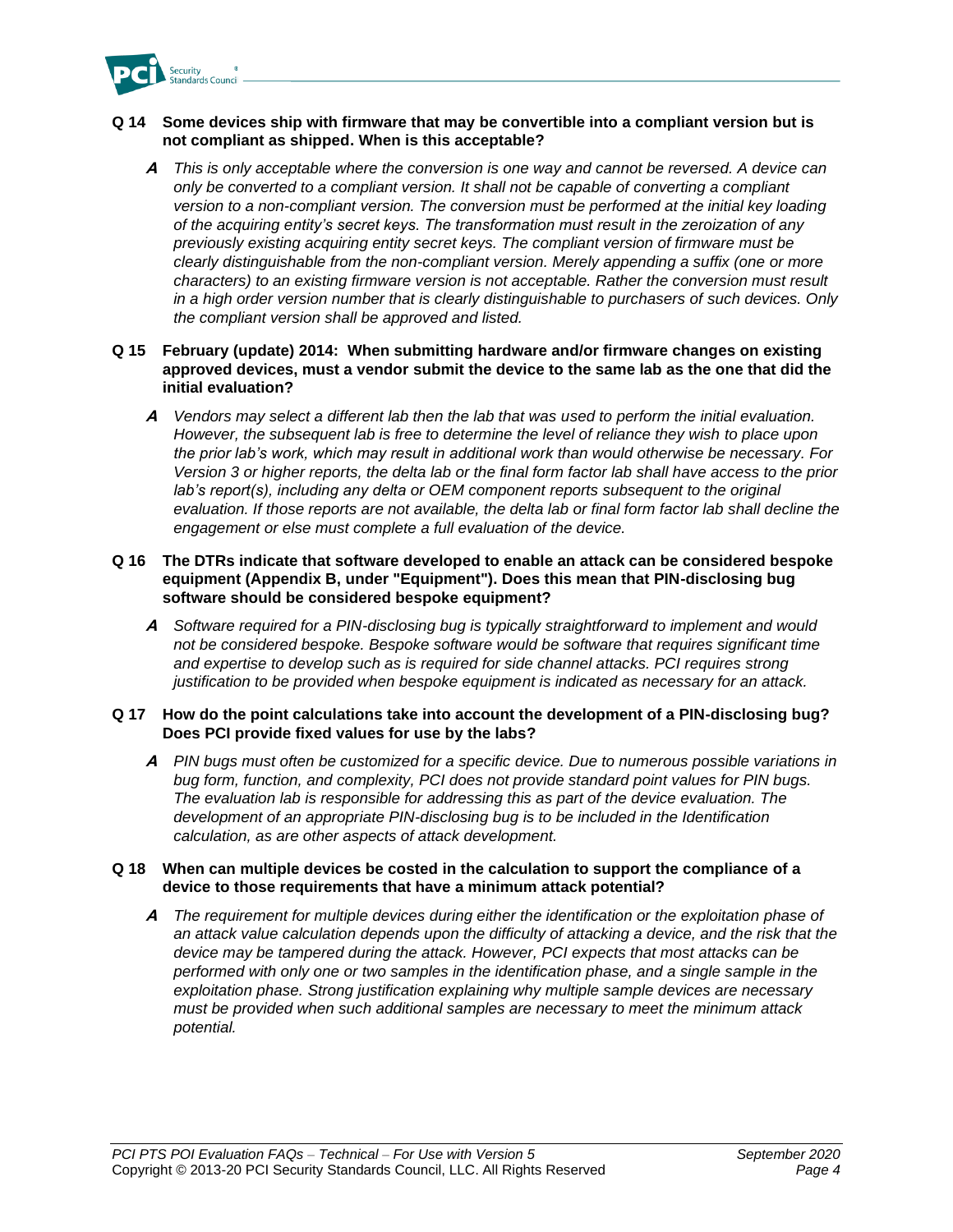

- **Q 19 Are PC-based instruments like protocol sniffers, USB attached oscilloscope adapters and graphical multimeters, etc. considered standard or specialized equipment.**
	- **A** *PC-based instrument like those mentioned above shall be considered standard equipment, especially if they do not require dedicated hardware or adapters.*
- **Q 20 Some attacks are technically simple in that they do not require an extensive identification, like sniffing a communication on standard interfaces like USB/Ethernet between devices. How is the attack value calculation to be performed then?**
	- **A** *For technically simple attacks that do not require an extensive identification, like sniffing a communication on standard interfaces like USB/Ethernet between devices, all cost factors besides time and expertise should be disregarded. Also, attack time and expertise is to be considered only for the identification of the general device setup and the property to be attacked (e.g., the interface type).*
- **Q 21 If a device is submitted for evaluation of offline PIN entry, is it acceptable for the device to only support plain-text PIN or to only support enciphered PIN?**
	- **A** *No. In order to receive an approval for offline PIN entry, a device must be capable of supporting both plaintext and enciphered PIN.*
- **Q 22 May (update) 2018: Several requirements, such as those for access to sensitive services, key loading, and removal detection, provide for the use of authentication using passwords or authentication codes. Are there any restrictions on this type of authentication data?**
	- **A** *Yes, any passwords, authentication codes, or similar used to meet a PCI requirement must be at least a seven-character minimum. These passwords/authentication codes must either be unique per device (and per user where dual control is required) except by chance, or if vendor default they must be pre-expired and force a change upon initial use. Passwords/authentication codes that are unique per device can be made optionally changeable by the acquirer or their agent (e.g., merchant), but this is not required. These passwords/authentication codes are entered directly through the keypad of the applicable device or are conveyed encrypted into the device. In all cases, the authentication values (passwords, authentication codes, or similar) for each user on a given device must be different for each user.*
- **Q 23 Kiosks and other unattended devices may be constructed using either EPPs or POS devices for use in PIN entry. EPPs must meet Requirement A9 for removal detection. If a POS device is used in an unattended device, does it have to meet the requirement for removal detection?**
	- **A** *Yes, any PIN-acceptance device used in ATMs or UPTs must meet the criteria for removal detection. POS devices that are intended to be used as either an unattended POS device or housed within an ATM or UPT must be evaluated against Requirement A9 for removal detection. POS devices that are used for PIN acceptance in an ATM or UPT and which have not been evaluated against Requirement A9 are not considered approved when used in that fashion.*
- **Q 24 In occurrences where it is necessary to return a device to the device vendor for maintenance, are there any restrictions on what must happen to the secret keys in the device?**
	- **A** *When a device is returned to the vendor for maintenance, mechanisms must be in place to automatically cause the erasure of all previously loaded acquirer secret keys upon servicing the device—e.g., loading a new public RSA key causes the erasure of all previously loaded secret keys.*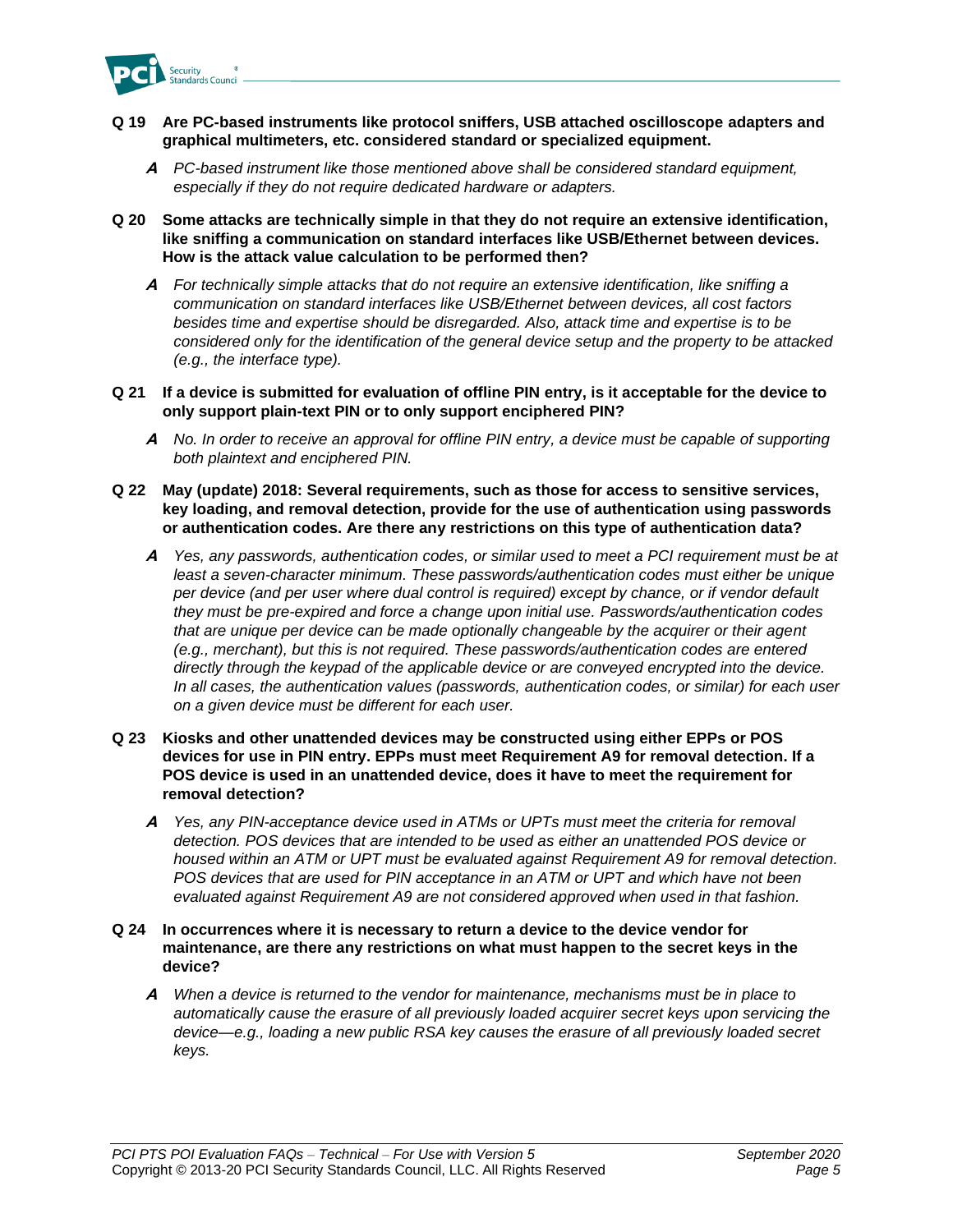

**Q 25 Security requirements are normally available for a four-year period from date of publication for new evaluations of products. Products are approved until six years after the retirement/expiration of the version of security requirements against which they were approved. This results in approvals that are a minimum of six years and a maximum of ten years, depending on the timeframe in which the approval occurs in relation to the life cycle of the applicable security requirements. Modifications for approved devices, termed "deltas," can occur at any time during the product's approval.**

**Can products for which the approval has expired undergo deltas?**

- **A** *Yes. Vendors may need to make maintenance fixes to devices that the vendor has already sold, but must still provide support for. In addition, vendors may wish to port updated versions of*  firmware that were approved against newer security requirements to products for which the *approval has expired. This may occur because customers of a vendor wish to standardize their deployment against a given version of firmware and/or to add functionality to that device.*
- **Q 26 Technical FAQs are updated on a regular basis, and add clarifications for the application of defined security requirements. Are new FAQs applicable to devices that are currently in evaluation? Furthermore, must FAQs that were not in existence at the time of the original evaluation be considered in subsequent delta evaluations?**
	- **A** *Yes. Technical FAQs not only add clarifications to requirements in order to provide a consistent and level playing field in the applications of those requirements, but may also address new security threats that have arisen. As such, technical FAQs are generally effective immediately upon publication.*

*The intent is not to cause a device in evaluation to fail if otherwise it would not unless known*  exploitations exist. Unless such an exploitation exists, a product currently in evaluation will *generally not be subject to new FAQs issued during the product's evaluation. This does not exempt a product from the applicability of the FAQ if the product must be reworked and resubmitted at a later date because of other issues that cause it to fail the evaluation. )*

*Devices undergoing delta evaluations must take into account the current FAQs of the associated major version of security requirements only for the security requirement(s) that are impacted by the delta change. For example, if a change impacts compliance with requirements B1 and B4, only the current FAQs associated with B1 and B4 must be taken into account as part of the delta.*

*Furthermore, it is not sufficient for the lab to determine that the change does not lessen the security of the device. Due to the evolution of threats and attack techniques from the time of the original evaluation (which may have occurred many years earlier) the lab must determine that the device still meets the relevant security requirements impacted by the change, given the changes in attack vectors. This is because whether deltas are done to enhance or fix functionality or for other purposes, the end result is to extend the life of the device in the marketplace.*

*In all cases, the evaluation laboratory must advise PCI SSC of the circumstances, and PCI SSC will make the final decision based upon the circumstances. Additionally, for both new and delta evaluations, the laboratory will also state in their submission the version of the security requirements used in the evaluations, as well as the publication date of the technical FAQs used.*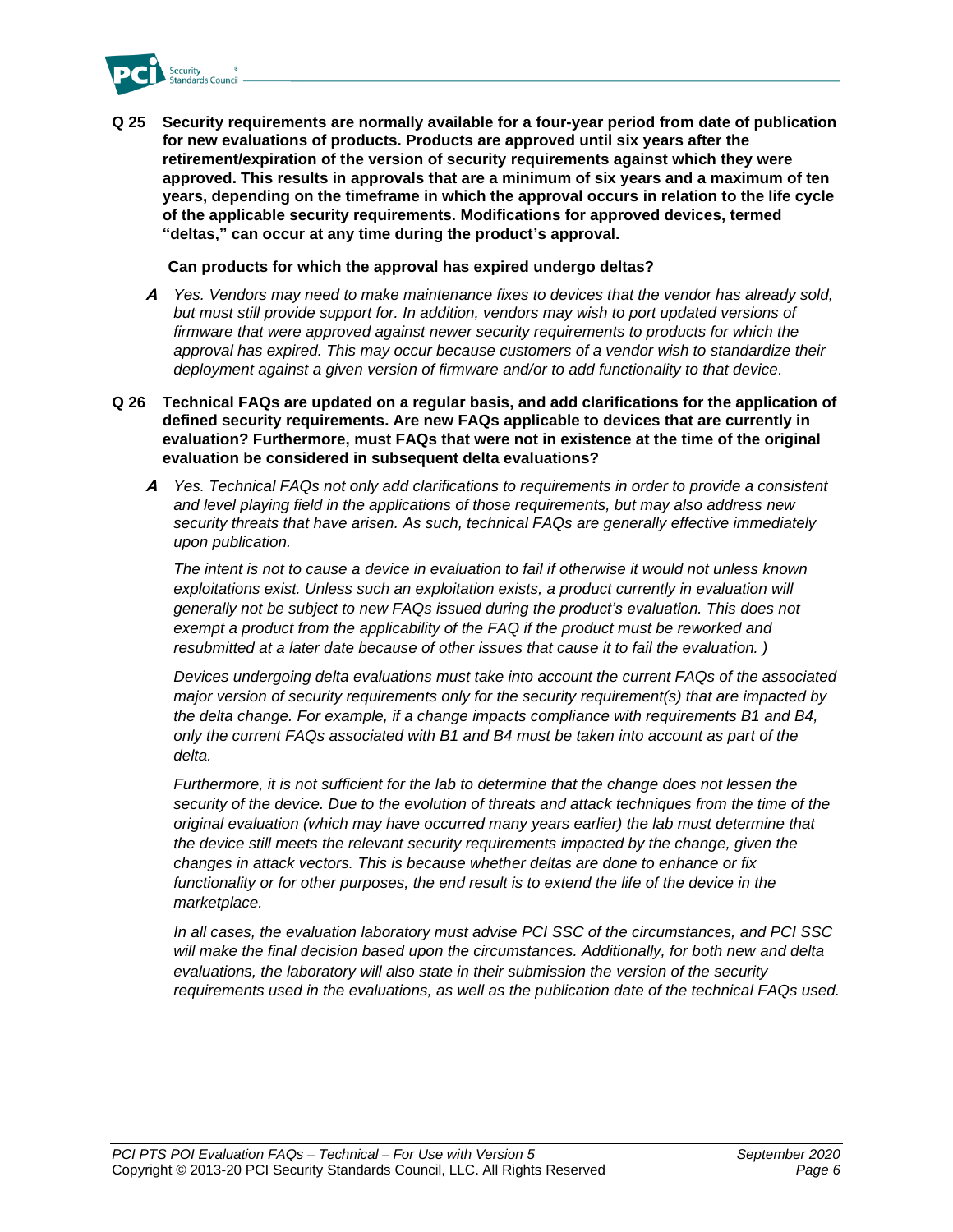

- **Q 27 Compound devices, such as unattended payment terminals, may be evaluated as part of a single evaluation of all applicable components, or may be evaluated with one or more previously approved OEM components. Where a compound device incorporates previously approved components, what considerations must be made for the evaluation?**
	- **A** *There are several considerations:*
		- *UPT evaluation reports containing separately approved OEM components must at a minimum contain a summary table of all requirements (whether Yes or N/A) of any module that is relevant to the final form factor of the UPT. This table may reference the pertinent OEM component for compliance to any specific requirement.*
		- *All requirements impacted (e.g., additional cardholder input mechanisms, displays, controllers, removal detection, etc.) by the final form factor of the UPT must be addressed in detail for each impacted requirement.*
		- *Where the lab evaluating the final form factor is not the same lab as the lab that evaluated OEM component(s), the lab should have access to the OEM component lab report(s). If those reports are not available—e.g., because submitting vendors are different or for any other restriction—the lab must determine the extent of additional work required.*
		- **■** If the lab is unable to place reliance, where necessary, on information that is available in *reports that are not available to the lab, and the lab is unable to perform the degree of necessary additional work to achieve such reliance, they must decline the engagement.*
		- In all cases, PCI SSC may reject the report if in the judgment of PCI SSC the report does not *contain adequate information to substantiate the conclusions of compliance to overall UPT criteria.*

#### **Q 28 Are OEM components, such as EPPs, approved against an earlier version of security requirements allowed for use in achieving an overall UPT approval without additional testing of requirements that were already evaluated, even if those requirements were updated as part of the POI v5 Security Requirements?**

**A** *OEM components approved against earlier security requirements are only allowed for use in obtaining an overall UPT approval evaluation without additional testing of those components if they are no more than one major version of requirements earlier. For example, EPPs evaluated and approved using PCI POI v4.x can be used without additional testing of requirements they have previously met as part of an overall POI v5 evaluation. However, EPPs that were evaluated and approved using PCI EPP v3.x must undergo a full evaluation against all applicable POI v5 requirements.*

*Additional individual security requirements in POI v5 that were not previously evaluated shall still apply if applicable to the overall UPT evaluation. Furthermore, for devices that embed other PCIapproved devices and are therefore basing their security on these sub-components (even partially), the renewal/expiration date shall be the earliest to expire date among all evaluations, including the embedded device itself.*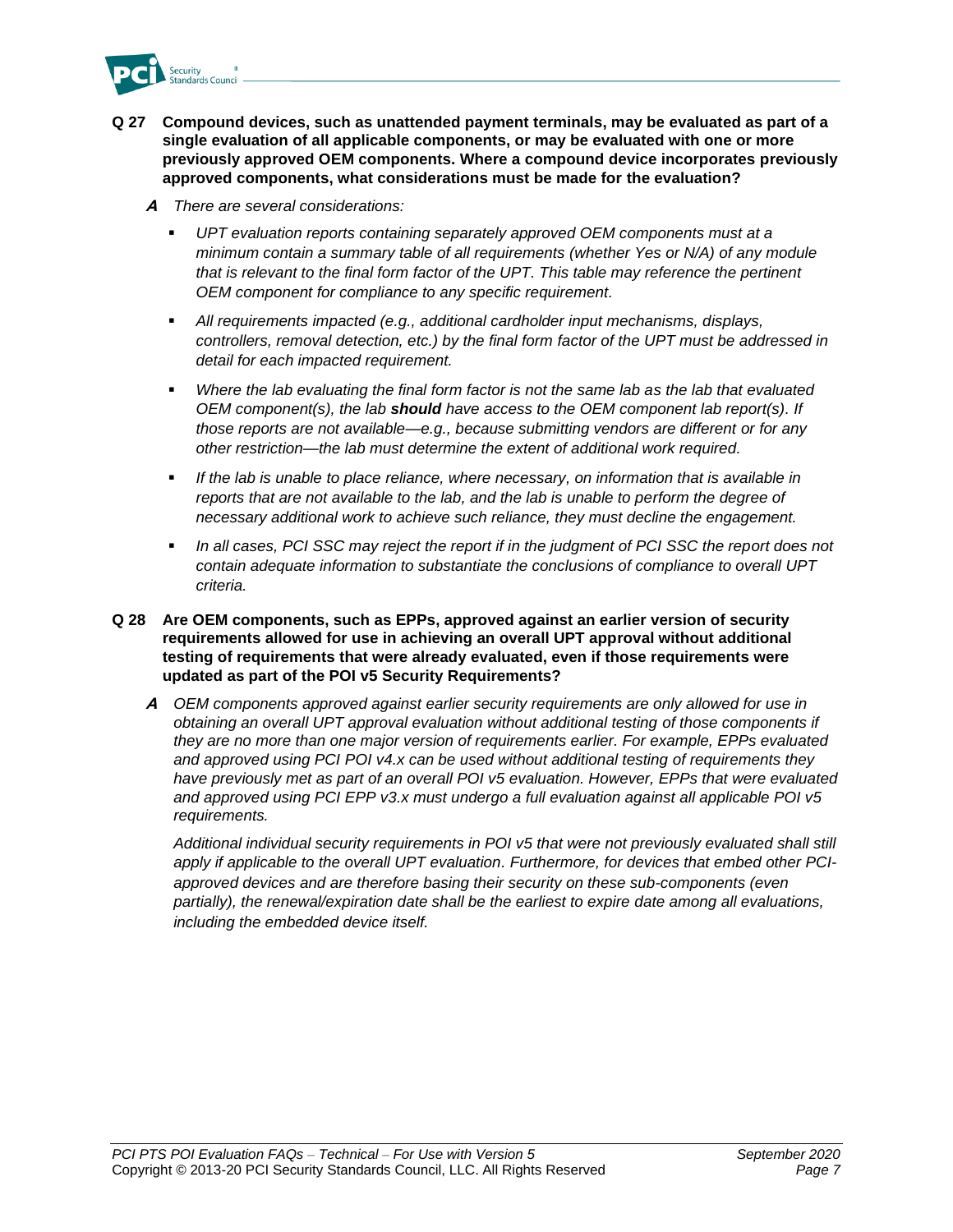

#### **Q 29 UPT Version 1 was no longer available for new evaluations after April 2011. Under what conditions is a delta for a Version 1 approved UPT allowed?**

**A** *A vendor with an overall Version 1 UPT approval may get deltas on that device for changes that occur to the OEM components used, including replacement of any given OEM component with a different model—e.g., a separately approved OEM ICCR produced by one vendor is replaced in the final form factor UPT with a different model, even if from a different vendor. This applies as long as the vendor continues to have control over the final assembly and manufacture of the UPT.*

*Changes that occur in the final form factor itself (e.g., the housing) because of the complexity of integration must undergo testing as a new evaluation against a version of requirements that has not been retired from use for new evaluations.* 

*In all cases, though, any security requirements impacted will be assessed, including those not previously applicable—for example, if the new casing introduces additional cardholder-interface devices not present in the original evaluation.* 

- **Q 30 Does it make any difference if the OEM component vendor is also the vendor who gets the overall UPT approval, vs. a scenario where the OEM vendor sells its components/drop in module to other vendors such as kiosk or AFD vendors who then pursue an overall UPT approval?**
	- **A** *No. The OEM components can be manufactured by any vendor, even if that vendor is different than the UPT vendor. However, if the vendors are different, those components must have already been PCI approved or the OEM vendor must give permission to the UPT vendor to have those components evaluated as part of the overall UPT approval.*
- **Q 31 September (update) 2016: The program manual states that hardware and firmware version number identifiers may consist of a combination of fixed and variable alphanumeric characters, whereby a lowercase "x" is used by PCI to designate all variable fields. The "x" represents fields that the vendor can change at any time to denote a different device configuration. Examples include: country usage code, customer code, communication interface, device color, etc. What are examples of options that cannot be addressed by use of a variable field, but must be addressed by a fixed character?**
	- **A** *Options that cannot be a variable character include those that directly pertain to meeting security requirements. For example, requirements exist for magnetic-stripe readers (MSRs) and integrated circuit card readers (ICCRs). A variable character cannot be used to designate whether a device contains a MSR or ICCR. A requirement exists for the deterrence of visual observation of PIN values as they are being entered by the cardholder, which can be met by privacy shields or the device's installed environment or a combination thereof. It is not appropriate to wildcard options if the device supports more than one means of observation deterrence.*

*If a device supports SRED or OP, some options that might normally be acceptable for identification by a wildcard variable would not be permitted. Examples include the addition of contactless readers or the inclusion of different communication packages. In such cases, the specific configurations validated by the PTS Recognized Lab must be explicitly noted on the approval.*

*In addition, all wildcard options, both security and non-security relevant, must be clearly defined and documented as to the options available and their function in both the evaluation report and in the security policy.*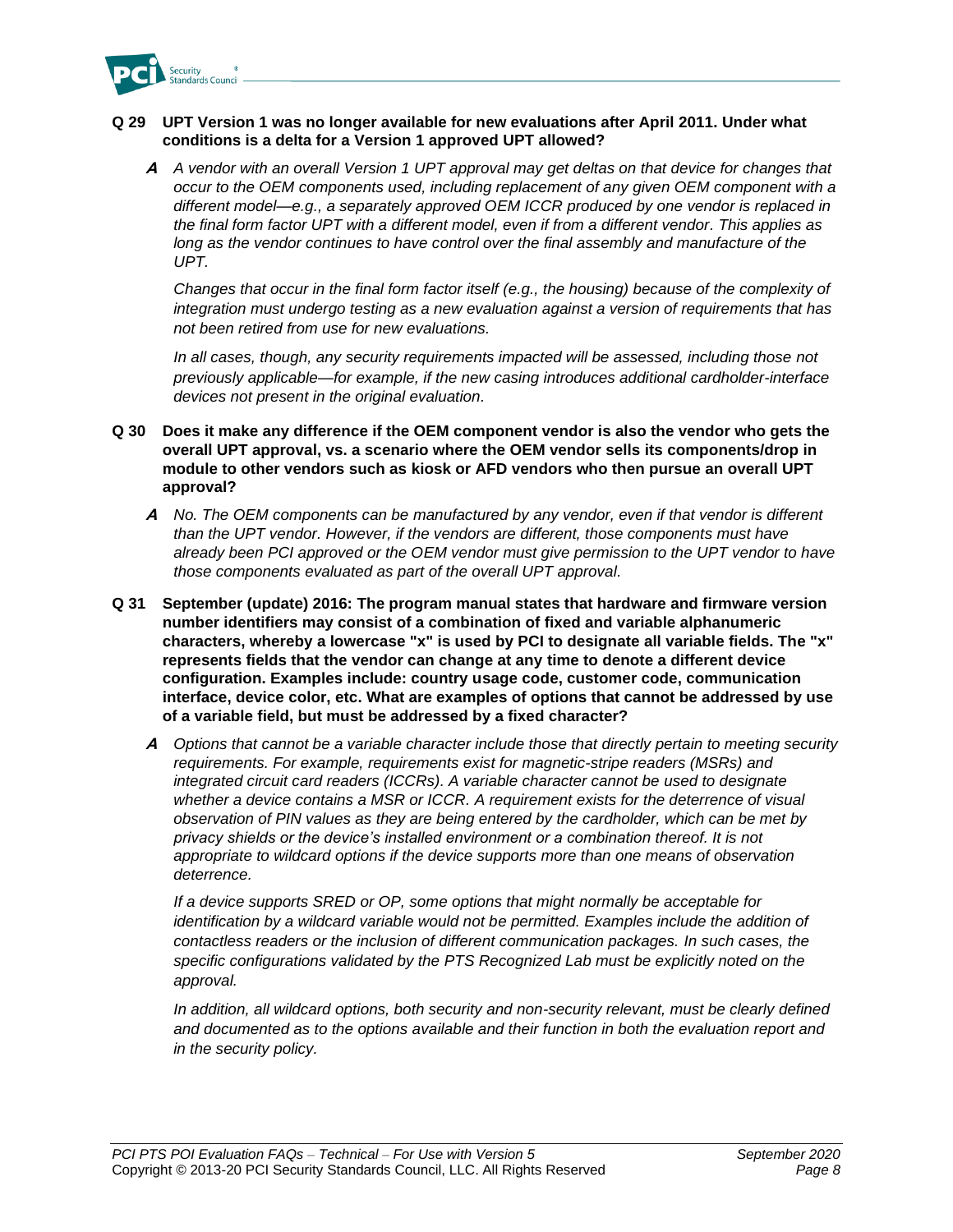

**Q 32 July (update) 2014: The program manual stipulates that "Vendors or other third parties licensing approved products from other vendors to market or distribute under their own names are not required to pay a new evaluation fee if the only change is to the name plate. If firmware and/or hardware changes are made that require a PCI-recognized test laboratory to evaluate the changes for potential security impact, then the licensee shall be required to pay the new evaluation fee. In all cases the licensed device will receive a new approval number and the licensee vendor or third party shall be billed the annual listing fee for each such approval."**

**What are additional considerations for a third party to license an approved product from a vendor, whereby the third party wants to distribute it as their own product?**

- **A** *There are several additional considerations:*
	- *1. The licensee vendor cannot directly make the request. The licensor vendor must make the request on their behalf.*
	- *2. All such requests must be received by PCI SSC as a delta letter from one of the PCI SSC PTS recognized laboratories. If the only change is to the nameplate of the product, there is not any new evaluation fee, but as noted above, there will be an annual listing fee.*
	- *3. There is not any requirement for the licensee's version of the product to reference or list the original vendor.*
	- *4. Products may be licensed from another vendor even if the version of the security requirements against which the original product was approved is retired from use for new evaluations, as long as the approval has not expired.*
	- *5. As noted, licensed products requiring physical and/or logical changes will incur a new evaluation fee. However, as long as the original vendor continues the manufacture of the device on behalf of the licensee vendor, the licensed product can be evaluated against the security requirement's version against which the original product was evaluated and approved, even though those requirements may be expired for new approvals.*
	- *6. If the licensee vendor wishes to directly manufacture the licensed product, or have a third party other than the original vendor manufacture the licensed product on their behalf, the product must be reassessed as a new evaluation against the current version of security requirements—unless the licensor vendor can demonstrate that it retains both the intellectual property and engineering control. This is due to the potential for changes in plastics, etc. that may impact the security of the device.*

*Vendors seeking multiple separate approval listings for their own products are subject to the same conditions for items 2, 3, 4 and 5 as applicable.*

#### **Q 33 May 2011: For attack potential calculations, information is classified as Public, Restricted or Sensitive. What are examples of each?**

**A** *Information is considered Public if it can be easily obtained from the Internet or is provided without any control mechanisms. Examples include open protocol specifications and electronic component datasheets. Information with automated access controls mechanisms (such as online account subscription) without human intervention classifies as Public. Restricted information is distributed upon request and is subject to human-based control mechanisms. Examples of Restricted information are mechanical drawings for OEM device integration, external command API specifications, partial Gerber files, and secure processor datasheets available under NDA. Sensitive information is not intended to be distributed to external entities and is obtained by means such as "social engineering" theft or coercion. Typical examples are terminal schematics and firmware source code.*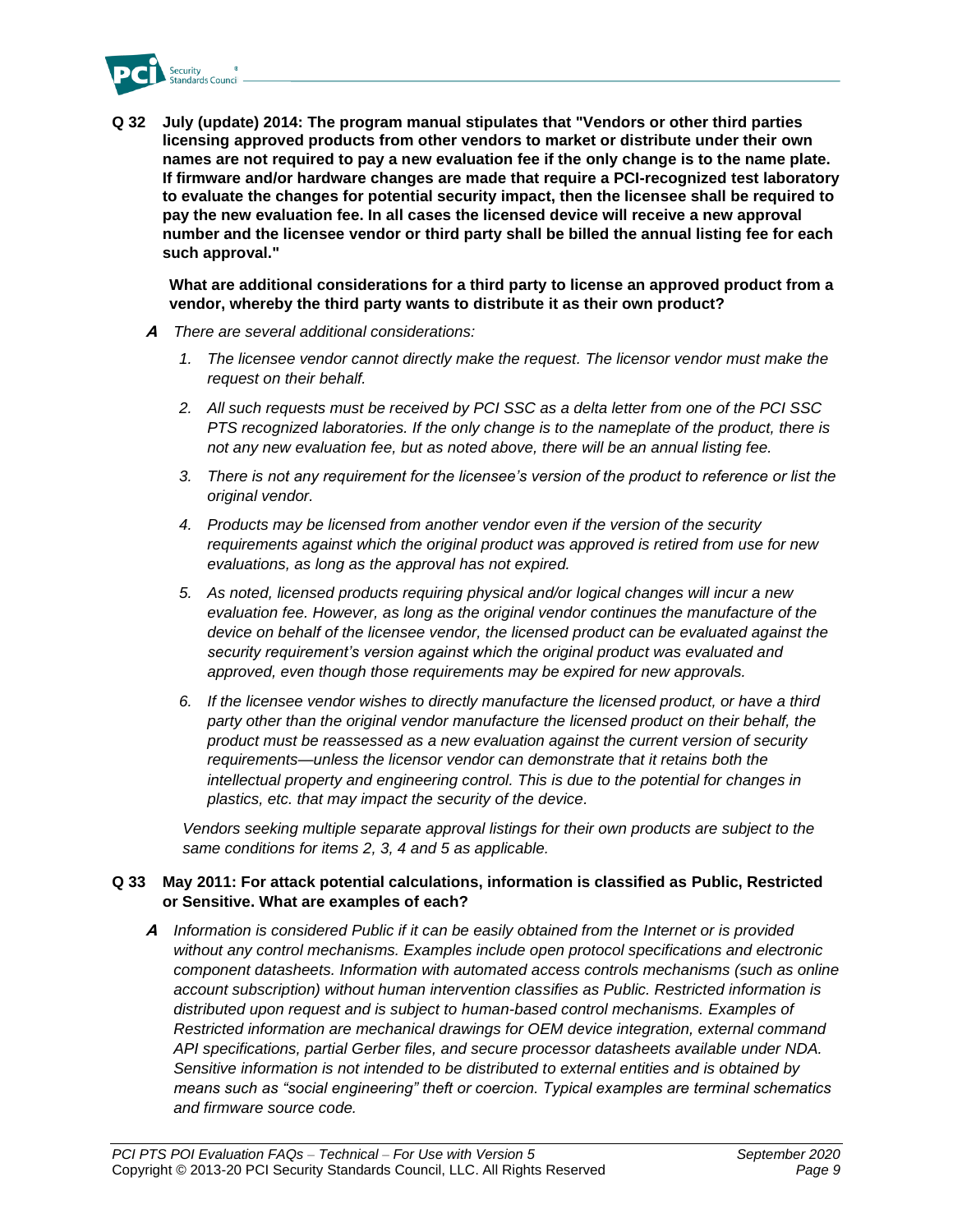

- **Q 34 May 2011: For attack-potential calculations, if the same equipment used for the identification phase can be reused for exploitation, the equipment cannot be accounted for twice, but instead must be divided by two and spread equally over the two phases. Does a similar rational apply where parts are reused?**
	- **A** *No. While equipment readily lends itself to reuse for each exploitation, parts are typically a onetime use for each exploitation. Each exploitation should have the same attack potential value. Accounting for parts that are reused in the initial exploitation only in the Identification phase, or even splitting between the Identification and Exploitation phases, will result in the initial exploitation having a lower attack-potential value than the actual subsequent exploitations. Therefore, parts used during the Identification phase that can be used in the initial exploitation must be counted fully in the Exploitation phase to equalize the attack-potential value across all exploitations. If it is not readily reusable (the part once used in installation becomes unusable for exploitation because, for example, it is glued with epoxy and difficult to remove), it can be accounted for twice—once in the Identification phase and again in the Exploitation phase.*
- **Q 35 May (update) 2018: PIN entry devices may physically integrate in the same device other functionality, such as mobile phone, PDA capabilities or POS terminal. Handheld configurations of PIN entry devices may accommodate the attachment (e.g., via a sled, sleeve or audio jack) of a mobile phone, PDA or POS terminal, where the attached device communicates with the PED. Such a configuration appears as a single device, with separate interfaces for input by the clerk and cardholder. What considerations must be taken into account for either of these configurations?**
	- **A** *For any device where the cardholder is expected to use the same interface for PIN entry as the clerk would use for phone, PDA, payment application, etc. purposes, or where there are multiple*  interfaces in a single integrated device, the integrated device must be physically and logically *hardened in accordance with the PTS POI security requirements.*

*In a handheld configuration with an attached device, there is a risk that the cardholder enters the*  PIN on the wrong interface. Furthermore, the communication interface between the PED and the *attached device may give the latter access to MSR functions without cryptographic controls, allowing skimming of card account data. In this integration model, then either:*

- *Both devices are assessed and validated as compliant to the PTS POI requirements, or*
- The PED device, which must also control the card reader(s), must implement and be *validated against the PTS POI SRED module. The PED must enforce SRED functions for encryption of card data at all times. The PED is only allowed one state, and that is to encrypt all account data. It cannot be configured to enter a state where account data is not encrypted.*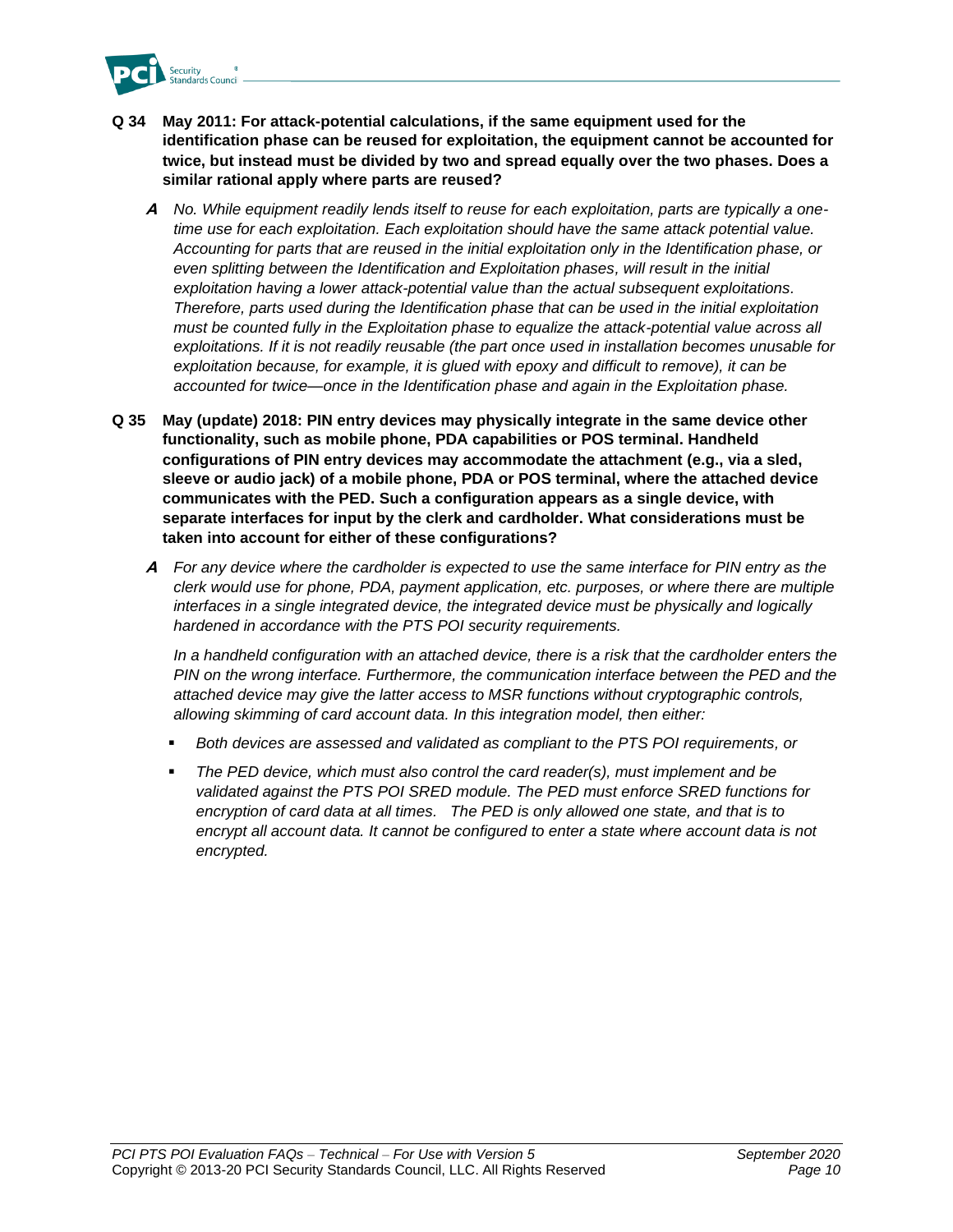

- **Q 36 July 2011: Hashing algorithms are an integral part of digital signatures. Digital signatures are frequently used in connection with meeting a number of security requirements, including those related to firmware updates, display prompt control, and remote key distribution. With the release of** *PCI PTS POI v3,* **SHA-1 was explicitly prohibited for use, and only SHA-2 was allowed. Does this prohibition apply only to the signatures of the data that is being updated and to only the device's specific individual certificates, or to all certificates used by the device?** 
	- **A** *Hashing algorithms must possess two properties in order to be considered secure. First, they must be one way such that it is easy to compute the hash value, but given the hash value, it is infeasible to reproduce the original unhashed value. Second, they must be collision-free, i.e., it is not possible to find two different messages (sets of data) that hash to the same hash value. In recent years, successful attacks have been developed against two popular hashing algorithms. First MD-5 and then SHA-1 attacks have been successfully developed to make these algorithms non-collision-free. These attacks allow for the spoofing of authentication and the ability to produce counterfeit credentials.*

*Except as noted below, the use of SHA-1 is prohibited for all digital signatures used on the device that are used in connection with meeting PCI security requirements. This includes certificates used by the device that are non-device-specific that are part of a vendor PKI, up to and including a vendor root certificate.*

*The only exception to this is that the initial code on ROM that initiates upon the device start may authenticate itself using SHA-1, but all subsequent code must be authenticated using SHA-2.*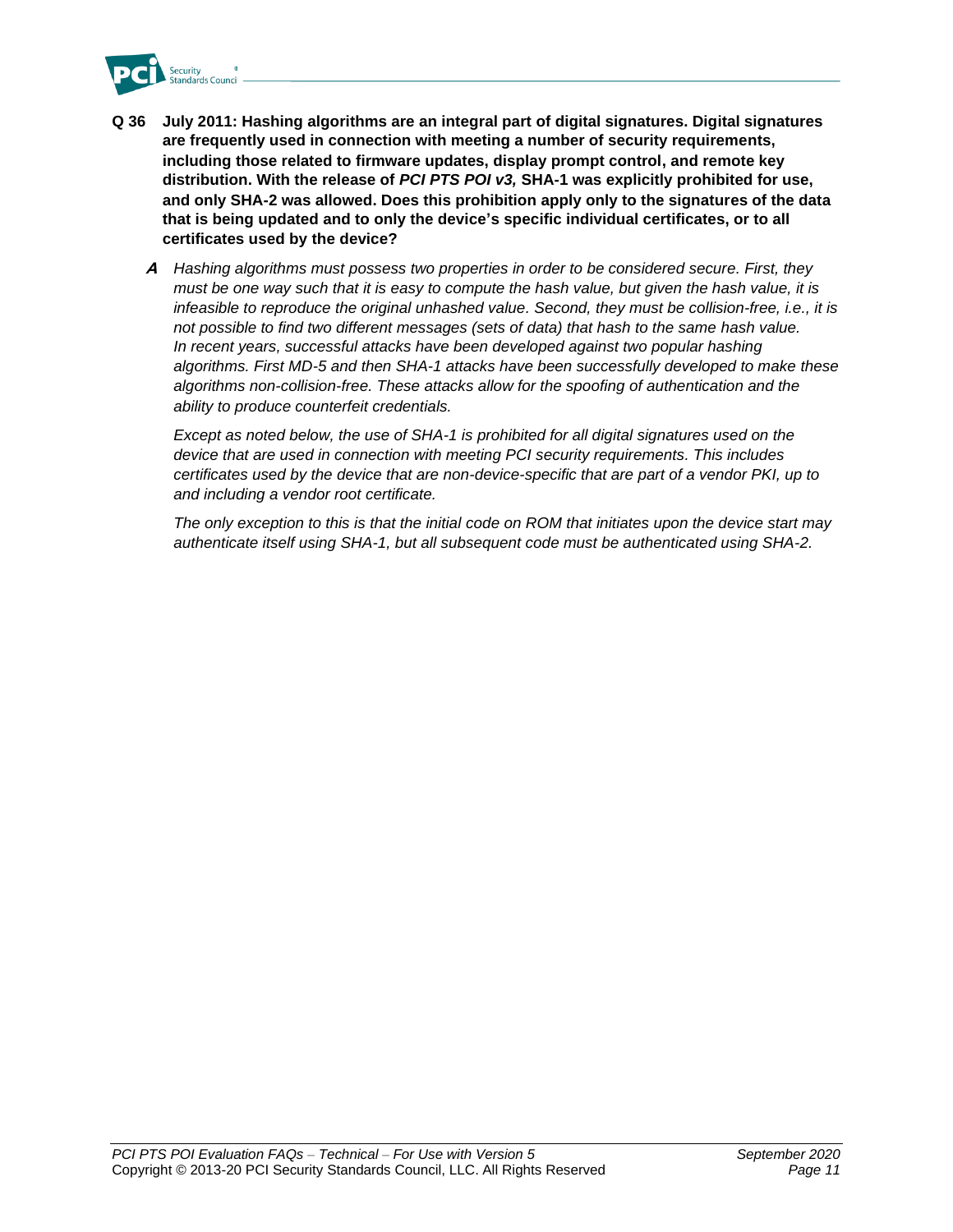

#### **Q 37 October (update) 2018: Are Bluetooth/Wi-Fi interfaces part of the evaluation?**

**A** *Bluetooth and/or Wi-Fi, like any other open security protocol declared in the POI Protocol Declaration form, must be assessed by the laboratory.*

*If a Bluetooth interface is used, the Bluetooth interface must enforce encryption. This encryption is in addition to any other encryption the data may have undergone. If PIN or passkey entry is to*  be used, the evaluator must validate that vendor default values can be changed. The device *must not support or allow for the use of insecure communication options such as, but not limited to, security modes 1 & 2 and the "Just Works" secure pairing option of security mode 4.* 

*For Bluetooth 4.1 or higher devices that have BR, EDR, and High Speed (HS) features, Security Mode 4, Level 4 must be used. This requires Secure Connections, which uses authenticated pairing and encryption using 128-bit strength keys generated using FIPS-approved Advanced Encryption Standard (AES) encryption. For Bluetooth 2.1 through 4.0 devices, Security Mode 4, Level 3 must be used.*

*If a Wi-Fi interface is used, the Wi-Fi interface must enforce encryption. This encryption is in addition to any other encryption the data may have undergone. Security must be enabled. WEP cannot be used or configured at any time, and WPA and/or WPA2 must be supported. If passkey is used, it must not be a vendor default. The evaluator must validate that default values can be changed on the target of evaluation.* 

*Where the interface is supplied by an OEM module:*

- *If the module is under the control of the firmware and runs in the same space as the firmware, the OEM interface module must still be assessed to ensure secure pairing (for wireless technologies listed above) is provided for and that secure communications is enforced by the interface.*
- *If an independent OEM module is used:*
	- *The protocol and the pairing mechanism must be assessed and*
	- The security of the link between the module and the firmware must be assessed
- *If the OEM module shares resources with the rest of the device then a vulnerability assessment is required to ensure that the OEM module cannot adversely impact the function of the device.*

*OEM modules that are found to have unaddressed exploitable vulnerabilities may result in the removal of the entire POI device approval.*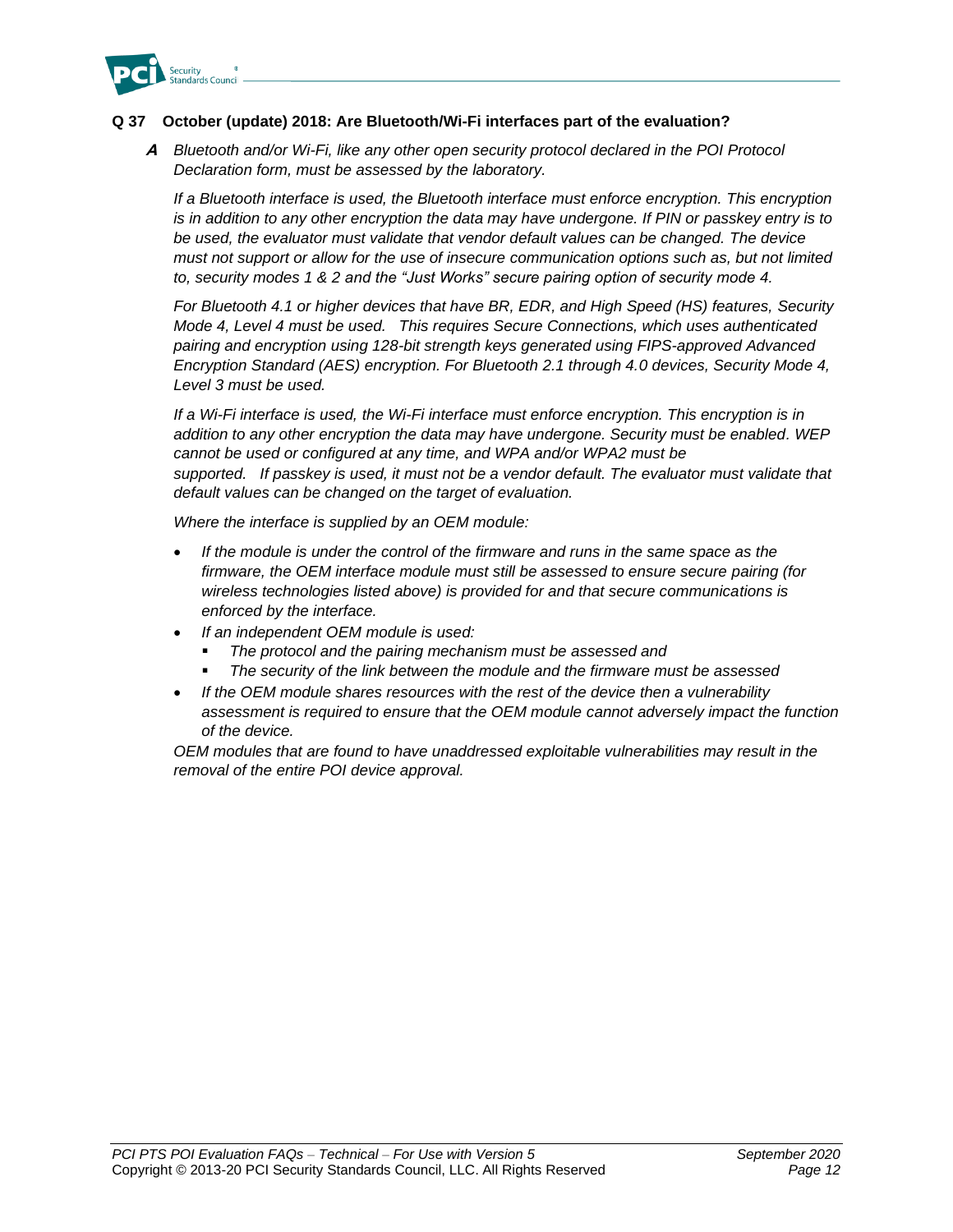

- **Q 38 December 2011: Specific requirements are identified in the Core and SRED modules that Secure Card Readers must be validated against. Are there any other requirements that must be considered?**
	- **A** *Yes, all of the non-designated SRED requirements should be considered for applicability. In most cases they will not be applicable and will not require any assessment beyond that determination.*
- **Q 39 June 2012: If a device supports multiple IP enabled interfaces, does testing need to be performed on all IP enabled interfaces by the laboratory during the evaluation?**
	- **A** *If a device supports multiple IP enabled interfaces and the IP stack (including all IP Protocols, IP Services and IP Security Protocols) are identical for all interfaces, testing is only required to be performed on one of the IP enabled interfaces.*
- **Q 40 June 2012: During an evaluation, it is determined that a new device includes the identical IP stack that was previously evaluated and approved under the most recent version of the Open Protocols Requirements module. Is it required to redo all Open Protocols testing?**
	- **A** *If the vendor is able to provide evidence that supports the assertion that the IP stack is 100% identical, including the same version of various components and identical IP Protocols, IP Services and IP Security Protocols, no new testing needs to be performed. The report should document how it was verified that the IP stack is identical and shall include the IP stack information including the component version, the IP Protocols, IP Services and IP Security Protocols supported.*
- **Q 41 June 2012: The approval requirements for an SCR or Non-PIN device do not include PCI PTS DTR A1, which requires active tamper-response mechanisms. Is it possible to meet the physical security requirements of an SCR or Non-PIN device using only tamper resistance and tamper evident characteristics, if the attack costing can be shown to exceed the minimum levels required for each of the physical security testing requirements?**
	- **A** *No, it is a requirement that all devices implement active tamper detection mechanisms to meet the physical security requirements of PCI PTS. SCR and Non-PIN devices must have permanently active tamper detection mechanisms that monitor for intrusion and respond to such events with the immediate erasure of sensitive information within the device, rendering the device inoperative.*
- **Q 42 September 2012: Vendors may provide application toolkits for third parties to develop applications that cannot impact any of the functionality needed to comply with PCI requirements. The exceptions to this are for alteration of display prompts by third parties and for SRED applications developed by third parties, subject to controls stipulated in the PTS POI Derived Test Requirements and these FAQs. Can a vendor provide a toolkit that allows third parties to implement applications that supplant the cryptographic processing of PCI Payment Brand PIN data that is provided for in the approved vendor firmware?**
	- **A** *No, the addition of applications that replace or disable the PCI evaluated firmware functionality invalidates the device approval for each such implementation unless those applications are validated for compliance to PTS POI Security Requirements and listed as such in the approval listings. Specifically, those applications must be validated to ensure that:*
		- *It cannot adversely affect the security features of the product that are relevant to the PCI POI approval.*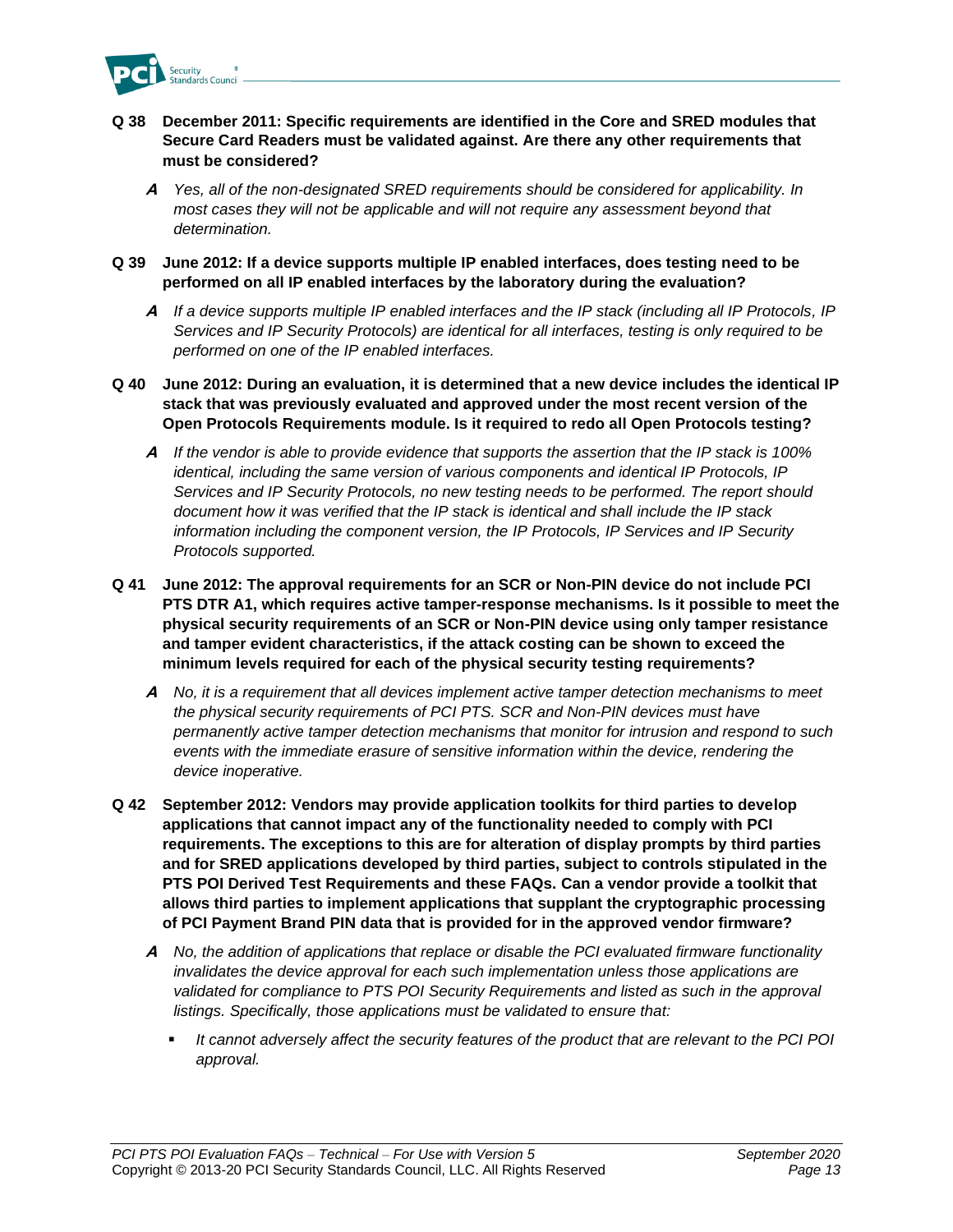

- *It cannot modify any of the cryptographic functionality of the POI or introduce new primitive cryptographic functionality. However, new composite functionality that builds on existing primitives is permitted.*
- *The application is strongly authenticated to the POI secure controller by digital signature.*
- The application can only work on the keys it alone manages and cannot affect or see any *other keys.*

*A mechanism must exist to display the application version upon request.*

*The vendor must provide clear security guidance for the development and implementation of the aforementioned additional applications. This guidance at a minimum must define procedural controls to ensure that the applications are properly reviewed, tested and authorized.*

*Applications, in this context, are functional entities that execute within the secure boundary of the POI and may or may not provide services external to the POI. Applications are typically processes or tasks that execute under the control of an Operating System (OS) or software executive routine.* 

- **Q 43 January (update) 2015: This FAQ has been superseded.**
- **Q 44 September 2012: In the approval listing, the vendor must provide via the evaluation lab pictures detailing all security relevant components (PIN pad, display, card reader(s)) of the approved device. These pictures are then placed on the PCI website as part of the approval listing. Are there any other stipulations?**
	- **A** *Yes, at least one of the pictures must fulfill the requirement that the hardware version number must be shown on a label attached to the device. Note that for devices with multiple approved hardware versions, only one such illustration is necessary to facilitate purchasers of these devices recognizing how to determine the approved version(s).*

#### **Q 45 November 2012: What are the algorithms and associated minimum key lengths that are acceptable for use with the default operation of any open protocol used in a POI?**

**A** *The minimum requirements for cryptographic algorithms used to provide security to any confidential data, including data transmitted using open protocols, is specified in DTR B11. Only TDES, RSA, ECC, DSA, and AES are acceptable for encryption or signing operations. SHA256 or above may also be used for hashing purposes.*

#### **Q 46 November 2012: What communication methods should be assessed with the Open Protocols Module?**

**A** *Any communication method that uses a wireless, local, or wide area network to transport data. This includes, but is not limited to: Bluetooth, Wi-Fi, Cellular (GPRS, CDMA), or Ethernet. A serial point-to-point connection would not need to be assessed unless that connection is wireless or through a hub, switch or other multiport device. In addition, any communication that uses a public domain protocol or security protocol would also be assessed with the Open Protocols Module.* 

#### **Q 47 July (update) 2013: Can a secure card reader (SCR) send data in the clear?**

**A** *A secure card reader intended for use with a non-PTS approved device such as, but not limited to, a mobile phone or tablet, is only allowed one state, and that is to encrypt all account data. It cannot be configured to enter a state where account data is not encrypted.*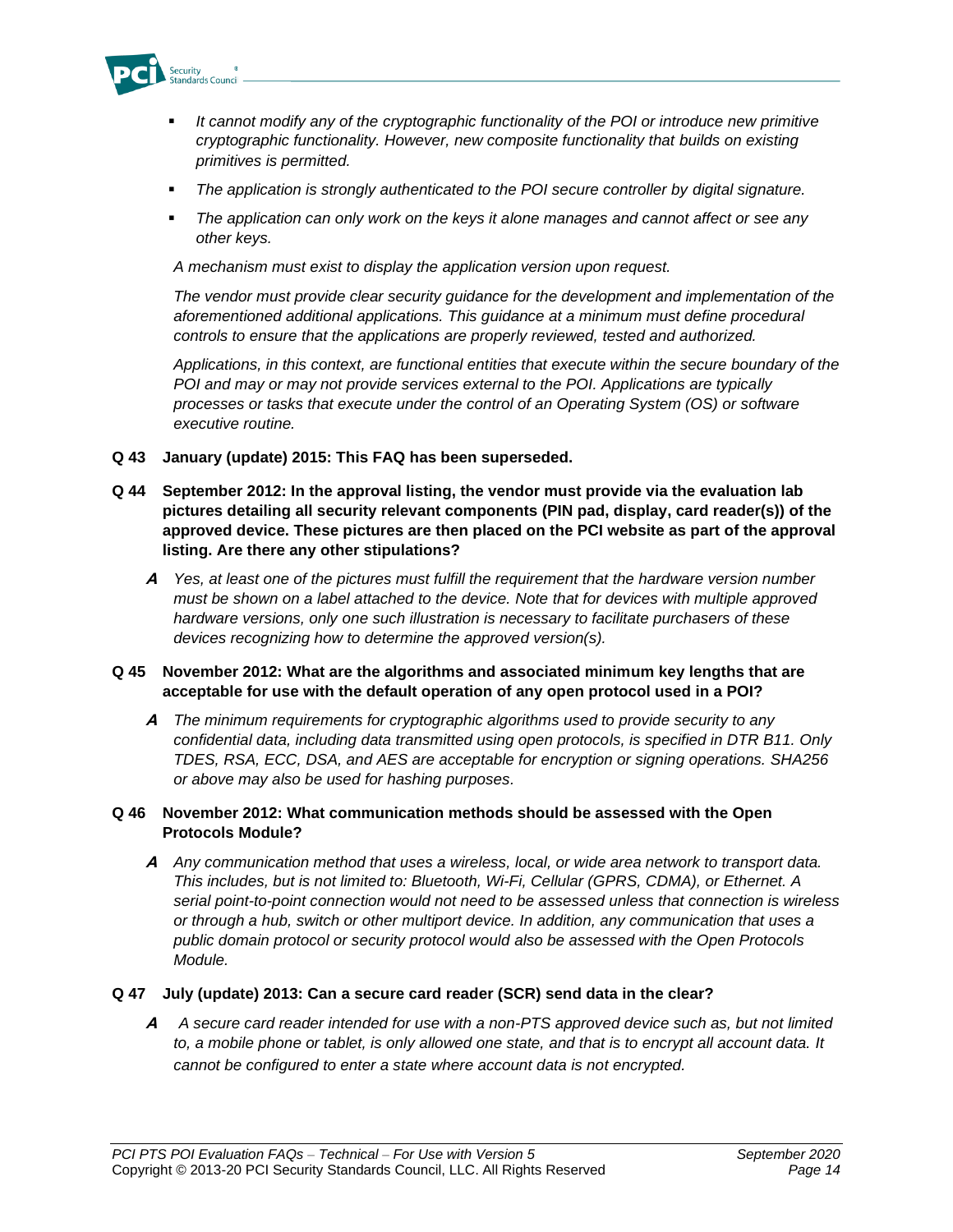

#### **Q 48 July (update) 2014: What requirements must a Secure Card Reader be validated against?**

- **A** *SCRs must meet as applicable the ICCR and/or MSR requirements designated in Appendix B of the PCI PTS POI Security Requirements and the Secure Reading and Exchange of Data Module and additionally must meet B20, security policy. If the device is capable of communicating over an IP network or uses a public domain protocol (such as but not limited to Wi-Fi or Bluetooth), then requirements specified in the Open Protocols Module must also be met. Other requirements, such as B1, self-tests and B9, random numbers, may apply depending on device functionality. In all cases, if a security requirement is impacted, the device must be assessed against it.*
- **Q 49 July (update) 2015: The PCI POI Testing and Approval Program Guide specifies that the PCI test laboratory is to provide to MasterCard on behalf of the Council two devices containing the same firmware, any supporting PC based test applications, and any keying material as those evaluated by the test laboratory. Under what conditions are these devices to be provided?**
	- **A** *This applies to all new evaluations that result in a new approval number. It does not apply to deltas. It also does not apply to a situation where the vendor is merely rebranding another vendor's previously approved product. However, if a vendor is rebranding a product, and additionally makes other changes, such as in the firmware, it does apply. In conjunction with the transmittal of the evaluation report to the Council, these two devices must be sent to the following location, where they will be placed into secure storage:*

*Attn: MasterCard Global Products and Solutions MasterCard Worldwide 5 Booths Park Chelford Road Knutsford Cheshire WA16 8QZ UK*

- **Q 50 July 2013: Vendors are allowed to use a combination of fixed and variable alphanumeric characters in device hardware and firmware version identifiers, provided that variable characters are not used for any physical or logical device characteristics that impact security. Can variables be used as part of the model name?**
	- **A** *The model name cannot contain any variable characters except as low order/suffix type identifiers for non-security relevant differentiators within the device family. All devices within a*  device family that are intended to be marketed under the same approval number must be *explicitly named and pictures of those devices presented in both the evaluation report and for display on the approval listing.*

#### **Q 51 July 2013: Can a device with an ICCR be approved for online PIN only if it supports any offline PIN entry method (i.e., the device supports enciphered and/or plaintext PIN)?**

**A** *Devices with an ICCR that are not evaluated under the offline module cannot have the approved version of the firmware support any offline PIN acceptance. Furthermore, devices that support online PIN must be evaluated for online PIN, or the approved version of firmware must have online PIN acceptance disabled.*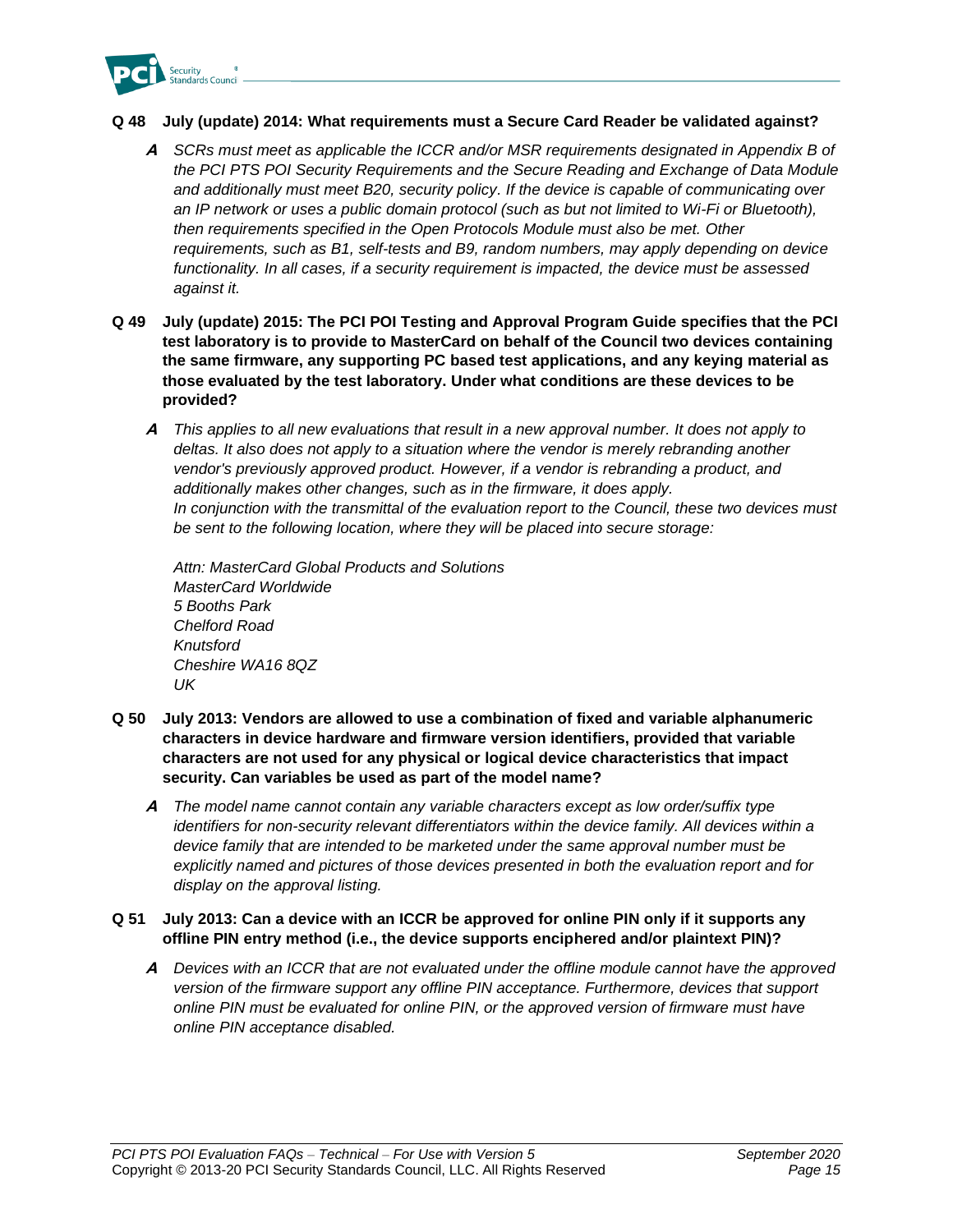

#### **Q 52 July 2013: Devices are not required to support SRED, but if they do, they must be validated to SRED. If a device does encryption to protect account data but the vendor will not claim SRED, is SRED a required module?**

**A** *There are several scenarios where SRED is mandatory. Those scenarios include any device validated to the Non-PED or SCR approval classes, or in some handheld scenarios involving a PIN entry devices attached (e.g., via a sled, sleeve or audio jack) to a mobile phone, PDA or POS terminal.*

*The overall intent of the validation requirement is to ensure that implementations of account data protection are fully robust as evidenced by validation and approval against the SRED module. However, the requirement is not intended to inhibit the vendor from implementing account data protections that are not sufficient to meet the SRED module, but which still may provide some lesser level of protection for account data. Thus a vendor implementing account data protections and not seeking SRED as an approved function provided may do so.* 

#### **Q 53 December 2013: Beginning with POI v3, SHA-1 is prohibited for use in conjunction with digital signatures. Is SHA-1 prohibited for other usages?**

**A** *SHA-2 or higher is recommended for other usages, but SHA-1 may be used in conjunction with the generation of HMAC values and surrogate PANs (with salt), for deriving keys using key derivation functions (i.e., KDFs) and random number generation. Where applicable, appropriate key length minimums as delineated in the Derived Test Requirements are also required.*

#### **Q 54 December 2013: The PCI PTS requirements do not dictate any specific form factor for devices. Is there any restriction to the types of systems or devices which can be approved under the PCI PTS program?**

- **A** *PCI PTS does not dictate device form factors to allow for vendors to develop innovative solutions to address market needs. However, PTS approval can only be obtained by devices that are designed for direct interaction with customers. Sub-components, such as microprocessors, magnetic card reader 'cans', ICC acceptors, and others that are designed for integration into another device which would prevent direct sight and interaction of the approved system by the cardholder cannot be approved under the PCI PTS requirements.*
- **Q 55 July (update) 2014: POS PIN pads without card interfaces can be approved for offline operation when validated for compliance with a PTS approved external card reader (this may be a PTS approved PED acting as external card reader or a secure card reader). What details need to be listed for such a configuration?**
	- **A** *A: Under the listing the POS PIN pad shall be detailed with which specific PTS approved PED or SCR the PIN pad is able to perform offline PIN validation. A hyperlink to the approved PED or*  SCR will be included as an approved component. Where there are multiple devices with which it *is possible to operate all shall be listed. The use of the device with a non-listed reader invalidates the offline approval.*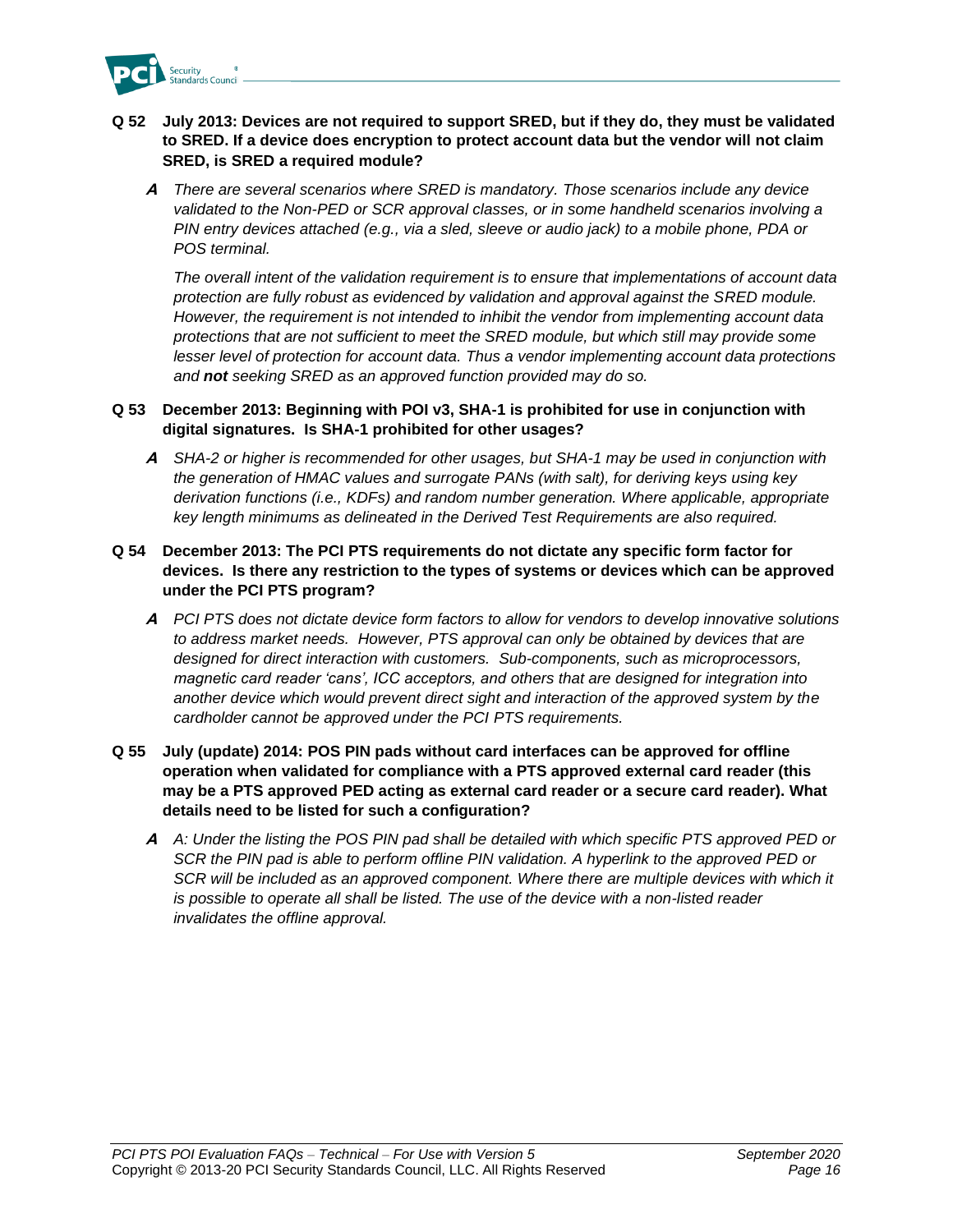

- **Q 56 February 2014: When assessing a device for a delta review, is it the number of changes or the number of types of changes that determine whether a delta is acceptable. For example, a vendor makes a change to the tamper grids and signal routing on six PCBs within a device. According to the delta scoping guidance in the program manual, the inclusion of four or more hardware change types as categorized in the program guide in a single delta submission for a previously approved PTS device may effectively represent a new device and should be subject to its own full assessment against the latest version of the current PTS Standard. Does such a change as described count as six changes or as a single change since they are all of the same change 'type' according to the guidance?**
	- **A** *The delta scoping guide states that it is the number of types of identified changes. For the example above, that would constitute one change and not six. This meets the criteria for a delta.*
- **Q 57 February 2014: If a device is submitted that has internal hardware changes sufficient to require a new evaluation, but does not have any external changes, can the device still be submitted as a delta?**
	- **A** *No. Even though the external appearance is identical, the degree of changes made internally requires that the device receive a full evaluation against a current requirements version available*  for use in new evaluations and if the evaluation is successful, it will result in a new approval *number. Furthermore, while the new device will have a different hardware version then the existing device, and if the firmware is modified, a different firmware version, it is also required to have a new model name/number. This is to prevent confusion in the market, especially if issues arise subsequent to deployment impacting only one of the approvals, but not the other(s).*
- **Q 58 February 2014: If an existing approved device undergoes a hardware change that does not impact any of the internal components but impacts the appearance of the device, i.e., the only change is to the exterior of the device, can that change be treated as a delta?**
	- **A** *Yes, such changes in casing plastics that result in a change in the device's look and feel is a permitted hardware type change under the delta guidance provided the amended device remains consistent to the device's original form factor. The change must result in a new hardware version number and a change in the model identifier.*
- **Q 59 February 2014: Can an approved product change the entire operating system and the change is treated as a delta e.g., from a proprietary system to a Linux based system?**
	- **A** *In general, any change in firmware is permitted as a delta. However, completely changing the OS must be treated as a new evaluation. The change must also result in a new firmware version number and a change in the model identifier.*
- **Q 60 February 2014: Can a device meet the PTS POI requirements without having an active tamper response mechanism to zeroize secret and private keys during a penetration attack?**
	- **A** *No. Regardless of which modules of the PTS POI standard the device is designed to comply with, penetration of the device must cause the automatic and immediate erasure of any secret*  and private keys such that it becomes infeasible to recover the keying material. This is true of *devices even if they do not accept customer PINs, or are not designed for the protection of customer PINs. Secret or private cryptographic keys that are never used to encrypt or decrypt data, or are not used for authentication are excluded from this requirement, as such keys would never be keys involved in protecting customer PINs or customer card data.*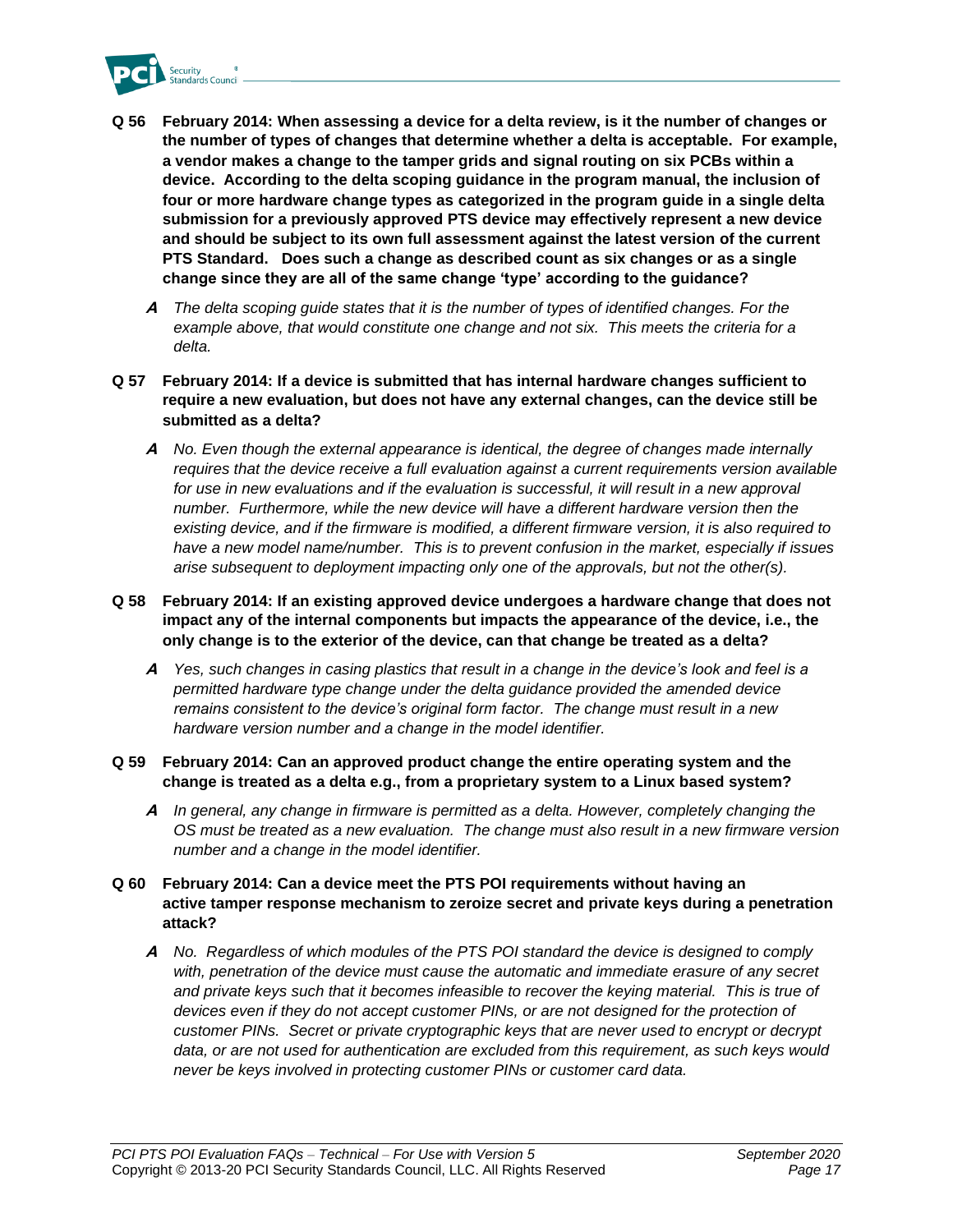

#### **Q 61 February 2014: Vendors are allowed to make revisions to approved devices, provided the changes are evaluated by an approved lab. What limits are placed on the number and type of changes that are allowed?**

**A** *The large number of possible changes and their impacts cannot be determined in advance. Changes will be assessed on a case-by-case basis. Vendors should contact one of the recognized laboratories for guidance. Laboratories will consult with PCI on an as needed basis to determine if a change is too great to be addressed under the delta process. The laboratories will determine whether the change impacts security. In all cases, changes that impact security require an assessment that must be presented in the delta report. At a minimum, for a given change type, all requirements identified in the Delta Evaluations – Scoping Guidance of the PCI PIN Transaction Security Device Testing and Approval Program Guide must be assessed for security impact. A rationale must be presented in the delta report for each change that is determined to not have a security impact.*

#### **Q 62 February 2014: Can a SCR be used for offline PIN acceptance***.*

- **A** *SCRs or other POI devices that include an ICCR or hybrid reader must have "Offline" designated under PIN Support in order to be used for offline PIN acceptance.*
- **Q 63 February 2014: If a SCR processes PINs, i.e., it supports offline PIN authentication via an ICCR component, or it formats and encrypts a PIN block to send online directly to the host, does it have to be evaluated with a specific PIN entry device?**
	- **A** *Yes it must be validated in conjunction with a specific PIN entry device, e.g., PED or EPP, to validate the security of the interaction, including the establishment of the keying*  relationship. The PIN entry device must either be previously approved or obtain approval *concurrent with the SCR in the same or a concurrent separate laboratory evaluation.*
- **Q 64 July 2014: POI devices may be approved with support for Open Protocols. Vendors provide a PCI prescribed security policy and other security guidance for the proper implementation of the Open Protocols that are part of the approval. If the entity deploying the device makes changes that are not in accordance with the security guidance necessary to deploy the device in compliance to the Open Protocols module, does it impact the approval? For example: adding additional services or protocols that were not listed in the guidance or using or otherwise replacing the IP stack with one imbedded in the application.**
	- **A** *Yes, this would invalidate the approval status of the device for any implementation making such changes. Any such change must result in the device successfully undergoing a delta evaluation in order to maintain approval.*

*The Open Protocols module is to ensure that open protocols and services in POI devices do not have vulnerabilities that can be remotely exploited and yield access to sensitive data or resources in the device. In that regard, it does not matter what type of network (public or private) the device is used with.*

*The vendor defines what protocols and services are supported by the device and provides guidance to their use. The protocols and services are evaluated by the lab. Adding or enabling additional services and protocols or failing to follow the issued security guidance after the evaluation would invalidate the approval status of that device for that implementation.*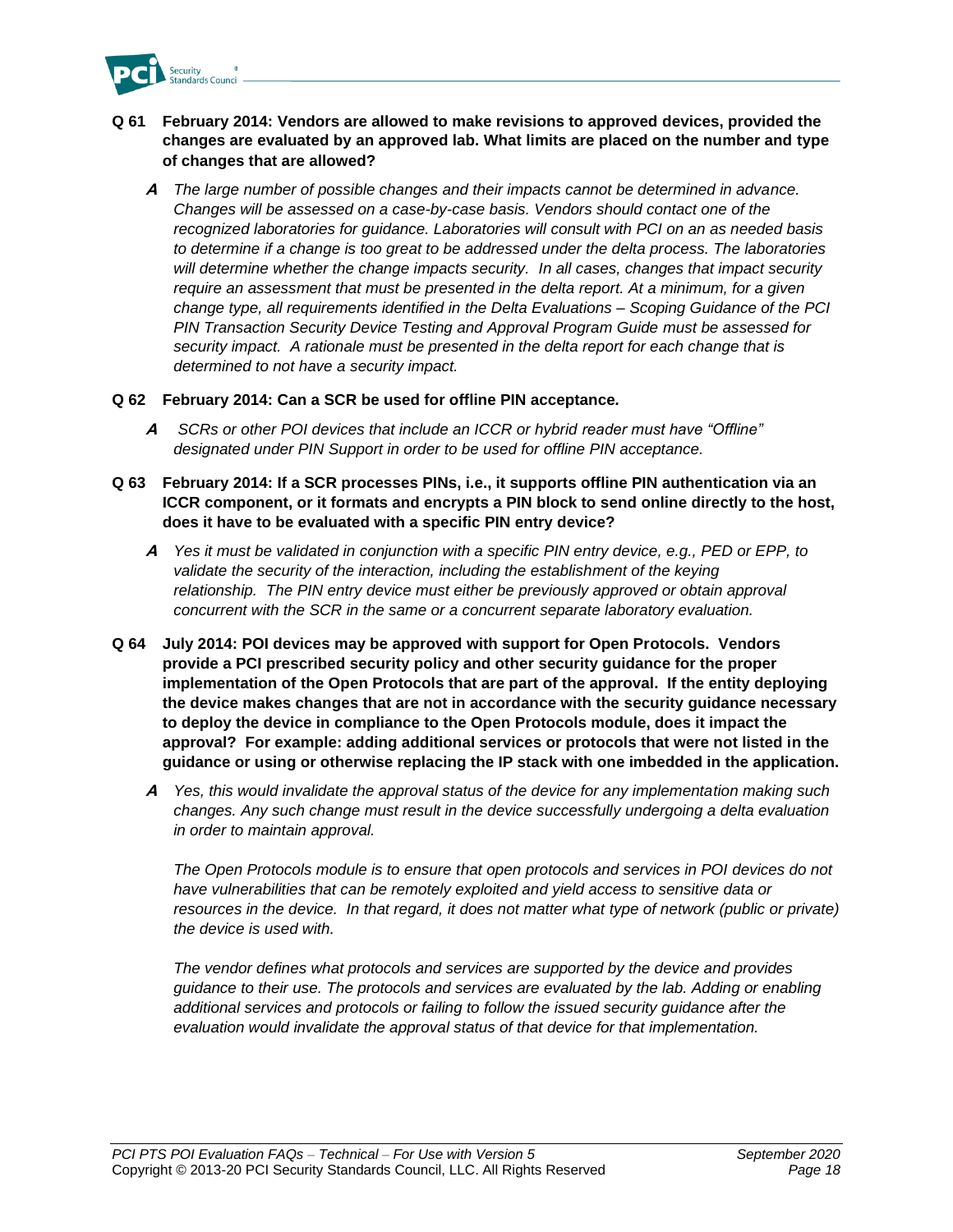

#### **Q 65 July 2014: If the firmware is composed of independent blocks (e.g. bootloader, main firmware, kernel), how should the firmware version number be managed?**

- **A** *The displayed firmware version number must represent all firmware in the device.*
	- *If firmware blocks have independent version numbers then the version number display should include the version number of each firmware block.*
	- *If a single version number is used, then a documented process must be used to ensure the single version number is updated whenever changes are made to any of the firmware blocks in the device.*

#### **Q 66 December (update) 2017: Does the use of a protective case impact the approval status of a device?**

**A** *Yes. In general, cases are not supported by the device approval program due to the potential for hiding tamper evidence. Cases may be used where they do not cover any portion of the MSR or ICCR area. For example, a case used to protect a drop of a mobile device or the addition of a*  lanyard may not cover the ICCR or MSR. The interfaces must be clear and visible to the *consumer such that wires or tamper evidence cannot be hidden. The material used must be transparent, and not merely translucent. Overlays for the PIN input area must comply with Technical FAQ Q11 above. If the POI has been approved for use with a protective case, the security policy shall provide a picture of the approved protective case as properly installed and tested by the lab.* 

#### **Q 67 October (update) 2018: Can Low Power Bluetooth, also known as Bluetooth Light, Bluetooth Smart or Bluetooth Low Energy (BLE) be used?**

**A** *BLE implementations must use version 4.2 or higher. BLE must use LE Security Mode 1 Level 4 (Secure Connections) only and Just Works cannot be used at any time. The device must not support or allow for the use of insecure communication options such as, but not limited to, LE Security Mode 2, and levels 1, 2 and 3 of LE Security Mode 1 and the "Just Works" secure pairing option of Security Mode 1. This must be documented in the security policy made available on the PCI website.*

*BLE implementations in SCRPs, regardless of Bluetooth version, for use in SPoC Solutions may use unauthenticated pairing (Just Works) provided compensating controls to mitigate against eavesdropping and MITM attacks are in place as part of the Solution. These controls shall be validated during testing of the SPoC solution. SCRPs that allow either the use of Just Works for pairing or do not exclusively implement Secure Connections are not approved for use outside of a SPoC Solution.*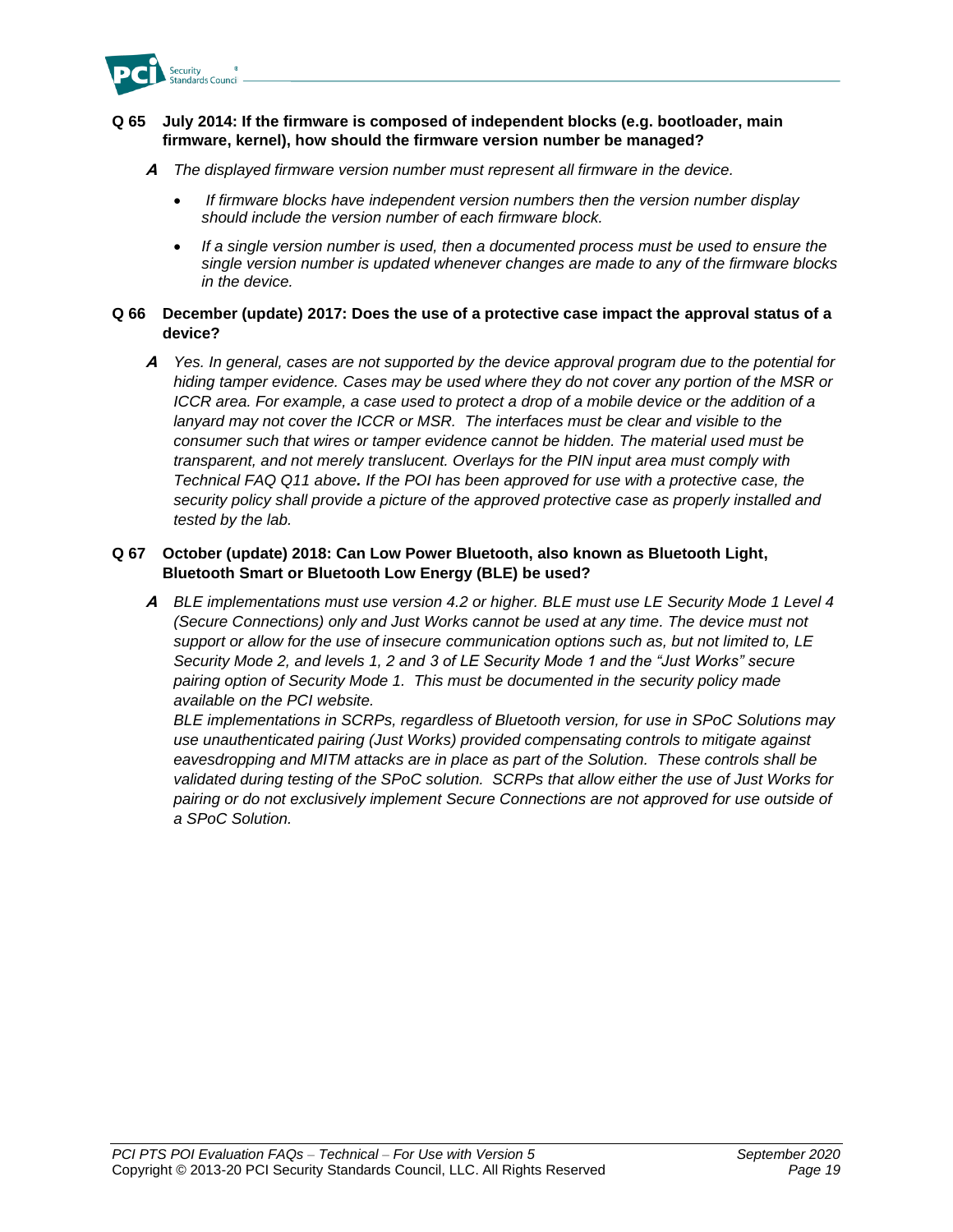

#### **Q 68 January 2015: There are a number of FAQs on the use of wireless technologies, such as Bluetooth and Wi-Fi. What is the intent of these FAQs, and does PCI have any specific requirements for other types of communications technologies?**

- **A** *The intent of the FAQs on all wireless communications for POI devices is to ensure that the interfaces of the POI are protected such that:*
	- *Card data cannot be easily intercepted*
	- *Command interfaces to the terminal cannot be easily accessed, intercepted for attack (such as MITM), or used as an attack vector into the device.*
	- *Compromise of the interface does not lead to, support, or facilitate further compromise of security assets of the POI*

*PCI does not mandate or require the use of any specific communication technology, but any implementation must meet the above requirements through some aspect of the physical or logical layers of communication. Physical or direct wired communication often achieves this through the nature of its physical interface. Wireless communications cannot rely on this and therefore must rely instead on security at the link or application layers through use of a Security Protocol to establish a trusted path for all communications over the wireless link. This Security Protocol must have been tested and approved under the open protocols module of the PCI PTS evaluation of that device, and examples of acceptable Security Protocol implementations include WPA2 (implemented at the link layer), or VPN encrypted tunnels (implemented at the application layer).*

#### **Q 69 October (update) 2018: In light of the discovery of the Padding Oracle on Downgraded Legacy Encryption (POODLE) attack, is SSL still an allowed protocol.**

**A** *SSL may continue to be supported, but the vendor must document (for version 4 and higher devices this includes the Security Policy published on the PCI website) that it is inherently weak and should be removed unless required on an interim basis to facilitate interoperability as part of a migration plan. For SSL 3, or older versions of TLS, if supported, all cipher suites using single DES or RC4 must be removed. Both of these objectives may be achieved by modifying the source code to remove support for SSL and non-allowed cipher suites and/or by modifications to the configuration file. In either case, the version information of the code, including where applicable the modified configuration file, shall be identifiable as part of the approved firmware.*

*Furthermore, for all new POI evaluations using the Internet Protocol Suite, devices must support TLS 1.2 or higher. In addition, all delta evaluations for POI v3, V4 or v5 devices where the open protocols module is impacted, must meet the same criteria.*

*PCI requires that devices must only support Cipher Suites for use in TLS 1.2 that provide at least 112 bits of security. Cipher suites that comprise AES and other NIST-approved algorithms are acceptable to use. Cipher suites that use TDEA (3DES) are no longer allowed due to the limited amounts of data that can be processed under a single key i.e., the 64-bit block size does not provide adequate protection in applications such as TLS where large amounts of data are encrypted under the same key.* 

#### **Q 70 July 2015: Handheld PEDs that attach to a mobile phone, PDA or POS terminal via a sled, sleeve or audio jack are required to support SRED. Does this apply to PEDs that connect via wireless technologies such as Bluetooth or Wi-Fi to mobile phones and tablets?**

**A** *Yes. Furthermore, for devices that do not implement SRED encryption, the Security Policy must clearly state that the system cannot be implemented to connect to a tablet or mobile phone, and any such use will violate the approval of the device. Systems that do have SRED approval must note that SRED functions must be enabled and enforced for such use cases to maintain their approval.*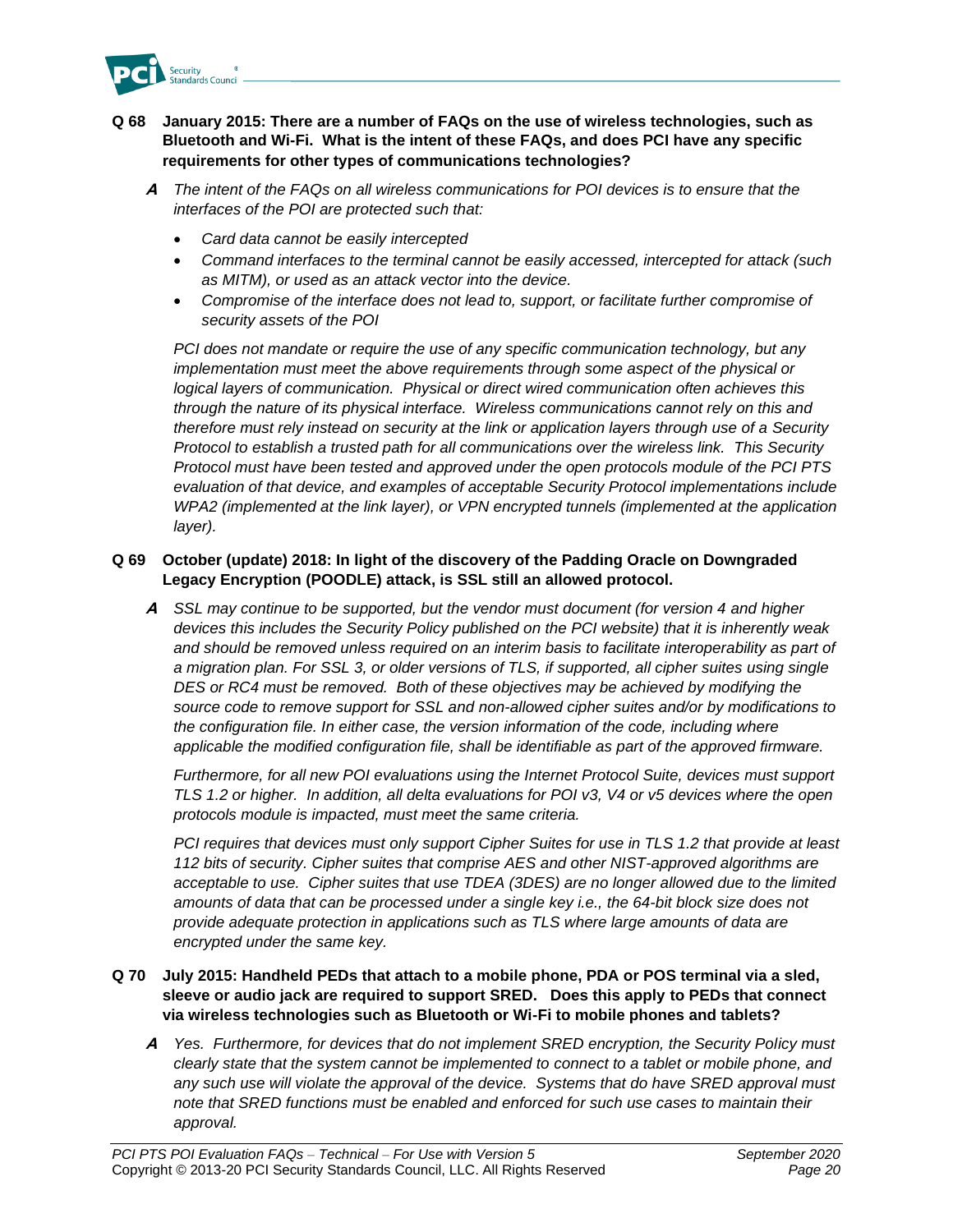

#### **Q 71 December (update) 2016: Can a PTS device be used as a beacon (iBeacon or BLE beacon) transmitter?**

- **A** *Beacons for any version of BLE (e.g., 4.0, 4.1) are allowed providing the following conditions exists and are validated by a PTS approved lab:*
	- *The beacon is listed as a device interface in the PTS POI report.*
	- *Over the Air (OTA) provisioning is not allowed at any time. Provisioning and updating of beacons must be consistent with existing PTS standards. (i.e. Section J, B4 or B4.1)*
	- *Must be referenced in the security policy.*
	- *Beacons are transmit only. The lab must validate that BLE communication cannot be used to respond to any external requests, connect, pair, or otherwise provide two way communication to any other device.*
	- *The vendor provides documentation on the secure use and provisioning of the beacon and that the documentation clearly states the beacon is used for transmit only and that OTA provisioning is not allowed.*
	- *The vendor will document the purpose of use of the beacon functionality i.e. its intended use. The documentation must include what data is transmitted and ensures that no sensitive data can be transmitted.*
	- *The PTS device is never allowed to receive beacon transmissions.*
- **Q 72 October 2015: POI v4.1 supersedes v4.0. Changes include the addition of a new Core section, Configuration and Maintenance Security that previously only applied to the Open Protocols Module. It also now requires for the first time the validation by PCI test laboratories of POI vendor compliance to the Device Management Security Requirements Module. Is compliance to these new v4.1 additions required for devices originally evaluated using 4.0 when those devices undergo a delta evaluation?**
	- **A** *No. In order to allow vendors sufficient time to adjust, devices originally evaluated and approved using version 4.0 do not need to meet these specific changes in v4.1. All other changes in v4.1 are applicable for requirements impacted by the delta. This abeyance for deltas of v4.0 devices will remain in effect until publication of POI v5.0.*
- **Q 73 October 2015: In v4.1 of PCI PTS, requirement L1 allows for 'bug fix' changes to the firmware of the device to be made without requiring an immediate delta evaluation, as long as any such changes are later bundled and ultimately passed to a PCI lab for evaluation. Does this requirement apply only to devices approved under v4.1, or to all PCI PTS devices?**
	- **A** *The Module 5 requirements as stated in the PCI PTS v4.1 standard are applicable only to devices assessed to the v4.1 requirements, or above. This means that the caveat allowing for bug-fix changes only applies to devices approved under this version of the standard, and any documentation reviewed under requirement L1 must make the distinction that 'delayed' delta evaluations are not possible for devices approved under an earlier version of the standard.*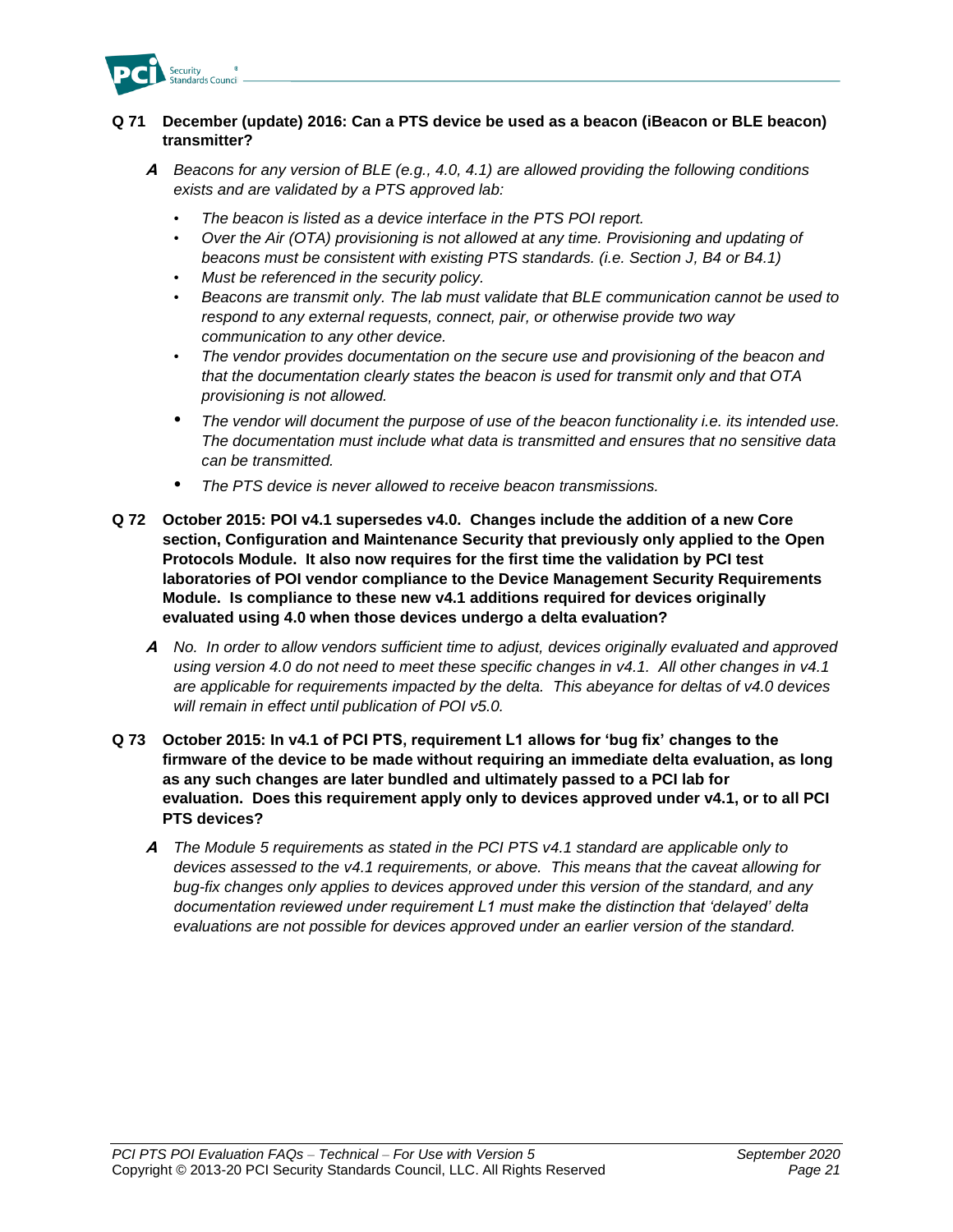

- **Q 74 October 2015: Does the installation, for example in seatbacks, of POI PIN acceptance devices in mass transit vehicles such as airplanes and trains require that these devices contain an anti-removal mechanism to protect against unauthorized removal and/or unauthorized re-installation?**
	- **A** *No. Installations in mass transit vehicles constitutes a semi-attended environment and as such, removal detection is not required. A semi-attended environment is one where a transaction is completed under all of the following conditions:*
		- *Card or Proximity Payment Device is present;*
		- *Cardholder is present;*
		- *Cardholder completes the Transaction and, if required, an individual representing the Merchant or Acquirer assists the Cardholder to complete the Transaction*

*If the device does not meet the removal detection requirement, the security policy must stipulate its usage is restricted to attended environments, or to semi-attended environments as defined above. It must also state that any other usage invalidates the approval.*

- **Q 75 May (update) 2018: PIN Entry Devices that attach to a mobile phone, PDA or POS terminal via a sled, sleeve, audio jack, or wireless connection are required to support SRED. Does this apply to PEDs that are integrated with other devices (such as a tablet or mobile phone) that appear as a single device?** 
	- **A** *Yes. An integrated device is one where two physically and electronically distinct devices (e.g., a PED and a commercial off the shelf (COTS) device such as a mobile phone) appear as a single device through the use of the plastics to mask the connectivity.*

*In such a configuration, there is a risk that the cardholder enters the PIN on the wrong interface. Furthermore, the communication interface between the PED and the integrated device may give the latter access to card reader functions without cryptographic controls, allowing skimming of card account data. In this integration model, then either:*

- *Both the PED and non-PED are assessed and validated as compliant to the PTS POI requirements, or*
- *The PED, which must also control the card reader(s), must implement and be validated against the PTS POI SRED module and be both physically and electronically distinct from the non-PED system (for example, it is not acceptable to have the PED firmware execute within the same processor as the non-PED firmware). The PED must enforce SRED functions for encryption of card data at all times. The PED is only allowed one state, and that is to encrypt all account data. It cannot be configured to enter a state where account data is not encrypted.*

*The Security Policy must also state that the non-PED has not been assessed under the PCI PTS program and security guidance is required to ensure the secure operation of the solution. An additional note will be added to the portal noting that the non-PED has not been assessed under the PTS program.*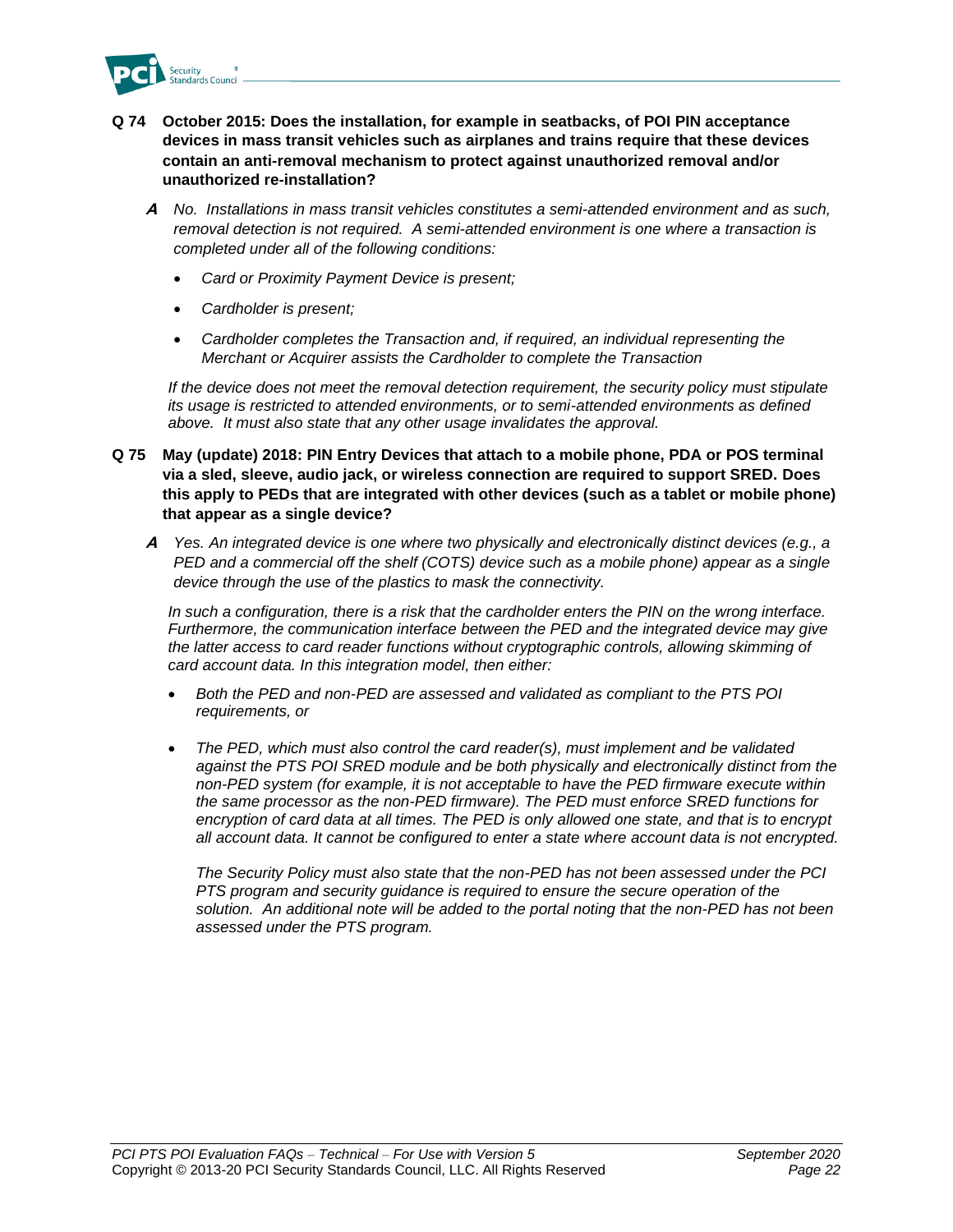

#### **Q 76 December 2016: Vendors may make devices that are only intended to be sold and/or manufactured by other vendors. Can devices such as these be evaluated and listed, even though the original vendor may never directly sell these devices?**

- **A** *Yes, these devices can be evaluated and listed as long as the following criteria is met:*
	- *The device must be fully capable of performing its intended functionality for the approval class it is evaluated against and can be sold as is as a fully functional product. This does not preclude the device requiring additional software such as payment applications, but the firmware of the device must meet all applicable requirements.*
	- *The device must have its own evaluation and product listing*
	- *Each of the 2nd vendors that use the device design and/or manufacture the device must have their own full evaluation (NOT A DELTA) and separate listing.*

*Devices that require additional hardware and/or firmware to operate (such as individual components) would not be allowed to be assessed. Those components must be integrated into a device design that meets the required PTS (HSM or POI) requirements.* 

#### **Q 77 July 2017: If an attack requires damage to a part of the POI casing, does this mean that the attack must cost for the replacement of that entire casing to hide the tamper evidence?**

**A** *No. There are many ways in which tamper evidence can be hidden, either through the installed environment of the POI, through the application of stickers, epoxy putty and paint, or other methods. Complete replacement of the plastic part is to be considered only when it adds little to no cost to the overall attack (e.g. when the process causing the damage to the casing results in the disablement of the tamper detection, thereby facilitating the removal and replacement of the casing at no cost).*

#### **Q 78 May (update) 2018: Is there a limit to the level of damage to a POI that may be 'covered up' without casing replacement?**

**A** *No. It is easy to either cut out a suitable part from a mechanical sample (obtained during identification) or 3D print a part for the replacement area. Paint or stickers can easily hide any seams or damage as it is common in the marketplace for deployed POIs to have painted plastic casings or stickers of some type. Therefore 'pure' casing damage, including full case replacement, will receive 1 point for a standard part in the exploitation phase.*

#### **Q 79 July 2017: Should damage to the front or back be treated differently, given increased visibility of frontal damage?**

**A** *No, unless the rear can be expected to not be visible (e.g., in an EPP) where any damage does not need to be covered up at all. If an attack path requires damage to the part visible to the card holder, than the effort for hiding it must be considered, which consists of the replacement parts (spare device), the time needed and the skill to mask it.*

#### **Q 80 July 2017: What about if the repair makes the device look materially different?**

**A** *Small changes, such as added stickers or small increases in volume/size, are acceptable. Larger changes noticeably altering the shape of the device to a layman are not appropriate for consideration.*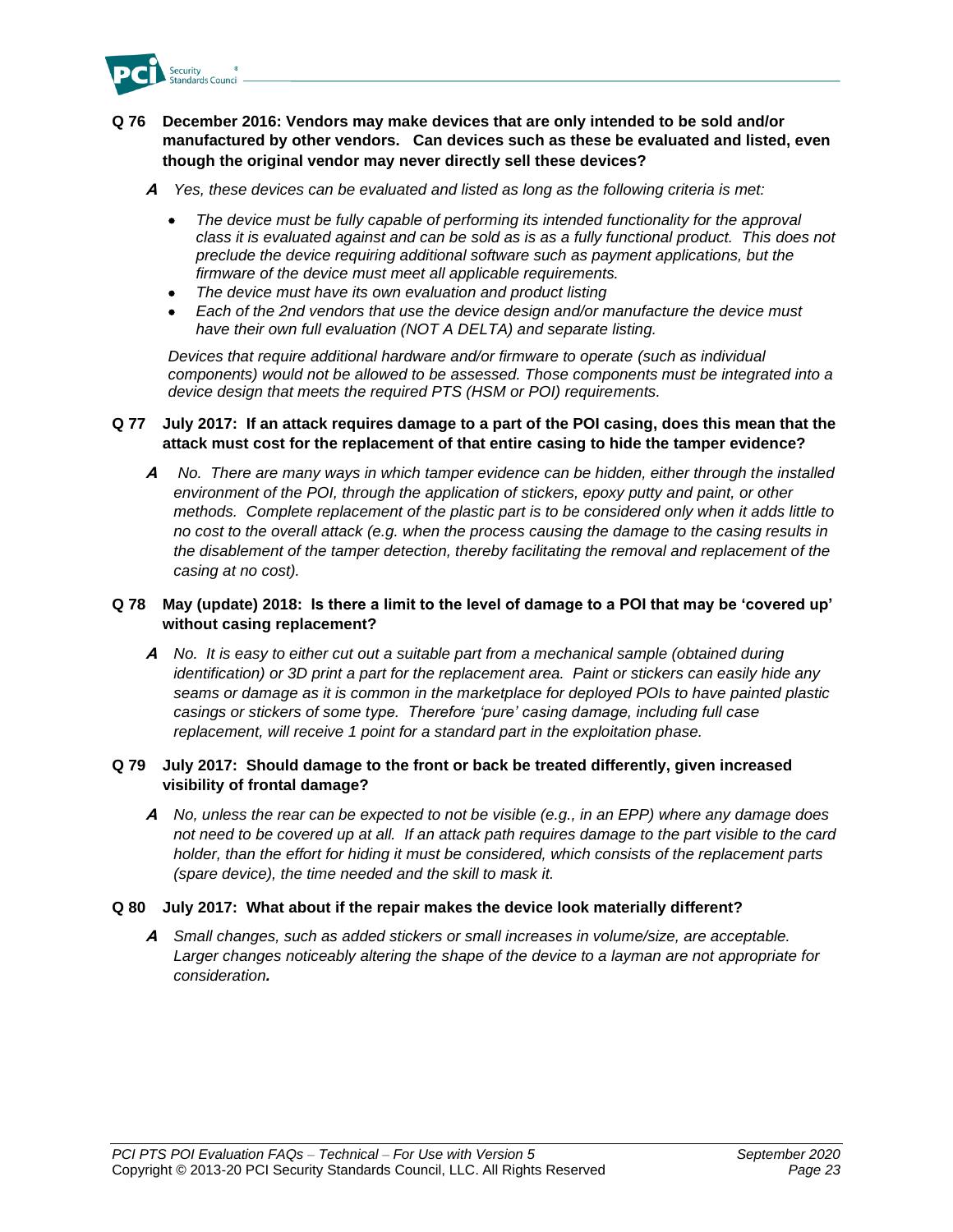

#### **Q 81 July 2017: For purposes of PCI acceptance, a draft standard is a document that either has been published as a draft for trial use (e.g., ISO FDIS) or has been published as a draft for public comment (e.g., NIST drafts).**

- **A** *However, ANSI (X9) does neither of these and further clarification must be made. For purposes of PCI acceptance, an ANSI (X9) draft standard is one that has been successfully balloted out of the assigned X9 working group (e.g., X9F1, X9F4, or X9F6). Prior to this point, working group procedures allow members to post documents in various stages of "draft" which may conflict with each other and may not reflect a consensus of the working group. A breach of the algorithm invalidates any standard - draft or final.*
- **Q 82 December 2017: Applications that execute within the secure boundary of the POI device that are added (e.g., by a third party) to the device subsequent to a PTS laboratory evaluation that meet the following do not require assessment and listing as part of the device's firmware:**
	- **The application cannot impact any of the functionality needed to comply with PCI requirements.**
	- **The application does not replace or disable the PCI evaluated firmware functionality.**

**Does this apply to all POI approval classes?**

**A** *No. Any code present in an SCR intended to be connected to a COTS devices or SCRP approval class devices is considered firmware and must be assessed and listed as part of the device's approval.*

#### **Q 83 December 2017: Are laboratories allowed to do PTS HSM and POI work at a vendor site?**

- **A** *The purpose of the laboratory assessment is to provide an independent review and testing of PTS devices using approved laboratory personnel and equipment. Device testing for PTS approvals shall be done in the PCI recognized laboratory facility and not at vendor site unless:*
	- •*The laboratory work is in connection with evaluating policies and procedures of the vendor.*
	- *Evaluating Module 5 Manufacturing requirements.*
	- *Evaluating Module 5 Manufacturer and Facility of Initial Key Loading or Facility of Initial Deployment requirements.*
	- *Where necessary, to review source code.*

*Any work completed outside the PCI recognized laboratory facility should be clearly documented in the PCI PTS device evaluation report.*

#### **Q 84 December 2017: Attacks may require spare parts, e.g. plastic housings, which can be obtained from a mechanical sample of the same device. How should these spare parts be included in the attack costing?**

**A** *Replacement plastic housings are considered 'standard specific parts' and can be included in the exploitation phase of an attack costing. A mechanical sample should not be included in the exploitation phase for access to the device and thus double counted.*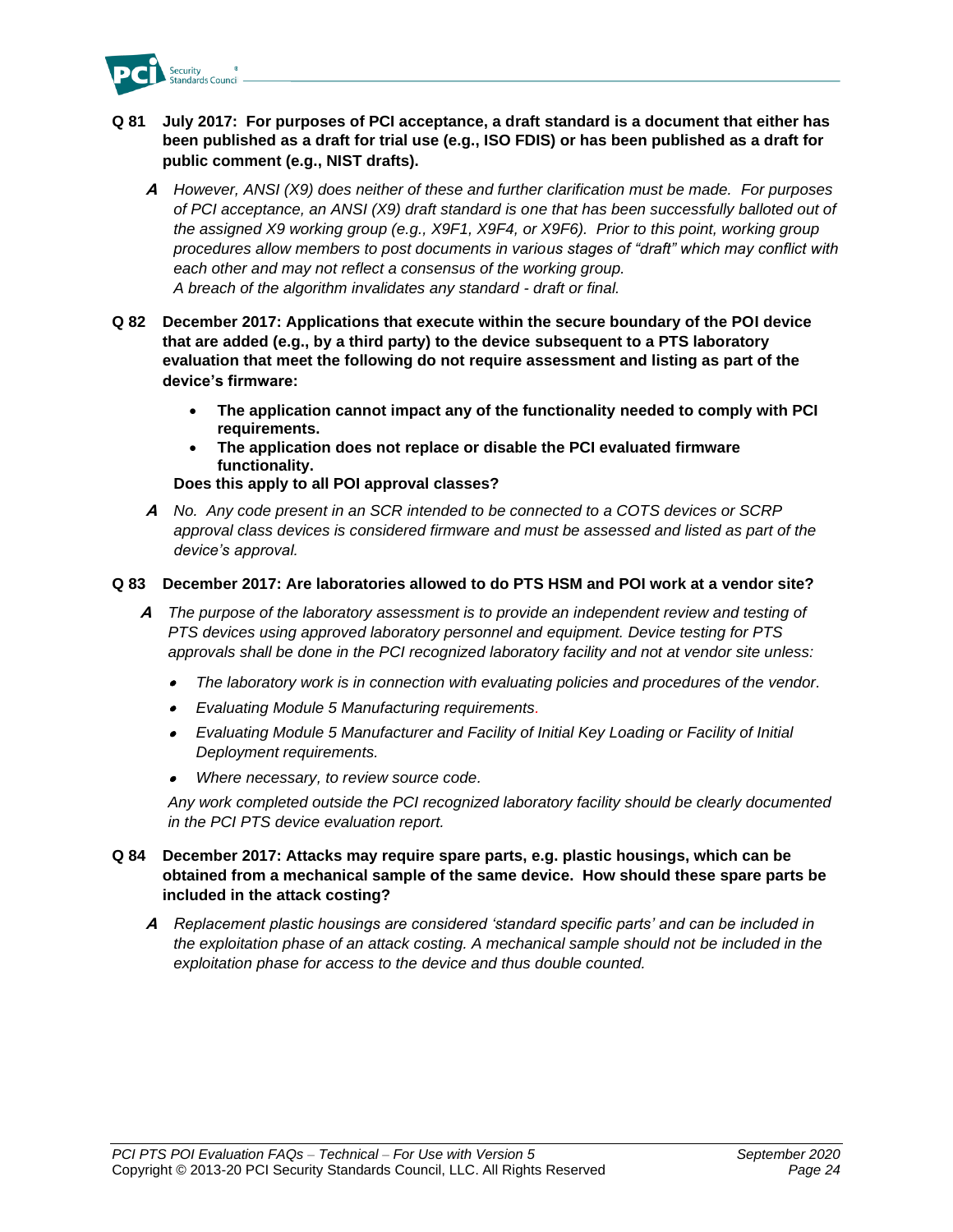

#### **Q 85 May 2018: If an attack requires the creation of a hole in the POI casing, is it required to consider that a full casing replacement must occur?**

**A** *No. Tamper evidence is not considered a suitable protection in and of itself. Attacks that damage the casing must consider hiding the damage through use of stickers, stands, or other such methods. With the advent of inexpensive 3D printing and home laser printers, there is not considered to be a limit to the damage which may be repaired through simple means, and costed as 'standard' parts using 'standard' equipment.* 

*Where sensitive data is exposed inside the PED, but outside of the immediate area of the keypad contacts (i.e., outside the keypad area), or internally within the security processor, this data must be protected by a tamper responsive envelope. Use of physical barriers alone, such as plastic walls or tamper evident protections, are not considered sufficient to meet the*  requirements to protect customer PIN data or cryptographic keys. A POI that does not *implement tamper detecting side walls for its secure area must be implemented in such a way that the sensitive signals are otherwise protected with methods that go beyond purely physical and tamper evidence or otherwise it fails the evaluation. This must include the use of a dedicated security processor which has internal protections against accessing signals on the pins or bond-out wires, with no sensitive signals exposed outside of this security processor that are not otherwise protected by a tamper detecting envelope.*

- **Q 86 May 2018: Is it acceptable for a terminal application to parse input data, which dynamically changes its execution behaviour at runtime? E.g., can a web browser or email client parse and display HTML5, Java, Javascript or any other scripting language?**
	- **A** *Yes as long as the data is being parsed, verified and displayed by the firmware.*

#### **Q 87 May 2018: Is authenticity checking provided by TLS sufficient to meet B16?**

**A** *No. TLS is only designed to offer IP security, it does not provide security or integrity of the message interpretive content or context. I.e., it does not prevent message content code (such as HTML5, Java, Javascript, etc.) from requesting an input prompt. Vendor or acquirer certified applications and/or data that are communicated using a managed PKI (in addition to TLS) are acceptable. However, the application and/or data provider must attest that the application and/or data does not contain instructions to make use of a prompt.*

#### **Q 88 October 2018: Are there minimum requirements for the version of Android to be used within a PTS device?**

**A** *Yes, it is expected that the Android version is officially supported with security patches, at a minimum. Any reports, including deltas, where the Android version is not supported with regular security patches will be rejected. Where these patches are not provided by Google, evidence of security patches (implemented at least monthly) provided by the vendor must be documented in the report provided by PCI; evidence for this is expected to be validation of the update code by the laboratory for at least two previous patches, as well as validation by the laboratory that these patches have remediated existing known vulnerabilities in the version of Android used.*

*Vendors should note that this means that consideration for the future patch status of any Android version used must be made during the initial design stages of the device, to prevent unexpected rejection of devices after an Android version becomes unsupported during the development of a solution.*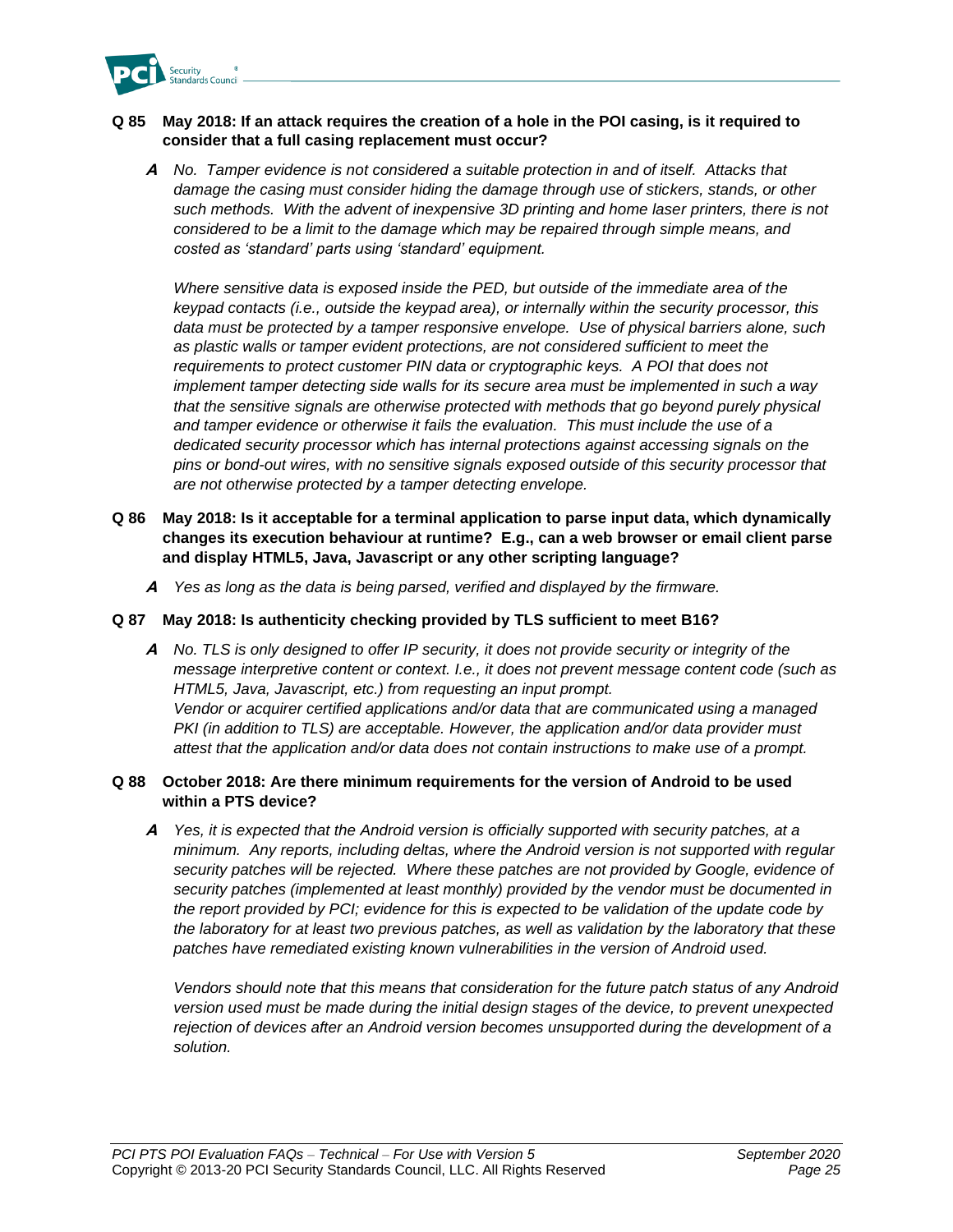

- **Q 89 October 2018: DTRs state 'Evidence-based reporting, demonstrating device compliance through robust testing, is the fundamental basis for achieving device approval.' What are the minimum expectations for testing / test evidence for any device resistance to attacks involving physical penetration / modification?**
	- **A** *Although evidence of cutting and/or drilling into the device (exterior case, interior parts) is a primary test activity in most evaluations, cutting and/or drilling alone is rarely sufficient to demonstrate satisfactory resistance to all / any Security Requirements where a viable attack path has elements of physical penetration / modification. It is necessary for the evaluating lab to show, additionally, robust evidence of the device's resistance to physical attacks attempting to circumvent for example (but not restricted to): tamper switches, meshes, PCBs, tamper circuits, keyboards, screens, card readers, boards, etc., and these device parts' components and / or components connecting these.*

**Q 90 September 2020: Removal detection requirements were eliminated in POI v6. Are these requirements now eliminated for v4 and v5 devices?**

**A** *Yes. All aspects of requirements on anti-removal mechanisms eliminated in POI v6 become optional for v4/v5 devices. If applied as changes to approved v4/v5 devices, they shall be assessed in a delta evaluation, in which the relevant hardware and firmware identifiers are updated.* 

*Although no longer mandatory in v6, for new devices optionally implementing protections satisfying the eliminated requirements, the lab shall reference these in the evaluation test report device summary section.*

## <span id="page-27-0"></span>*POI Requirement A1*

- **Q 1 Do attack scenarios considered under A1 include replacement of the enclosure to conceal tamper evidence?**
	- **A** *A1 allows the evaluator to use any method of attack feasible against the terminal limited only by the attack potential of 26. The POI device must be able to withstand attack from any side, including front and rear case replacement up to the attack potential value.*
- **Q 2 Attack scenarios should consider keypad removal or replacement associated with unattended payment terminals, such as in connection with overlay attacks. How can this be addressed by the device's design?**
	- **A** *Since in vending machines or other unattended acceptance/payment terminals only the keypad area of a device is usually visible to the cardholder, attacks may be mounted which use device removal and the insertion of keypad overlays or keypad substitutes as an attack element. These attacks may be easier to perform than direct attacks to the device. The attack scenarios must therefore consider removal/replacement attacks as part of an overall attack scenario. The device must have design properties to detect and respond to removal/replacement attacks. Examples of countermeasures include, but are not limited to, removal detectors, movement detectors, special mounting brackets or special keypad designs. Future releases of the requirements will require specific countermeasures.*
- **Q 3 June (update) 2020: This FAQ has been superseded.**
- **Q 4 Are there circumstances under which a device can comply with Requirement A1 while employing one tamper switch to protect the keypad area?**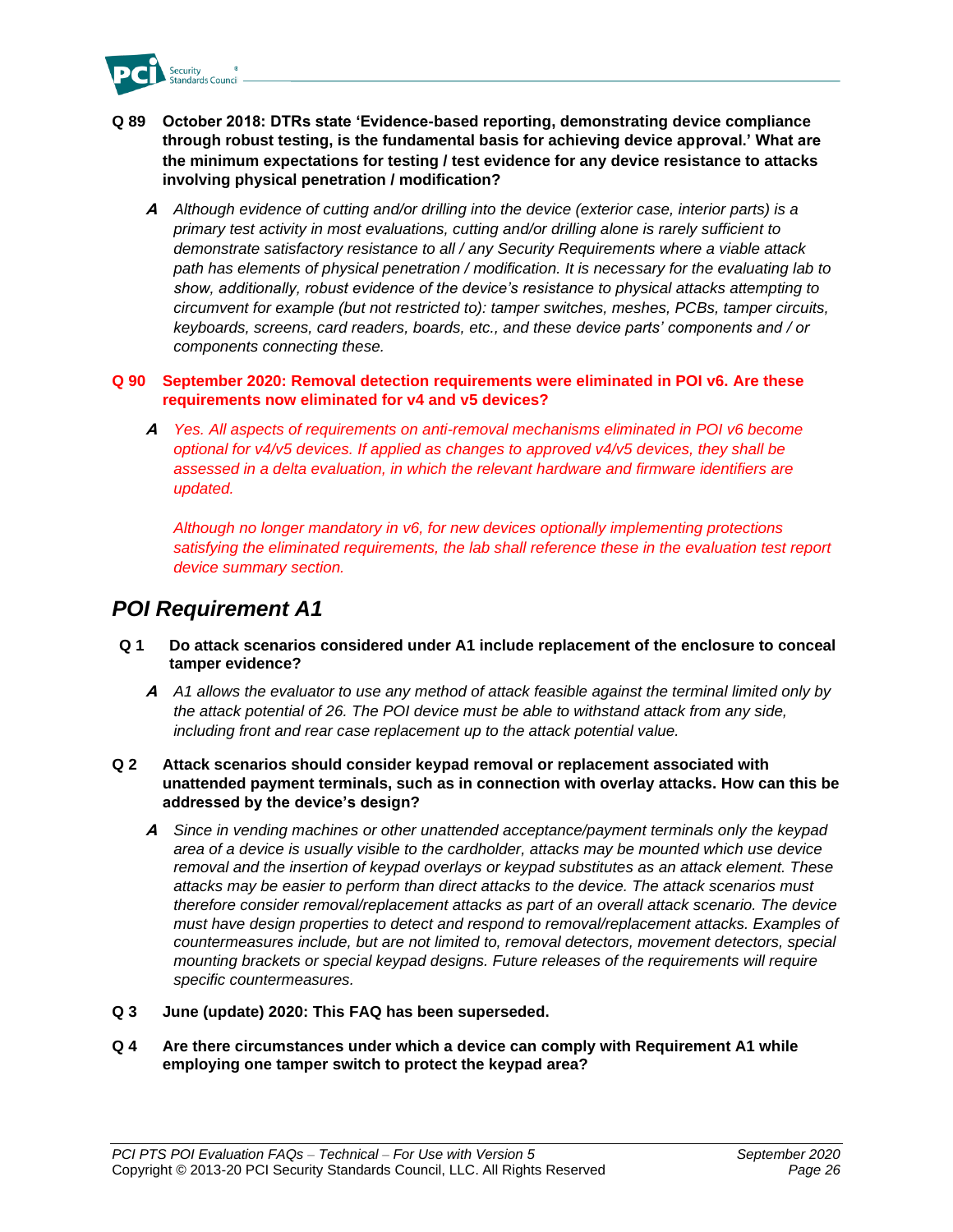

**A** *No. If switches are used as the primary protection for the area around a physical keypad area, then at least three blind, tamper switches must be implemented. The switches must be protected from attacks that use the application of adhesives or conductive liquids to disable the switches. The design must ensure that a minimum of three switches in the keypad area must be individually attacked to disable them. Note that these criteria are in addition to exploitation time and attack potential minimums and that the keypad in question is a physical keypad, not a touch screen.*

#### **Q 5 What vulnerabilities must be taken into account for a touch screen?**

**A** *If the sides are accessible, an overlay attack utilizing a second, clear touch screen could be a problem. The connection/path from the touch screen to the processor (and any devices used for decoding the signals in between) needs to be verified to be secure. Bezels around the touch screen are especially dangerous because they can conceal access to areas of concern that are described above.* 

*The API for firmware and applications (if applicable) needs to be looked at carefully to determine the conditions under which plain-text data entry is allowed. Example: it should not be possible unless under acquirer display prompt controlled devices, for a third party to display an image (JPEG) that states "press enter when ready for PIN entry" and then have a plain-text keypad pop up on the next screen. The extra caution is warranted for touch screen devices because of the desire to make touch-screen devices user-friendly and to run many different, unauthenticated, uncontrolled applications. This is especially true for the devices that are intended to be held because of the tendency to regard them as a PDA that can perform debit transactions.*

#### **Q 6 In the attack-potential calculation for A1, is it allowed to include in the point calculation a value for disabling the removal detection mechanism of an EPP or OEM PED intended for use in an unattended environment?**

- **A** *If attack scenarios in A1 do not necessarily require the removal of the device out of its location (e.g., the attack could take place at a time before field placement), the cost for disabling the removal sensor should not be included in the point calculation for A1. Removal detection is considered in Requirement A9. However, if an attack considered in A1 requires the deactivation of the removal-detection mechanisms, the effort for that can be included in the attack-cost calculation. Most likely, this will increase the attack costs only marginally (e.g., by 1 or 2 points). In no circumstances can the attack costs determined under A9 simply be added to the attack costs determined under A1.*
- **Q 7 In the event of tamper, the device must become immediately inoperable and result in the automatic and immediate erasure of any secret information that may be stored in the device, such that it becomes infeasible to recover the secret information. Guidance notes provide that secret or private keys do not need to be zeroized if either or both of the following conditions exist:**
	- If any of these keys are not zeroized, then other mechanisms must exist to disable **the device, and these keys must be protected in accordance with Requirement A5.**
	- The keys are never used to encrypt or decrypt data, or are not used for **authentication.**

**Do any other conditions apply?**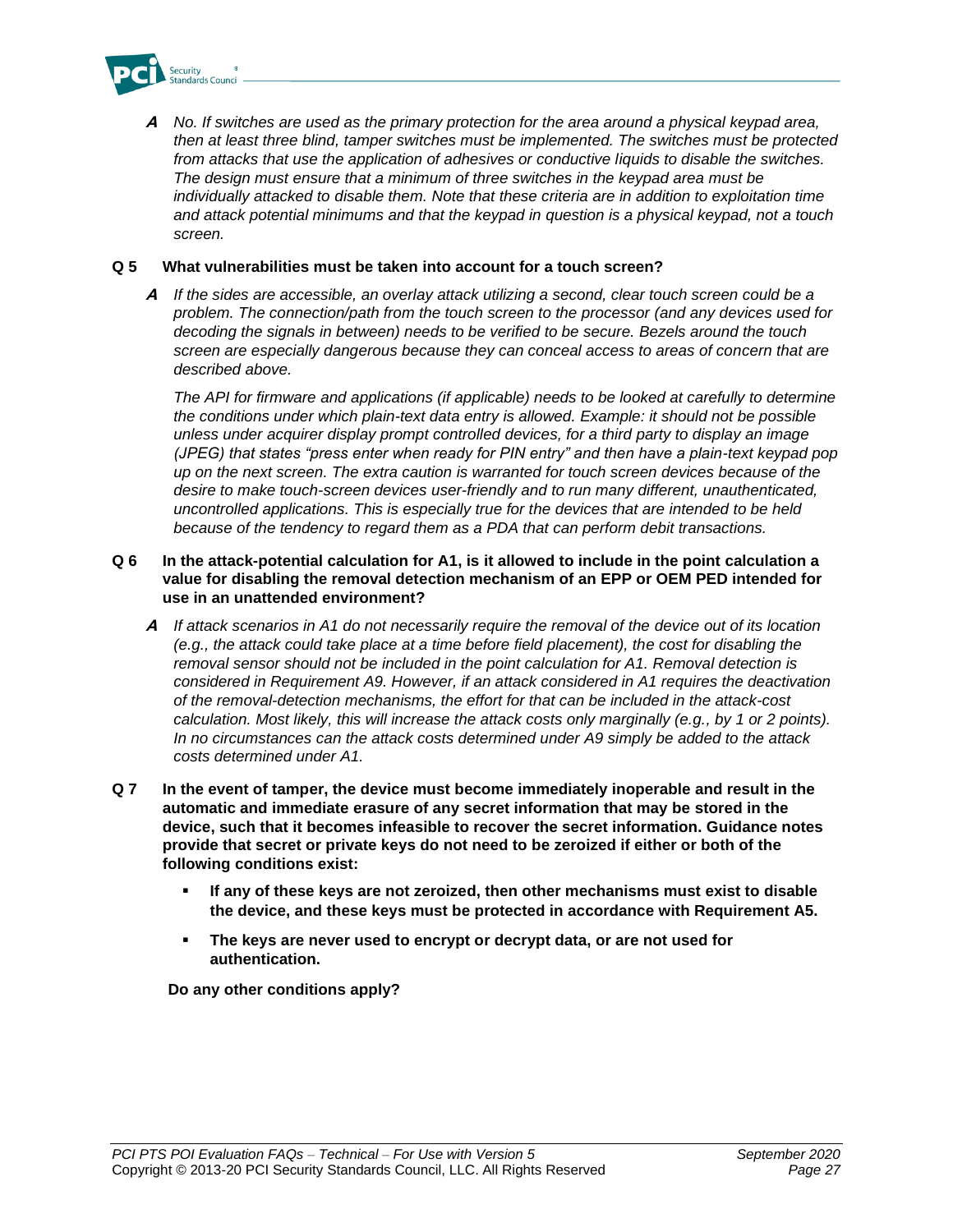

- **A** *The keys (secret or private) are never used to encrypt or decrypt other keys. Keys that can be used to download other keys to make the device operable must either be zeroized or rendered inoperable for use in downloading new keys. E.g., both symmetric KEKs used for key loading using symmetric techniques and private keys associated with key loading using asymmetric techniques. The device must enforce that tampered devices require withdrawal from use for inspection, key reloading, and re-commissioning. It is not sufficient to rely upon procedural controls for this.*
- **Q 8 A device uses a key that is randomly generated internally in the secure processor to protect other keys. This key is stored in the clear and protected within a register in the same secure processor. The secure processor resides within a secure area of the device. This key is used to encrypt other keys, which are stored encrypted outside the secure processor—e.g., in flash memory that also resides within the secure area of the device. Upon tamper, the device erases this internally generated key but leaves intact the other keys encrypted by this key, which can no longer be used because the device cannot decrypt them. Under A1, must the device also zeroize these encrypted keys upon tamper?**
	- **A** *The device need not zeroize these encrypted keys provided that they are encrypted using appropriate algorithms and key sizes as defined in Requirement B11.*
- **Q 9 March 2011: When calculating the Identification phase for PIN-bug attacks, when should Restricted or Sensitive Information be used?**
	- **A** *In many cases, additional time spent analyzing the device under attack can be used in lieu of Restricted or Sensitive information. Restricted or Sensitive information should only be used when the total attack-potential calculation using Restricted or Sensitive information is less than the total attack-potential calculation using the additional attack time, such as through reverse engineering.*
- **Q 10 March 2011: Should an Expert level of expertise be used when calculating a front-case PINbug insertion attack on a device that includes front-case switches with guard rings as the only keypad (front-case) protection for Requirement A1?**
	- **A** *If a device includes front-case switches with guard rings as the only keypad security mechanisms protecting the insertion of a PIN bug, then a Proficient level of expertise should be used in the exploitation phase of the attack for Requirement A1. If Expert level is accounted for in the exploitation phase, strong justification, including full testing on a sufficient number of samples, must be provided in the assessment. In most cases, the device must include additional types of security mechanisms protecting the front case of the device.*
- **Q 11 March 2011: What level of expertise should be accounted for in the installation and testing of a PIN bug during the exploitation phase of the attack calculation for Requirement A1?**
	- **A** *In most cases, only a Layman or Proficient level of expertise should be used for the installation and testing of a PIN bug during exploitation. It is expected that, during the identification phase, an attacker would develop a script executable by a Layman or Proficient person during the exploitation phase of the attack. If an Expert level is used for this phase of the attack, strong justification must be provided in the assessment, such as a full description of the specialized nature of the bug to be installed.*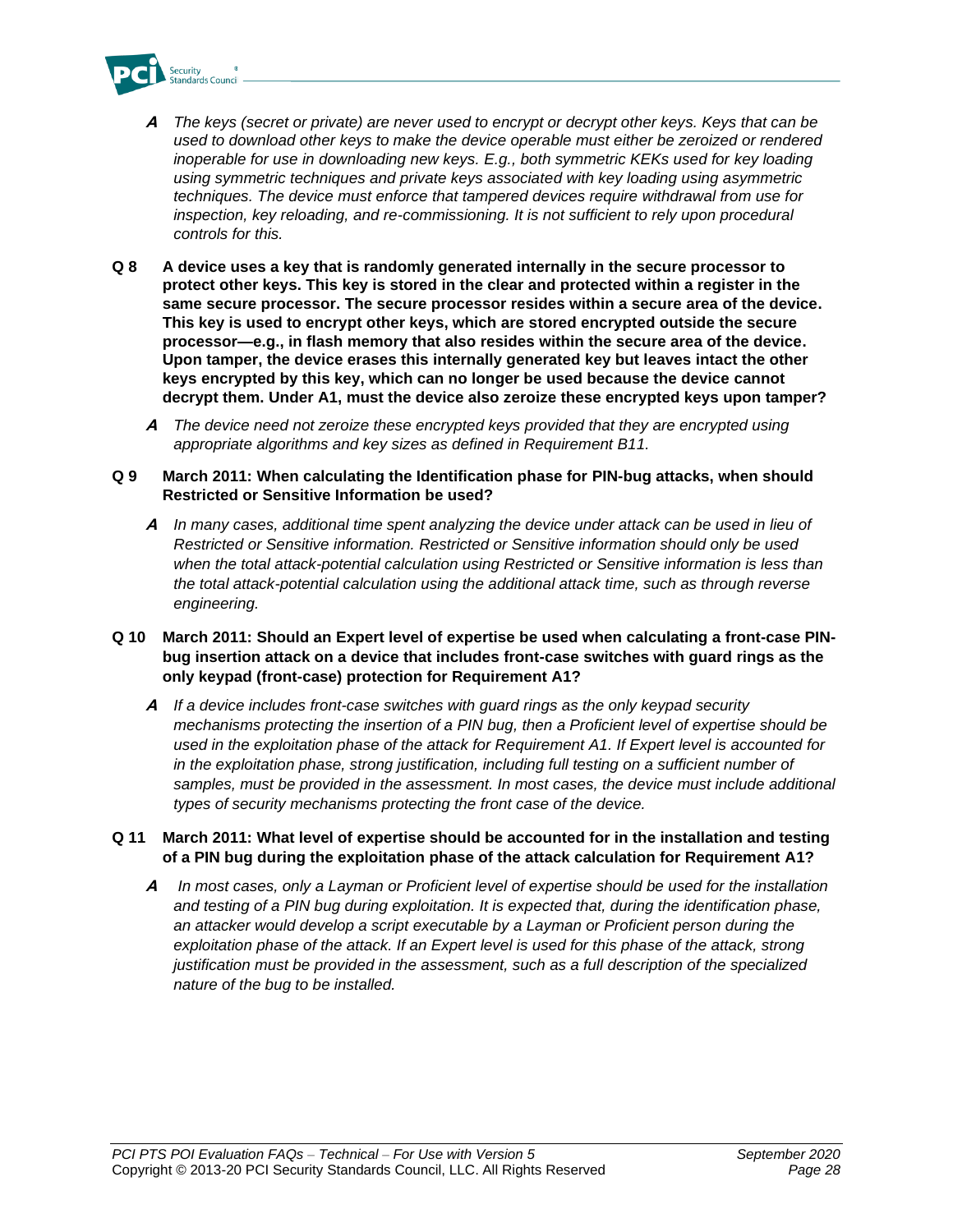

#### **Q 12 March 2011: Should the Identification phase include a complete dry run for the installation and testing of a PIN bug, or can some of the final steps be deferred until the Exploitation phase?**

**A** *In general the Identification phase should include a full dry run for the installation and testing of a PIN bug resulting in a complete script to be followed in the Exploitation phase. In rare instances, additional steps may be required in the Exploitation phase because of nuances (e.g., slight variations in tamper switch connections) between devices.*

#### **Q 13 May (update) 2018: Requirement A1 states that a device uses tamper-detection and response mechanisms that cause it to become immediately inoperable. If the device is tampered, can it still be used to process non-PIN based payment card transactions?**

- **A** *A PIN-acceptance device that is tampered must immediately cease processing all PIN based payment card transactions. If implemented only one reset shall be supported unless the device is removed for inspection and repair. Any intervention enabling transactions, must require an onsite presence which validates there was NO tamper of the device and is subject to the following conditions:*
	- *Use of dual-control techniques;*
	- *Provide accountability and traceability including logging of user IDs, date and time stamp, and actions performed;*
	- *Sensitive information required for the authorization (e.g., passwords/authentication codes) is initialized or used in a way that prevents replay at the same or a different device.*

#### **Q 14 May 2018: What is considered as a 'standard' bug for attack costings?**

**A** *Given the recent rise of cheap electronic systems which provide integrated communications and processing options, any bug that would be used for detecting binary data (such as key pressed / not pressed, or capturing data on an ICC I/O signal) must be considered to have a size of 15 x 15 x 5 mm, with a minimum width of 10 mm when costed as a standard part, which includes wireless communication capabilities. Use of a flexible keypad membrane to capture keypad signals must also be considered as no more than a standard part.*

*Where interception of very high speed signals – that require impedance or transmission path length matching – is required, a specialized part may be considered. The lab must provide justification of the reasons for this in the report, including captures of the signals to be intercepted showing a phy bandwidth per trace in excess of 200MHz.*

### <span id="page-30-0"></span>*POI Requirement A3*

#### **Q 1 Is A3 intended to address the ICC reader security?**

**A** *No. A3 does not apply to the ICC reader. The security of the ICC reader and the path from the reader to the crypto-processor are addressed by D1, D2, and D3.* 

## <span id="page-30-1"></span>*POI Requirement A4*

- **Q 1 What standards and methods are used for measuring "electro-magnetic emissions"?**
	- **A** *Vendors should take into account that EM emissions can be a risk to PIN data, and should design to address this risk. There are many methods for shielding and minimizing EM emissions. The vendor must describe to the laboratory in writing how EM emissions are addressed by the device design. The laboratory will examine evidence provided by the vendor to determine if the*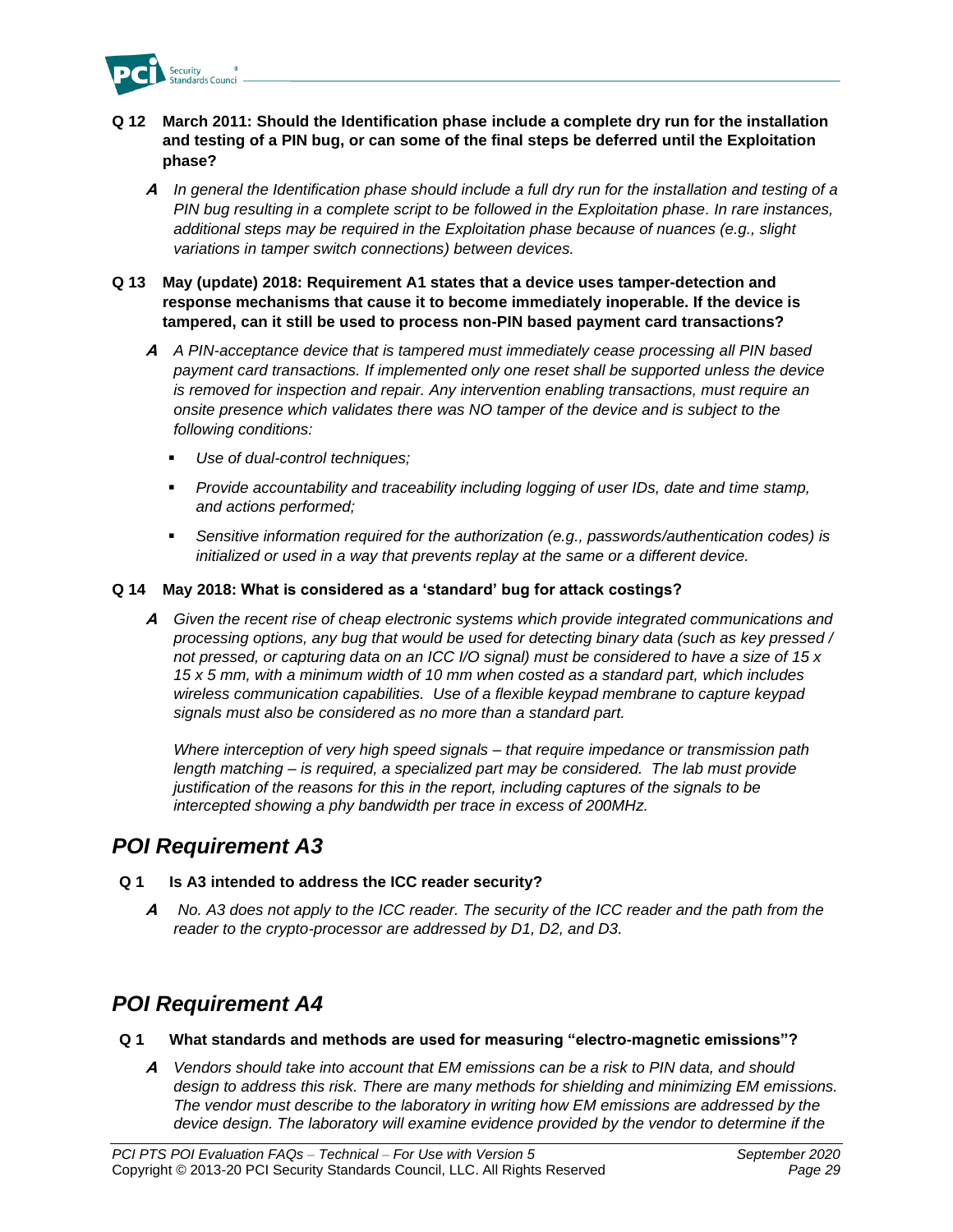

*evidence supports the vendor's assertion. Evidence can include the device itself, design documents, third-party test results and approvals. Testing will be performed as necessary.*

#### **Q 2 May 2017: Are there any situations where the evaluation report does not have to provide an attack costing.**

**A** *Yes for A4 (Monitoring During PIN Entry), where testing of any external characteristic available for monitoring demonstrably satisfying the applicable DTR test steps has not found any leakage, then it must be explained why any attack scenario cannot be feasible for less than 26 points, with a minimum of 13 for initial exploitation. In such a situation no formal attack calculation needs to be presented.*

## <span id="page-31-0"></span>*POI Requirement A5*

- **Q 1 Does "The keys resident in the device,** *if determined***..." mean plain-text keys or does it include encrypted keys as well.** 
	- **A** *The requirement is referring to plain-text keys.*
- **Q 2 July 2017: Evaluators typically use both source code review and testing of the implementation to verify that side channel protection methods are implemented. How must the evaluator proceed where protections are in code created by the chip vendor and this is only provided to the POI vendor as a library and not source code?**
	- **A** *The evaluator must treat the device as a black box and extend testing beyond what would otherwise be required if the source code was available in order to determine that the device is resistant to attack. The Side-Channel Analysis Standards for PCI-PTS Evaluations appendix in the Derived Test Requirements provides guidance.*

The report must clearly stipulate what materials were provided for the evaluation and what *specifically was tested, details of counter-measures put in place and implemented, including what code was reviewed. If the materials are not provided it must be treated as a black box evaluation as delineated in the prior paragraph and reported as such.*

#### **Q 3 May 2018: Can a POI device satisfy Security Requirement A5, if it has cryptographic implementations that may feasibly be attacked by side channel analysis (SCA) yet having no designed SCA countermeasures?**

**A** *No. Even if physical protections against tampering are robust, and even in the presence of electronic noise and algorithmic complexity obscuring signals, it is expected that an attacker can defeat any undefended cryptographic implementation repeatedly exercising static keys. Hence, a*  device must have at least one demonstrably effective SCA countermeasure protecting all *cryptographic algorithms in scope of DTR A5. For software implementations and hardware implementations with known countermeasures, the evaluation shall identify one countermeasure, at least, and show its effectiveness. For hardware implementations with unknown countermeasures, the evaluation shall demonstrate the implementation's SCA characteristics are consistent with having at least one effective countermeasure.*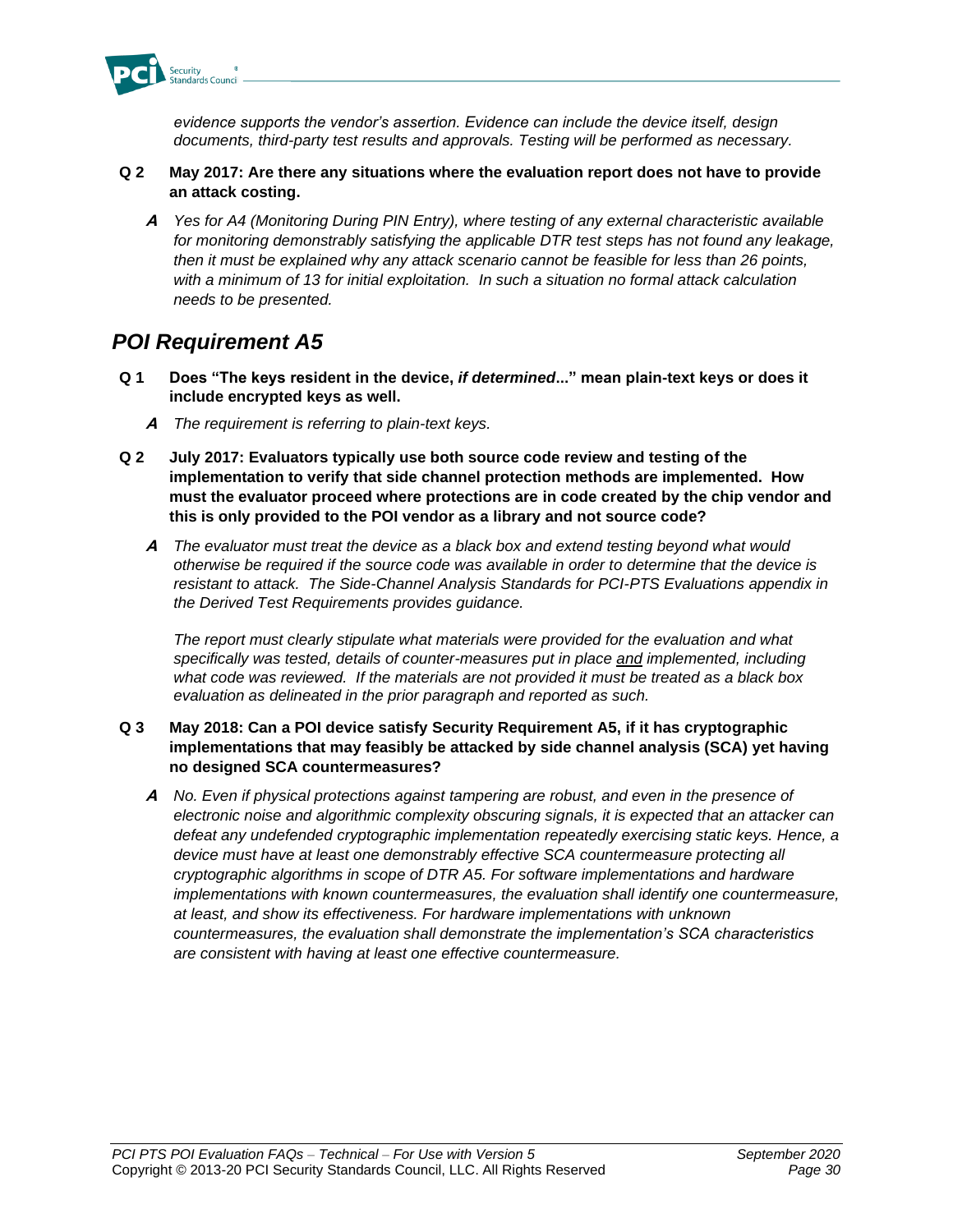

#### **Q 4 October 2018: What should correlation analysis achieve in an SCA test, to show device compliance to DTR A5/ DTR K3?**

**A** *Appendix F in DTRs outlines basic expectations for SCA testing. A fundamental aspect of this is correlation analysis. Establishing definite correlation of non-sensitive I/O data is important to (1) validate the collection setup and test methodology are not flawed, (2) to localize sensitive cryptographic operations, in developing attacks, and (3) demonstrate that cryptographic key data is more resistant to leakage than other data. The expectation is for most tests to be capable of establishing definite correlation of non-sensitive I/O data. Very strong justification for null correlation results is needed otherwise, in asserting device compliance.*

## <span id="page-32-0"></span>*POI Requirements A6, B16 and E3.4*

- **Q 1 Does "non-PIN data" include data that can be entered while the device is in a maintenance mode?**
	- **A** *No. A6, B16, and E3.4 are applicable to the device while in its normal working mode. A6, B16, or E3.4 does not apply to data entered while the device is in special modes that are not intended to be accessed by cardholders and merchants.*
- **Q 2 Does "non-PIN data" include control inputs such as "enter," "cancel," etc.?**
	- **A** *No. Non-PIN data refers to numeric data entered via the keypad.*
- **Q 3 The intent of A6, B16, and E3.4 is to eliminate the possibility that PIN values will be entered at an improper time and handled by the device in a non-secure manner. One way for a vendor to address A6, B16, or E3.4 is to allow for the entry of PIN values only. Would it be acceptable to allow the input of numerical data if the numerical data is three characters or less and therefore could not represent a PIN value?**
	- **A** *This would be acceptable if there is no way for a device to accept the input of a PIN value at an inappropriate time. For instance, it must not be possible for a device to allow the entry of three characters, automatically change states without the cardholder pressing "enter" or some other control key, and then accept the remainder of the PIN value.*

#### **Q 4 What restrictions exist if a device can display uncontrolled messages and the keypad is used to enter non-PIN data?**

**A** *The prompts for non-PIN data entry must be under the control of the cryptographic unit and must be specific such that a cardholder would not enter a PIN at an inappropriate time. An uncontrolled message followed by an ambiguous prompt for non-PIN data could lead to a cardholder entering their PIN at an inappropriate time. For example, if the device displayed the uncontrolled message "Ready for PIN" then prompted for plain-text data while displaying "Enter Data," the cardholder may enter their PIN at this non-PIN data prompt.*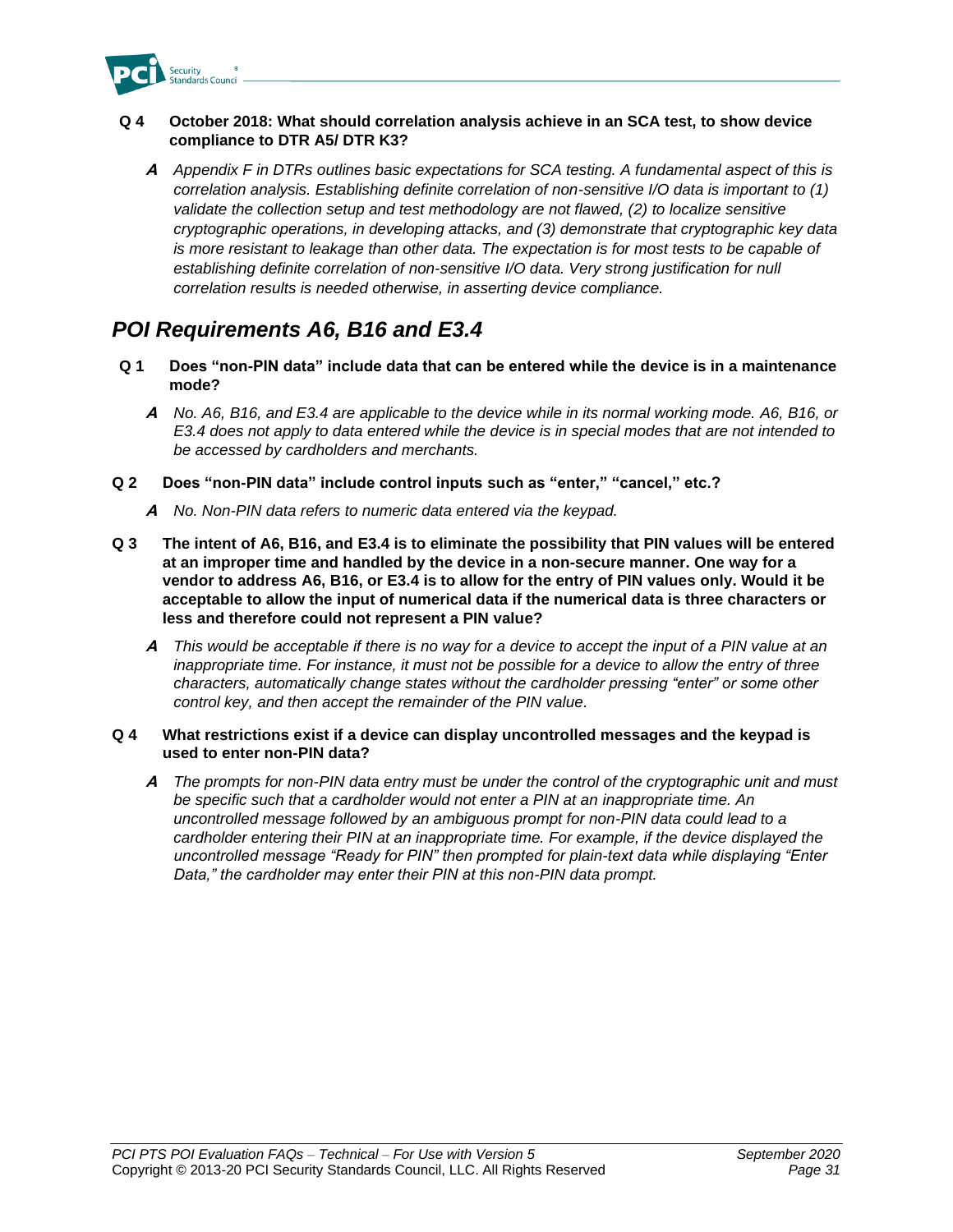

#### **Q 5 The vendor chooses to comply with Requirement A6, B16, or E3.4. What criteria should a vendor use to determine which one to comply with?**

*A6 applies to any components or paths containing plaintext display signals between the cryptographic processor and display unit. B16 applies to devices that allow for updates of prompts or use cryptography to communicate with a display, whether performed by the vendor or the acquirer. E3.4 is appropriate for unattended devices that do not meet any of the aforementioned.*

#### **Q 6 Is it acceptable for uncontrolled messages to be displayed simultaneously with prompts for data entry?**

**A** *No. Any text, including images, other than numbers and punctuation, displayed along with a prompt is considered a prompt and must comply with all requirements governing prompts.*

#### **Q 7 Some device designs fit either vendor-controlled or acquirer-controlled display prompts on who is given custody of cryptographic keys protecting prompt updates are managed. Does such a device need to have different identifiers?**

**A** *If the device is to be listed as both an acquirer-controlled and a vendor-controlled display prompts device, there must be a differentiation so customers can distinguish between the two (e.g., different hardware and/or firmware versions).*

#### **Q 8 For devices that implement acquirer-controlled prompts, is it required to use a secure cryptographic device to implement the dual control required to manage those prompts?**

**A** *Except as noted below, dual control must be enforced by a SCD. The SCD can be the PED itself or another device. If a SCD other than the PED enforces dual control, the vendor must either provide the SCD to third parties, or describe how a SCD must be used to comply with B16. The description must include an example of a specific, existing SCD that can be purchased and used*  to comply with B16. The PED must have an API that is compatible with the SCD. The complete *solution must be fully developed. It is not acceptable to provide detailed instructions that require users to develop part of the solution.*

*A SCD is not required for protecting the user prompts if the authentication solution meets all of the following:*

- The signing device implements dual control mechanisms such that it is infeasible for a single *person to sign user prompts.*
- *The signing device provides for all logging details as stipulated in the requirement.*
- *Compromise of a signing device does not compromise any other signing device.*
- *Compromise of a signing device does not affect the security of POI devices outside the domain of the signing device.*
- *POI devices outside the domain of any signing device cannot be modified to accept user prompts from other user prompt sources.*
- *The signing device is a single use device or is used in a restricted secure area.*
- The vendor provides the secure operating procedures to the customer.
- **Q 9 December (update) 2017: For PEDs designed with multiple data acceptance interfaces, where there is a hard keypad dedicated to PIN (and other sensitive data) entry, and the other interface is a touch interface not intended to accept any sensitive data entry, what controls are required for the 2nd interface?**
	- **A** *In this type of design, the following controls on the "non-sensitive" interface must be enforced, in addition to the existing restriction that applications must not ask for input of sensitive data:*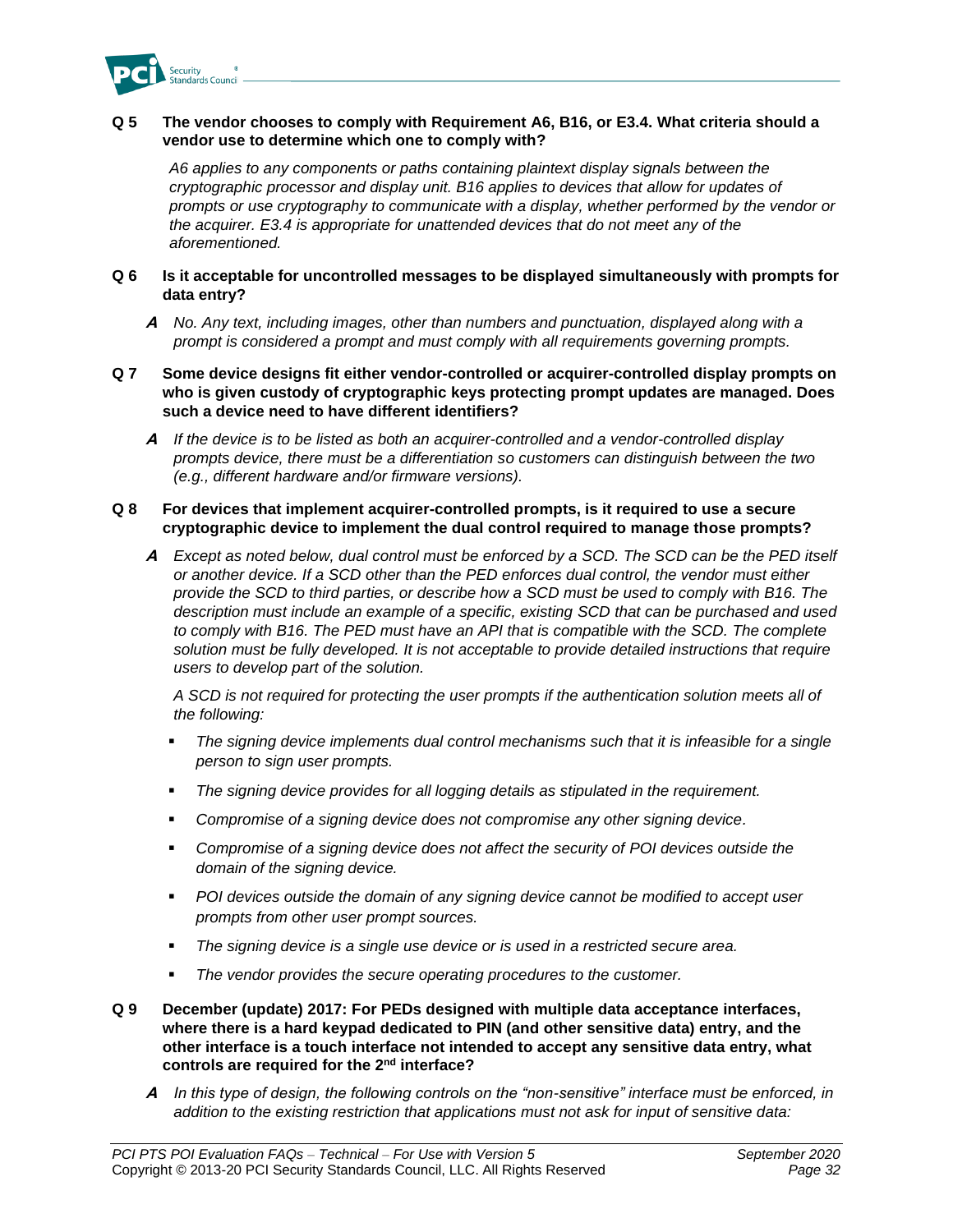

- • *The firmware must be designed such that no sensitive data can be entered into the "nonsensitive" interface*
- *If the x/y touch coordinates are sent to the authenticated applications on the device, the vendor must provide guidance to application developers to not ever send out touch coordinates. Additionally, the vendor also must review all applications and NOT sign/authenticate them if they are written to send out touch coordinates, thus not allowing them to be loaded or*
- • *If the PED authenticates the endpoint that receives the x/y coordinates and if the communication link between those instances is securely encrypted (for instance using a TLS v1.2 tunnel) then the device can provide x/y touch coordinates only to applications or servers that have been authenticated by the device.*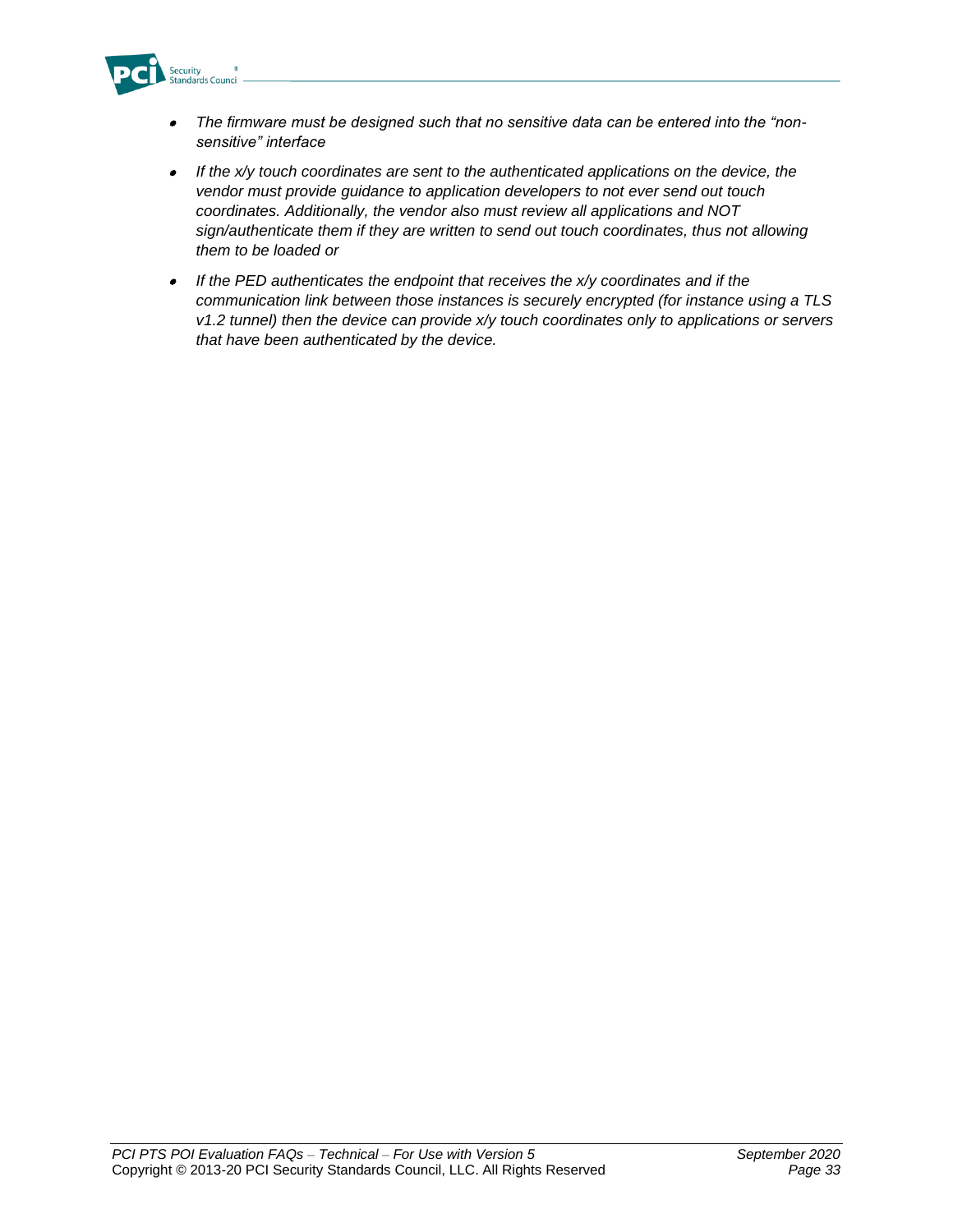

## <span id="page-35-0"></span>*POI Requirement A6*

- **Q 1 Can the calculation for the attack potential of 18 per device include the cost of development kits that provide application programming information?**
	- **A** *No. The device must include protections that require an attacker to achieve an attack potential of at least 18 to order to defeat them. Administrative controls on application programming information are not adequate to meet this requirement.*
- **Q 2 Is the attack potential of 18 per device to be applied to a single device, or averaged over multiple devices?**
	- **A** *A6 addresses an attack performed on a single device. If an attack has a potential of 18 to develop, A6 is met regardless of whether or not applying the attack to additional devices is less than 18.*
- **Q 3 Touch-screen devices offer multiple possibilities for the data entry: traditional PIN pad layout, QWERTY layout, signature capture, handwriting recognition, etc. Does A6 apply to all of these methods of data entry, or only the traditional PIN pad?**
	- **A** *A6 applies to all methods of data entry that can be used by a cardholder to disclose their PIN, including QWERTY layout, signature capture, and handwriting recognition.*

## <span id="page-35-1"></span>*POI Requirement A7*

- **Q 1 What methods may be employed to comply with this requirement?**
	- **A** *The PIN entry device must be equipped with a privacy shield, or designed so that the cardholder can shield it with his/her body to protect against observation of the PIN during PIN entry.*
- **Q 2 When a device is not a handheld device, it must have a privacy shield to meet A7. Are there any special considerations if the shield is detachable?**
	- **A** *A user's guide must accompany the device that states that the privacy shield must be used to comply with ISO 9564. Optionally, the user's guide can also reference PCI device requirements.*
- **Q 3 The DTR "Appendix A—Guidance for the Privacy Screen Design" specifies size and weight guidelines for handheld devices. Are handheld devices required to meet these guidelines?**
	- **A** *No. In order to be considered a handheld device, it must by weight, size, and shape encourage its handheld operation; however, the guidelines listed are suggestions, not requirements.*
- **Q 4 Requirement A7 stipulates that the device must provide a means to deter the visual observation of PIN values as they are being entered by the cardholder. What methods are acceptable?**
	- **A** *The POI Security Requirements provide for several options that may be used separately or in combination to provide privacy during PIN entry. These options are:*
		- *A physical shielding barrier,*
		- *Limited viewing angle (for example, a polarizing filter or recessed PIN pad),*
		- *Housing that is part of the ATM or kiosk, cardholder's hand or body (applies to handheld devices only), and*
		- *The installed device's environment.*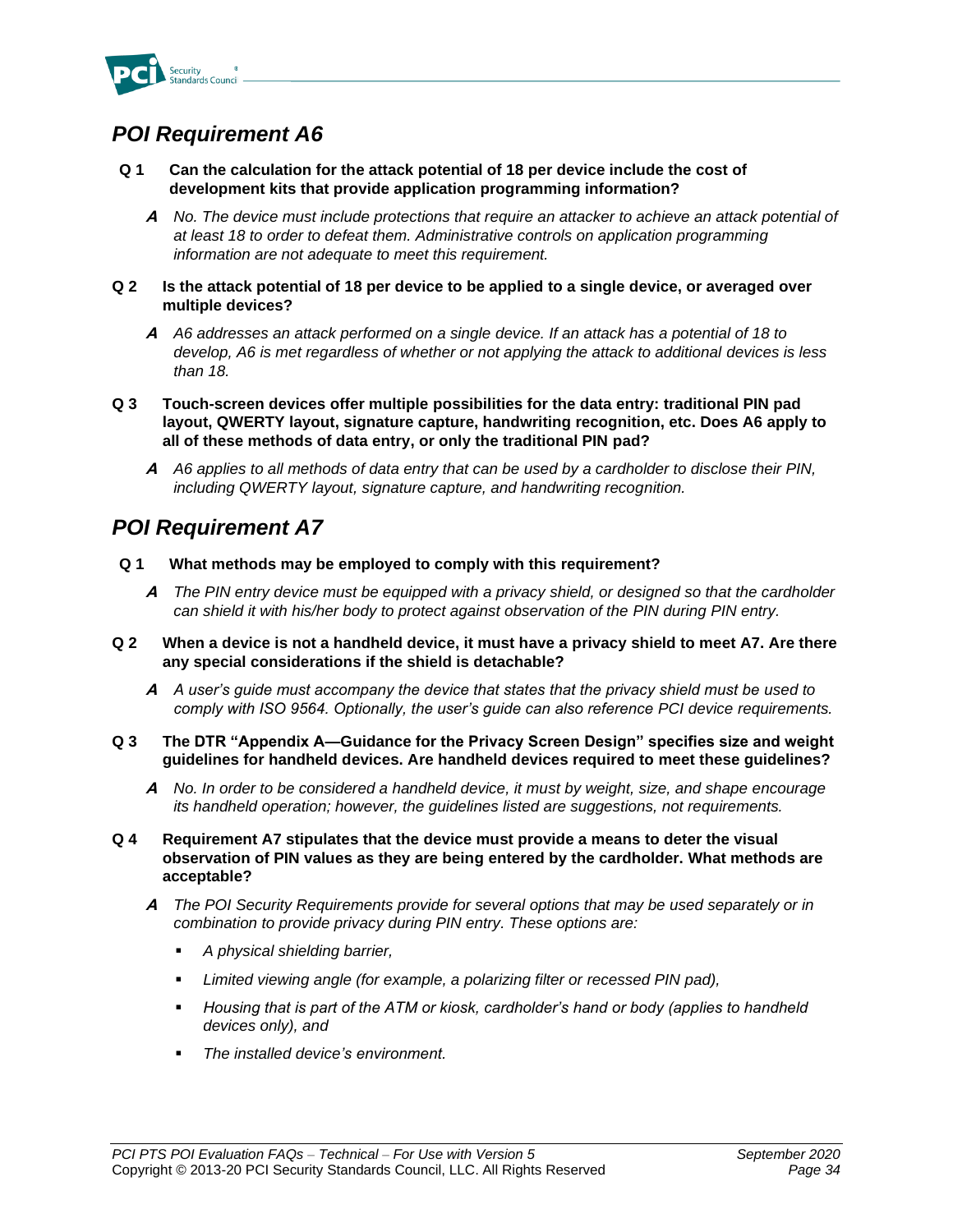

## **Q 5 September (update) 2016: Is there any impact on the device's approval if the laboratory evaluated privacy method is not used?**

- **A** *Frequently, the deployers of devices rationalize that privacy-protection mechanisms may be bulky or obtrusive, make it more difficult to see the device's screen, or, with less dexterous users, interfere with card payment and PIN entry. However, in order to maintain the device's approval, and any associated liability protection for compromise attributable to use of said device, it is required that the device meet the privacy-shield requirements as evaluated by the laboratory and upon which the approval was based. Devices deployed that do not use the privacy-shield requirements evaluated by the test laboratory are no longer considered approved devices. This must be disclosed in the security policy for the device.*
- **Q 6 September 2016: Vendors must either provide a privacy shield providing privacy protections during PIN entry for the cardholder, or alternatively, the vendor may use less restrictive privacy-shield criteria provided that the vendor supplies rules and guidance as to how the visual observation is to be deterred by the environment in which the device is installed. Does this impact the security policy disclosure?**
	- **A** *Yes. The security policy must stipulate the rules and guidance under which the device was evaluated as to how the visual observation is to be deterred by the environment in which the device is installed. The policy must also disclose that deployment not using these considerations that were evaluated by the lab and upon which the approval was based will invalidate the device's approval.*

*If the device comes with a removable privacy shield, the security policy must disclose that deployment without the shield invalidates the approval unless the device is deployed in accordance with instructions in the security policy validated by the lab for deploying the device with protections provided by the environment in which it is installed. The policy must also disclose that deployment not using these considerations that were evaluated by the lab and upon which the approval was based will invalidate the device's approval.*

# *POI Requirement A8*

- **Q 1 March 2015: MSRs must have protections against any additions, substitutions, or modifications for the purpose of determining or modifying magnetic-stripe track data. Does that include attacks where a bug is installed on the opposite side of the card track of the original MSR such that the attacker would only capture card data if the cardholder swipes the card with the track side facing the wrong way?**
	- **A** *Yes. Some MSRs are intentionally designed to capture the track data regardless of which way the card is swiped. Thus cardholders become conditioned to swiping the card from either side, even where the reader does not support.*

## *POI Requirement A9*

- **Q 1 Requirement A9 states that the minimum attack potential for the removal of a secure component from its intended environment is 18 points. Does this figure include the cost required to produce and install an overlay bug after removal of the secure component?**
	- **A** *No. The 18-point requirement for the removal of a secure component (e.g., EPP) includes all stages of identification and exploitation up to the point that the secure component is removed from its installed environment. No further steps, such as the production or installation of an overlay to capture PINs after the removal of the secure component, are considered in the attack calculation.*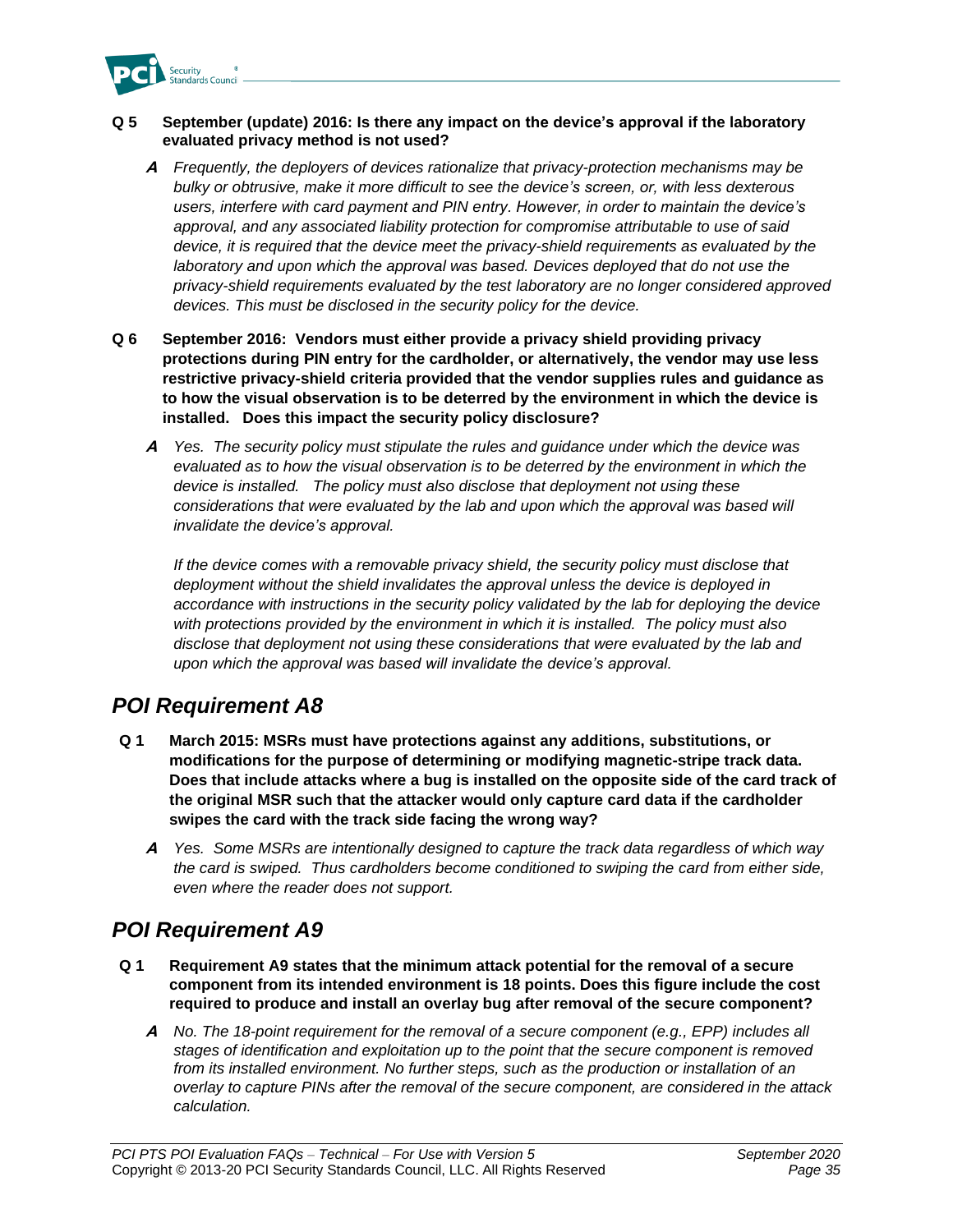

- **Q 2 May 2011: The procedure for authorized installation or re-installation must use dual controls. Dual-control techniques must use two or more separate entities (usually persons), operating in concert, to protect sensitive functions or information. Is it acceptable to use a dual-control technique where one party is a technician visiting the device and the other is not a person (for example, a remote server)?**
	- **A** *Yes, provided that one single party cannot disable the removal-detection mechanism. Dual control implies mutual supervision and that for a breach to be committed; both parties must be in collusion. As such, a mechanism where the server allows disabling the removal-detection mechanism based only on the person's authentication credentials is not acceptable, because it does not prevent access by someone with valid credentials, but with the intention of attacking the device. An acceptable technique would be, for example, that the server only grants access to authorized interventions that are previously scheduled on the server, and there is an associated timeframe during which the server would grant the authorization for disabling the removalprotection mechanism. If such a technique is used, the person visiting the device cannot be the same as the person requesting or authorizing the maintenance intervention at the server.*
- **Q 3 May (update) 2018: Secure components intended for use in unattended devices must contain an anti-removal mechanism to protect against unauthorized removal and/or unauthorized re-installation. The installation or removal of the device requires an authorized process using dual control techniques. One mechanism for doing so involves the use of passwords/authentication codes. Can a device have a function (e.g., a specified key-press sequence) to reset the passwords/authentication codes to their default values if the reset zeroizes all the secret keys and new passwords/authentication codes must be entered to re-enable the device to load keys?**
	- **A** *No. There are several concerns where a device can be easily reset in the field:*
		- *Denial of Service*
		- *The fraudsters could load known keys to harvest PINs on a short term basis*
		- *The device is removed and a PIN-disclosing bug installed and then is reinstalled using the default passwords/authentication codes. Authorized staff may then load legitimate keys without detecting the tamper on the reinstalled device.*
- **Q 4 December 2011: In connection with removal detection and authorized installation/reinstallation, accountability and traceability must exist, including logging of user IDs, date and time stamps, and action performed. What are acceptable locations for the logging to reside at?**
	- **A** *It may be logged at the device's (e.g., ATM) host, or it may be logged directly by the device (i.e., EPP or OEM PED), and either stored by the device where feasible, or externally by the host's controller.*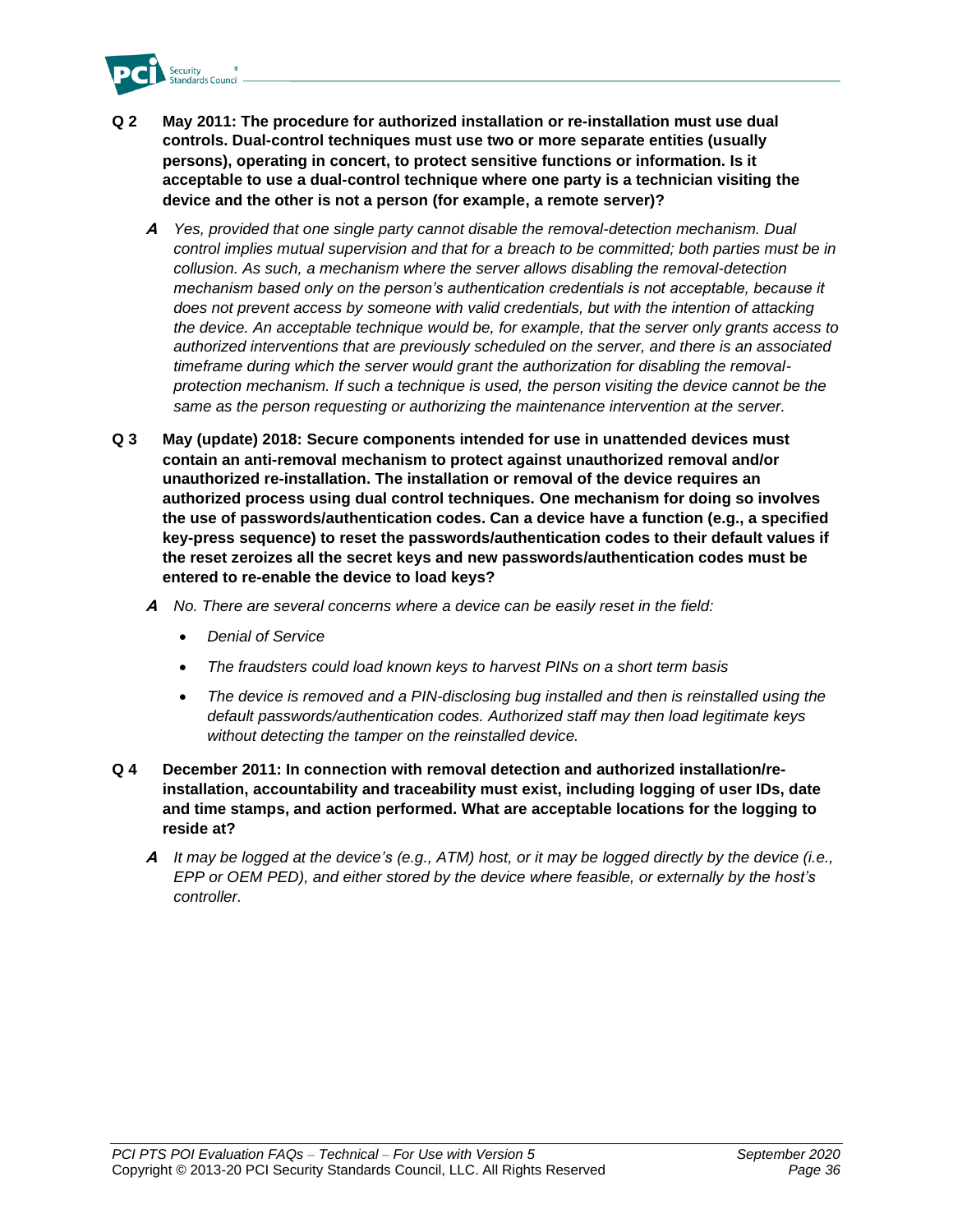

## **Q 5 December 2011: Dual control is required for removal detection and authorized installation/re-installation. Can the same dual-control that is used to authorize the device's removal also be used to authorize the re-installation?**

- **A** *The vendor may not necessarily require both options. Possible scenarios include:*
	- Implementation of an authorized removal command to disable the removal sensors, and *therefore also require an authorized replacement command to re-enable the sensors.*
	- Implementation of only an authorized replacement command, and reliance upon the *removal sensors to automatically activate the removed state.*
	- *Erasure of the secret keys whenever the device is removed, and then re-loading new keys once the device is re-installed.*

*However, in all cases PIN processing must be disabled.*

- **Q 6 December 2011: For a removal then re-installation, if communication to the device is not possible before the removal but only after the re-installation, what are the requirements?**
	- **A** *The device can either:*
		- *Erase all keys when removed or*
		- *Go to an unauthorized state upon removal and require an authorized re-installation process.*

## **Q 7 December 2011: Under what conditions can a device that does not undergo an authorized removal process be re-installed?**

- **A** *The device can either:*
	- *Erase all keys when removed or*
	- *Go to an unauthorized state upon removal and require an authorized re-installation process.*
- **Q 8 September 2012: Some implementations of ICCRs are not intended to support offline PIN acceptance. In those circumstances, can an ICCR be approved if it is not validated as compliant to the removal detection requirement?**
	- **A** *No. Support for offline PIN acceptance can readily be modified by a firmware change without physically having to touch the device. However, for deployed devices it is unlikely that an ICCR without removal detection would be physically replaced in the field due to the additional costs. In addition, removal detection is a Core requirement for unattended PIN handling devices (such as EPPs and ICCRs) and cannot be made optional.*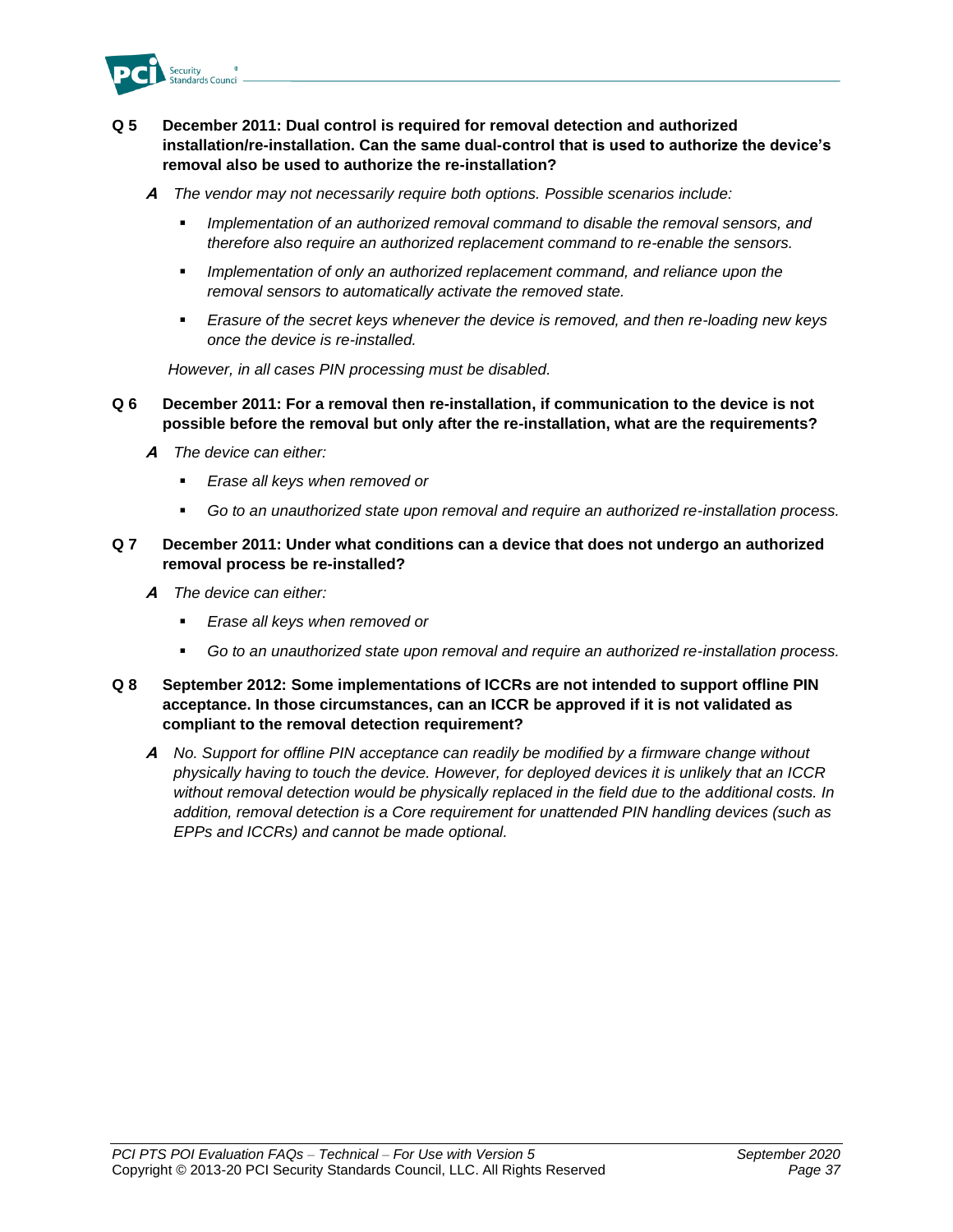

# *POI Requirement B1*

## **Q 1 What is required to meet B1?**

- **A** *The device must perform an internal self-test automatically at least once every day, in addition to at power-up. Firmware integrity tests may use techniques such as SHA-2 or equivalent. Authenticity testing must use cryptographic methods (MACs, digital signature or encryption). The*  hash must either be cryptographically protected using a key (e.g., HMAC-SHA-2) or physically *protected equivalent to a secret key. LRC, CRC and other non-cryptographic methods and weak cryptographic methods (e.g., SHA-1, MD5) are not allowed as the primary mechanisms for either authentication or integrity checking.*
- **Q 2 Is it acceptable to perform firmware integrity checks before each PIN transaction instead of once daily?** 
	- **A** *Yes. It is acceptable to perform firmware integrity checks before each PIN transaction as opposed to performing them at least once every 24 hours.*
- **Q 3 Is it acceptable to perform a self-test after several minutes of inactivity rather than once every 24 hours?**
	- **A** *Yes, as long as it is 24 hours or less. Note that the power-up self-tests are still required.*
- **Q 4 B1 requires that firmware integrity and authenticity be tested every 24 hours. Some firmware, such as a boot block, is rarely executed. For such firmware, is it acceptable to perform an integrity and authenticity check prior to execution, rather than every 24 hours?**
	- **A** *Yes, it is acceptable to test such firmware immediately prior to each execution rather than once every 24 hours. However, note that all firmware must additionally be checked as part of the selftest performed at startup.*

### **Q 5 Requirement B1 states that a self-test must check for both integrity and authenticity of the installed firmware. Is it necessary to perform both checks separately?**

**A** *No. The self-test required by B1 must perform an authenticity check, using cryptographic means such as a digital signature or a MAC. As such, an authenticity check will also confirm the integrity of the installed firmware, an additional integrity check is not necessary, but optionally may be additionally performed using a non-authenticated digest such as a CRC.*

### **Q 6 If a device employs firmware on the MSR's read head to encrypt account data, is that firmware subject to authenticity checking as defined in Requirement B1?**

**A** *No. Authenticity checking as defined in Requirement B1 is for the management of firmware that is directly or indirectly involved in the protection of cardholder PINs as defined in the various*  security requirements. However, the firmware on the read head must be designed such that it *cannot be updated.*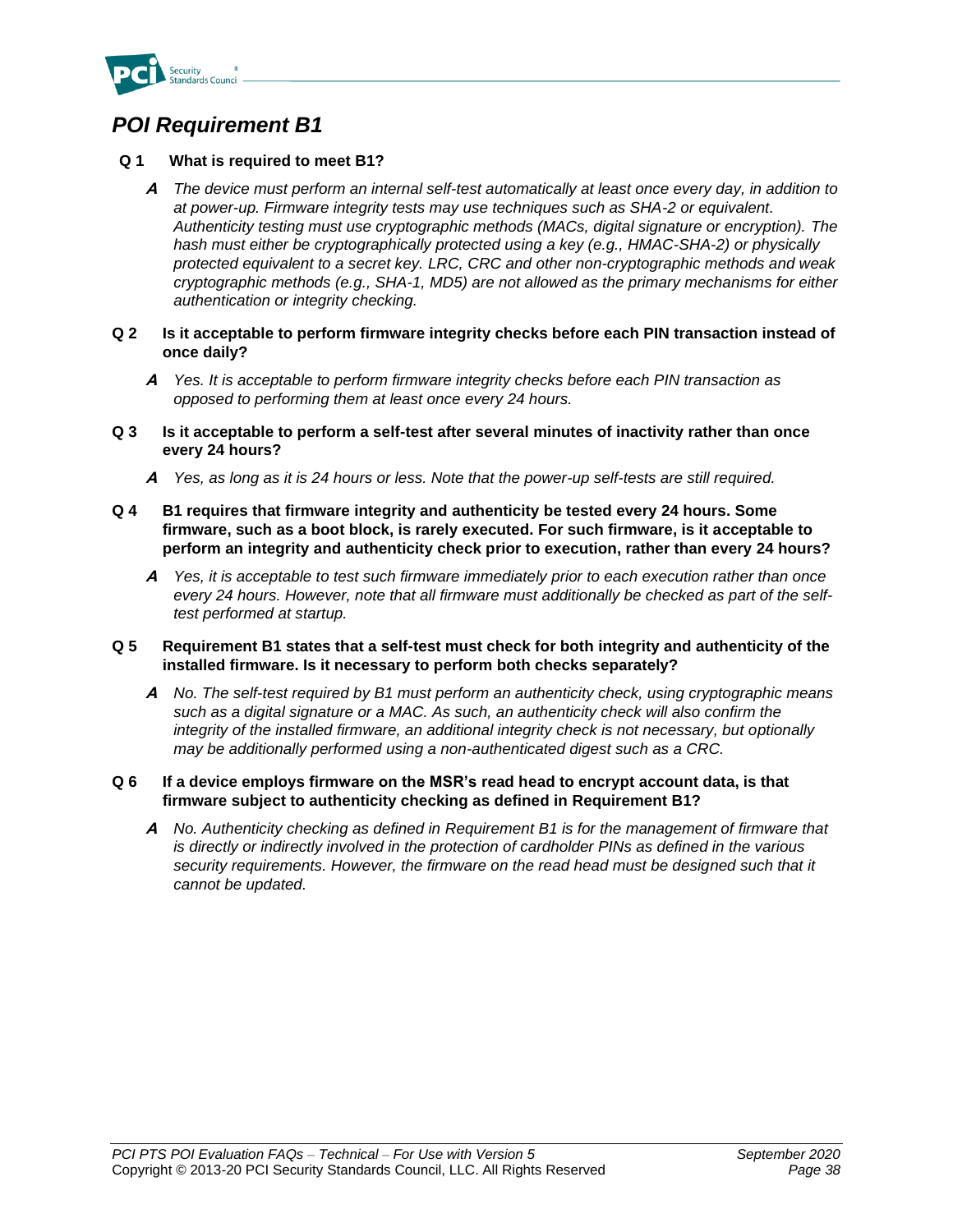

## **Q 7 Under what circumstances can a device not use authenticity checking when self-testing its firmware?**

- **A** *A device does not require authenticity checking when self-testing its firmware if (all apply):*
	- *The authenticity checking of firmware—either internally and according to B4 or externally using appropriate procedures within a secured environment under the vendor's control—is performed whenever the firmware is established in that secure area; and*
	- The effort to deliberately modify or replace the firmware or parts of it in order to get access *to sensitive information (access to the memory device) must be addressed as an attack scenario under Requirements A1, A3, and A5 and meet the respective attack potentials; and*
	- *A periodic integrity check according to Requirement B1 is performed for the firmware, ensuring that random changes will be detected; and if cryptographic authenticity is not performed, the integrity check must be cryptographically based. Although an algorithm using a secret key, such as a keyed hash, can be used, it is not necessary for meeting the integrity criteria.*

*These conditions apply regardless of any non-reconfigurable property of the device memory.*

*When firmware is externally authenticated, the level of security shall be of the same level as for key-injection facilities.*

### **Q 8 July 2013: Will micro-code be required to meet B1?**

**A** *Chip-level code delivered with a component that cannot be configured, modified, or changed by any standard interface and, where an error cannot compromise the security of the device, does not need to be validated against Requirement B1. Examples may include smart card controllers, keypad controllers, or modem firmware.*

#### **Q 9 July 2015: Can a memory re-initialization (security) cycle last longer than 24 hours?**

**A** *Yes, to allow the adjustment of the security cycle of the PIN Entry device (max. 24 hours duration) to the business cycle of an integrated POS system it may be connected to (max. 24 hours duration). The Firmware of the PIN Entry device, during the cycles' adjustment processes, must not allow any security cycle to last longer than the combined maximum durations of the security cycle and the business cycle (48 hours). This must be included in the security policy for the device.*

## *POI Requirement B2*

## **Q 1 November 2012: What interfaces should be assessed under Requirement B2?**

**A** *All interfaces and associated communication methods of the device must be assessed to ensure that no interface can be abused or used as an attack vector. Specifically, this includes any physical, logical, or application interface that is executed within the POI device with sufficient privilege to allow for direct interface to sensitive assets within the POI (should that protocol be compromised in some way). The interfaces must be documented and assessed whether they are used for or have access to card data or not. Sufficient evidence must be provided to demonstrate the validity of laboratory assessments. Interfaces using open protocols are further assessed in the Open Protocols Module.*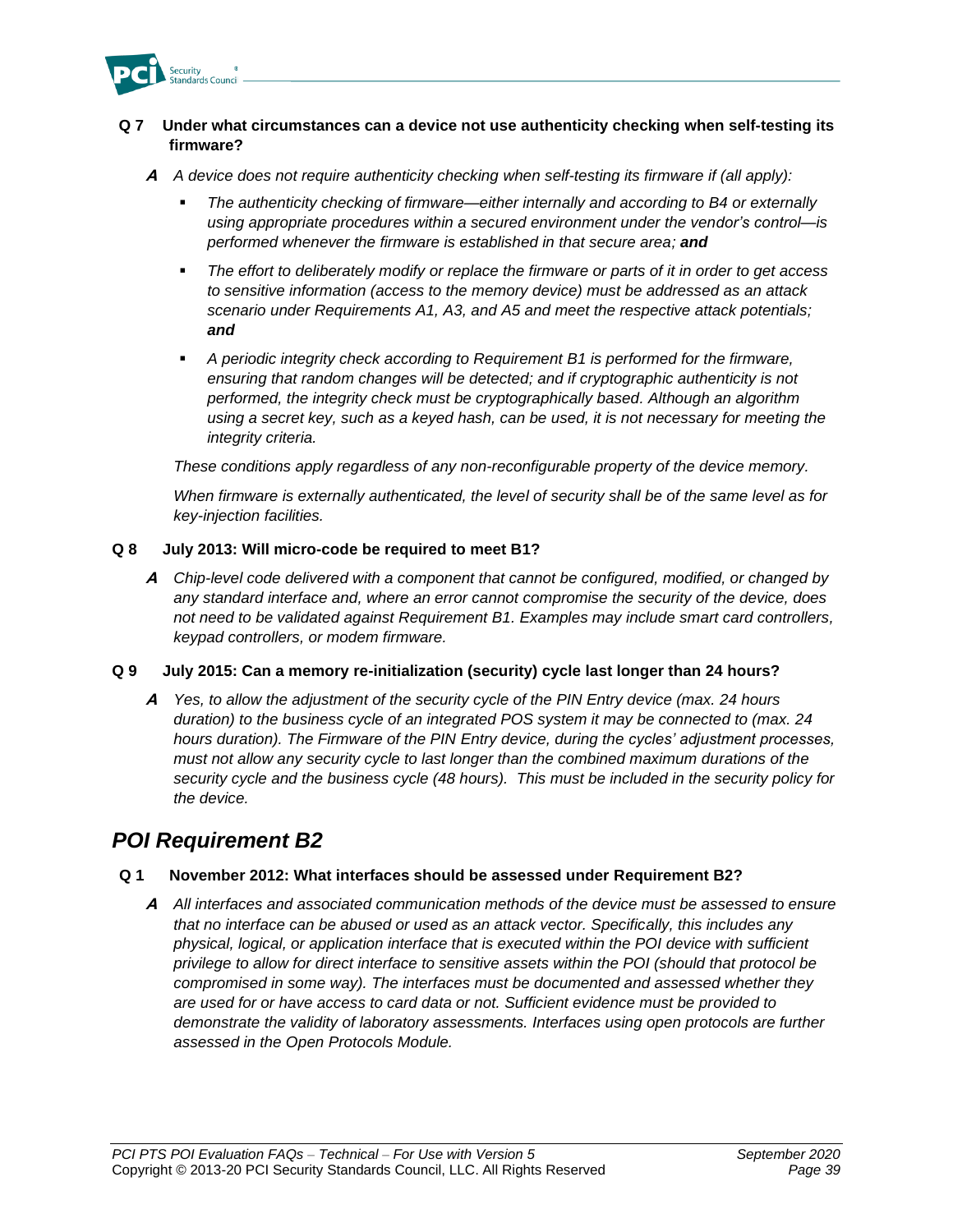

## **Q 2 December 2012: The device's functionality must not be influenced by logical anomalies. This includes assessment of the device's interfaces and associated communication methods. What type of evidentiary matter should a vendor provide a lab to support this assessment?**

- **A** *The vendor shall provide evidentiary matter providing details on internal testing including, but not limited to, the following:*
	- Source code reviews targeting specific relevant security–critical functionalities
	- *Vulnerability analysis; that includes gathering and considering evidence necessary to perform practical testing*
	- *Penetration testing to validate the robustness of the device to protect against feasible attacks by addressing known attack methods. For example (but not restricted to) fuzzing; using appropriate tools and techniques*
	- *Audits of relevant existing test evidence, which may be utilized where appropriate, by giving justifications for validity of evidence and test methodologies overall.*

*The laboratory shall determine the veracity of the material provided to determine the degree of reliance that may be placed upon the evidence, and where necessary, the laboratory shall extend the testing.* 

### **Q 3 December 2017: Is it necessary to use ASLR and stack canaries in operating systems within a POI?**

*Yes. Where a complex operating system (such as Linux, other \*nix variants, and operating systems such as Android) is used, ASLR must be enabled and correctly configured to be compliant in PCI PTS v5 and above.*

*For Linux, this means setting 'randomize\_va\_space' to a value of '2', and ensuring that all code is correctly compiled (and/or configured) to implement and enable ASLR.*

*Where options are provided for use of stack canaries and data execution prevention bits, these must always be enabled (including for application code).*

## *POI Requirement B3*

### **Q 1 What is considered "firmware"? (OS, EPROM code, DLL's, parameter files, applications, kernel code)?**

**A** *Firmware is considered to be any code within the device that provides security protections needed to comply with PCI POI requirements. Other code that exists within the device that does not provide security, and cannot impact security, is not considered firmware under PCI POI requirements.* 

### **Q 2 What methods are acceptable to "certify" firmware?**

**A** *"Certify firmware" refers to self-certification. This requirement, in essence, requires the vendor to have implemented and to use internal quality control and change control systems. With these systems in place, the vendor is in control of the code and can attest to the fact that the code is free of hidden or unauthorized functions by answering yes to B3.*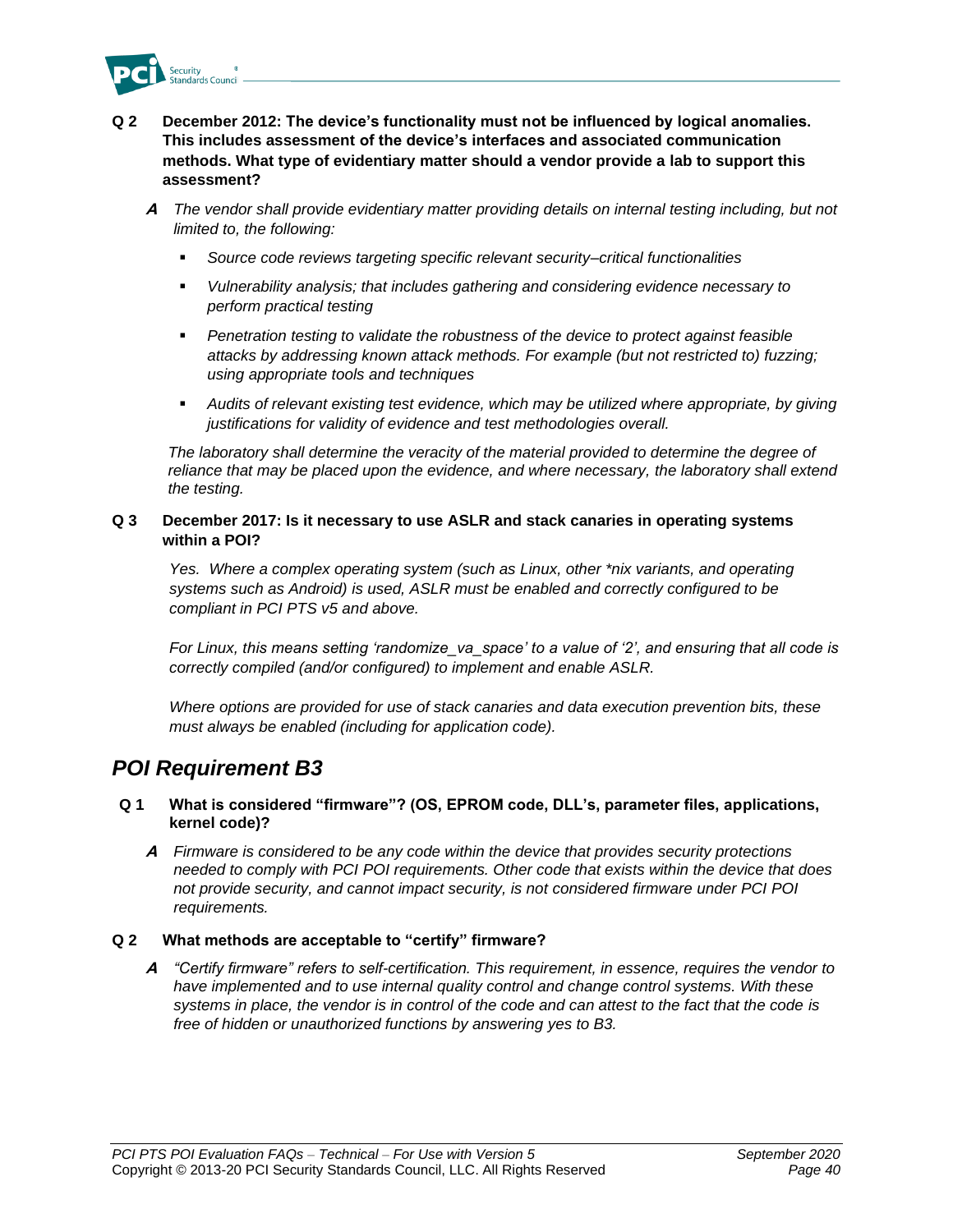

- **Q 3 Many devices are designed so that third parties can create and load applications. Vendors often support this by providing third parties the tools needed to create and load applications. How can a vendor ensure that the application will not need to be controlled by the vendor?**
	- **A** *If applications are not considered firmware, they do not need to be controlled by the vendor. The device design must prevent applications from impacting functions and features governed by the requirements. Examples of functions that must not be influenced by "non-firmware" applications include: key management (key selection, key authentication, key generation, key loading, etc.), self-tests, time between PIN block encryptions, access to sensitive services, limits on sensitive services, firmware update and authentication, tamper response, etc.*

*Alteration of prompts by third parties is a special case that can be impacted by non-firmware applications provided that PCI POI B16 is met.* 

*SRED applications developed by third parties are also an exception. They must meet all applicable criteria in the SRED module, including any associated FAQs.*

## *POI Requirement B4*

- **Q 1 What parties may possess keys used for the cryptographic authentication of firmware updates?**
	- **A** *The firmware is the responsibility of the device vendor, and as such the cryptographic keys that authenticate it within the device must be held solely by the vendor or their designated agent.*
- **Q 2 Firmware updates must be cryptographically authenticated, and if the authentication fails, the update is rejected and deleted. Are there any circumstances where firmware can be updated without authentication?**
	- **A** *Some chipsets are not designed for firmware updates, but only to support firmware replacement. The deletion of the existing firmware and cryptographic keys during the replacement does not allow for the authentication of the new firmware to occur.*

*In such cases it is acceptable to update the firmware without authentication if the process requires that the device be returned to the vendor's facilities and results in the secure zeroization of all secret and private keys contained within the device.*

- **Q 3 December 2011: If a device supports firmware updates, the device must cryptographically authenticate the firmware, and if the firmware is not confirmed, the firmware update must be rejected and deleted. Can a device completely load new firmware before checking its authenticity and overwrite its primary copy of existing authenticated code if it retains a secure backup copy of the existing authenticated code?**
	- **A** *Yes, provided the following is true:*
		- The new code is cryptographically authenticated prior to execution.
		- If the new code fails authentication, the backup copy of code is cryptographically *authenticated, and if the backup copy is successfully authenticated, the device boots from the backup copy and the backup is then used to overwrite the new code that failed authentication.*
		- *If both firmware versions fail authentication, the device fails in a secure manner.*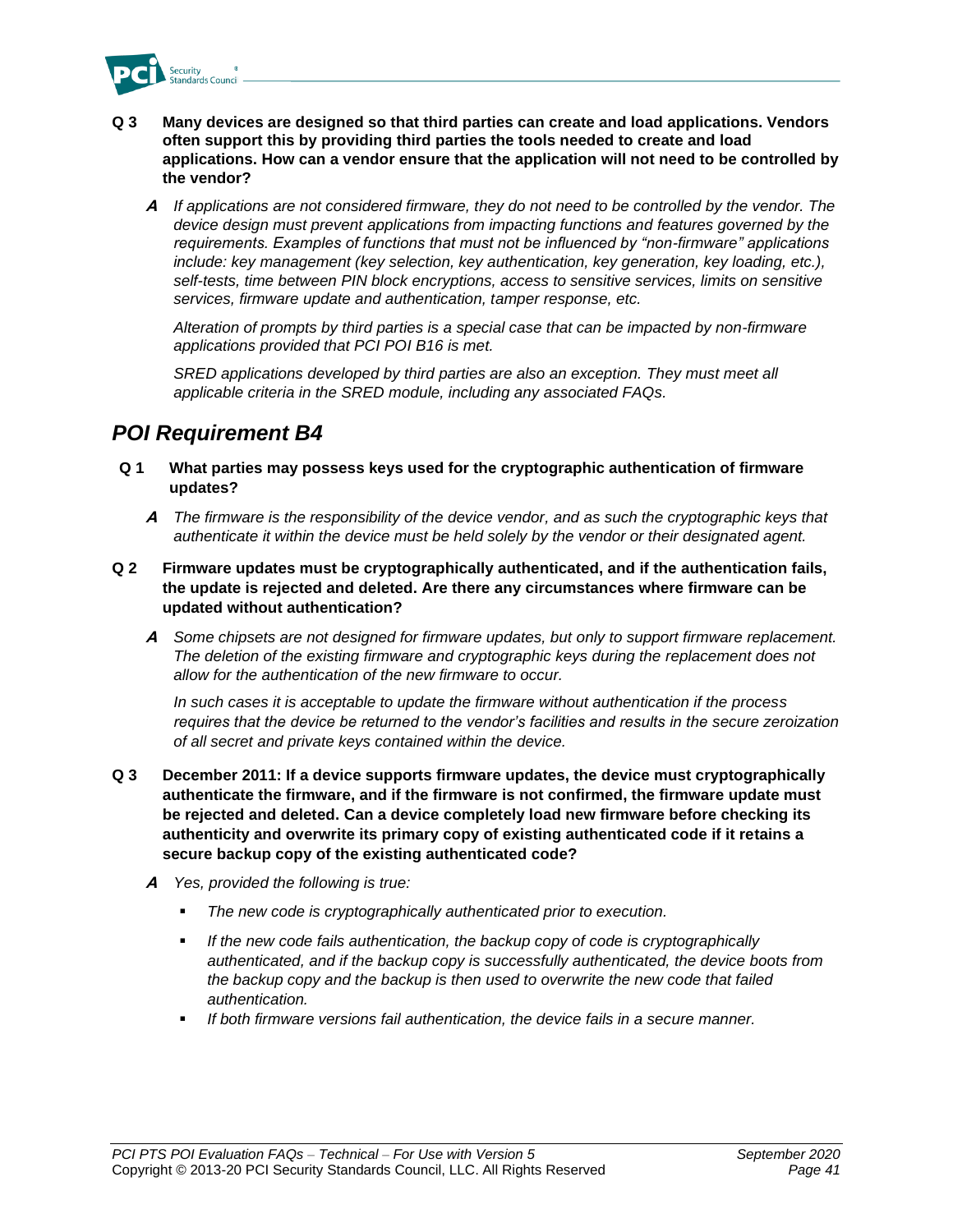

## **Q 4 February 2017: If the device uses digital signatures for authenticating firmware updates (compliant with B4), does it need to use a secure protocol to meet J4 and K9?**

**A** *B4 stipulates that firmware loaded into the device must be authenticated regardless of how the file is delivered to the device.* 

*J4 ensures that the management platform delivers the files to the device securely and that the interface cannot be used as an attack vector into the device.* 

- For remote access, i.e. the files are delivered to the device across a private or public *network, the use of a security protocol is required and must be validated.*
- *For manual access, i.e. where the operator has physical control of the terminal and the files, and the files are not delivered across a network, the device must ensure that the interface cannot be exploited (e.g., by restricting access/functionality on the interface, requiring administrative rights, using cryptographic authentication techniques, etc.)*

*K9 states it is for remote access only and does not include a manual element, a security protocol would be required to ensure the interface cannot be exploited.* 

## *POI Requirement B5*

## **Q 1 What symbols are acceptable as "non-significant"?**

**A** *Any symbol can be used as long as it cannot be used to determine PIN values. Using a different symbol for different digit numbers or groups of numbers is not acceptable. Here is an example of symbol use that would NOT be allowed: 1=\*, 2=@, 3=%.*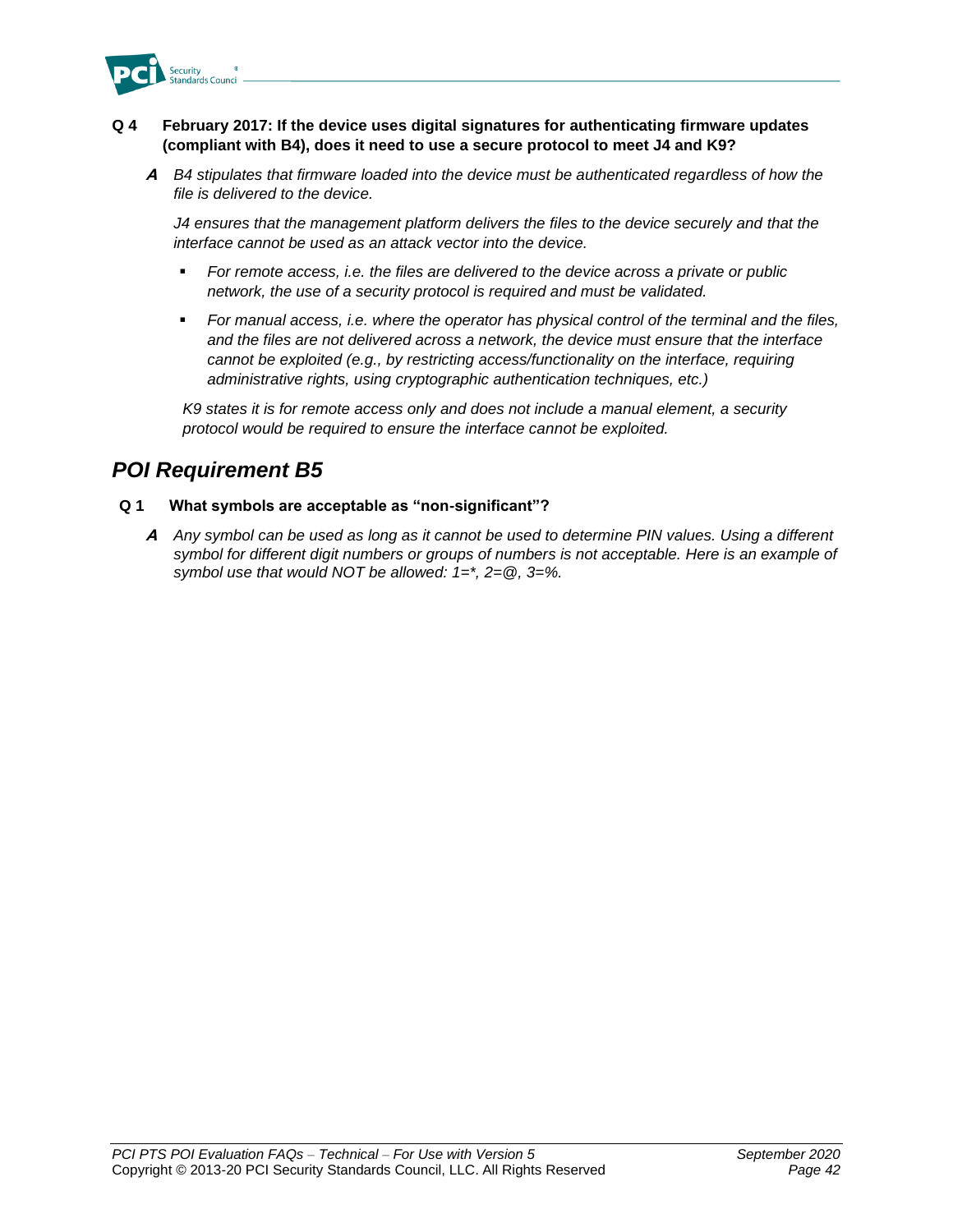

## *POI Requirement B6*

- **Q 1 What does "encrypted immediately" mean in term of software or hardware architecture?** 
	- **A** *This means when the cardholder signifies that PIN entry is complete, either by pressing an "enter" button, or by entering the last digit of the PIN, the device does not perform any processes other than those required to encrypt the PIN.*
- **Q 2 Requirement B6 requires that a PIN be encrypted immediately. Typically, this means that the secure processor forms and encrypts the PIN block before performing any other operation. However, some device designs place a microprocessor between the keypad and the secure processor. Under what conditions, if any, would such a design be allowed?** 
	- **A** *Such a design is considered compliant if the microprocessor, the secure processor, and the path between them are completely within the protective boundary of the device. This boundary is established by the method chosen to meet A1.*

*An alternate method of meeting the requirement would be for the microprocessor to immediately encrypt the PIN before passing it to the secure processor, which would then decrypt it and create the encrypted PIN block. Note that in this type of design, the microprocessor software used to encrypt the PIN data is being used to meet PCI requirements. Therefore, this software must be considered "firmware" as addressed by PCI requirements. As such Requirements B3 and B4 would apply to this firmware.* 

- **Q 3 It is common practice for encrypting PIN pads used in ATMs to support the use of one command to initiate PIN entry and another command to encrypt the PIN. Is this acceptable under B6?**
	- **A** *Yes. It is acceptable for an EPP to allow one command to initiate PIN entry and a second command to initiate PIN encryption. However, it must not be possible for the encryption command to be used to encrypt the PIN multiple times to output the encrypted PIN from the EPP under different cryptographic keys or to output the PIN in plain-text. Also, the plain-text PIN value must only exist in tamper protected memory or equivalent.*
- **Q 4 September 2012: Devices may support the encipherment of the PIN multiple times as part of a transaction series. B6 stipulates that the encipherments must use the same encryption key for this series. Can the transaction series be encrypted by a series of keys if the current key is a derivation of a predecessor key?**
	- **A** *The purpose of the requirement is to prevent an adversary from using the authorized key to send the transaction online for authorization and another key to log the transaction for later recovery. In that regard a UKPT methodology may be used for the transaction series, whereby the keys are part of the same series and the entire hierarchy is secured in the same manner and it is infeasible in the design to insert a rogue key.*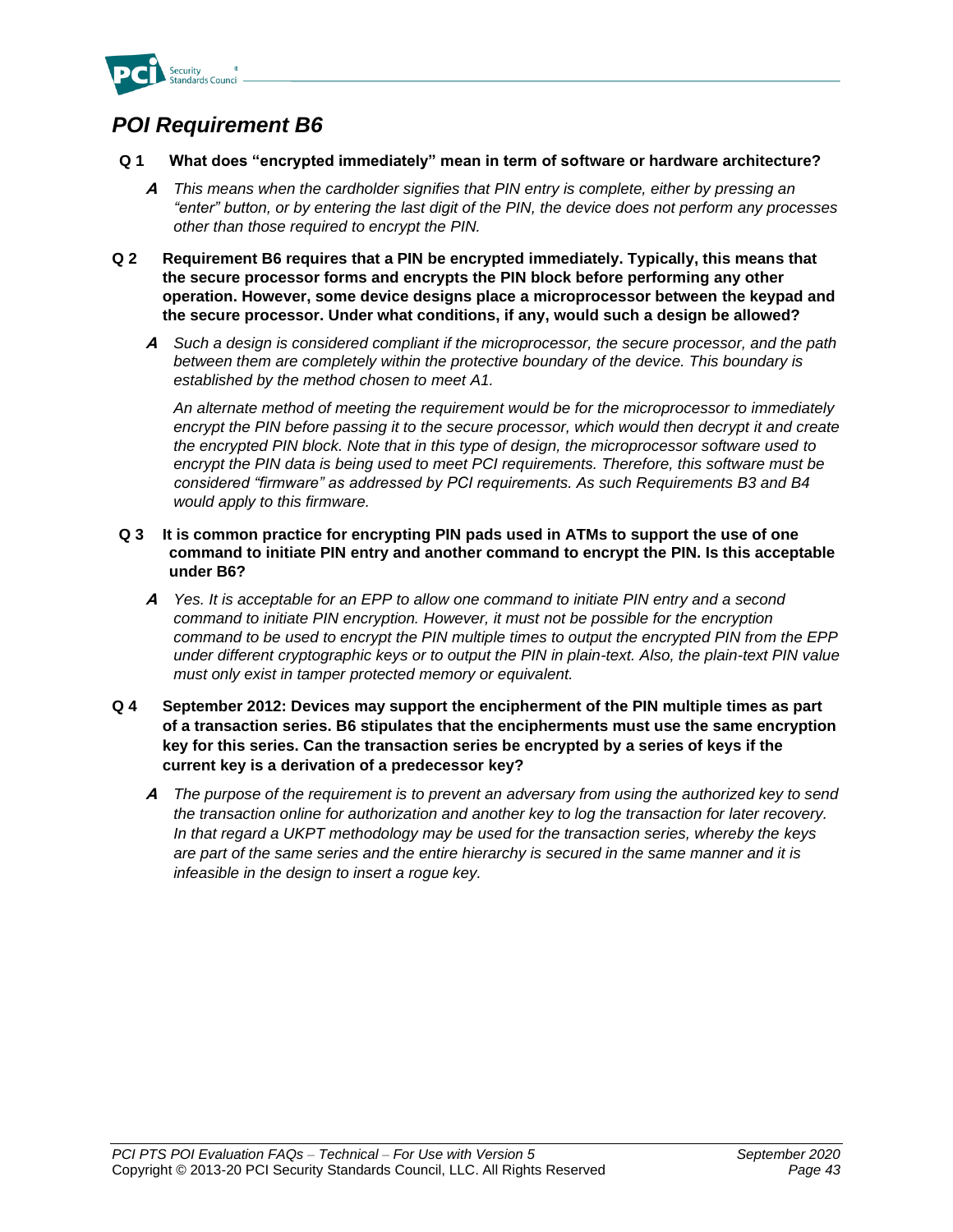

- **Q 5 April 2013: B6 requires that online PINs must be encrypted immediately after PIN entry is complete. It is further stipulated that plaintext PINs must not exist for more than one minute from the completion of the cardholder's PIN entry. In all cases, erasure of the plaintext PIN must occur before the tamper-detection mechanisms can be disabled using attack methods described in A1. Are there any circumstances where a plaintext PIN can exist for more than one minute?**
	- **A** *Some ATMs have implemented intelligent deposit technologies to enhance the customer experience. As a result, some deposit transactions take longer than one minute and result in the PIN being cleared from the buffer after one minute and the cardholder then needing to start the transaction over, and in some cases, unable to complete the transaction at all. In those cases, the ATM applications require modification to prompt for PIN re-entry if a transaction goes over the time out period, rather than requiring the entire transaction to be re-started.*

*In order to allow a sufficient time for the modification of those applications, PCI will allow three years from the publication of this FAQ for those applications to be modified. During this threeyear abeyance, the unenciphered PIN may remain in the buffer for up to five minutes. However, the PIN must remain protected from compromise using attack methods described in A1, and the test laboratory shall take into consideration the lack of timely encipherment when designing attacks.*

*This abeyance only applies to encrypting PIN Pads designed and used for ATMs.* 

## *POI Requirement B7*

- **Q 1 Is it acceptable to XOR key components during key loading to satisfy the authentication requirements of B7?**
	- **A** *The XOR of key components alone is not enough to constitute authentication. Some type of authentication of the users that use the key loading function, or authentication of the key-loading command is required.*
- **Q 2 May (update) 2018: Under what circumstances is key entry via the device keypad permitted?**
	- **A** *Plain-text secret keys cannot be entered into the device using the keypad. Plain-text key components may be entered via the keypad in accordance with ISO 11568-2. Encrypted keys may also be entered via the keypad. Entry of key components or encrypted keys must be restricted to authorized individuals. Functions used to enter keys must only be available when the device is placed in a special maintenance mode. Access to special modes must be restricted through the use of passwords/authentication codes or other secret knowledge.*

### **Q 3 Do maintenance menus that provide services such as LCD Contract Adjustment, Self-tests, Printer Maintenance, and Key Tests constitute a "sensitive service?"**

**A** *If the services provided in these normally non-permitted functions do not affect the security of the terminal or the cardholder data, they are not considered sensitive services. Only services that could compromise the security of the terminal are sensitive services.*

### **Q 4 For devices that require the use of authentication data to access sensitive functions, and the authentication data are static, can the authentication data be sent with the device?**

**A** *The authentication data can be sent with the device only when the authentication data is in tamper-evident packaging, such as the use of PIN mailers. Otherwise separate communication channels must be used with pre-designated recipients.*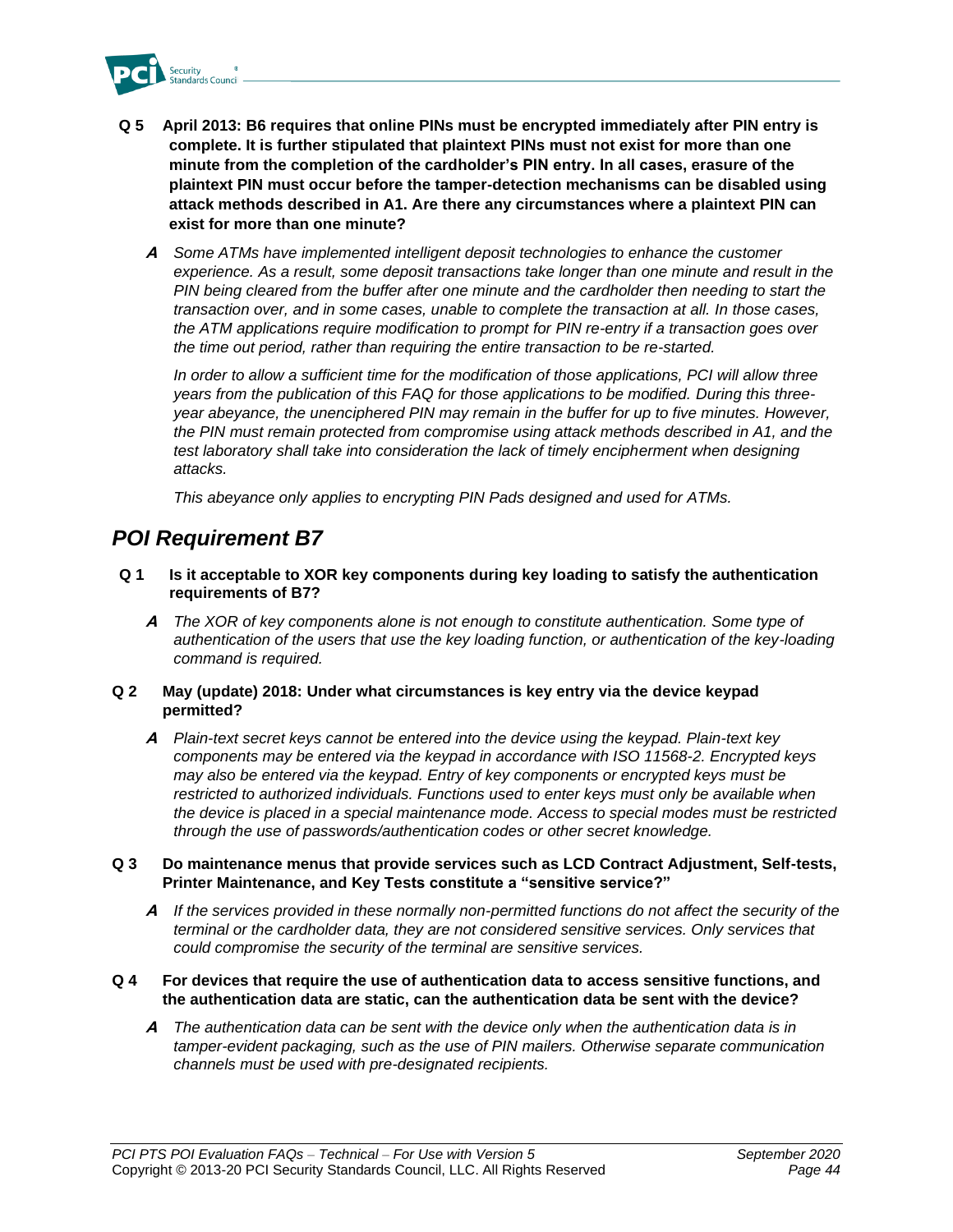

### **Q 5 March 2011: Plain-text secret or private keys and their components may be injected into a PIN pad using a key loader (which has to be some type of secure cryptographic device). Are there any restrictions on loading keys via this methodology?**

**A** *Yes, the loading of plain-text secret or private keys and their components using a key-loader*  device is restricted to secure key-loading facilities. Unattended devices deployed in the field shall *have plain-text secret or private key loading restricted to key components entered via the keypad of the PIN pad. If encrypted, those keys can be loaded over another interface, such as a serial or USB port.* 

### **Q 6 December 2011: Devices may have functions for zeroizing secret and private keys in the device. Are these functions considered sensitive services that require authentication?**

- **A** *Yes, the intentional zeroization of secret or private keys in a non-tamper event is the execution of functions that are not available during normal use. This requires authentication consistent with the implementations of other sensitive services, such as the use of PINs/passphrases. If implemented, the device must force the authentication values to be changed from default values upon configuration of the device. The authentication mechanism may optionally employ dual control techniques.*
- **Q 7 June (update) 2015: Devices may have functions for zeroizing secret and private keys in the device. This functionality is regarded as a sensitive service that requires authentication. In some cases there is an upstream effect where software changes must occur on interfaces points, such as ATM platforms, applications, switches and hosts that interface with EPPs. Is there any dispensation from this requirement?**
	- **A** *All devices implementing this functionality must meet the requirement. However, the device may do so by implementing a new authenticated deletion command to the EPP command set, in addition to the existing commands. This must be coded as an either/or option such that both methods would not be available at the same time. Once the authenticated option is chosen, this would permanently lock out the non-authenticated commands.*

*In all cases a time bound validity period must exist to force the upstream software changes to be implemented within a set timeframe. PCI will allow three years from the publication of this FAQ for those applications to be modified. This abeyance only applies to encrypting PIN Pads designed and used for ATMs.*

*Effective 1 January 2017, all newly approved EPPS must only support authenticated deletion capability. EPPs approved prior to January 2017 with non-authenticated deletion capability are not required to be upgraded to authenticated deletion capability to maintain PCI compliance.*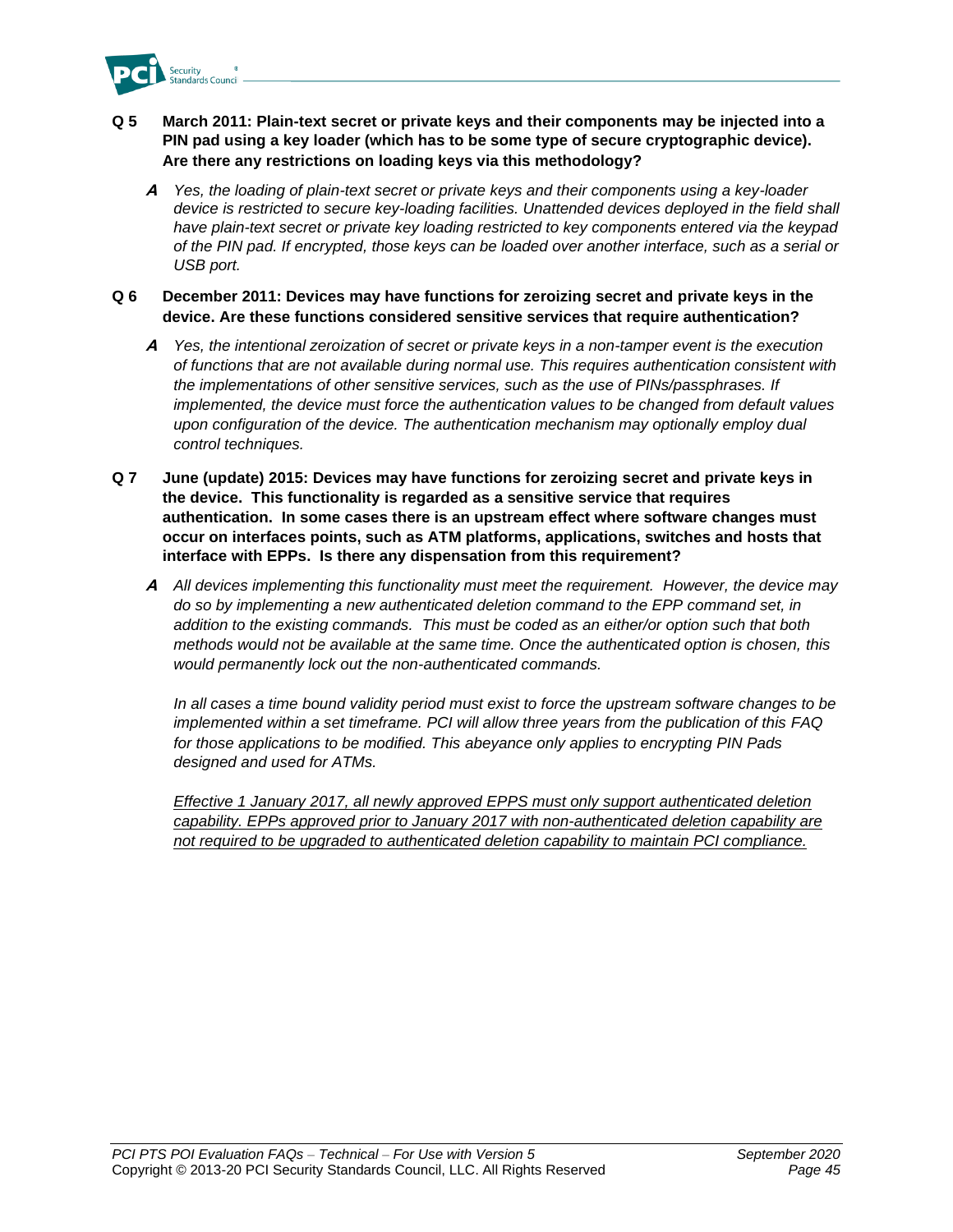

# *POI Requirements B7, B11, K17*

- **Q 1 May (update) 2018: B7 defines sensitive functions as those functions that access sensitive data, such as cryptographic keys, and that authentication is required for such access. The guidance note for B7 stipulates that authentication shall be considered as dual-control techniques when entering sensitive information through a secure user interface, or cryptographic techniques when entering electronic data. The use of other techniques to access sensitive services results in the device being unable to use previously existing keying material. How does this guidance apply to secret or private key loading?**
	- **A** *1) When entering plain-text secret keys through the keypad, they must be entered as two or more components and require the use of at least two passwords/authentication codes. The passwords/authentication codes must be entered through the keypad or else conveyed encrypted into the device. These passwords/authentication codes must either be unique per device (and per custodian), except by chance, or if vendor default, they are pre-expired and force a change upon initial use. Passwords/authentication codes that are unique per device can be made optionally changeable by the acquirer, but this is not required. Passwords/authentication codes are at least seven characters.*

*Note: EPPs or OEM PEDs intended for use in an unattended environment shall only support methods 1, 3, and 4.*

*Entry of key components without the use of at least two separate passwords/authentication codes results in the zeroization of pre-existing secret keys, i.e., the invoking of the keyloading function/command causes the zeroization prior to the actual loading of the new key. For devices supporting multiple key hierarchies (e.g., multi-acquirer devices), only the hierarchy (specific TMK and working keys) associated with the key being loaded must be zeroized. In all cases, the authentication values (passwords, authentication codes or similar) for each user on a given device must be different for each user.*

*2) For injecting plain-text secret or private keys from a key loader (which has to be some type of secure cryptographic device), either the key loader or the device or both must require two or more passwords/authentication codes before injecting the plain-text key into the device. (Note: This may be the entire key—if components/shares, each component/share requires a separate password/authentication code.) These passwords/authentication codes are entered directly through the keypad of the applicable device or are conveyed encrypted into the device and must be at least seven characters in length. These passwords/authentication codes must either be unique per device (and per custodian), except by chance, or if vendor default, they are pre-expired and force a change upon initial use. Plain-text keys or their components/shares are never permitted over a network connection.*

*Injection of plain-text secret keys or their components/shares where the device does not itself require the use of at least two passwords/authentication codes for injection results in the zeroization of pre-existing secret keys. For devices supporting multiple key hierarchies (e.g., multi-acquirer devices), only the hierarchy (specific TMK and working keys) associated with the key being loaded must be zeroized. In all cases, the authentication values (passwords, authentication codes or similar) for each user on a given device must be different for each user.*

*3) For encrypted values injected into the device, either from a key loader or from a network host, or via loading through the keypad, the ability of the device to successfully decrypt the value and use it is sufficient. In this case, the loading of the key-encipherment key would have been done under dual control, e.g., in examples a) and b) above.* 

*(continued on next page)*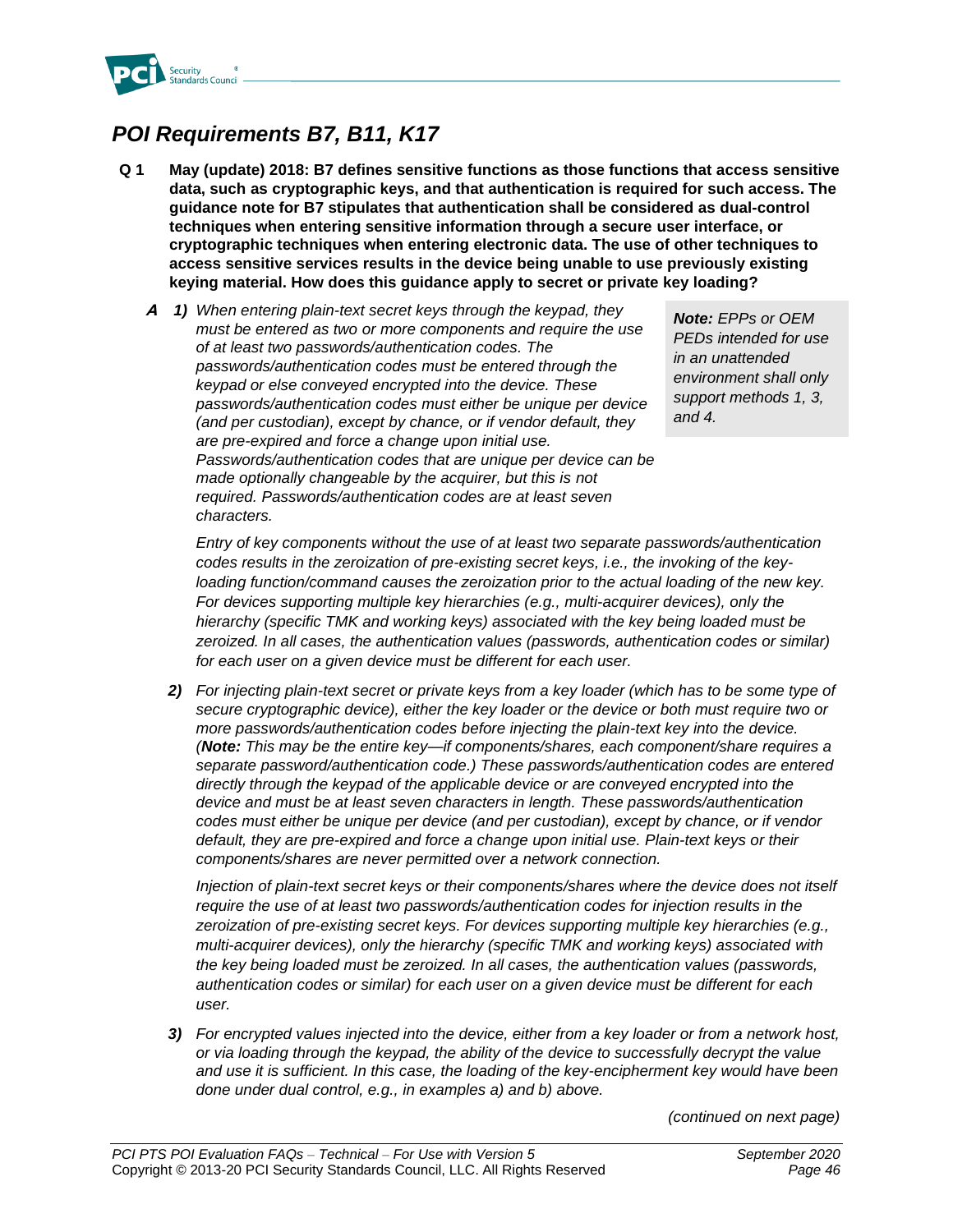

*4) Remote key-loading techniques using public key methods requires compliance with PCI defined criteria for key sizes and mutual authentication between host and device. For devices generating their own key values, the generation process must meet the criteria defined in the random number appendix of the DTRs and validation that appropriate key sizes are used. The protocol must meet the criteria stipulated in Annex A of the PCI PIN Security Requirements.*

# *POI Requirement B9*

- **Q 1 January 2015: It is a requirement of DTR D4 that a POI generate the EMV Unpredictable Number (UN) for any PIN based transaction using the internal RNG, as tested under requirement B9. Are non-PIN based transactions also required to generate the UN from the RNG of the POI?**
	- **A** *Yes, the RNG of the POI must be used to generate all random and unpredictable values that are used for the security of card data and PIN transactions. When the POI is used to generate the EMV UN, the RNG of the POI must be used to generate EMV UN values, regardless of the Cardholder Verification Method implemented for that transaction. Note that the EMV UN generation process may incorporate other data such as internal registers and transaction data (see for example the EMV UN Generation algorithm at http://www.emvco.com/download\_agreement.aspx?id=973).*

## *POI Requirement B10*

- **Q 1 Should the average delay between encryptions be calculated for the exhaustive attack of a single PIN block, or should the time be averaged over attacks on multiple PIN blocks?**
	- **A** *The average time delay should be calculated for an attacker to determine a single PIN value.*
- **Q 2 June (update) 2015: In order to prevent exhaustive PIN determination, examples of preventive measures such as a unique key per transaction or the limiting of the rate of PIN encryption to thirty seconds or greater between encipherments as measured over 120 transactions are given. Are any other methods possible?**
	- **A** *The list of examples is not exhaustive. Other methods are possible. For example, the exclusive use of ISO PIN block formats 1, 3 and/or 4 whereby each PIN is enciphered using a unique except by chance random pad of characters with permissible values of 0000 to 1111 depending on the format may be used to prevent exhaustive PIN determination.*
- **Q 3 One example given to prevent exhaustive PIN determination is to limit the rate of PIN encryption to thirty seconds or greater between encipherments as measured over 120 transactions. Can this average of 30 seconds between encipherments be determined over a longer time frame than one hour?**
	- **A** *The intent of the requirement statement is that for* any *120 consecutive transactions, the average time between encryptions for a specific PIN entry averages out to approximately 30 seconds.*

## *POI Requirement B11*

- **Q 1 Is it acceptable for a device to have the ability to use Master Keys as both key-encryption keys for session key and as fixed keys—i.e., the Master Key could be used to encrypt PIN blocks and to decrypt session keys?**
	- **A** *No. A key must be used for one purpose only as mandated in ANSI X9.24 and ISO 11568.*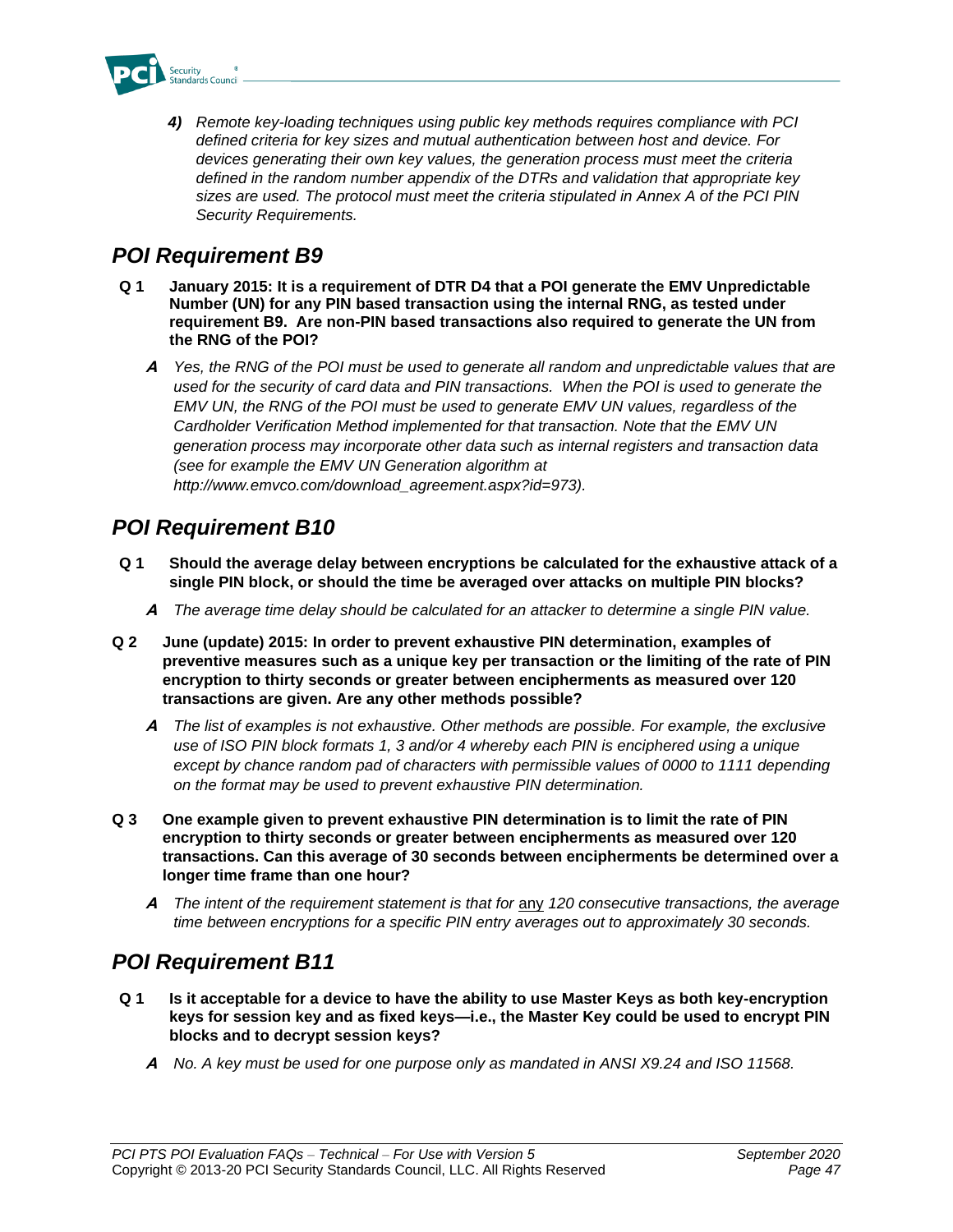

## **Q 2 September (update) 2015: What PIN block formats are allowed?**

**A** *ISO 9564–1 PIN block formats 0, 1, 3 or 4 are acceptable for online transactions. Format 2 must be used for PINs that are submitted from the IC reader to the IC for offline transactions. This applies whether the PIN is submitted in plaintext or enciphered using an encipherment key of the IC.*

*PINs enciphered only for transmission between the PIN entry device and the IC reader shall use one of the PIN block formats specified in ISO 9564-1. Where Format 2 PIN blocks are used then a unique key per transaction method in accordance with ISO 11568 shall be used.*

#### **Q 3 Is it acceptable to use the same authentication technique for loading both cryptographic keys and firmware?**

**A** *The technique may be the same, but the secrets used for authentication must be different. Example: If RSA signatures are used, the RSA private key used to sign cryptographic keys for loading must be different from the private key used to sign firmware.* 

### **Q 4 Is it acceptable to use TDES ECB mode encryption for session keys when using the Master Key/session key technique?**

- **A** *Yes. TDES ECB mode can be used to encrypt session keys.*
- **Q 5 PCI PIN Security Requirement 20 states that all secret and private cryptographic keys everpresent and used for any function (e.g., key-encipherment or PIN-encipherment) by a transaction-originating terminal (device) that processes PINs must be unique (except by chance) to that device. How does this requirement apply to device testing?**
	- **A** *Devices must implement unique secret and private keys for any function directly or indirectly related to PIN protection. The basic rule is that any private or secret key resident in the device that is directly or indirectly used for PIN protection whose compromise would lead to the compromise of the same key in another device must be unique per device. For example, this means not only the PIN-encryption key(s), but keys that are used to protect other keys, firmwareupdate and authentication keys and display prompt control keys. As stated in the requirement, this does not apply to public keys resident in the device.*

### **Q 6 Is it acceptable to load double-length 128-bit TDES key components into a device in smaller bit-values (e.g., two 64-bit parts held by key custodian 1 and two 64-bit parts held by key custodian 2)?**

**A** *Yes, provided the 128-bit cryptographic TDES keys (and key components) are generated and managed as full double-length 128 bit TDES keys during their entire life cycle in accordance with ANSI X9.24 and ISO 11568.* 

*For example, it would be acceptable to generate a full-length 128-bit TDES key component, but load it into the device as two 64-bit component halves.*

*It would not be acceptable to generate 64 bit keys or key components separately, and then concatenate them for use as a double length key after generation.*

*If key-check values are used to ensure key integrity, they must be calculated over the entire 128 bit key component or the resultant 128-bit key, but never on a portion of the key or key component. In addition, the resultant key inside the device must be recombined in accordance with PCI requirements and ANSI/ISO standards. Similarly for triple-length keys, the entire 192 bit key component or the resultant 192-bit key must be used to calculate the key-check values.*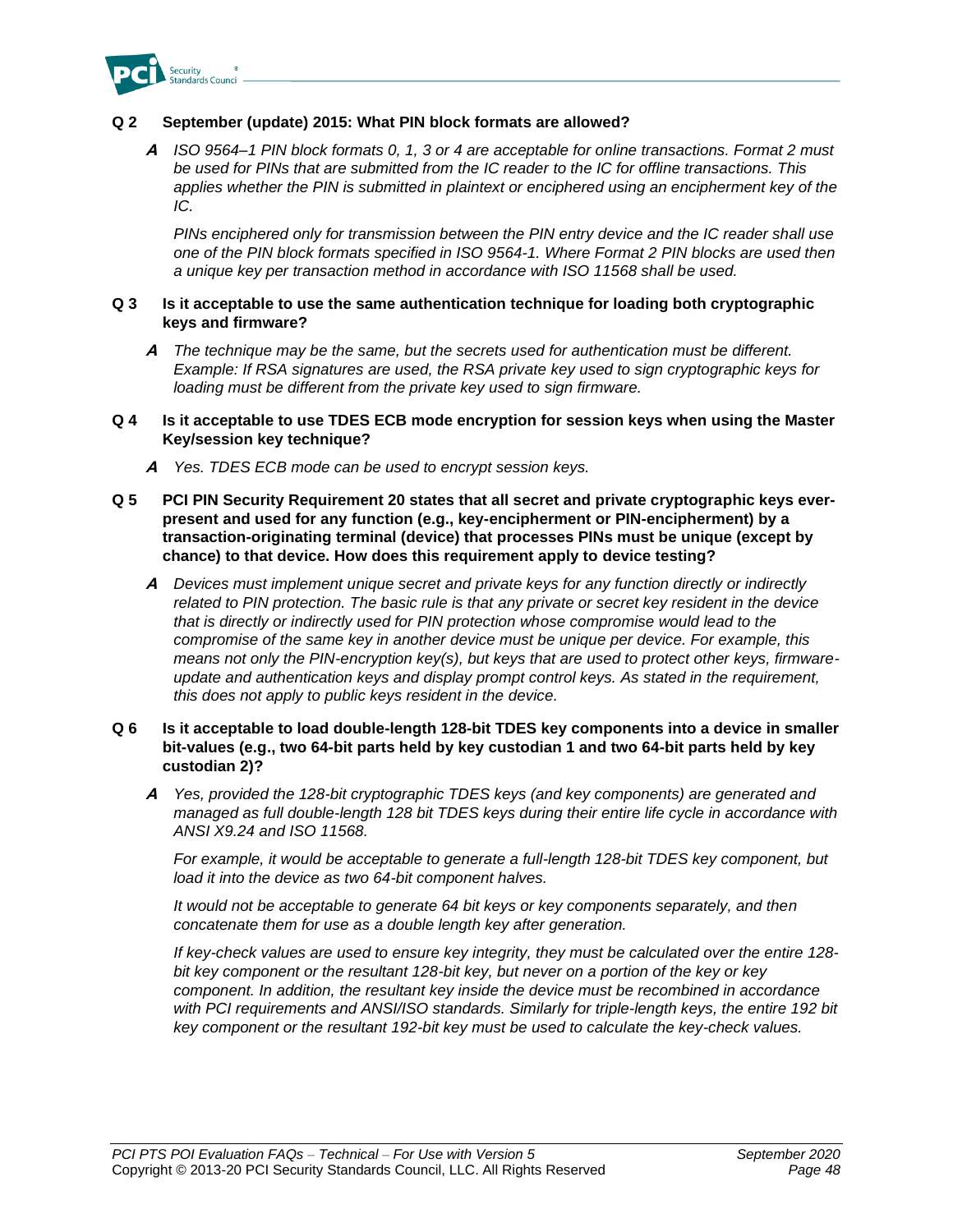

- **Q 7 Under what conditions is it acceptable for a device to allow single component plain-text cryptographic keys to be loaded via the keypad?** 
	- **A** *None. A device must not accept entry of single component plain-text cryptographic keys via the keypad. Full-length key components and encrypted keys may be loaded via the keypad if the requirements for sensitive functions are met (PCI B7, B8).*
- **Q 8 ISO 11568-2** *Symmetric ciphers, their key management and life cycle* **and ANSI X9.24-1**  *Retail Financial Services Symmetric Key Management Part 1: Using Symmetric Techniques* **stipulate that any key that exists in a transaction-originating device shall not exist in any other such device. Does that apply to all secret and private keys contained in a device?**
	- **A** *The intent of the requirement is that the compromise of a key in one transaction-originating device (e.g., an EPP or POS device) does not impact the security of another similar device. In that regard, any private or secret key present or otherwise used in a transaction originating device must be unique to that device except by chance. This includes keys used for PIN encipherment, firmware validation, display prompt control or the protection of any of those same keys during loading to the device or storage within the device. Note that each of these functions requires its own unique key.*

*This requirement applies to both vendor and acquirer-originated or controlled keys. This does not include public keys present or used by the device.*

- **Q 9 ISO 11568-2** *Symmetric ciphers, their key management and life cycle* **and ANSI X9.24-1**  *Retail Financial Services Symmetric Key Management Part 1: Using Symmetric Techniques* **stipulate that a key-encipherment key shall be at least of equal or greater strength than the key that it is protecting. What keys does this apply to in a device?**
	- **A** *This applies to any key-encipherment keys used for the protection of secret or private keys stored in the device or for keys used to encrypt any secret or private keys for loading or transport to the device. For purpose of this requirement, the following algorithms and keys sizes by row are considered equivalent.*

| <b>Algorithm</b>                      | <b>DES</b> | <b>RSA</b> | <b>Elliptic Curve</b> | <b>DSA</b> |
|---------------------------------------|------------|------------|-----------------------|------------|
| Minimum key size in<br>number of bits | 168        | 2048       | 224                   | 2048/224   |

*DES refers to non-parity bits. The RSA key size refers to the size of the modulus. The Elliptic Curve key size refers to the minimum order of the base point on the elliptic curve; this order should be slightly smaller than the field size. DSA for digital signatures, and Diffie-Hellman and MQV key agreement key sizes refer to the size of the modulus (p) and the minimum size of a large subgroup (q).* 

*AES keys, of 128 bits or larger are considered stronger than any of the aforementioned.*

*This does not apply to keys that are used for authentication purposes, such as keys used to validate firmware or display prompts. The sizes of those keys must at minimum be as stipulated in B4 and B16. DES keys with an effective length of 112 bits may also be used, as long as they are not used to protect stronger keys, such as those stated above.*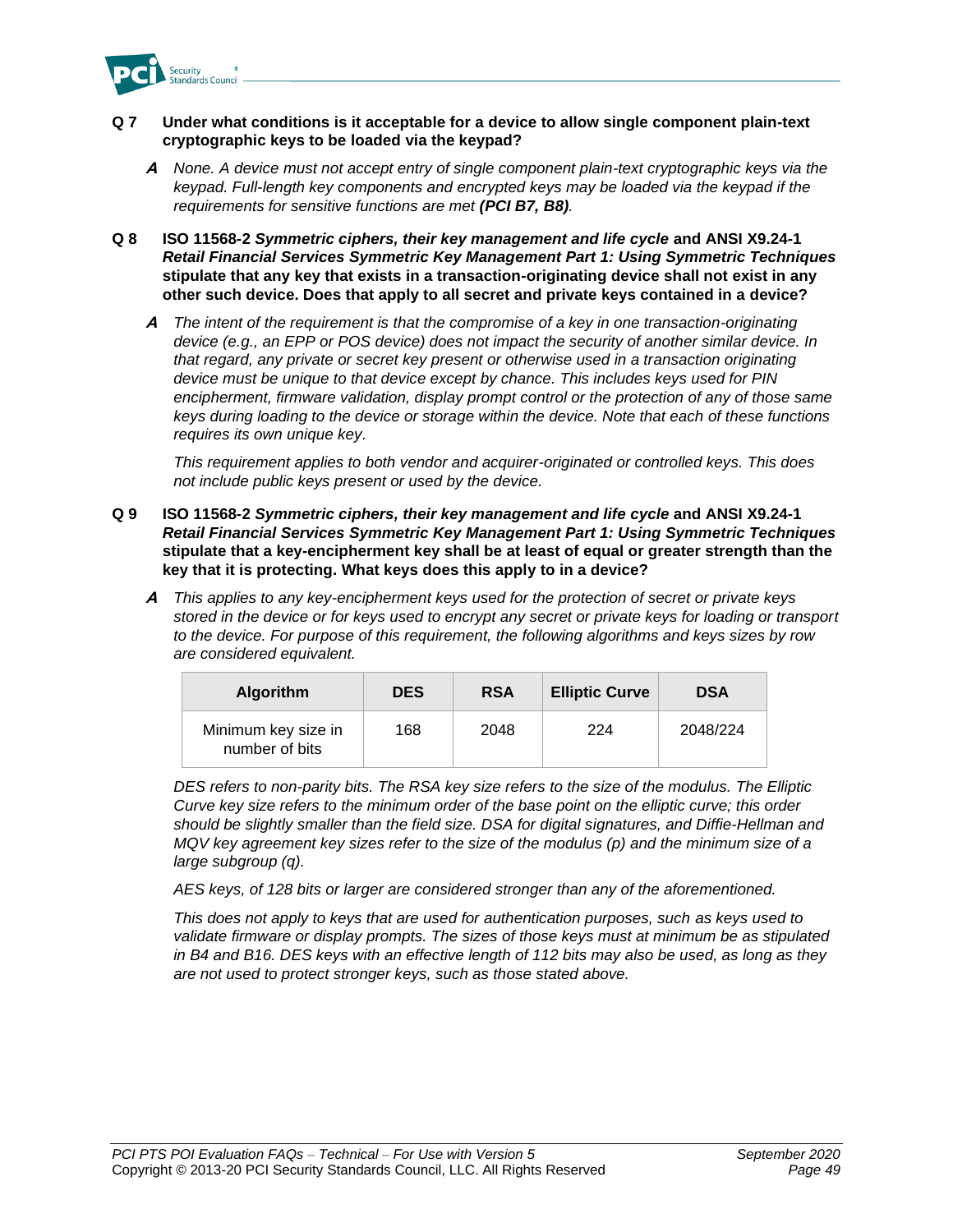

- **Q 10 Devices may support the remote loading of secret acquirer keys using asymmetric techniques. Any such remote key-loading protocol must provide for a mechanism to minimize the probability of man-in-the-middle attacks where a device may be spoofed into communicating with a non-legitimate host. One common mechanism is to "bind" the host to the device such that the device will not accept communications that are not digitally signed by the legitimate host and authenticated by the device. Different scenarios exist where it may become necessary to change hosts and/or host asymmetric key pairs. When unbinding a host's key pairs from a device, which may be done manually at the device, or remotely using a digitally signed and authenticated command, are there any special provisions that must be made?**
	- **A** *Upon receipt of a valid instruction to unbind a host key pair from a device, the device must zeroize any existing acquiring entity's secret keys. Most scenarios involving a need to unbind a host are due to a change in the acquiring entity. In all cases though, the device must be initialized with new secret keys for the acquiring entity before placing the device back into service.*
- **Q 11 May (update) 2018: Remote key distribution using asymmetric techniques methodologies must provide for protection against man-in-the-middle attacks and the hijacking of PINacceptance devices where the devices are under a PKI hierarchy that facilitates more than one acquirer (e.g., a hierarchy under a PIN-acceptance device vendor's Root). In order to achieve this, many vendors have implemented techniques that force the PIN-acceptance device to "bind" to a specific transaction-processing host's certificate, and not accept commands digitally signed by any other hosts. However, in the case of portfolio transfers or other situations where a device must be decommissioned (unbound), from a specific host, what techniques are acceptable for compliance?**
	- **A** *Decommissions, such as sending a new host's certificate to replace the existing host's certificate without authentication are not acceptable. Any remote decommissioning must require cryptographic techniques and be specific per PIN-acceptance device. For example:*
		- The existing bound host can digitally sign an "unbind" command to the PIN-acceptance *device, that when validated returns the PIN-acceptance device to its original unbound state.*
		- In situations where the bound host's private key is not available to sign the command, or *other similar scenarios, a forced decommission may occur. However, any such decommission done remotely requires a cryptographic (digital signature, MAC, etc.) technique, and must be unique per PIN-acceptance device.*
		- Decommissions may also be done manually directly at the device, using system *administration menus that authenticate users via PINs, passphrases, etc.*

*Other acceptable techniques include those stated in ANSI TR-34.*

*In all cases of decommissioning, the existing acquirer-related keys must be zeroized as a result of the decommission.*

In the event of a permanent device decommissioning, the device may be tampered which must *result in the zeroizing of all private and secret keys.*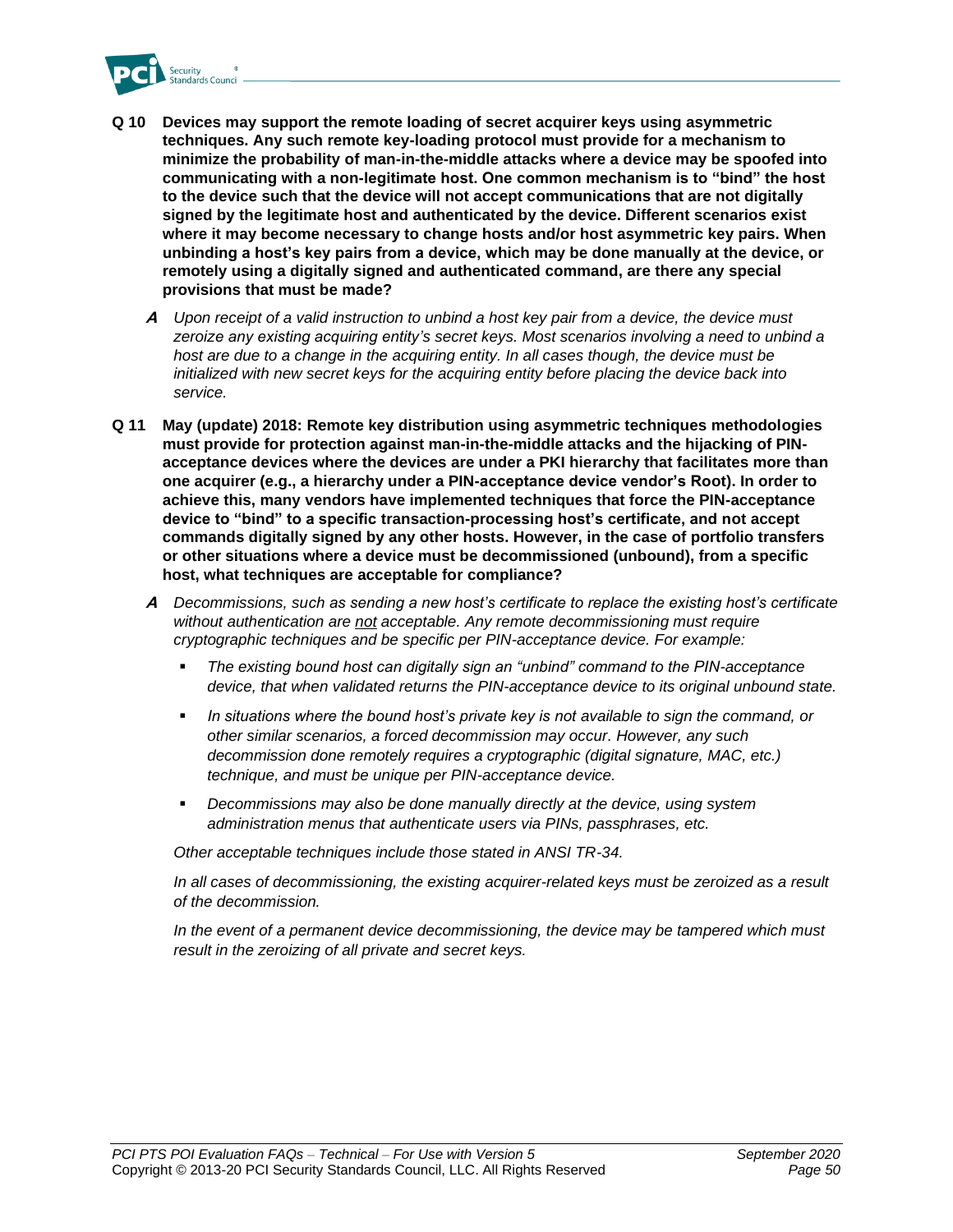

## **Q 12 May 2011: What are acceptable methods for remote key distribution using asymmetric techniques methodologies to protect against man-in-the-middle attacks and the hijacking of PIN-acceptance devices?**

- **A** *There are several techniques available, four of which are:*
	- For devices under a PKI hierarchy that facilitates more than one acquirer (e.g., a hierarchy *under a PIN-acceptance device vendor's root), an acceptable technique is to force the PINacceptance device to bind to a specific transaction-processing host's certificate, and not accept commands digitally signed by any other hosts. This is frequently done at initialization of a new PIN-acceptance device, and subject to unbinding techniques as noted in another FAQ.*
	- The acquirer KDH public key can be loaded only once and requires a factory return *(preceded by a zeroization of acquirer keys function) to put the device back to ready state.*
	- An acquirer specific PKI hierarchy can be implemented. For this scenario, because of the *rigor of criteria for operating a Certification Authority, it is best to have the PIN-acceptance device vendor operate the hierarchy, or else use a company that provides professional Certification Authority services.*
	- *Certificate Revocation Lists can be distributed to the device to identify compromised key distribution hosts. This requires that device vendors maintain and distribute the CRLs for KDH keys that are part of their remote key distribution PKI. It further requires that the CRLs have a lifetime not to exceed one week to minimize the exposure window. Furthermore, it requires that the device cease processing if it does not possess a valid unexpired CRL.*

## **Q 13 Version 2 and higher stipulates that the device must provide support for TR-31 or an equivalent methodology for maintaining the TDES key bundle. Under what circumstances does this apply?**

**A** *If the device supports the exchange of TDEA keys between itself and another device (e.g., a remote host) encrypted under a shared symmetric key, the device must provide support for TR-31 or an equivalent methodology for this key conveyance. This does not imply that the device must support TR-31 or an equivalent methodology between the device and an external ICC reader, but it optionally may do so. The device may also optionally support TR-31 or an equivalent methodology for the storage of keys encrypted under a symmetric key. Any equivalent method must include the cryptographic binding of the key-usage information to the key value using accepted methods. Any binding or unbinding of key-usage information from the key must take place within the secure cryptographic boundary of the device.*

#### **Q 14 TR-31 defines three keys. A key block protection key (KBPK), a key block encryption key (KBEK) and a key block MAC key (KBMK). The KBPK is used to calculate the KBEK and the KBMK. Can the KBPK be used for any other purpose?**

**A** *No, in order to meet the requirement that a key is used only for a single purpose as defined in ANSI X9.24, the key block protection key is only used to calculate the KBEK and the KBMK, and is not used for any other purpose. Only the KBPK is used to generate the KBEK and the KBMK key; no other key is used for this purpose.*

### **Q 15 A device may support key-check values to validate the successful entry of symmetric key components and/or keys. Are there any restrictions on the use of key-check values?**

**A** *Yes. Any returned values shall not exceed six hexadecimal characters and should be at least four hexadecimal characters in length.*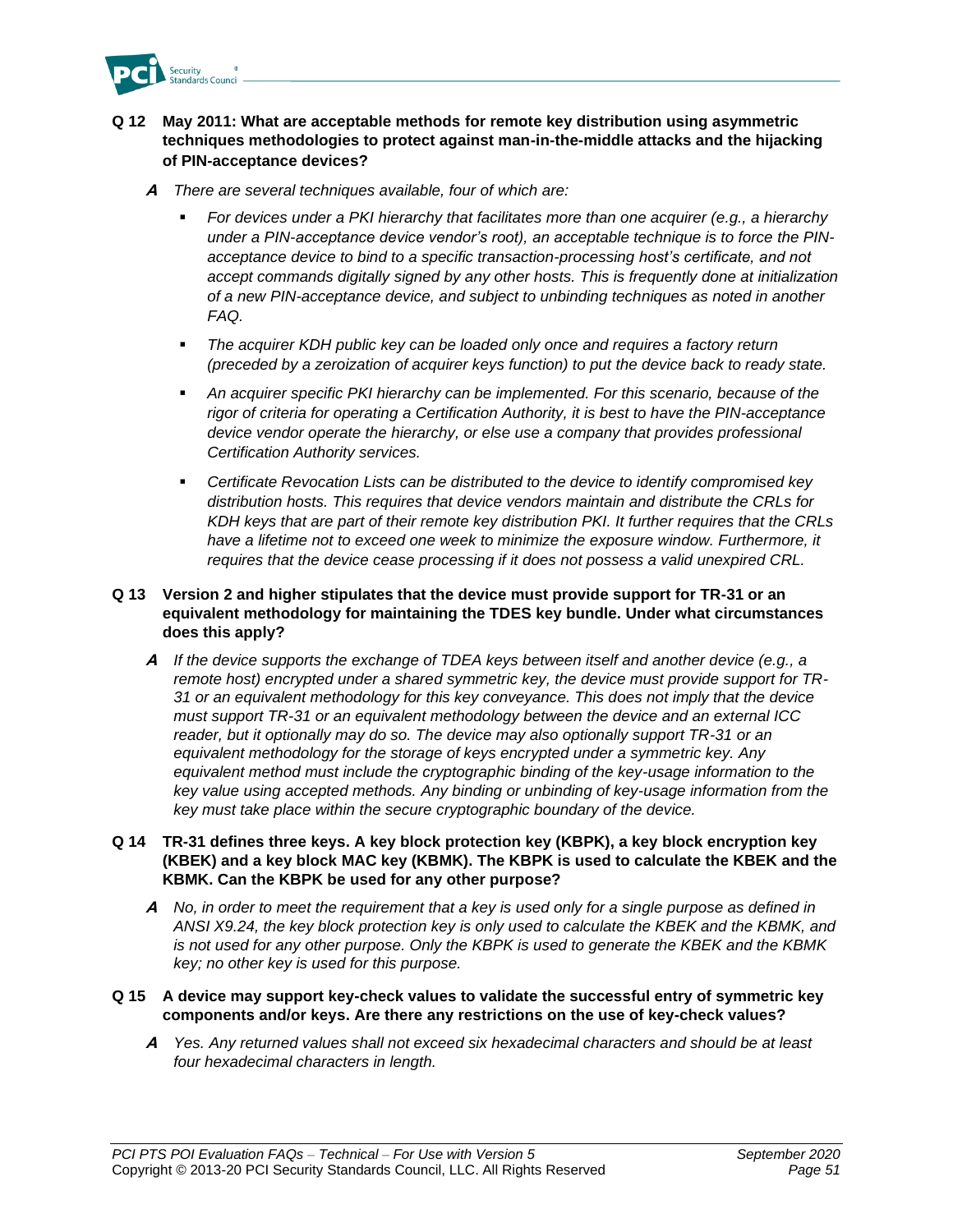

- **Q 16 Requirement B11 stipulates that the device must support TR-31 or equivalent. Key blocks that support padding include a key length that allows the key to be distinguished from the pad characters. In TR-31, the key-length information and padding are encrypted along with the key itself by the KEK (termed the key block encryption key). Does this violate the requirement that a cryptographic key be only used for one purpose, e.g., key encipherment?**
	- **A** *No. For all TDEA modes of operation, the three cryptographic keys (K1, K2, K3) define a TDEA key bundle. The keys are used in three operations, such that they form the logical equivalent of one key. Keys used in conjunction with a key bundle cannot be unbundled for any purpose—i.e., must never be used separately for any other purpose. A key used to encrypt the key bundle may include in the encrypted portion of the key bundle the key-length information and padding as necessary to protect the integrity of the key bundle.*

### **Q 17 TR-31 or an equivalent methodology must be used whenever a symmetric key is downloaded from a remote host enciphered by a shared symmetric key. Are there other circumstances where TR-31 or an equivalent methodology applies or does not apply?**

- **A** *Devices must support TR-31 or an equivalent methodology for key loading whenever a symmetric key is loaded encrypted by another symmetric key. This applies whether symmetric keys are loaded manually (i.e., through the keypad), using a key-injection device, or from a remote host. It does not apply when clear-text symmetric keys or their components are loaded using standard dual-control techniques.*
- **Q 18 In support of the conversion of deployed devices to the use of TR-31, can a key previously loaded for another purpose, such as a KEK, be re-statused as a TR-31 Key Block Protection Key.**
	- **A** *No, loading of a key into a slot (register) must set the slot to its given function. If the slot's function is changed—or if a new clear-text key is loaded into the slot without authentication using dual control—all other keys in the device (or at least all keys that were previously protected under the key that was previously in the slot) must be erased. This mechanism helps ensure that a device cannot be maliciously taken over.*
- **Q 19 May (update) 2018: TR-31 or equivalent support is required as an option for any device that allows the loading of symmetric keys that are encrypted by another symmetric key as a configuration option. To implement TR-31 or equivalent for devices that are currently implementing a non-TR-31 symmetric methodology, what characteristics must the device have to support this migration?**
	- **A** *The device must enforce the following where applicable:*
		- The conversion from a less secure methodology (non-TR-31 or non-TR-31 equivalent) to a *more secure (TR-31 or equivalent) methodology must be nonreversible.*
		- When entering the plain-text KBPK (or equivalent) through the keypad, it must be entered *as two or more components and require the use of at least two passwords/authentication codes. The passwords/authentication codes must be entered through the keypad or else conveyed encrypted into the device.*

*These passwords/authentication codes must either be unique per device (and per custodian), except by chance, or if vendor default, they are pre-expired and force a change upon initial use. Passwords/authentication codes that are unique per device can be made optionally changeable by the acquirer, but this is not required. Passwords/authentication codes are at least seven characters.*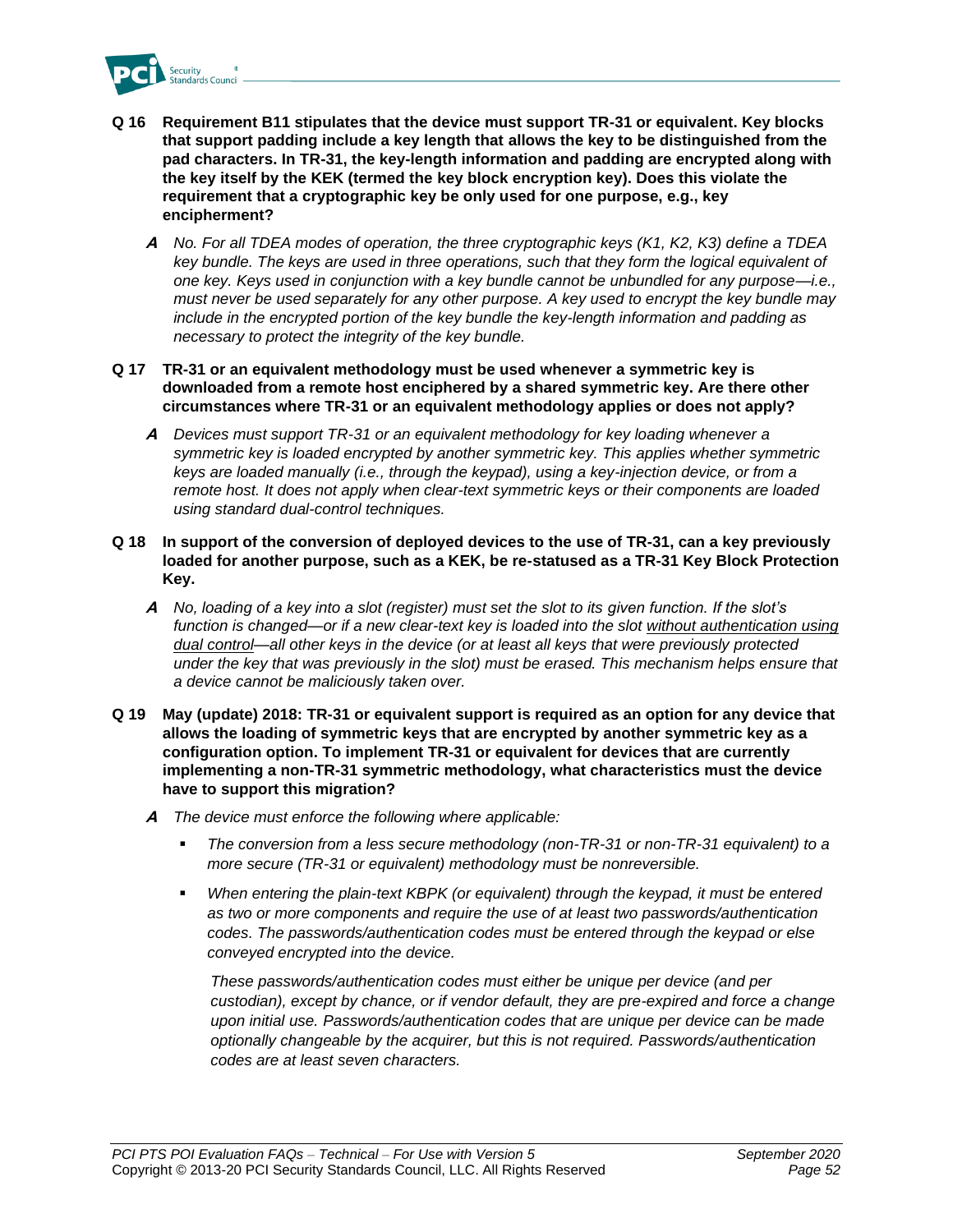

*Entry of key components without the use of at least two separate passwords/authentication codes results in the zeroization of pre-existing acquirer secret keys—i.e., the invoking of the key loading function/command causes the zeroization prior to the actual loading of the new key. For devices supporting multiple-acquirer key hierarchies (e.g., multi-acquirer devices), only the hierarchy (e.g., specific TMK and working keys) associated with the key being loaded must be zeroized. In all cases, the authentication values (passwords, authentication codes or similar) for each user on a given device must be different for each user.* 

Loading of a plaintext KBPK (or equivalent) using a key loader must be done using dual *control and require the use of two or more passwords/authentication codes before injection of the key. These passwords/authentication codes are entered directly through the keypad of the applicable device or are conveyed encrypted into the device and must be at least seven characters in length. These passwords/authentication codes must either be unique per device (and per custodian), except by chance, or if vendor default, they are pre-expired and force a change upon initial use. Plain-text keys or their components are never permitted over a network connection.*

*Injection of plain-text secret keys or their components where the receiving device does not itself require the use of at least two passwords/authentication codes for injection results in the zeroization of pre-existing acquirer secret keys. For devices supporting multipleacquirer key hierarchies (e.g., multi-acquirer devices), only the hierarchy (e.g., specific TMK and working keys) associated with the key being loaded must be zeroized. In all cases, the authentication values (passwords, authentication codes or similar) for each user on a given device must be different for each user.* 

- *It is not permitted to load the KBPK to the device encrypted by a non-TR-31 or non-TR-31 equivalent symmetric key. However, the KBPK may be loaded using asymmetric techniques.*
- **Q 20 The Guidance for DTR B11 states, "A device may include more than one compliant keyexchange and storage scheme. This does not imply that the device must enforce TR-31 or an equivalent scheme, but it must be capable of implementing such a scheme as a configuration option." If the use of TR-31 as the key-exchange mechanism is optional, must there be an explicit device configuration change to enable/disable TR-31 as the "active" key-exchange scheme?**
	- **A** *Yes an explicit configuration change is required. The change is considered a sensitive service and must meet the requirements of B7, protection of sensitive services.*
- **Q 21 August 2011: When a device is converted to or otherwise implements TR-31, the conversion must be one way. On a device supporting multiple independent key hierarchies, such as one designed to support multiple acquirers, does the implementation apply to all key hierarchies on the device?**
	- **A** *No, a device supporting multiple independent hierarchies may implement TR-31 (or equivalent) on a hierarchy-by-hierarchy basis.*
- **Q 22 Are there any restrictions on how the terminal master key is loaded into the device?**
	- **A** *The initial terminal master key (TMK) must be loaded to the device using either asymmetric keyloading techniques or manual techniques—e.g., the device keypad, IC cards, key-loading device, etc. Subsequent loading of the terminal master key may use asymmetric techniques, manual techniques, or the existing TMK to encrypt the replacement TMK for download. Keys are not allowed to be reloaded by any methodology in the event of a compromised device, which must be withdrawn from use.*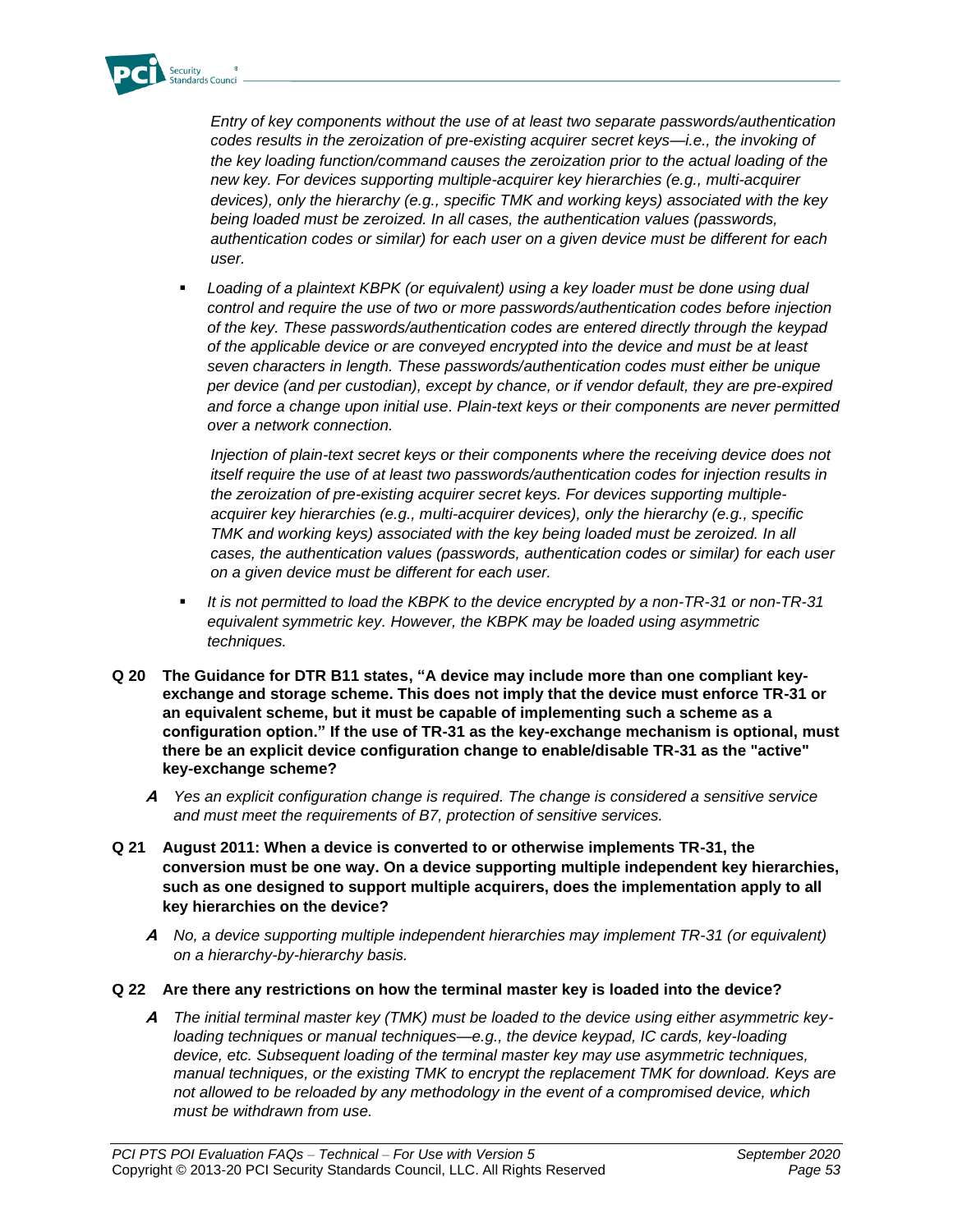

## **Q 23 Some devices allow the use of a decrypt data function that if not controlled may allow sensitive information—e.g., keys or PINs—to be output in the clear. How must a device protect against the outputting of sensitive data?**

- **A** *It must be managed using at least one of five techniques:*
	- The key-usage information of any downloaded key must be cryptographically bound to the *key value using accepted methods, and the device must enforce that the key is only used for the intended use.*
	- The addition of a new key type (slot) subsequent to the initial configuration of the device *causes the zeroization of all other secret keys, Devices supporting remote key-distribution techniques using asymmetric techniques shall only support the use of such techniques for the loading of TMKs. Support shall not exist to use remote key-distribution techniques for working keys (e.g., PIN, data, MAC, etc.) unless the key-usage information is cryptographically bound to each individual key.*
	- *Downloaded data key types must not be accepted by the device unless enciphered by a different terminal master key than sensitive keys such as the PEK or MAC key types.*
	- The device does not provide any support for a decrypt data or similar function.
	- *The device must ensure that keys with different purposes can never have the same value; this requirement must be maintained until the device is decommissioned (or until the applicable TMK(s) changes).*

### **Q 24 May (update) 2018: Can secret keys or their components be used for other purposes such as passwords/authentication codes to enable the use of sensitive services?**

**A** *No. The use of secret keys or their components for other purposes violates the requirement that keys be used for their sole intended purpose, e.g., key encipherment or PIN encipherment, etc.*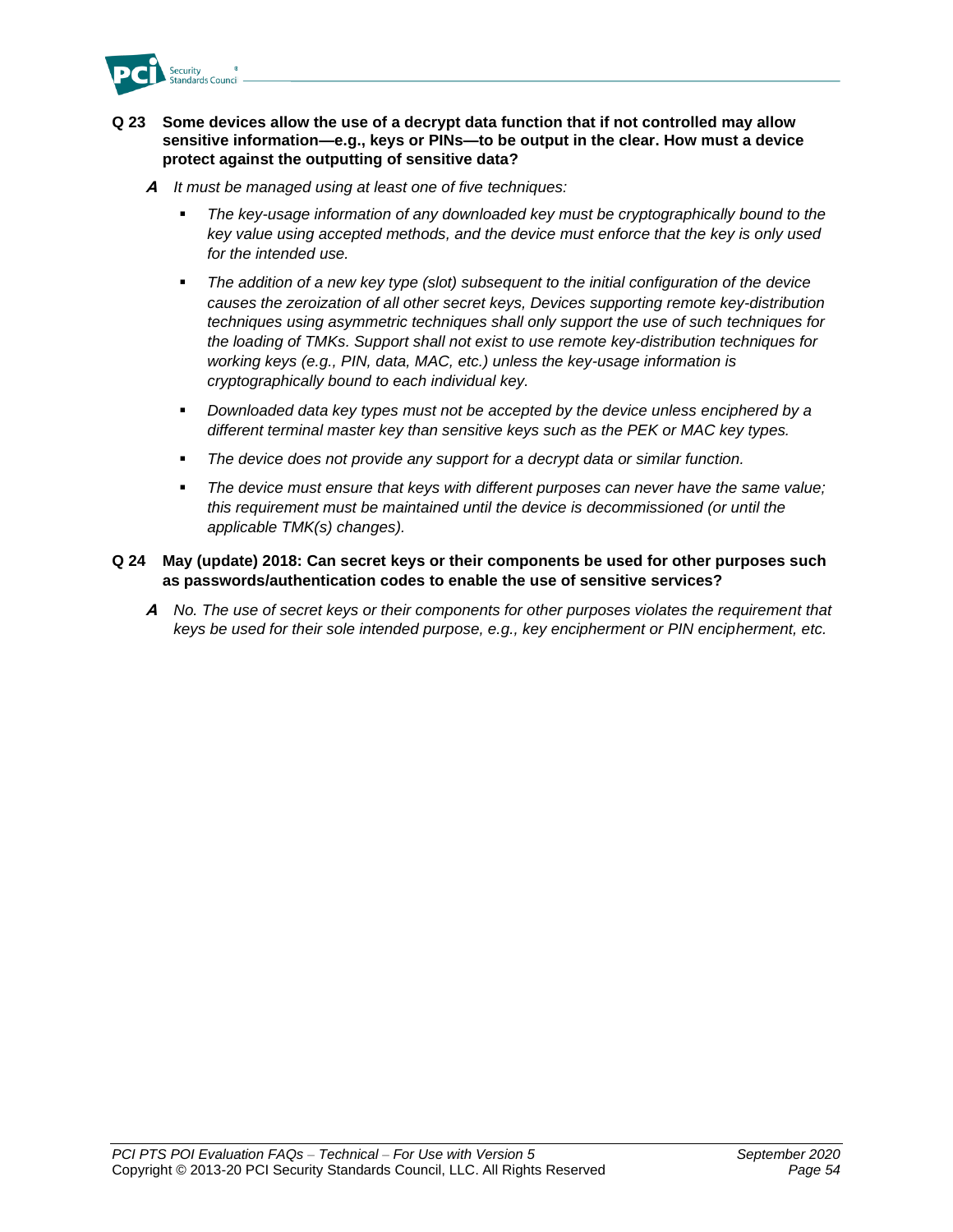

- **Q 25 September (update) 2016: The PCI PIN Security Requirements stipulate that any cryptographic device used in connection with the acquisition of PIN data that is removed from service must have all keys stored within the device destroyed that have been used (or potentially could be) for any cryptographic purpose. If necessary to comply with the above, the device must be physically destroyed so that it cannot be placed into service again, or allow the disclosure of any secret data or keys. Does this apply only to symmetric keys?**
	- **A** *No, this applies to any secret or private key used by the device for PIN encipherment, firmware validation, display prompt control or the protection of any of those same keys during loading to the device or storage within the device, including private keys used in connection with remote key distribution using asymmetric techniques. This requirement applies to both vendor and acquirer-originated or controlled keys. This does not include public keys present or used by the device.*

*The vendor must provide decommissioning instructions and associated mechanisms for rendering all such keys non-recoverable to an adversary that are verifiable by the evaluation laboratory. These techniques include, but are not limited to:*

- Specific menu commands to zeroize stored keys
- Inducement of a tamper event to zeroize those keys
- *Encryption by a key of equal or greater strength that is itself zeroized, i.e., only cryptograms of the protected keys are recoverable.*

*Note that PIN pads and integrated circuit card readers used in unattended devices that have anti-removal mechanisms to protect against unauthorized removal and/or unauthorized reinstallation may not require zeroization of keys for repair purposes if all other tamper protection mechanisms remain active. These mechanisms must be validated as part of the device's PCI POI approval and must be appropriately implemented in accordance with applicable POI requirements, including technical FAQs.*

## **Q 26 May 2018: POI devices may possess asymmetric key pairs for use in remote key loading to the device. A POI key pair used for remote key distribution cannot be used for other purposes. Can a device use the same key pair for both authentication and encryption?**

**A** *Yes, currently that is allowed. For example a POI private key used for remote key distribution may be used for both decryption and for creating digital signatures. However, effective 1 September 2018, a POI device cannot use the same key pair for both encryption and authentication purposes.*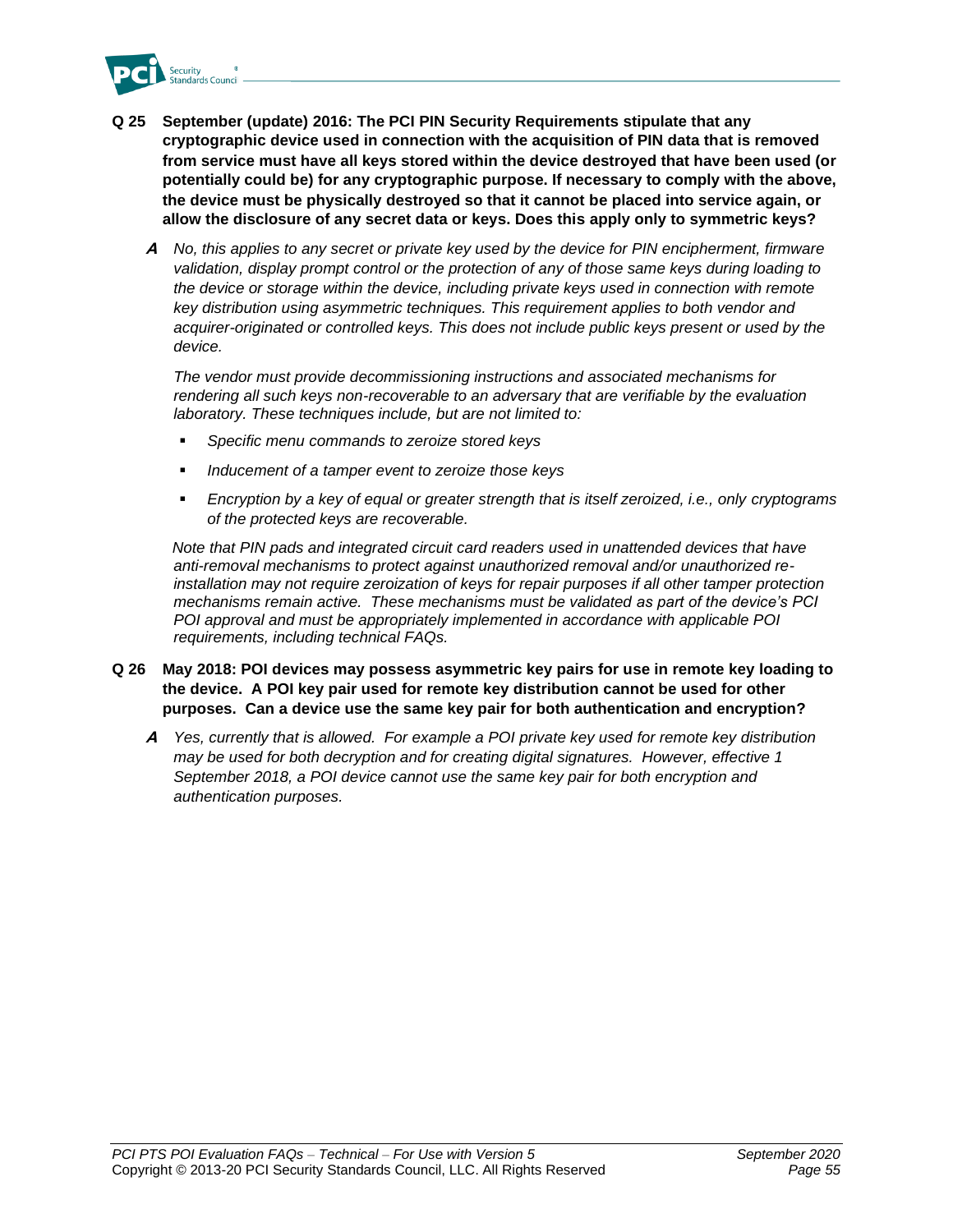

- **Q 27 May 2018: ANSI TR-34 describes two protocols for implementing the distribution of symmetric keys using asymmetric techniques. The two techniques are described as the Two Pass method and the One Pass method and should be used as follows:** 
	- **The Two Pass method is appropriate for where the POI and KDH can communicate in real time. It uses random nonces for the prevention of replay attacks.**
	- **The One Pass method is appropriate for environments where the POI and KDH will not be able to communicate in real-time i.e. the POI cannot initiate the sequence of cryptographic protocol messages. In these environments, the KDH will generate the cryptographic message that can be transported to the POI over untrusted channels in non-real time. It includes the use of time-stamps in lieu of random nonces to prevent replay attacks.**

**The malicious keying of a POI device by a second KDH under the same PKI is possible where the POI has already exchanged credentials with a first KDH. In order to prevent this attack, binding (or an equivalent method as noted in FAQ B11 #12) is necessary for all POI devices, and is a pre-requisite for both the Two Pass and One Pass key exchange protocols.** 

**Are POI devices required to support both methods?** 

- **A** *No a device may support only one. Whether the device supports only one or both, the vendor must describe in the device's security policy that is posted to the PCI website the environments and circumstances under which it is appropriate to implement the supported method(s).*
- **Q 28 September 2020: PIN Security Requirement 18-3 requires the implementation of key blocks. Interoperable methods include those defined in ASC X9 TR-31 and ISO 20038. The requirement also allows for any equivalent method whereby the equivalent method includes the cryptographic binding of the key-usage information to the key value using accepted methods. How are equivalent methods determined?**
	- **A** *Equivalent methods must be subject to an independent expert review and said review is publicly available for peer review:*
		- The review by the independent expert must include proof that in the equivalent method the *encrypted key and its attributes in the Key Block have integrity protection such that it is computationally infeasible for the key to be used if the key or its attributes have been modified. Modification includes, but is not limited to:*
			- o *Changing or replacing any bit(s) in the attributes or encrypted key*
			- o *Interchanging any bits of the protected Key Block with bits from another part of the block.*
		- *The independent expert must be qualified via a combination of education, training and*  experience in cryptology to provide objective technical evaluations that are independent of *any ties to vendors and special interests. Independent expert is further defined below.*
		- *The PTS laboratory will validate that any device vendors implementing this methodology have done so following all guidelines of said evaluation and peer review, including any recommendations for associated key management.*

*An Independent Expert possesses the following qualifications:*

- *Holds one or more professional credentials applicable to the field, e.g., doctoral-level qualifications in a relevant discipline or government certification in cryptography by an authoritative body (e.g., NSA, CES, or GCHQ) and*
- *Has ten or more years of experience in the relevant subject and*
- *Subscribes to an ethical code of conduct and would be subject to an ethics compliance process if warranted and*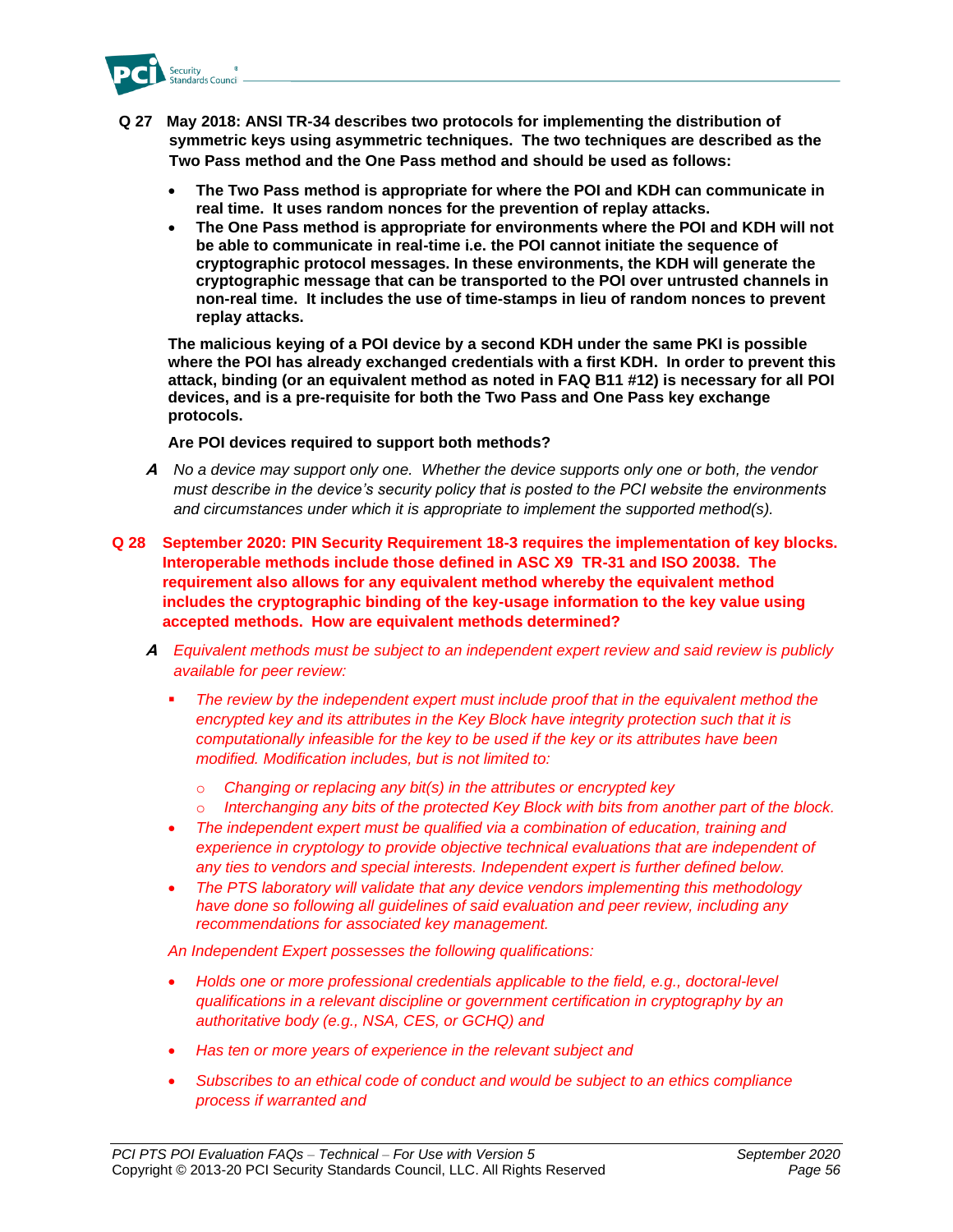

- o *Has published at least two articles in peer-reviewed publications on the relevant subject or*
- o *Is recognized by his/her peers in the field (e.g., awarded the Fellow or Distinguished Fellow or similar professional recognition by an appropriate body, e.g., ACM, BCS, IEEE, IET, IACR).*

*Independence requires that the entity is not subject to control, restriction, modification, or limitation from a given outside source. Specifically, independence requires that a person, firm or corporation who holds itself out for employment as a cryptologist or similar expert to more than one client company is not a regular employee of that company, does not work exclusively for one company and where paid, is paid in each case assigned for time consumed and expenses incurred.*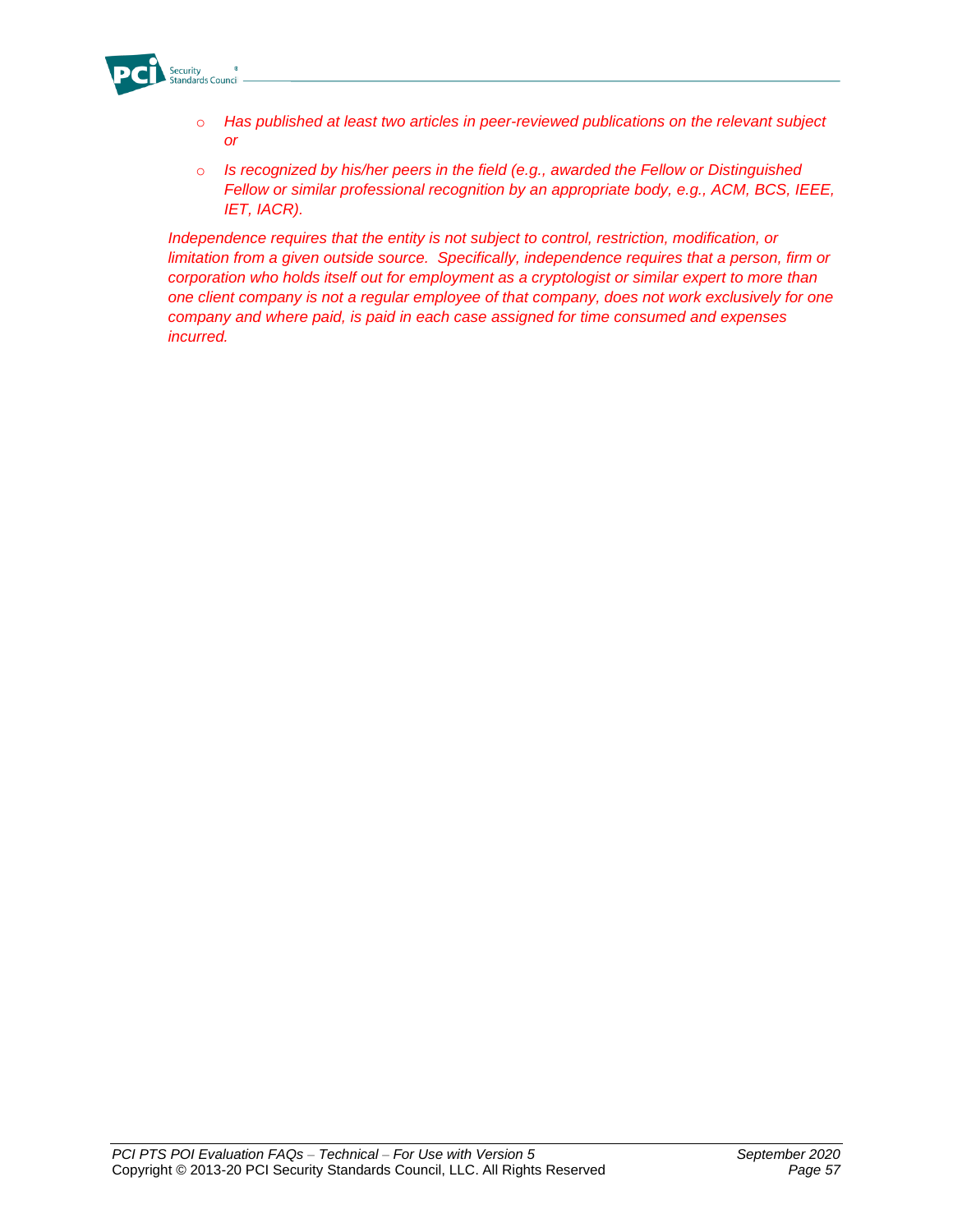

- **Q 29 September 2020: Devices must support the ANSI TR-31 key-derivation methodology for TDES keys, and for AES keys must support either the TR-31 methodology or the ISO 20038 methodology. In either case, equivalent methods can be used where subject to an independent expert review and said review is publicly available as described. What characteristics enforced in TR-31 and ISO 20038 must be considered in determining equivalence?** 
	- **A** *"Equivalency" must be demonstrated in the context of security proofs. The equivalent method must provably accomplish the functions of key integrity, restricting key usage, preventing key reuse, and the secrecy of keys. Specifically, an equivalent key block scheme must minimally offer the following properties:*
		- a) *It must prevent the loading of PIN, MAC, and/or Data keys - or any keys used to manage these within the key hierarchy - from being used for another purpose. IPEK, KEKs, and derivation keys must be uniquely identified where supported.*
		- b) *It must prevent the determination of key length for variable length keys.*
		- c) *It must ensure that the key can only be used for a specific algorithm (such as TDES or AES, but not both).*
		- d) *It must ensure a modified key or key block can be rejected prior to use, regardless of the utility of the key after modification. Modification includes changing any bits of the key, as well as the reordering or manipulation of individual single DES keys within a TDES key block.*
		- e) *Where different key block formats are supported, with some providing the above protections and some not, it must be humanly readable from the key block prior to loading/use which format is implemented. E.g., by looking at the commands sent to the device.*
		- f) *It must support all symmetric algorithms implemented by the device(s) that are to use the key blocks.*
		- g) *Where asymmetric algorithms are supported, the algorithm type, padding and signature formats must be identified in the key block.*
		- h) *It must use NIST approved modes of operation, with separate keys used for confidentially and authenticity. Any keys used must not be related in a reversible way.*

*The equivalent key block may optionally support other characteristics such as:*

- *i. A key version number that prevents the use of older or expired keys.*
- *ii. Support for key 'direction' (uni-directional keys) so that a MAC key may be identified as 'verify only', or a data key as 'encrypt only'.*
- *iii. Support for key purposes other than PIN, MAC, and Data.*
- *iv.* Support for both TDES and AES (where devices implementing the key blocks only *support one of these algorithms – transitional only – new devices must support AES).*
- *v. To implement confidentiality controls over any key metadata other than the key length.*
- *vi. Support for asymmetric algorithms.*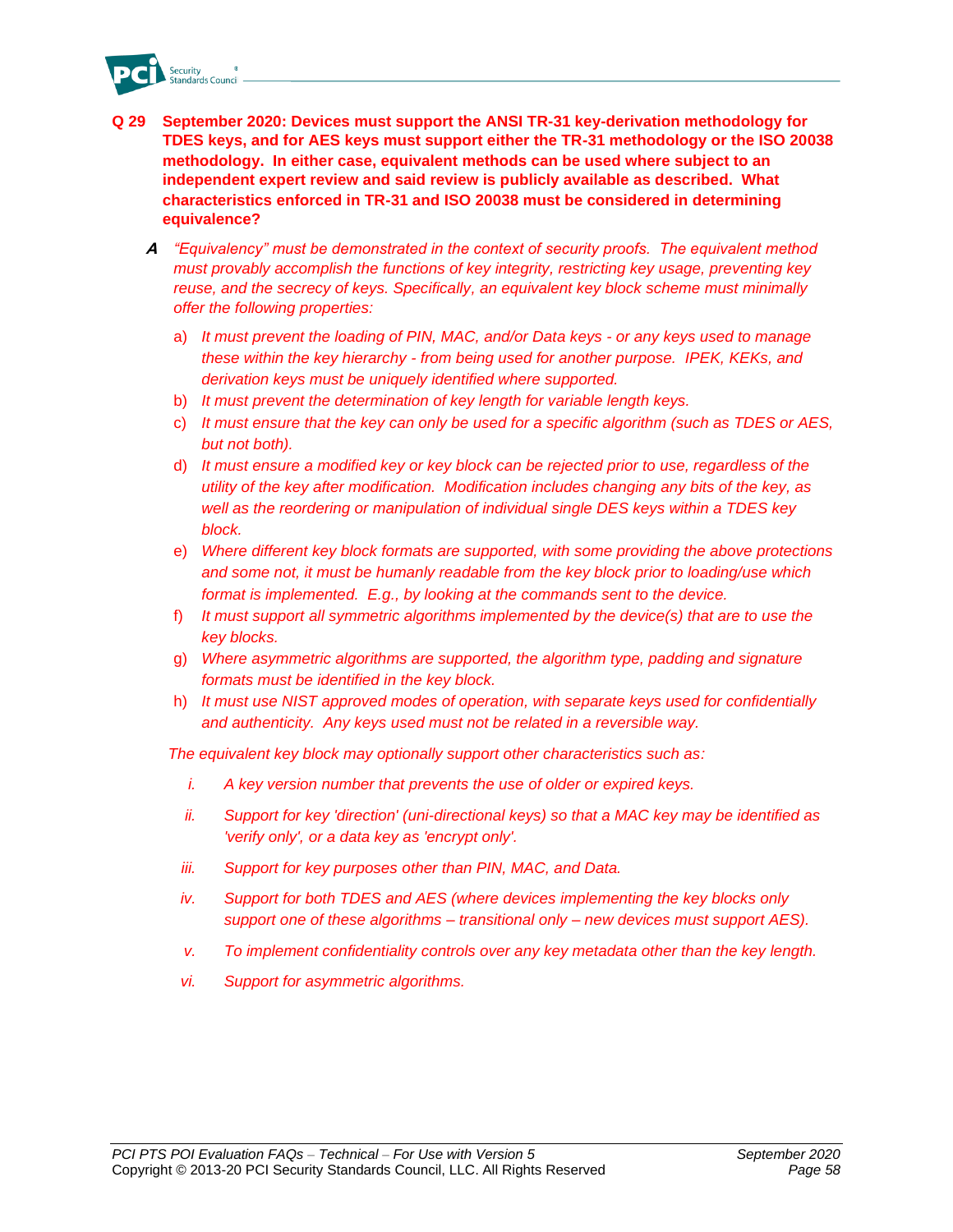

- **Q 30 September 2020: POI devices are required to support key blocks using the ASC X9 TR-31 key-derivation methodology for TDES keys, and for AES keys must support either the TR-31 methodology and/or the ISO 20038 methodology. TR-31 and ISO 20038 are methods to package keys (the key blocks) for conveyance or storage, but they use symmetric mechanisms for that and for key conveyance require a symmetric key exchange key that is pre-shared for use as the key block protection key. Where a symmetric key is not previously established with a POI device for remote key distribution, and asymmetric methods will be used, is it required to support a key block methodology?**
	- **A** *Yes. A method such as ASC X9 TR 34: Interoperable Method for Distribution of Symmetric Keys using Asymmetric Techniques: Part 1 – Using Factoring-Based Public Key Cryptography Unilateral Key Transport must be used. Under TR-34, similar to TR-31 and ISO 20038, the Key Block consists of three parts:*
		- *The Key Block Header (KBH) which contains attribute information about the Key and the Key Block*
		- *The confidential data that is being exchanged/stored*
		- *The Key Block Binding Method*

*However, TR-34 uses asymmetric methods for the Key Block Binding Method, instead of the symmetric methods used in TR-31 or ISO 20038 which require that a symmetric key was previously exchanged between the POI device and the KDH.*

## *POI Requirement B12*

- **Q 1 ISO 9564 stipulates that a PIN shall be not less than four and not more than twelve characters in length. What PIN lengths must an EPP or POS device support?**
	- **A** *EPPs and POS devices must be able to support from four- to twelve-digit PINs for payment card transactions.*
- **Q 2 October 2016: POI devices must support at least one of the following PIN block formats if supporting online PIN entry:**
	- **ISO Format 0**
	- **ISO Format 1**
	- **ISO Format 3**
	- **ISO Format 4**

## **Can a device support all four online PIN block formats?**

**A** *Yes, a device may support any combination of PIN block formats. However, the device must provide support for ISO Format 4, the extended PIN Block Format, which uses 128 bit ciphers, e.g., AES. As stated in the PCI PIN Security Requirements RSA keys encrypting keys greater in strength than double-length TDEA keys shall use a modulus of at least 2048 bits.*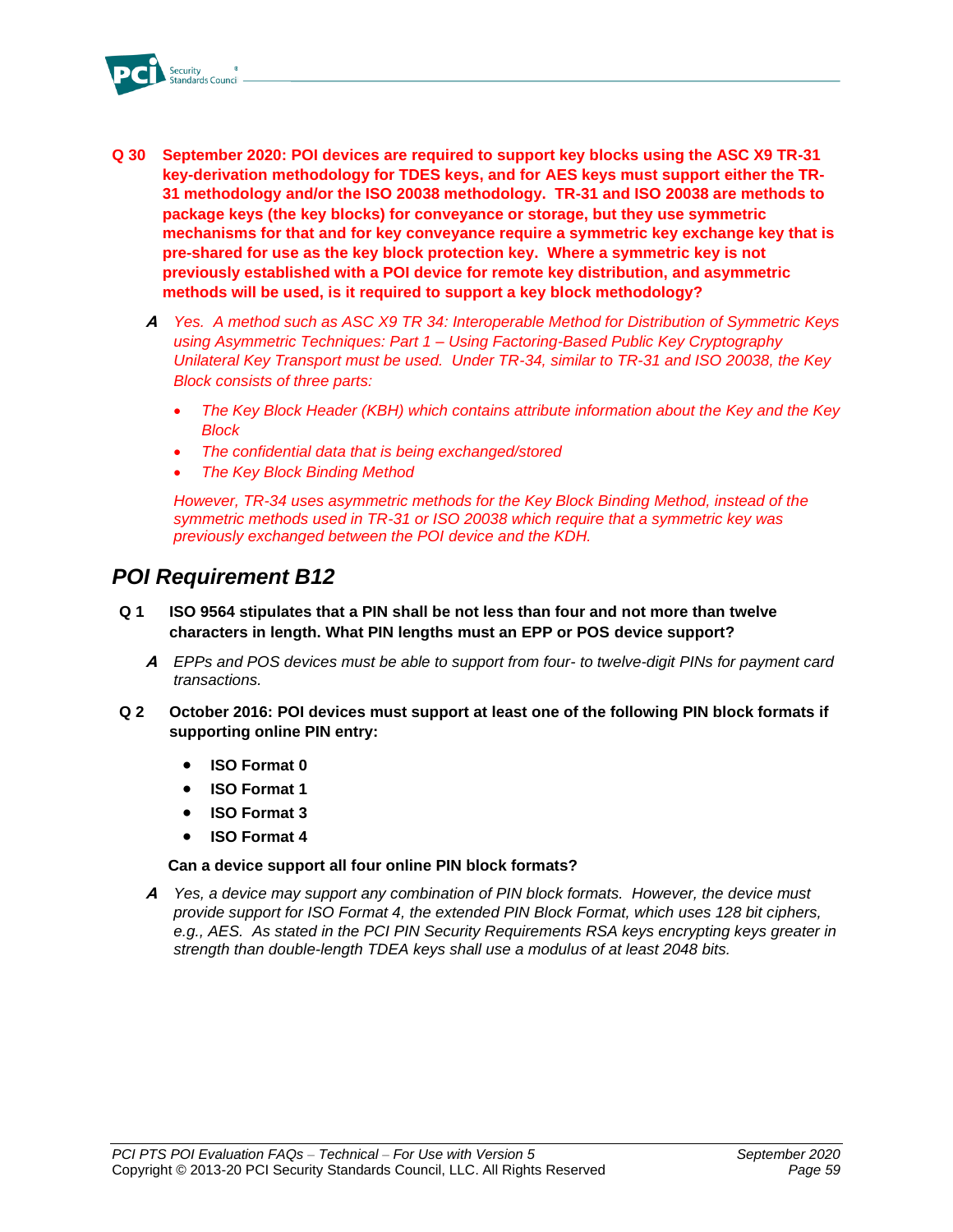

# *POI Requirement B13*

- **Q 1 Is it acceptable for a PIN-encryption key to be used as a key-encrypting key, or for a keyencrypting key to be used as a PIN-encrypting key?**
	- **A** *No. A key must be used for one purpose only as mandated by ANSI X9.24 and ISO 11568-3.*
- **Q 2 Can a device use a key-encrypting key to encrypt or decrypt key-tag information along with a key?**
	- **A** *Yes, associated key-tag information such as the algorithm, key expiration, usage, or key MAC may be encrypted or decrypted along with the key using a key-encrypting key. The key and its tag are bound together using a chaining mode of encipherment as defined in IS0 10116.*
- **Q 3 The device must enforce that data keys, key-encipherment keys and PIN-encryption keys have different values. Does this apply to replacement keys downloaded throughout the processing life of the device?**
	- **A** *The intent of the requirement is to help ensure that these keys are not intentionally used for multiple purposes. Thus the uniqueness check applies for both when the device is initially loaded with these keys and for those that are subsequently loaded. The check must occur across all secret-key hierarchies supported by the device. No two secret keys, regardless of purpose, can have the same value.*
- **Q 4 May 2011: B13 requires that keys are not intentionally used for multiple purposes. This uniqueness check applies for both when the device is initially loaded with these keys and for those that are subsequently loaded and must occur across all secret-key hierarchies supported by the device. No two secret keys, regardless of purpose, can have the same value. Do parity bits factor into the check?**
	- **A** *Yes, keys that are identical except for parity bits must be rejected because they have the same effective value.*

## *POI Requirement B16*

- **Q 1 What is the definition of "cryptographic unit"?**
	- **A** *The cryptographic unit is the microprocessor that encrypts the PIN block. This processor is subject* to *PCI device requirements*, *and is therefore considered secure when within a compliant device. This means that a general-purpose micro-controller can be used as long as it is within a device that complies with PCI device requirements.*
- **Q 2 Is it acceptable to use an LED controlled exclusively by the crypto-processor as the prompt for PIN entry?**
	- **A** *No. Cardholders expect the prompt for PIN to come from the same display as other prompts. If it does not, there is a greater possibility of cardholders being misdirected.*
- **Q 3 Would the display of plain-text PIN digits by the device qualify as tamper evidence?**
	- **A** *No. The cardholder may not be familiar with the typical behavior of a given device and may not recognize that the device is violating Requirement B5.*
- **Q 4 If a terminal includes a display under its control and a keypad with its own display, must the cryptographic unit of the device control both displays?**
	- **A** *Yes. If a single device has two displays that could prompt the cardholder for data, then both displays would be governed under B16. This means the terminal and keypad are a single device that must meet PCI requirements.*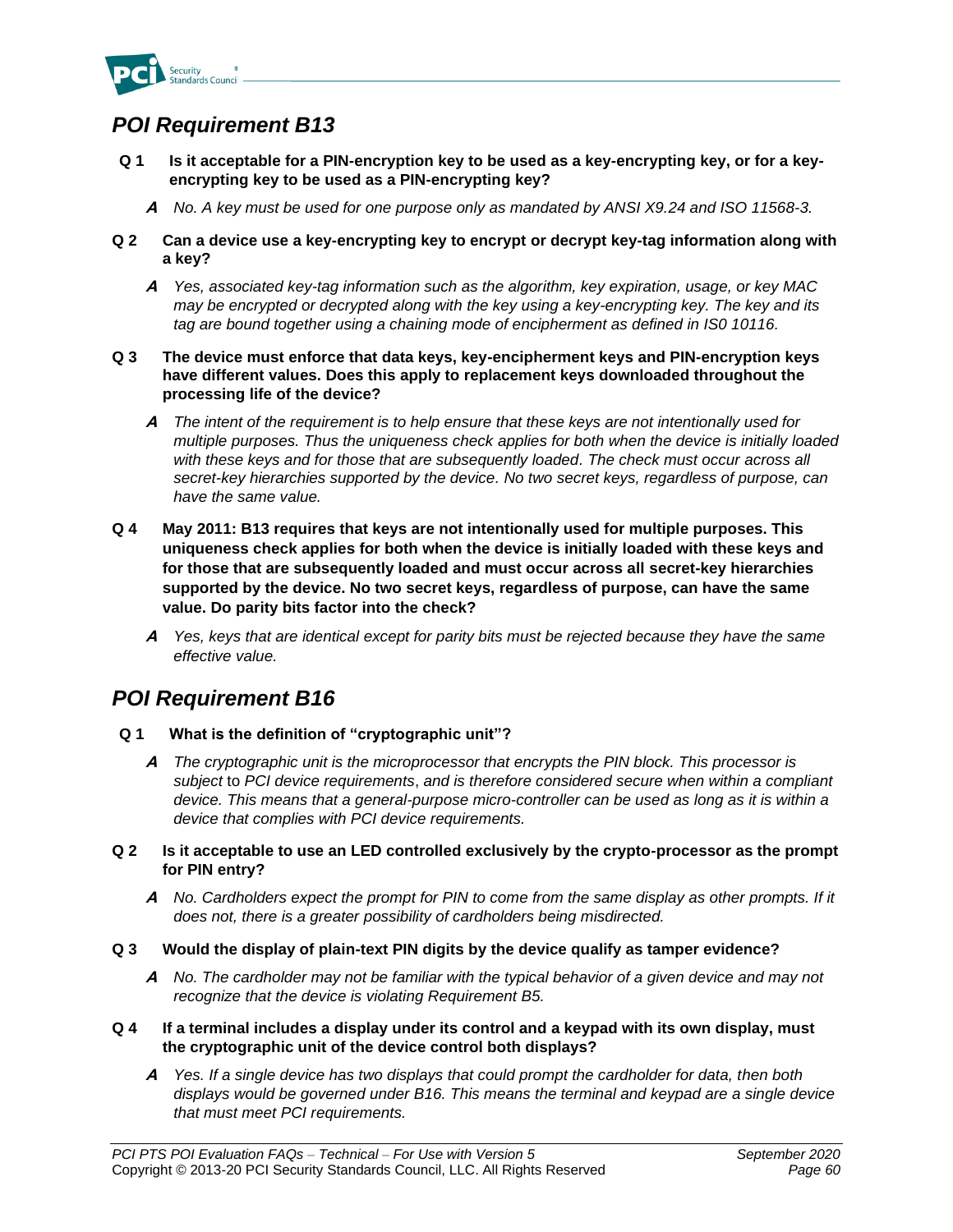

### **Q 5 What constitutes appropriate algorithms and key sizes?**

**A** *Appropriate algorithms and key sizes will change slowly over time, as the computing capability for brute force attacks will increase. At the moment, examples of appropriate algorithms and key sizes are:* 

| <b>Algorithm</b>                      | <b>DES</b> | <b>RSA</b> | <b>Elliptic Curve</b> | <b>DSA</b> |
|---------------------------------------|------------|------------|-----------------------|------------|
| Minimum key size in<br>number of bits | 112        | 2048       | 224                   | 2048/224   |

*DES refers to non-parity bits. The RSA key size refers to the size of the modulus. The Elliptic Curve key size refers to the minimum order of the base point on the elliptic curve; this order should be slightly smaller than the field size. The DSA key sizes refer to the size of the modulus and the minimum size of a large subgroup.*

*AES may also be used with a key size of at least 128 bits.*

*Principles of dual control/split knowledge apply as defined in ISO 11568.*

### **Q 6 What log file characteristics and content are necessary to meet Requirement B16?**

- **A** *A device must automatically record events that are relevant to B16 to a file that is automatically saved. Because each device vendor solution will be unique, the data set that is appropriate to be included in a log file can vary. At a minimum, it is expected that actions that involve cryptographic operations, the user(s) and the time and date of the action will be recorded in the*  log file. The logs may exist either internally or externally to the device, and a mechanism must be *implemented which prohibits the overwriting of log events without proper authentication.*
- **Q 7 Cryptographic keys used for updating display prompts must be managed under the principles of dual control and split knowledge, and any secret or private keys used must not appear in the clear outside of a secure cryptographic device. Can the authentication data used to enable use of a signing or MACing key travel through an unprotected environment—e.g., the unprotected RAM of a computer?**
	- **A** *The authentication data may exist in the clear outside of a secure cryptographic device. However, the vendor must provide to the lab customer instructions for using a secure room, dedicated PC, implementation of dual control techniques, equipment inspection procedures, etc.*

#### **Q 8 What logging requirements must be met by a SCD under B16?**

**A** *The logs must provide sufficient evidentiary matter to demonstrate to the lab that the control techniques and mechanisms specified by the vendor exist.*

### **Q 9 May (update) 2018: Can USB authentication tokens or smart cards be considered to be the SCD required to enforce dual control under B16?**

**A** *The use of dual tokens alone would not meet the requirement. The tokens would need to enforce the use of passwords/authentication codes, and they would need to include security to protect their contents.*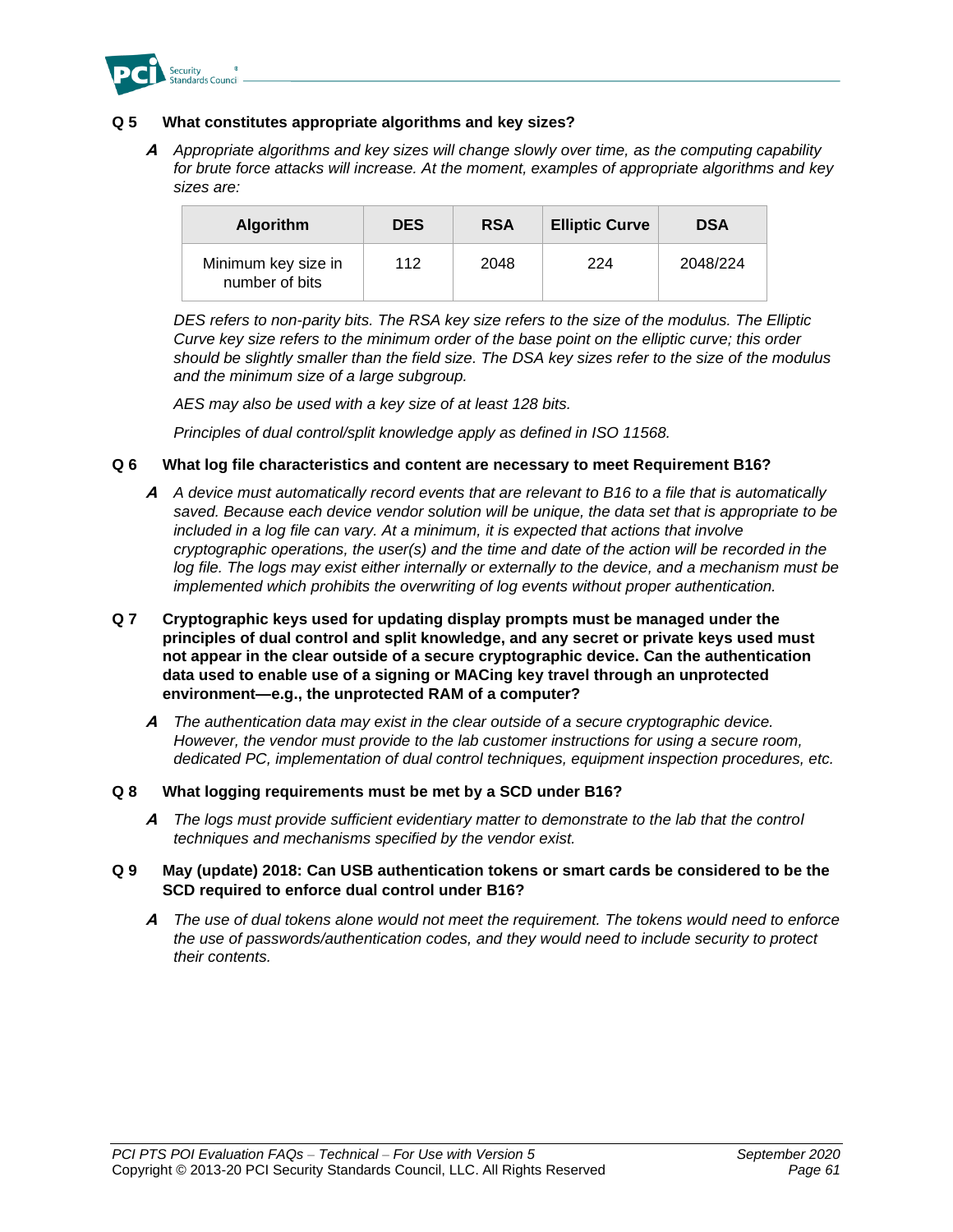

## **Q 10 May 2011: If a device complies with B16, what are the requirements for controlling the updates of these prompts?**

**A** *B16 is assessed when a device uses firmware updates to control the changing of display prompts. Therefore, updating of prompts for devices that comply with B16 requires the creation of a new firmware version, and a resultant change in the firmware version number of the PED.*

*It is not acceptable to have vendor-controlled prompts that are updated separately of the firmware, without the generation of a new firmware version. It is acceptable for prompt updates to use a separate cryptographic key to that used for other firmware updates—but any separate update method must be assessed by the laboratory as being compliant to Requirements B3 and B4. At all times, the cryptographic keys used to update prompts and firmware must be different than those used to update non-firmware code, such as applications.*

### **Q 11 May 2011: If a device complies with B16, does this mean I need to re-submit the device for lab evaluation every time I change the prompts?**

**A** *If there are suitable wildcards in the firmware version listing to accommodate new prompt versions that have been previously reviewed and confirmed as appropriate by a PCI laboratory, the review of each change by a PCI laboratory is not necessary.*

## **Q 12 May 2011: Requirement B16 does not specify any minimum attack potential. What requirements are placed on the physical security of a device that allows for display prompts to be updated by third parties using cryptographically based controls?**

**A** *All prompts that may be used to request plaintext data entry from the cardholder must be secured against an attack potential of at least 18 PCI points with a minimum of 9 for exploitation. This includes prompts that may be updated by third parties using cryptographically based controls.*

## **Q 13 March 2015: PIN pads designed for use with ATMs typically support both a secure (encrypts the data entered) and non-secure state. Does the transition between states require authentication?**

- **A** *Yes, cryptographic mechanisms consistent with Appendix D of the POI Derived Test Requirements must be used for the authentication. Specifically:*
	- *A secure channel is required between the PIN pad interface and the (ATM) controller to manage changes between PIN and plaintext data entry modes*
	- *For touchscreens, the management of the keypad 'buttons' is done in a secure way to prevent the determination of the customer PIN through exploitation of potential differences in the displayed keypad and the organization of the numeric buttons on the touch interface.*

*This is not to infer that the device must force the implementation, but that it must provide support for such an implementation.*

*Note this FAQ is effective 1 July 2015*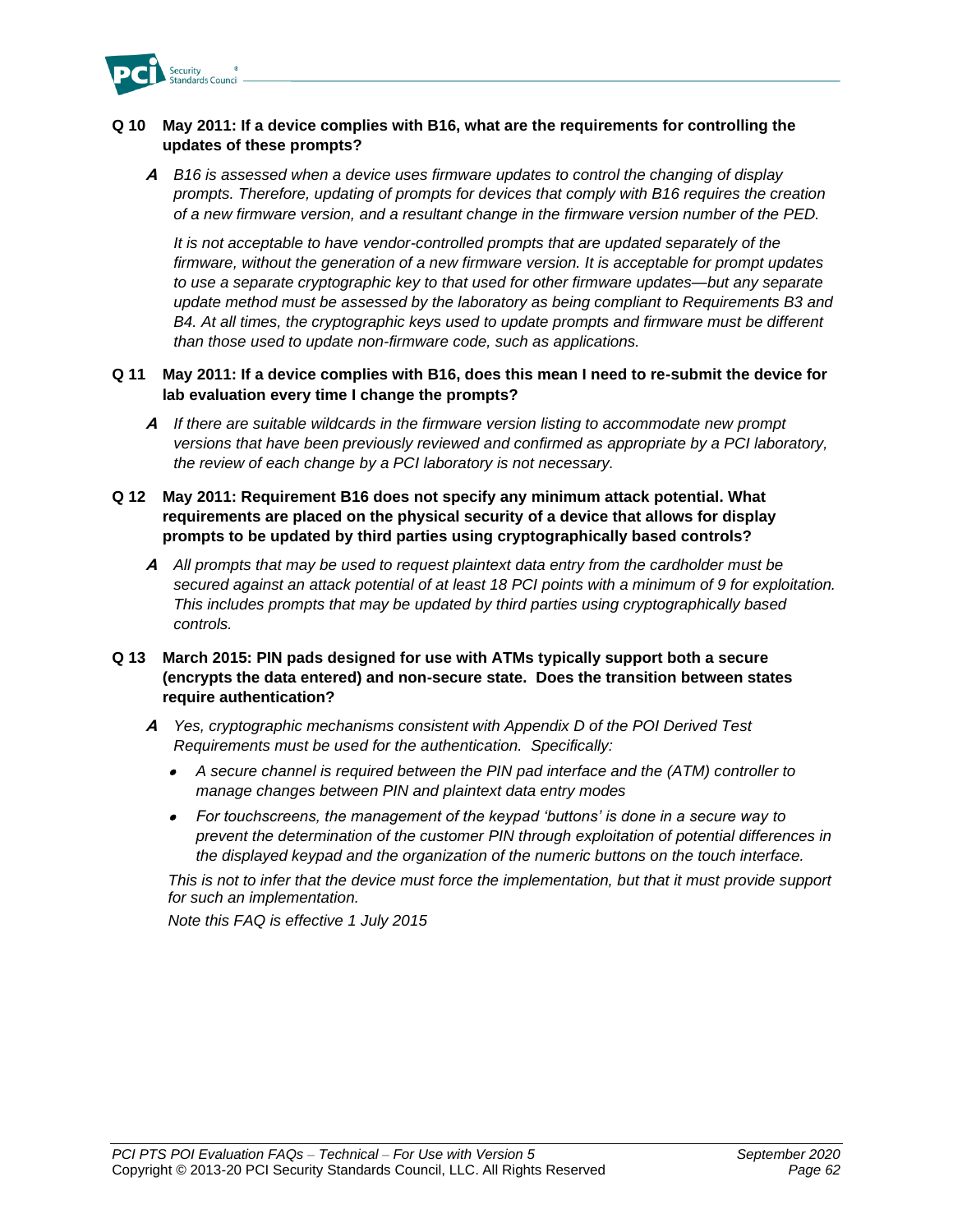

# *POI Requirement B18*

- **Q 1 August 2011: The operating system of the device must contain only necessary components and must be configured securely and run with least privilege. What is considered an "operating system" for PCI purposes?** 
	- **A** *In the scope of PCI-PTS, any underlying software providing services for code running in the device is considered part of the operating system. Examples of such services include: system initialization and boot, hardware abstraction layers, memory management, multitasking, synchronization primitives, file systems, device drivers and networking stacks. Services that provide security or may impact security are, in addition, considered firmware. Operating systems may range from hardware abstraction layer libraries and embedded microkernels, to complex multi-user operating systems.*

# *POI Requirement B20*

- **Q 1 July 2014: Does the security policy need to state the exact approval class and use case of the device?**
	- **A** *Yes, the security policy must state the exact approval class and use case of the device. For example, a device approved under the Non-PED approval class must outline that the use of the device to accept customer PIN data will invalidate the device's PCI approval.*
- **Q 2 June 2015: Is there any impact on the device's approval if the laboratory evaluated security policy is changed by the vendor?**
	- **A** *Beginning with V4, the content of the security policy is part of the evaluation of a device by the*  laboratory and is an integral input upon which the approval of a device is based. Deployers rely *on the security policy in order to ensure that they do not breach the conditions of a device's approval. Any change to the security policy which impacts on the security requirements of the device must be evaluated in order for the device to remain approved. Additionally, any change to the functionality offered by the device impacting information required to be contained in the security policy must be reflected in an update to the listed security policy document.*

*Depending on the nature of the changes, this may be reflected in updates (e.g., appendices) to an existing security policy, or as additional security policies posted to the website. In all cases, all approved product versions must be addressed in security policies posted to the PCI website.*

## **Q 3 October (update) 2018: The PCI PTS Lab Requirements prohibit a PTS lab from creating any vendor-documentation. Are there any scenarios where a PTS lab may assist a vendor in creating documentation?**

- **A** *In some cases, a PTS lab may revise a Security Policy for grammar, formatting, or spelling edits*  for a device under evaluation. This may be done to assist the vendor in creating a document *sufficient to be submitted to PCI. In this case, the PTS lab will provide the following as part of the evaluation report submission:* 
	- *A track-changed/redlined version of the edited Security Policy, showing the original text created by the vendor as well as the updated text.*
	- *A clean copy of the edited Security Policy for posting.*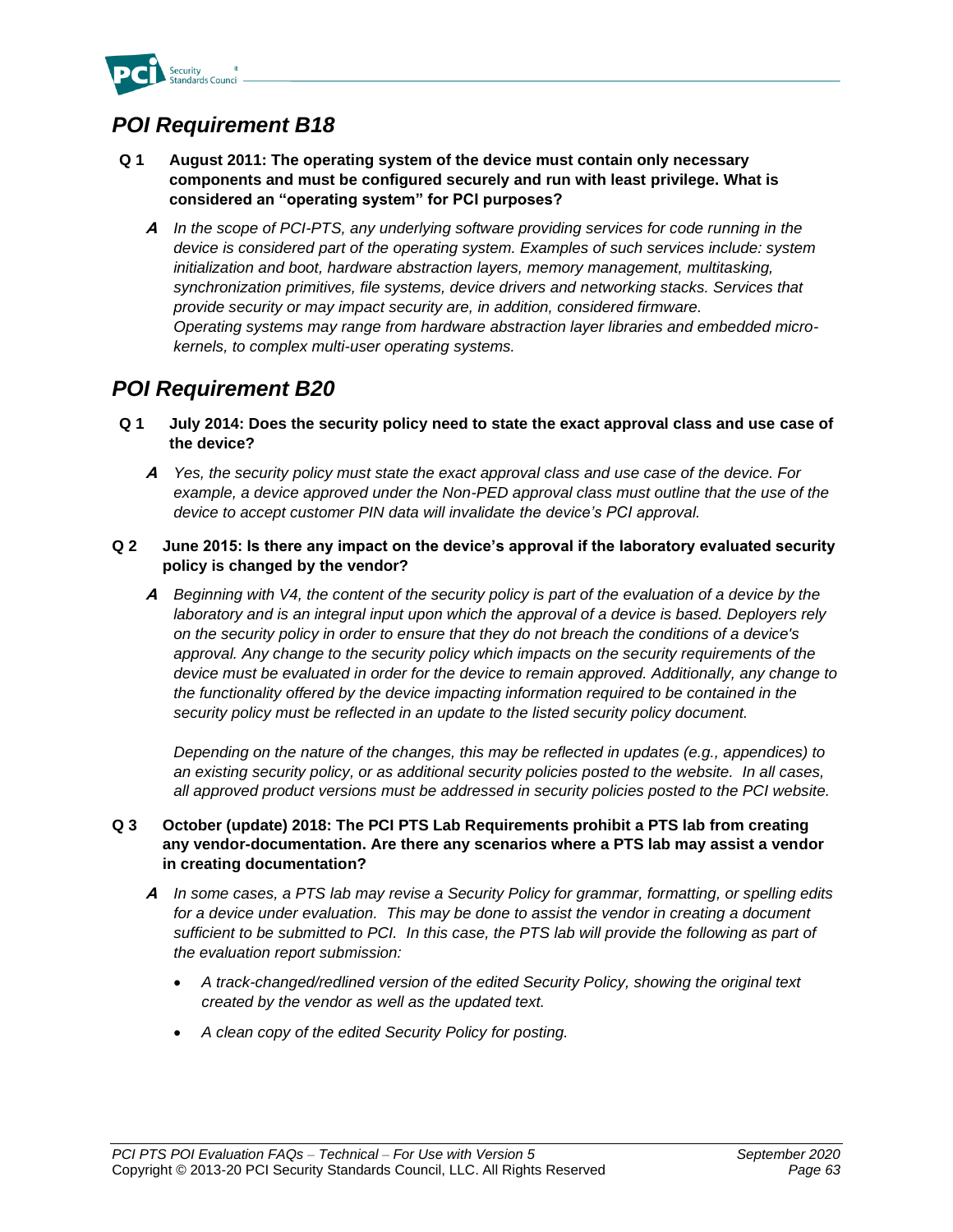

# *POI Requirement C1*

## **Q 1 What are acceptable methods of meeting this requirement?**

- **A** *The use of accepted key-management techniques will typically satisfy this requirement:*
	- When Master/session key-management technique is used this requirement is met because successful key substitution requires the attacker to know the Master Key contained within the device*.*
	- This requirement is satisfied when using DUKPT key-management technique because the *PIN keys are derived from secret information contained within the device.*

*However, when the device is intended to support multiple acquirers and the acquirer is selected by a user (i.e., merchant pressing a button), the device must verify that the correct acquirer has been chosen.*

### **Q 2 Is it acceptable for a device that supports multiple key hierarchies to meet C1 by ensuring that specific applications can only access keys that are associated with them?**

**A** *Yes. It is acceptable provided each application can only access a single key hierarchy's keys.*

#### **Q 3 What are acceptable means of external cryptographic keys selection?**

**A** *Keys may be selected through the device keypad, or commands sent from another device such as an electronic cash register. Any commands sent from another device must be cryptographically authenticated to protect against man-in-the-middle and replay attacks.*

#### **Q 4 If a key externally selected is not the encryption key used to directly encrypt the PIN block, is this selection required to be authenticated?**

- **A** *If the external selection is associated with the PIN encryption, the authentication would apply. For example, externally selecting the Master Key under which a session key will be decrypted for use in PIN block encryption would need to be authenticated.*
- **Q 5 Is it acceptable for PIN keys to be externally selected indirectly by selecting the acquirer if the acquirer selection is performed with a cryptographically authenticated command? It is assumed that there are multiple key hierarchies related to PIN encryption under each acquirer?**
	- **A** *Yes, as long as there is a mechanism that ensures that keys under each acquirer are associated exclusively with that acquirer.*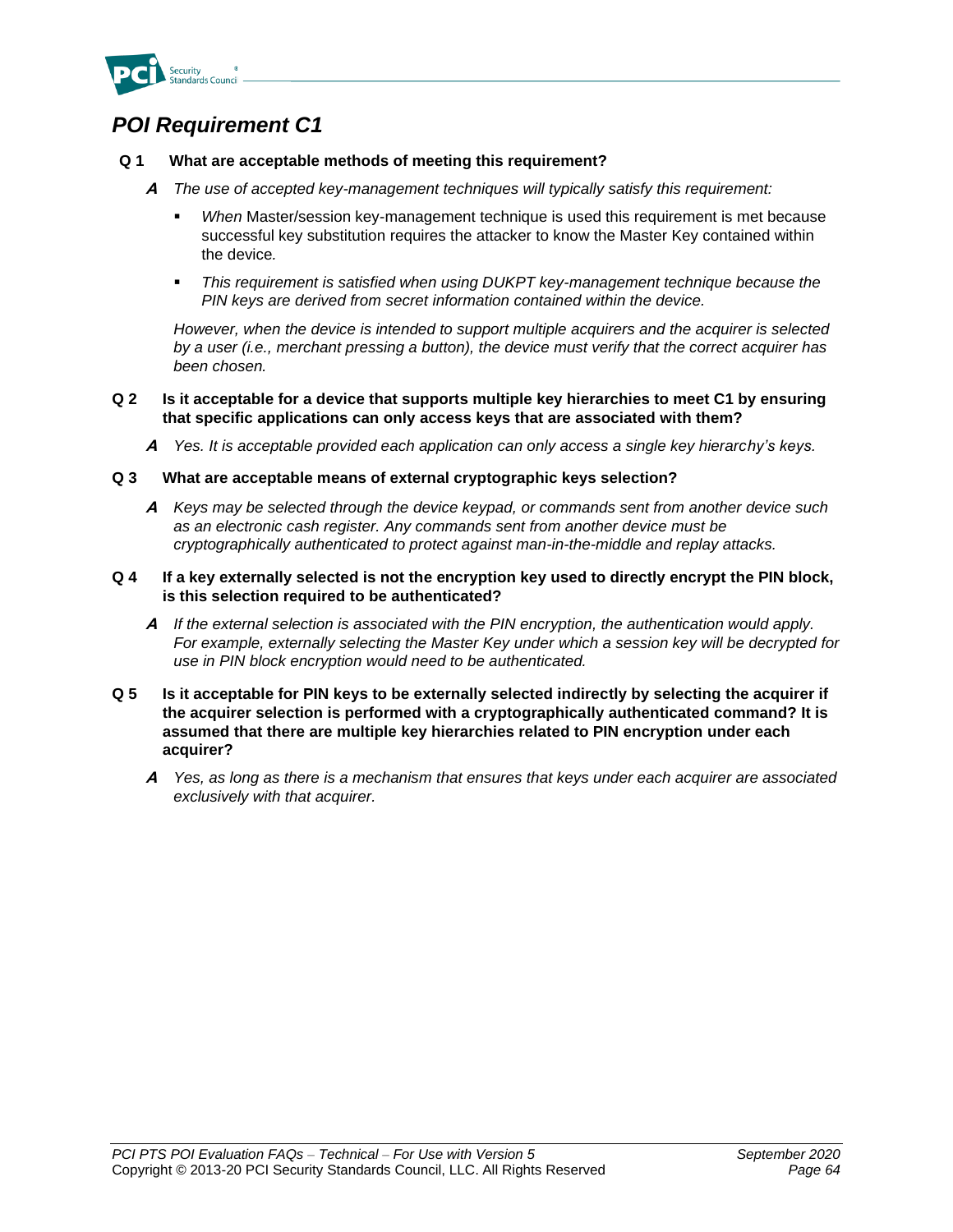

### **Q 6 May (update) 2018: External key selection includes selection performed by either a local or remote host. Under what circumstances is a device supporting multiple key hierarchies not required to enforce authentication for each external key selection command?**

**A** *If an application can select keys from multiple key hierarchies, the device must enforce authentication of commands used for external key selection. If the device only allows an application to select keys from a single hierarchy, then command authentication is not required.*

*Alternatively, authentication is not required under either of the following two circumstances:*

- Key hierarchies for PIN encryption are only established directly by the vendor at their *secure facility or at an authorized facility operated by a third party that regularly performs key-loading on behalf of the vendor and is registered to do so under applicable payment brand rules; and subsequent to leaving the facility it is physically and/or logically impossible to load additional key hierarchies without returning to the facility.*
- Key hierarchies can only be established in accordance with Requirement B7. New key *hierarchies must be authenticated using dual control (passwords/authentication codes) either via the key loader or directly via the EPP or POS PED. Existing key hierarchies may be replaced without using authentication if the loading results in the zeroization of preexisting secret keys, i.e., the invoking of the key-loading function/command causes the zeroization prior to the actual loading of the new key. In addition, existing key hierarchies may be replaced or new key hierarchies may be established through the use of remote key distribution using asymmetric techniques that are in compliance with the PCI PIN Security Requirements, Annex A.*

### **Q 7 When is C1 not applicable to acquirer-controlled display prompt devices?**

**A** *C1 is not applicable to acquirer-controlled display prompt B devices that do not include commands for external key selection, or cannot hold multiple keys related to PIN encryption.*

## *POI Requirement D1*

- **Q 1 The PCI v1.3 requirements specified that precautions against unauthorized removal were required for unattended devices (PCI POS PED v1.3 DTR 1.4). Are such precautions required for compliance to DTR D1 of the v4.0 requirements?**
	- **A** *Yes, an unattended device that supports offline PIN entry using a separate ICC reader must provide protections against the unauthorized removal of that reader. Circumvention of these protections must require an attack potential of at least 20 points.*

## **Q 2 What is meant by "sufficient space to hold a PIN-disclosing 'bug'"?**

**A** Space accessible via the ICC card slot large enough to conceal a PIN-disclosing bug is not allowed. Such a bug could utilize ICC technology. Therefore, there must not be space accessible via the card slot large *enough to conceal an ICC chip and small battery.*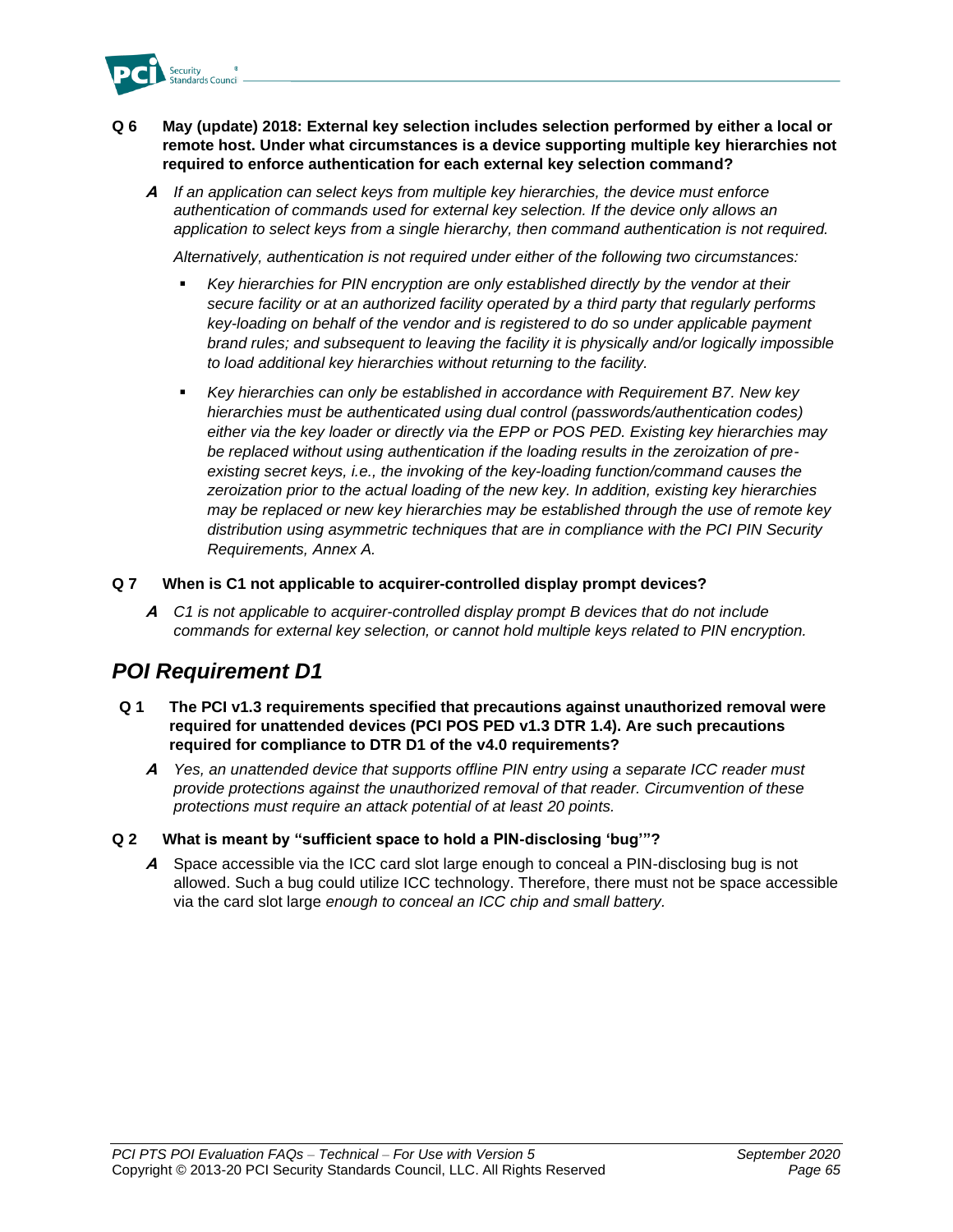

### **Q 3 What volume of space is allowed under D1?**

- **A** *The objective of D1 is to guard against a PIN-disclosing bug being inserted into the device through the card slot. The volume of space accessible via the card slot that could be utilized by an attacker can vary with the geometry of the space and attack methods. For this reason, the requirement does not prohibit a specific volume. Rather, the feasibility of effective bug placement is to be considered when assessing D2 compliance. Examples of these considerations are:* 
	- Contact points must be present for the bug to connect to.
	- *The bug and wires must not obstruct normal operation.*
	- The placement of the bug must not cause tamper evidence that would be noticed by a *typical cardholder.*
- **Q 4 March 2011: D1 stipulates that it must not be possible for both an ICC card and any other foreign object, such as a PIN-disclosing bug to reside within the IC card insertion slot. Part of the determination relies upon it must not be possible to simultaneously insert two payment cards into the slot and still perform a transaction. Are there any further restrictions on this test?**
	- **A** *Yes. As unembossed cards become more common, the device must not allow the successful execution of a transaction while two juxtaposed un-personalized (un-embossed) cards are simultaneously inserted, each card with the minimum ISO 7810 thickness. And the IC card insertion slot height must be as small as possible along its full width.*
- **Q 5 May 2018: The new SCRP approval class increases the level of protection required for the ICC I/O interface to 26 points. Why is this required when other approval classes continue to allow for a device meeting a level of 20 points of protection to be considered compliant?**
	- **A** *The intent behind the SCRP approval class is to ensure that the customer card data is protected and strongly encrypted before it is sent through the passed into the COTS environment device onto the backend systems for payment processing. This is an important part of the overall security of the Software Based PIN entry on COTS (SPoC) PIN on COTS system solution, and*  helps to prevent correlation attacks and reduce the threat of the compromise of the PIN on the *COTS device. Because protection of the ICC I/O signal requires protection from the physical* interface to the customer card, through to the security processor that performs the encryption of *this data – requiring an increase in the attack point minimums for this therefore has the effect of increasing the overall protections required in the SCRP as a whole, which in turn then has a carry-on effect to reducing the risk of PIN theft on the COTS device.*

*Other approval classes where ICC cards are accepted may not process PINs at all, or are required to conform to other attack costing calculations and minimums within the PCI PTS requirements, and therefore do not rely so strongly on the separation of customer card data and PIN data. This is why the attack points can remain at 20 points for those other use cases.*

## *POI Requirement D2*

#### **Q 1 Is D2 intended to address the opening of the ICC reader, or the entire reader?**

**A** *D2 is written with the understanding that the opening (slot) is a potential point of attack for the insertion of a tapping mechanism.*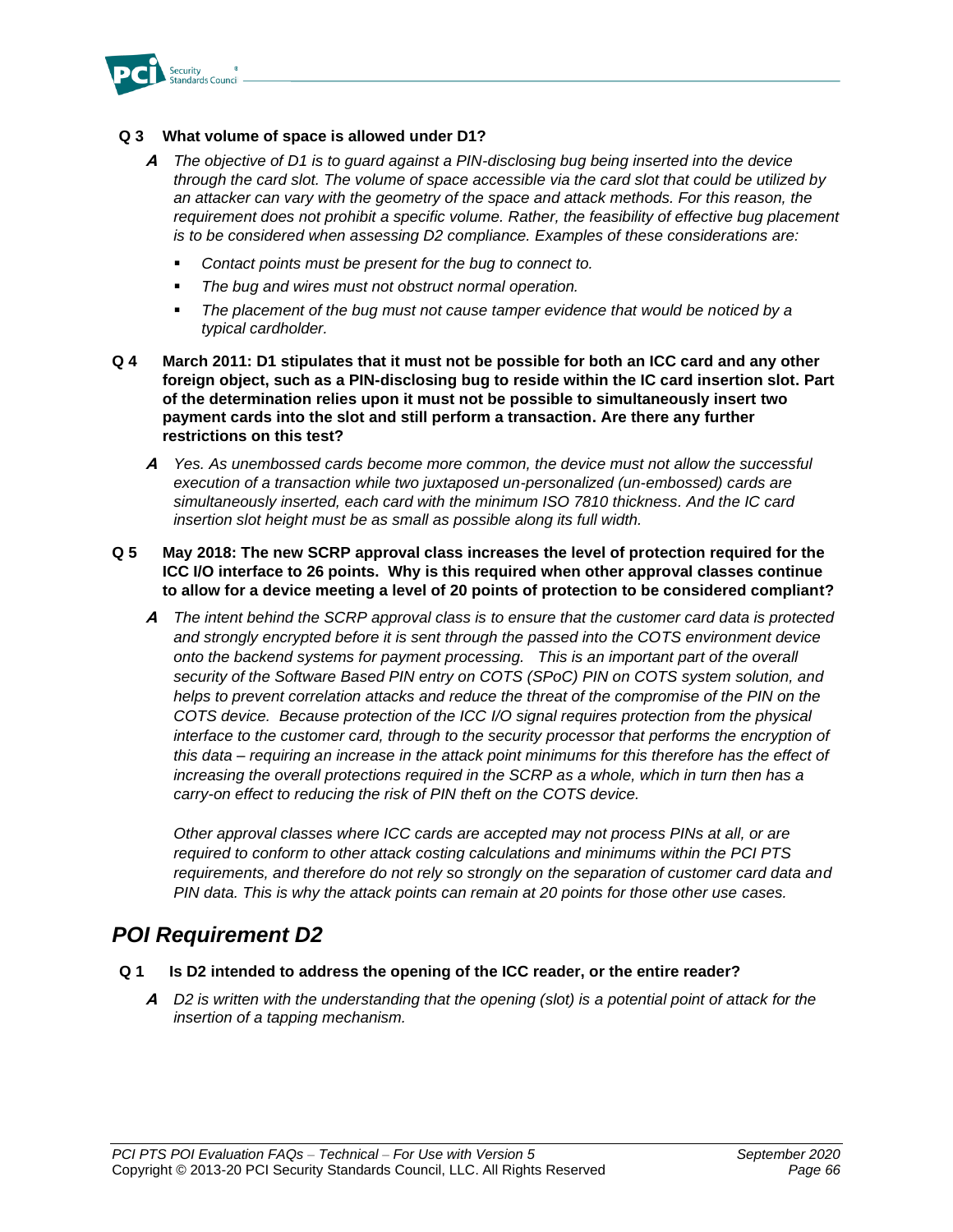

- **Q 2 July 2014: The ICC reader's slot is required to be in full view of the cardholder so that any untoward obstructions or suspicious objects at the opening are detectable. The construction of the device must be such that the entire slot opening is in full view of the cardholder prior to card insertion. In certain Unattended Payment Terminal designs the ICCR slot cannot be positioned straight (horizontal) to the cardholder, when could this be acceptable?** 
	- **A** *The intent of requirement D2 is to make successful installation of PIN disclosing bugs via the card slot infeasible. To meet this requirement the cardholder must have at least the ability to inspect the card slot entry zone to enable detection of a suspicious object at the card slot entry. And where the slot is neither positioned straight towards the cardholder nor is upward facing (i.e., it is downward facing), a design has to meet the following criteria:* 
		- The ICCR slot entry area must be designed such that a cardholder has a full unlimited view *of the housing surrounding the card slot opening. The card entry area should be extended to make it easier to observe the card slot area*
		- The part of the cover below the slot must be in a light color, for example white or silver, to *improve visibility of the area and to make identification of any wires easier*
		- The ICCR contacts must be strongly protected to prevent attachment of bug wires
		- *There must not be any seams around the slot that can be used to hide wires*
		- The ICCR slot internal sizes must not be sufficient to simultaneously insert two un*embossed cards and execute a transaction in order to minimize the likelihood of sufficient space for a bug.*
		- *The maximum angle of the ICCR slot with the horizon should be no more than a maximum of 70 degrees.*
		- The installation guidance and security policy must stipulate the allowed installation height *ensuring a sufficient view on the card slot entry area and the lab must validate that when the device is set at the minimum height the area around the slot is visible.*

## *POI Requirement D3*

- **Q 1 Some device designs include components (e.g., privacy shield) that are near the IC card slot, which could be used to conceal a wire. What criteria are used to determine compliance when such components are present?**
	- **A** *The design is considered compliant with D3 if a portion of the wire is visible between the slot and the concealing component.*

# *POI Requirement D4*

- **Q 1 ISO 9564 stipulates that if the PIN is to be submitted to the IC card in enciphered form, then the device shall encipher the PIN using the authenticated encipherment key of the IC card and submit the enciphered PIN to the IC card. Are there any restrictions on where the authentication must occur?**
	- **A** *The device must protect the integrity of all public keys (ICC, applicable issuer, and payment brand) using techniques defined in ISO 11568. In all cases the authentication must occur in a secure component of the device, such as the PIN pad or ICCR. This includes the authentication of the ICC public key(s) as well as the associated issuer public key in the certificate chain up to the applicable payment brand key.*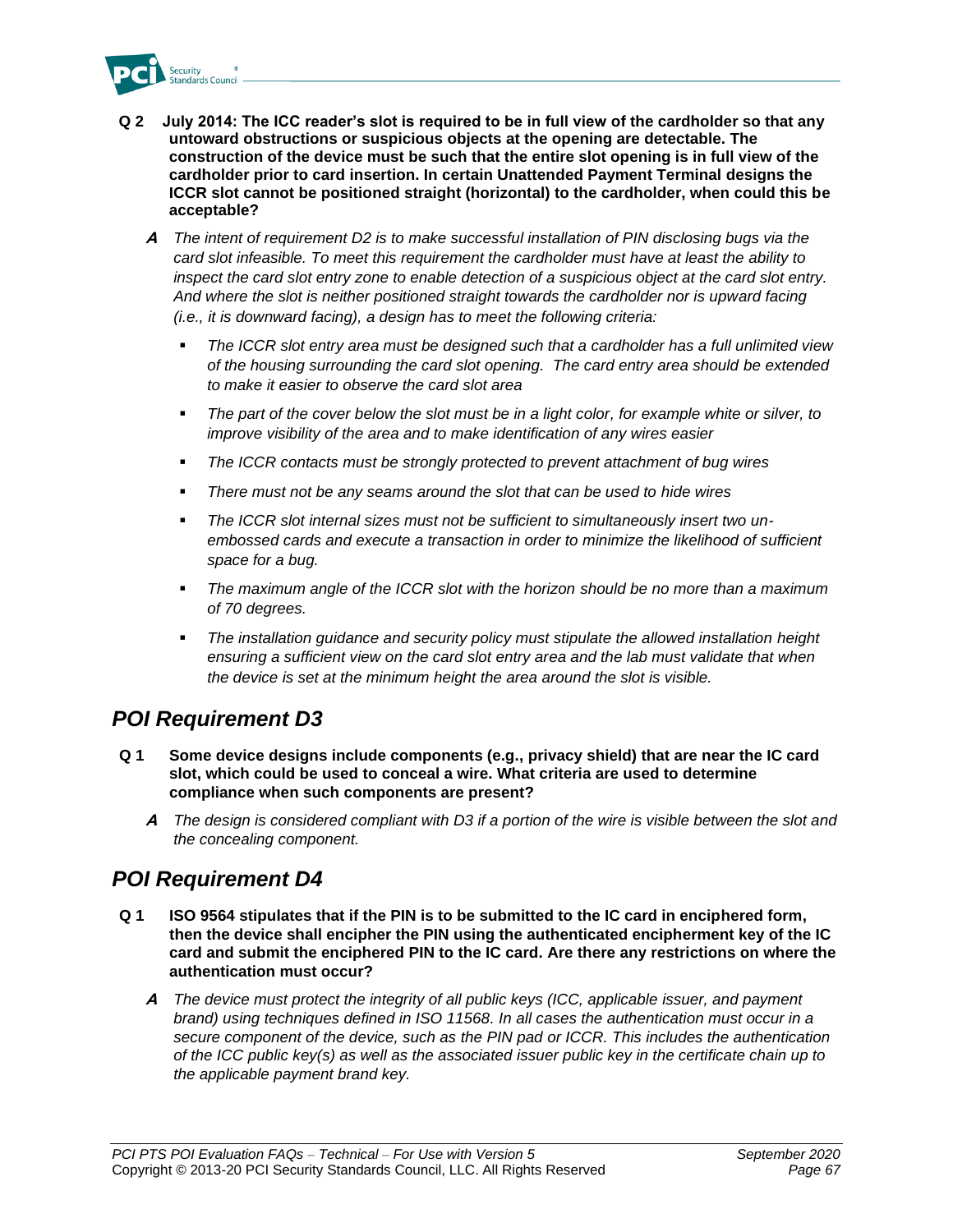

- **Q 2 When is "No" or "N/A" an acceptable response to D4.1, D.4.2, D4.3, and D4.4?**
	- **A** *"No" or "N/A" is only an acceptable response when the device does not support the specified method of PIN submission to the IC Card.*
- **Q 3 How many options should be marked "Yes" if a device supports more than one of the PIN submission options?**
	- **A** *All applicable options must be checked "Yes." The evaluation laboratory will verify that all responses are appropriate.*

## *POI Requirement E4.1*

- **Q 1 February 2012: Are there any scenarios where an OEM device intended for use in an unattended environment does not require protections against unauthorized removal?**
	- **A** *Yes. Self-contained OEM products that are "bolt-on" or drop-in type modules, i.e. fully functional PED modules integrating all required components, do not require removal protections if the module provides a complete tamper envelope around all security sensitive parts, and any attacks considered during the evaluation must not assign any points to access of the device, or the 'fixing' of any tamper evidence with replacement parts or stickers (unless the attack must go through the front). In the absence of removal detection it should be assumed that no restrictions on access to attack the device exist other that what the device itself provides via the tamper envelope and that any tamper evidence other than the exposed front of the device will be hidden by the casing into which the device is fitted. These provisions may not be used for devices intended for use in attended environments.*

## *POI Requirement G1*

- **Q 1 May 2018: Effective 1 May, 2018, POI vendors must complete and submit to PCI an Attestation of Validation (AOV) that includes providing evidentiary materials that an auditable record of an ongoing vulnerability assessment process exists. This is demonstrated by providing a copy of the vendor's sign-off form specified in Requirement G1 regarding all physical interfaces and the corresponding logical protocols that are supported by the device as stated in Requirement F1. This applies to all unexpired approvals that exist for the vendor as of 31 December of the prior year. Does this vulnerability assessment process apply to non-public domain protocols and interfaces?**
	- **A** *Yes the intent of the vulnerability assessment process is to be comprehensive. Effective with the May 2019 reporting for the 2018 calendar year, the vulnerability process reported on in the AOV must include all physical interfaces and their corresponding logical protocols. To facilitate this, evaluations beginning subsequent to 30 June 2018 shall treat Section G of the Security Requirements as part of the Core Evaluation Module and ensure it covers all physical interfaces and their corresponding logical protocols.*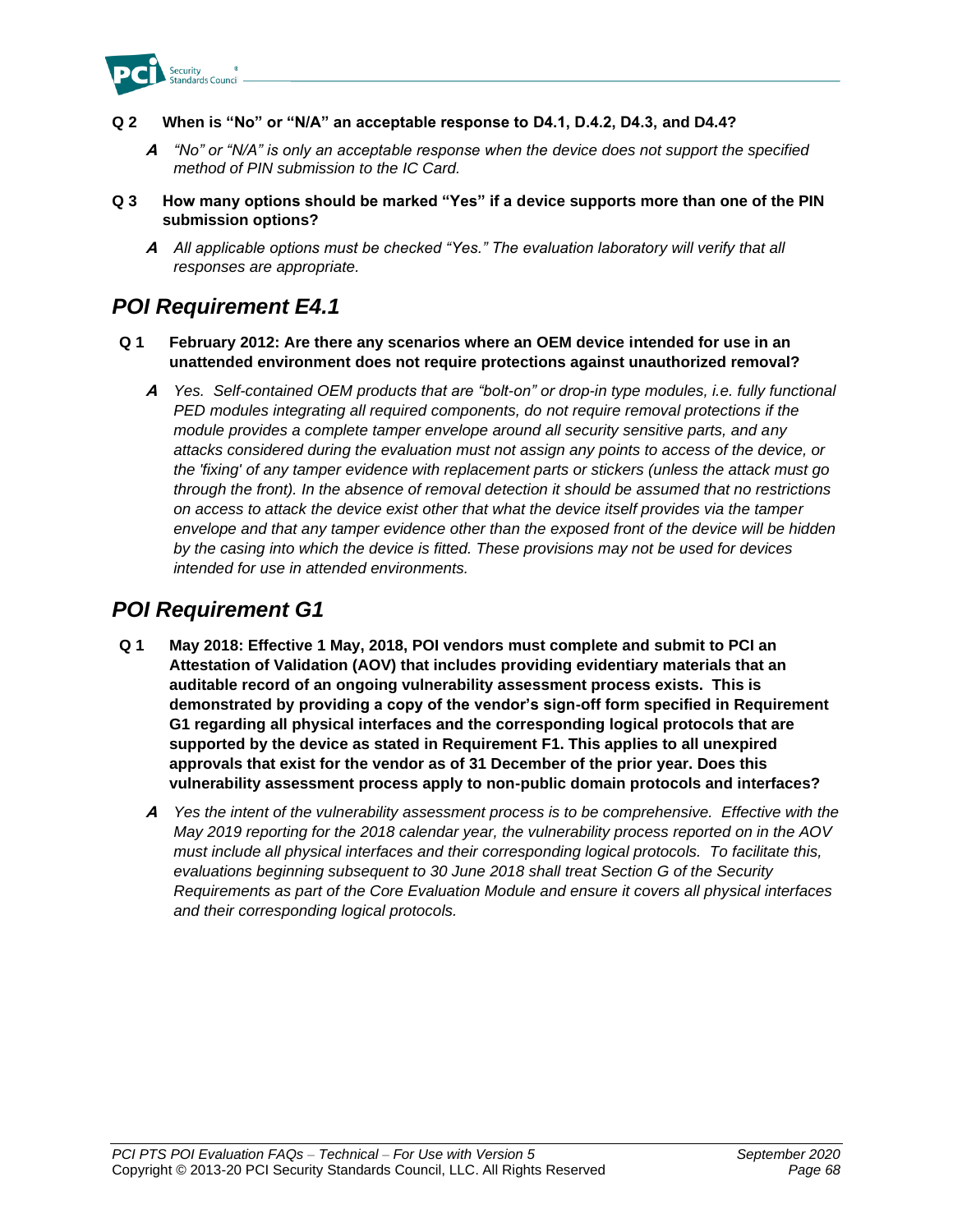

## *POI Requirement I3*

**Q 1 May (update) 2017: This FAQ has been superseded.**

## *POI Requirement K1*

- **Q 1 March 2011: K1 allows the disclosure of clear-text account data by the secure controller to authenticated applications. What constitutes an authenticated application for purposes of SRED?**
	- **A** *There are several conditions that an authenticated application must meet:*
		- The application must reside and execute within the physically and logically secure boundary *of the target of evaluation.*
		- *The application must be cryptographically authenticated by the secure chip of the POI using algorithms and keys sizes consistent with those stipulated in K4.*
- **Q 2 November 2012: Where a whitelist is used to control whether PAN data exits the device in plaintext or ciphertext, does the whitelist updating have to be under the direct control of the vendor?**
	- **A** *No, the vendor may provide the mechanisms to the acquirer to directly control the updating of the whitelists in a manner consistent with acquirer controlled display prompts. That is the use of dual control techniques and provisions for auditability and logging.*

*The vendor may alternately provide user documentation detailing the management of cryptographic keys following these principles and implementing the use of a secure cryptographic device for management of these keys. The process exists upstream of the device, but the device must still provide enforcement—e.g., validate the MAC or digital signature.*

- **Q 3 December 2017: Account data is defined to include the full PAN and, if present, any elements of sensitive authentication data. Other data that is sent in conjunction with the PAN are also considered account data such as, but not limited to, cardholder name, expiration date, and service code. What is the minimum that must be encrypted under SRED?**
	- **A** *The following must be encrypted, if present:*
		- *Full Track or Equivalent (when aggregated as a single data element), including both Track 1 and Track 2.*
		- *Manually Entered Security Validation Value e(.g. CVV2, CVC2, and CID2),*
		- *Issuer Discretionary Data (as a single, unparsed field)*
		- *Issuer Discretionary Data – Sensitive Data (as a parsed field). Any or all portions of the discretionary data are considered to be sensitive unless known to be non-sensitive*
		- *The PAN itself. If the PAN can be parsed, then the Sensitive PAN Middle digits (after the first six left-most digits of the PAN- the Issuer Identification Number and before Trailing Digits (max of four)) must be encrypted.*

*In addition, the following must be encrypted if it is feasible to associate with the corresponding cleartext PAN*

- *Cardholder Name*
- *Expiration Date*
- *Service Code*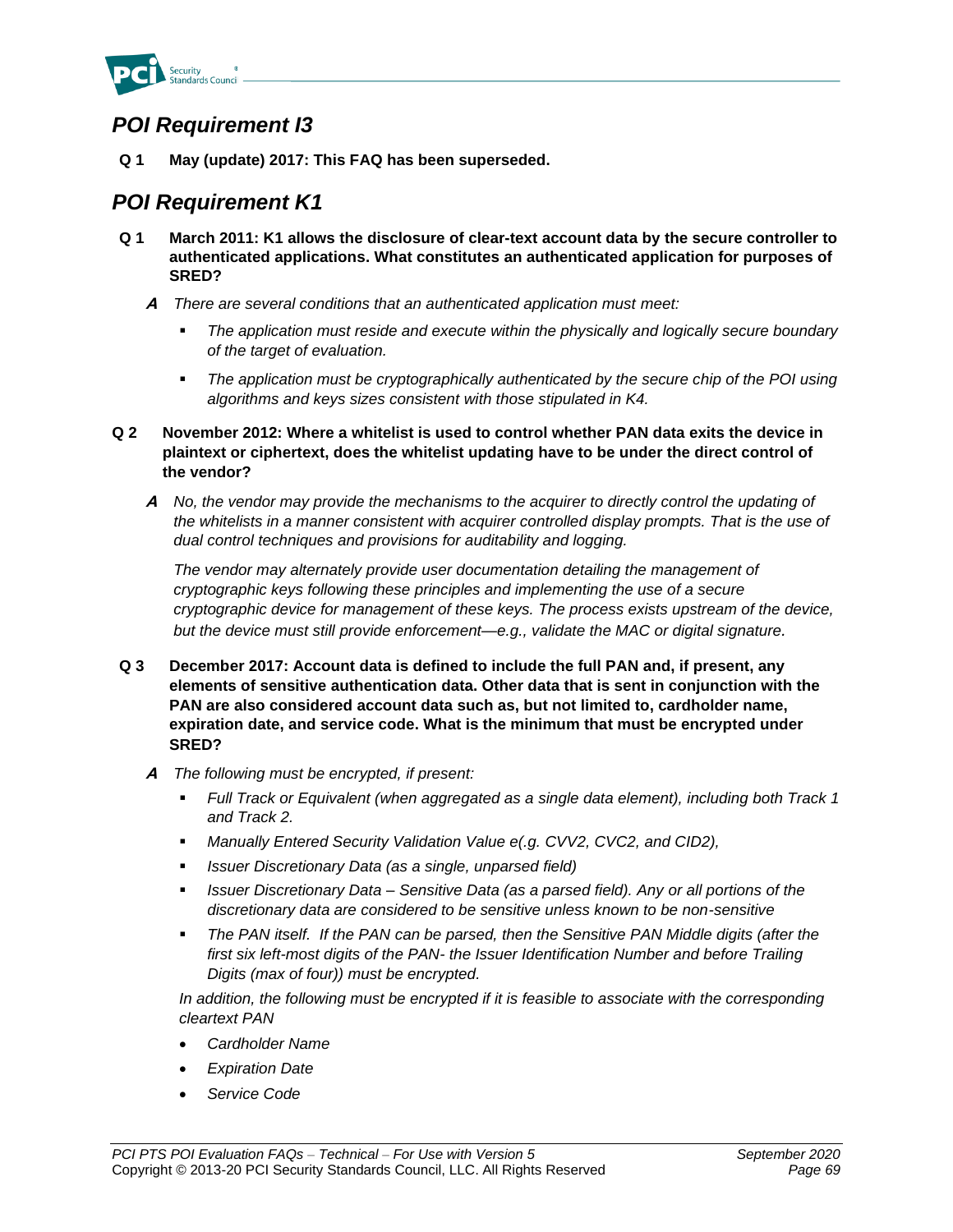

*In all cases cardholder name, expiration date and service code must be encrypted for SCRs intended for use with COTS devices and for SCRPs.*

## **Q 4 May 2019: In an SRED device, can cleartext account data be present in the device or component or must it be encrypted at the point of capture?**

**A** *Cleartext account data cannot leave the secure boundary of the device except as part of a white list function. This applies whether or not it is encrypted at the point of capture (e.g., read head).*

# *POI Requirement K1.1*

- **Q 1 June 2012: The guidance states that the path for contactless data must be secured to 16 points from the point of digitization of the data. Does the point of digitization include the point of entry—e.g., the antennae?**
	- **A** *The point of digitization occurs when the data is processed by the NFC controller and not at the point of entry. The NFC controller acts as a modem converting the analog signal to a digital signal just as a magnetic stripe reader or smart card reader reads data and converts that to a digital signal. In all cases, the point of digitization is where the wireless signal is converted to a digital data stream.*
- **Q 2 July (update) 2014: K1.1 stipulates that all methods of card-data entry supported by the device must be assessed. Can a device supporting one or more card reader types (Contactless, ICCR, MSR) receive SRED validation if one or more of the card readers cannot meet K1.1?**
	- **A** *No, a device validated to SRED cannot have any card reader types as part of the approved hardware and firmware version identifiers where that reader could not meet K1.1, nor can the firmware support the receiving of card data from an external component that does not meet K1.1.*
- **Q 3 September 2012: Many devices offer contactless readers as an optional module, in addition to an ICCR and/or a MSR. Does the contactless module have to meet K1.1 in order to be included as part of the approval?**
	- **A** *Devices undergoing SRED validation must have all readers supported by the approved firmware compliant to K1.1. If the contactless reader cannot meet K1.1 it cannot be part of the approved hardware version that includes SRED.*

*Devices that do not support SRED and thus are not validated to SRED may include contactless readers as a function provided in the approval. However, the contactless readers cannot be used as part of a P2PE solution.* 

## **Q 4 September 2013: Can a device be validated to SRED if it receives account data that is entered on a non-integrated module or device—for example, where a device receives account data that is key-entered on another device?**

**A** *The external module or device where the account data is captured can receive SRED approval if evaluated in conjunction with the POI device. The SRED approval would be contingent on both devices meeting all applicable SRED requirements, including the protection of cryptographic keys. Account data (as defined in the glossary of the* PCI POI Security Requirements*) traversing the communication path from the external point of capture must be encrypted in accordance with these requirements. Both devices would be part of the approval listing, and the substitution of the external device with another that is not validated to SRED invalidates the approval of SRED as a function provided.*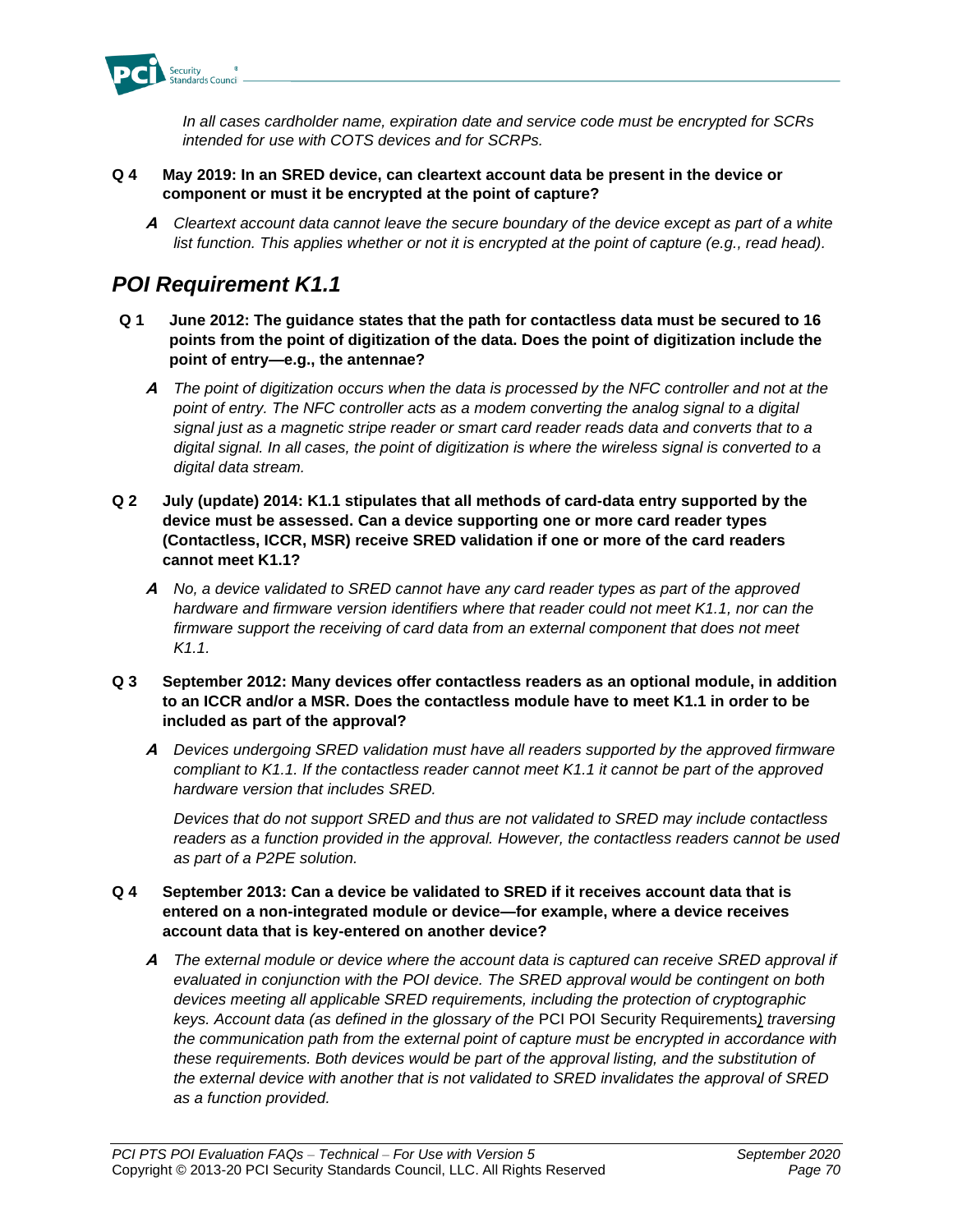

*If the external device cannot meet SRED requirements, the primary device—even though it otherwise protects account data in accordance with SRED—cannot receive the SRED designation where it is capable of receiving account data from such a device, regardless of whether that data is received encrypted. In this situation, in order for the primary device to receive SRED approval, the firmware of the primary device must not support the receipt of the externally captured account data.*

# *POI Requirement K3.1*

- **Q 1 December 2011: What requirements exist for the security of public keys and key management functions on SCR approval class devices?**
	- **A** *Public keys must be protected against change within the device, to prevent attacks to compromise the security of the system through this attack vector. Devices designed for compliance to the SCR approval classes, and which rely on public keys to provide security or authentication to functions such as firmware updates, must be assessed by the PCI PTS laboratory to Requirement K3.1.*

#### *POI Requirement K4*

- **Q 1 February 2012: Can a device meet SRED requirements without encrypting account data?**
	- **A** *No. Compliance with K4 is mandatory for any device to be approved against SRED and have SRED listed as functionality provided.*
- **Q 2 December (update) 2017: Can a POI device approved for SRED have a default configuration to not encrypt account data?**
	- **A** *The default configuration of a device approved against SRED must be to encrypt account data unless that data is explicitly excluded through use of a method treated as a sensitive service i.e., requiring dual control or the use of cryptographic authentication. For example:*
		- *Where a device implements a "whitelist" function—i.e., the device can be configured to allow for output of some subset of card data in plaintext (e.g., for loyalty or other non-PCI cards)—the absence of the whitelist causes all account data to be encrypted. Any whitelists must be cryptographically authenticated by the POI before use, or entered manually through the keypad only when the device is in a sensitive state.*
		- Where a device can be configured to enter a state where all account data is not encrypted, *the transition to or from this state is treated as a sensitive service.*
		- *For devices that allow the enablement (turning on) or the disablement (turning off) of SRED functionality, the enablement must result in the firmware revision number changing and the device providing visual indication of SRED enablement. Disablement must result in the firmware revision number reverting and the device no longer providing visual indication of SRED enablement. The visual indication must not be transient and shall be illustrated by photographic evidence provided in the evaluation report. This is treated as a sensitive function under B7. This must be documented in information provided by the vendor to the entities deploying these devices, including the security policy enumerated in B20.*
		- *The device has only one operational mode, and the firmware is not able to export the card data—it only provides the data to an authenticated application. The firmware does not allow any other mechanism for card data export.*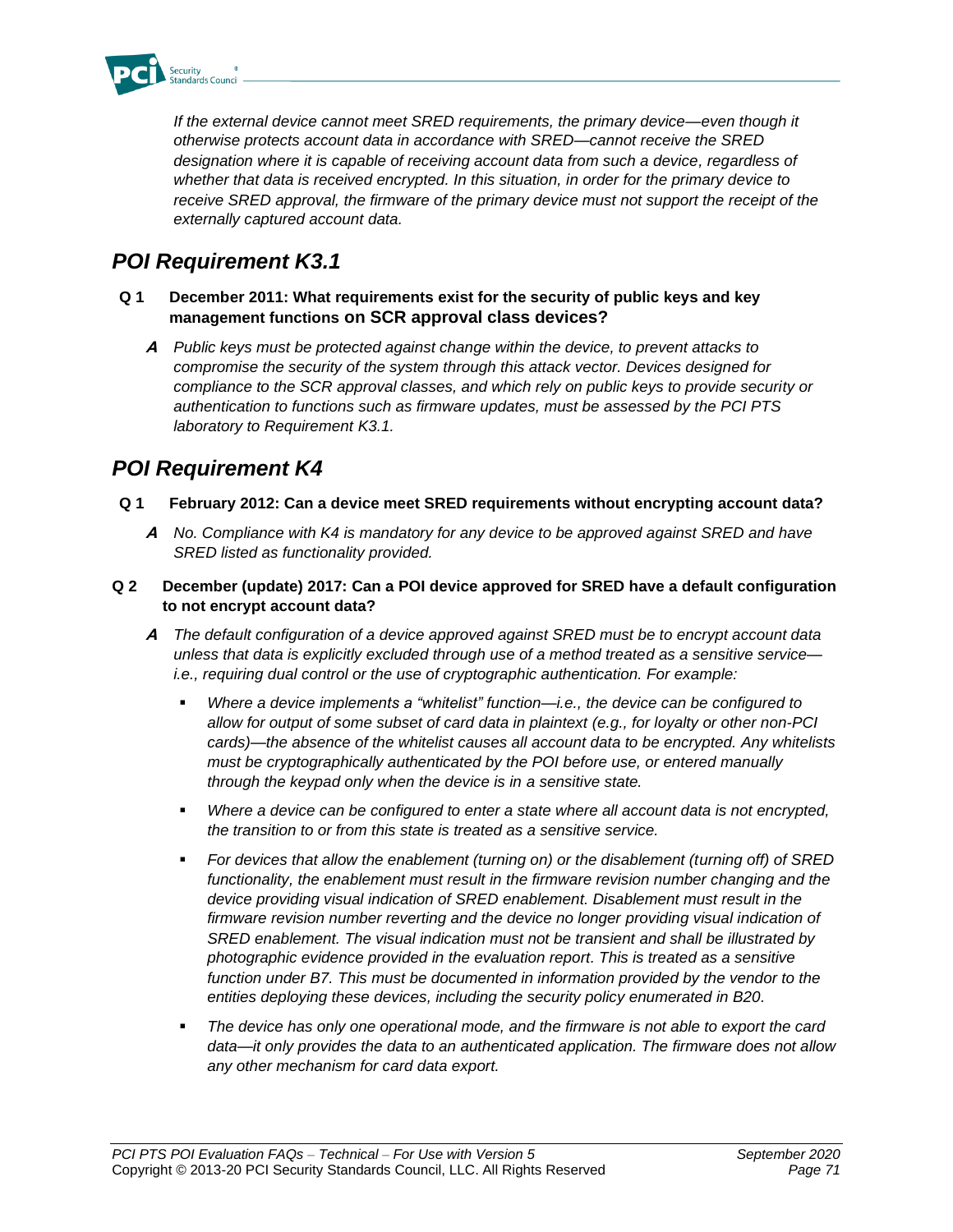

*In all cases, the device's firmware must manage the cryptographic keys and operations using the device's secure controller (chip), including those for both SRED enablement and SRED relevant protections.*

#### **Q 3 March (update) 2015: Do the same minimum key sizes apply for the protection of account data under SRED as exists for the protection of PINs?**

**A** *All minimums apply equally with one exception. Double length TDES keys used in connection with SRED can only be used in unique key per transaction implementations as defined in ISO 11568 for key derivation or transformation, e.g., DUKPT. Double length TDES keys are not permitted for use in SRED in Master/Session or Fixed key implementations.*

*Note: This requirement only applies to keys used to encrypt account data where that encryption is used for the purposes of compliance with the external data security requirements of the SRED module. For example, keys used to encrypt data only between an encrypting MSR read head and the security processor, where the data is then decrypted and re-encrypted by the security processor with a different, stronger key, are not in scope of this FAQ. However, if the TOE is an SCR, it does apply.*

- **Q 4 June (update) 2016: Requirement K4 states that any method used to produce encrypted text that relies on "non-standard" modes of operations (for example, format-preserving Feistel-based Encryption Mode (FFX)) shall be approved by at least one independent security evaluation organization (for example, a standards body) and subjected to independent expert review. How is this requirement met if the method is not included in a published standard?**
	- **A** *All account data shall be encrypted using only ANSI X9 or ISO approved encryption algorithms (for example, AES, TDES). Additionally, the mode of operation that is used shall be either:* 
		- *1. One that is described in ISO/IEC 10116:2006 (or equivalent) and follows secure padding guidelines.*

*Or*

*2. Exist on a draft standard from a standards body applicable to the financial payments industry i.e., ANSI, ISO or NIST*

*And*

*3. Be subject to an independent expert review and said review is publicly available and is reviewed by the PCI PTS evaluation laboratory.* 

*The review by the independent expert must include proof that this FPE secures against Message Recovery as defined in Bellare, M., Ristenpart, T., Rogaway, P., & Stegers, T. (2009, August). Format-preserving encryption. In Selected Areas in Cryptography (pp. 295-312). Springer Berlin Heidelberg (https://eprint.iacr.org/2009/251.pdf).*

*The independent expert must be qualified via a combination of education, training and experience in cryptology to provide objective technical evaluations that are independent of any ties to vendors and special interests. Independent expert is further defined in the glossary.* 

*The PTS laboratory will validate that the device vendor has implemented the FPE solution following all guidelines of said evaluation and peer review, including any recommendations for associated key management.*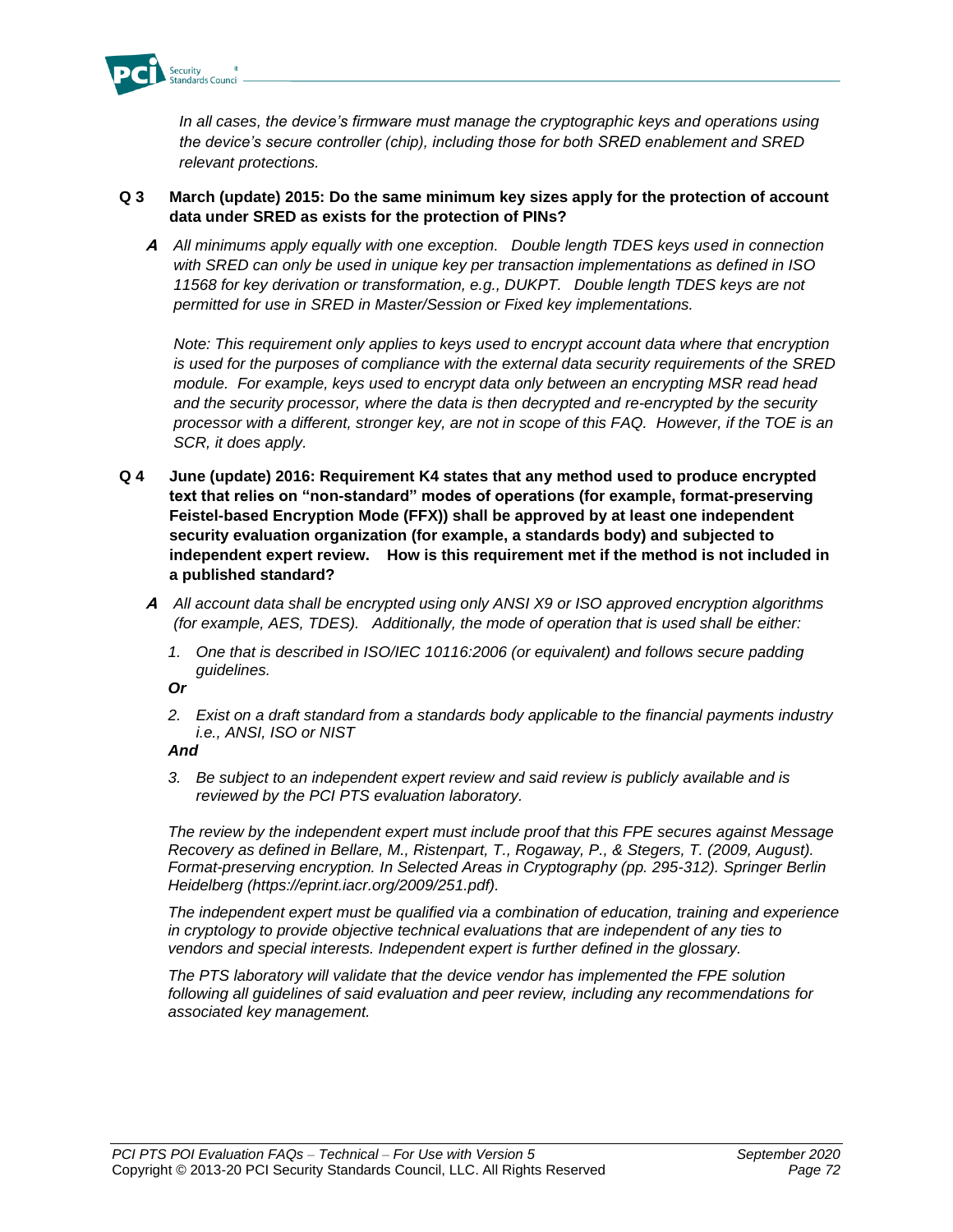

#### *POI Requirement K6*

- **Q 1 November 2012: Requirement K6 uses the word "supports." Does this imply the device must enforce the use of data-origin authentication, or is it optional in the sense it must be supported but its use is not mandatory?**
	- **A** *No, this does not imply that the device must enforce the implementation of data-origin authentication but it must be capable of implementing such a scheme as a configuration option.*

### *POI Requirement K8*

- **Q 1 December 2011: Account data encryption keys can only be used to encrypt account data and if applicable, transaction-relevant information. What is acceptable for "transactionrelevant" information?**
	- **A** *ICC EMV dialog messages exchanged between an external ICCR and a PIN pad, including the ICC public key*, are considered transaction relevant information.
- **Q 2 December 2011: Account data is defined to include the full PAN and, if present, any elements of sensitive authentication data. Other data that is sent in conjunction with the PAN are also considered account data such as, but not limited to, cardholder name, expiration date, and service code. For messages to the host, can the account data key be used for full message encipherment?**
	- **A** *Yes, provided it meets all of the following:*
		- The method of encryption used must ensure that the output produces a unique cryptogram *each time that is statistically uncorrelated with any previous encrypted message across its whole length, even if the same input is used.*
		- *The transaction message must be formatted and constructed by firmware/application code resident within the POI that is authenticated by using cryptographic techniques consistent with B4.*

#### *POI Requirement K11.1*

- **Q 1 March 2011: Authenticated applications may be developed by the POI vendor or by other third parties. The applications are to be developed using techniques consistent with PA-DSS and must be cryptographically authenticated by the POI. Are there any other considerations?**
	- **A** *Yes. The technique used to manage the authentication mechanism (e.g., digital signatures) must use a SCD and dual-control techniques. For third parties, the device vendor must either provide the SCD to the third parties or describe how a SCD must be used to comply with B7. The description must include an example of a specific, existing SCD that can be purchased and used to comply with B7. The POI must have an API that is compatible with the SCD. The complete solution must be fully developed. It is not acceptable to provide detailed instructions that require users to develop part of the solution.*

*A SCD is not required for applying the authentication mechanism if the technique used meets all of the following:*

- *The signing device implements dual-control mechanisms such that it is infeasible for a single person to sign user prompts;*
- *The signing device provides for all logging details as stipulated in the requirement;*
- *Compromise of a signing device does not compromise any other signing device;*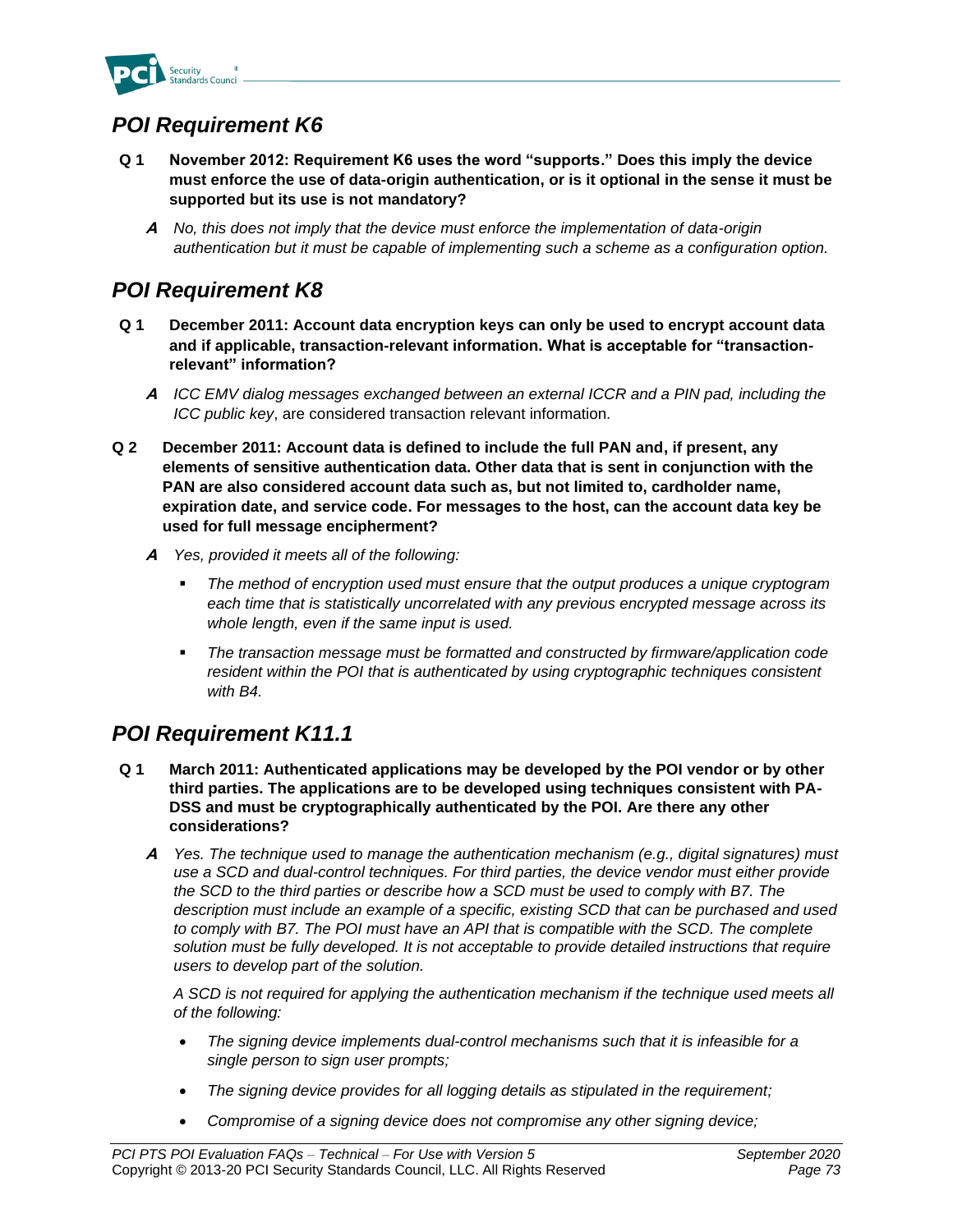

- *Compromise of a signing device does not affect the security of POI devices outside the domain of the signing device;*
- *POI devices outside the domain of any signing device cannot be modified to accept user prompts from other user prompt sources;*
- *The signing device is a single use device or is used in a restricted secure area; and*
- *The vendor provides the secure operating procedures to the customer.*

#### *POI Requirement K11.2*

- **Q 1 May 2017: POI vendors must provide clear security guidance consistent with B2 and B6 to all application developers to ensure:**
	- **Applications are not influenced by logical anomalies that could result in clear-text data being outputted when the terminal is in encrypting mode.**
	- **Account data is not retained any longer, or used more often, than strictly necessary**.

**How is it differentiated between firmware that is evaluated as part of the POI approval process versus other code that exists on the device?**

**A** *The vendor must provide to the PCI PTS laboratory a guidance document that states the exact scope of the PTS evaluated firmware (down to the level of libraries and binaries). This shall include all security relevant APIs to confirm that they are used by the application rather than the application using its own cryptographic primitives and key management. This document shall be included with the guidance that is available to application developers and must be validated as correct by the PTS laboratory. A reference to this document must be provided in the device security policy that is included with the approval on the PCI website.*

## *POI Requirement K15*

- **Q 1 June 2012: K15 stipulates that changing between encrypting and non-encrypting modes of operation requires explicit authentication. How is this implemented?**
	- **A** *Changing between modes is considered a sensitive service as stated in K24 and K25 and therefore requires that authentication use dual control techniques when entering sensitive information through a secure user interface, or cryptographic techniques when entering electronic data.*
- **Q 2 June 2012: The guidance states that encrypting mode is defined to be when the device's encryption of account data functionality is enabled and operational. Can a device output all or some account data in the clear when in encrypting mode?**
	- **A** *Yes, even for devices that only support encrypting mode. For example, a device can implement cryptographically authenticated whitelists for outputting account data in the clear, ever if that*  whitelist causes all account data to be output in the clear. The absence of the whitelist causes all *account data to be encrypted.*